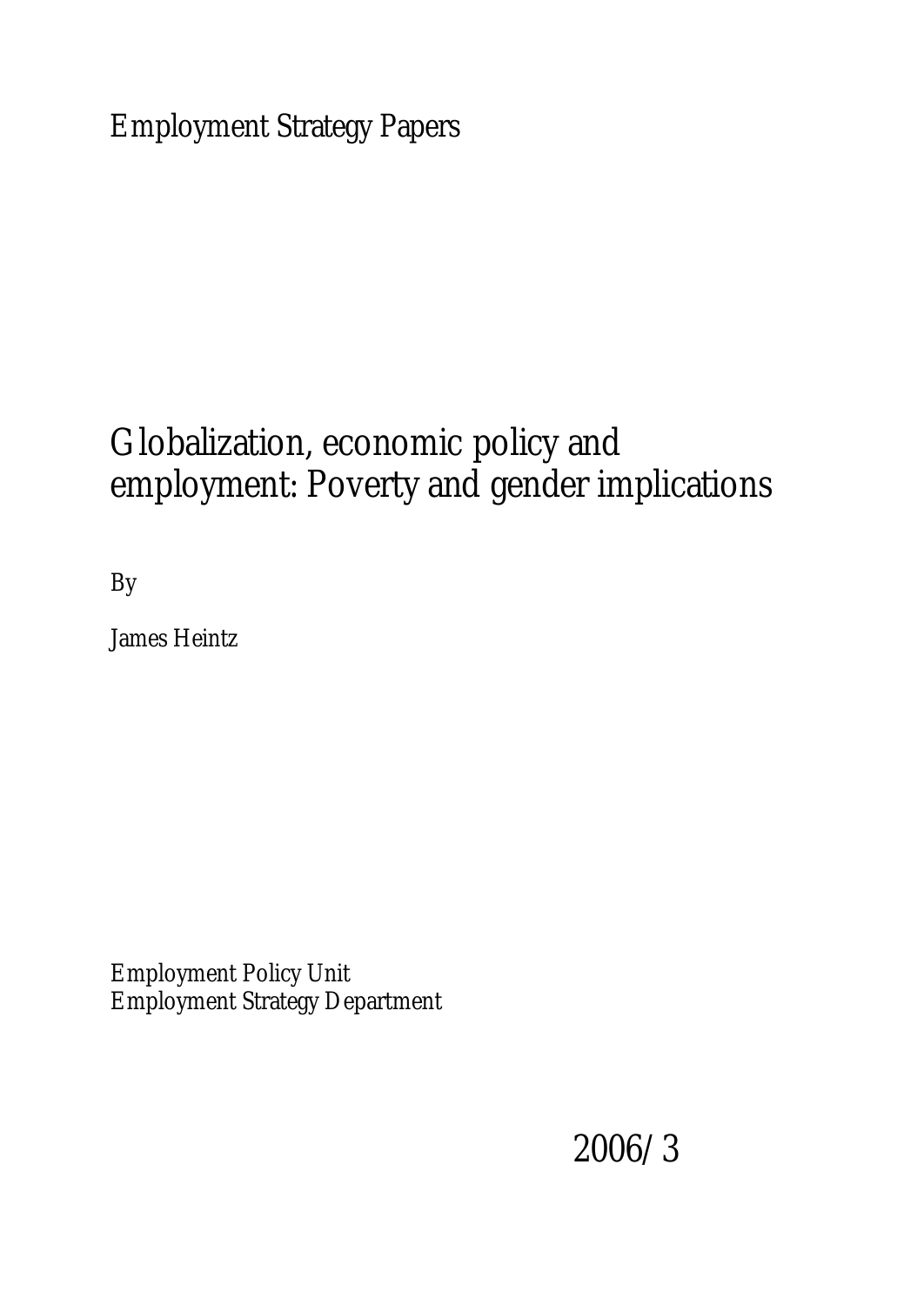Copyright © International Labour Organization 2006 First published 2006

Publications of the International Labour Office enjoy copyright under Protocol 2 of the Universal Copyright Convention. Nevertheless, short excerpts from them may be reproduced without authorization, on condition that the source is indicated. For rights of reproduction or translation, application should be made to the ILO Publications (Rights and Permissions), International Labour Office, CH-1211 Geneva 22, Switzerland, or by email: pubdroit@ilo.org. The International Labour Office welcomes such applications.

Libraries, institutions and other users registered in the United Kingdom with the Copyright Licensing Agency, 90 Tottenham Court Road, London W1T 4LP [Fax: (+44) (0)20 7631 5500; email: cla@cla.co.uk], in the United States with the Copyright Clearance Center, 222 Rosewood Drive, Danvers, MA 01923 [Fax: (+1) (978) 750 4470; email: info@copyright.com] or in other countries with associated Reproduction Rights Organizations, may make photocopies in accordance with the licences issued to them for this purpose.

Heintz, J.

*Globalization, economic policy and employment: Poverty and gender implications*  Geneva, International Labour Office, 2006

ISBN 92-2-118942-2 & 978-92-2-118942-8 (print) ISBN 92-2-118943-0 & 978-92-2-118943-5 (web pdf)

ISSN 1811-1319 (for print version) ISSN 1811-1459 (for web version)

The designations employed in ILO publications, which are in conformity with United Nations practice, and the presentation of material therein do not imply the expression of any opinion whatsoever on the part of the International Labour Office concerning the legal status of any country, area or territory or of its authorities, or concerning the delimitation of its frontiers.

The responsibility for opinions expressed in signed articles, studies and other contributions rests solely with their authors, and publication does not constitute an endorsement by the International Labour Office of the opinions exp ressed in them.

Reference to names of firms and commercial products and processes does not imply their endorsement by the International Labour Office, and any failure to mention a particular firm, commercial product or process is not a sign of disapproval.

ILO publications can be obtained through major booksellers or ILO local offices in many countries, or direct from ILO Publications, International Labour Office, CH-1211 Geneva 22, Switzerland. Catalogues or lists of new publications are available free of charge from the above address, or by email: pubvente@ilo.org

Visit our website: www.ilo.org/publns

Printed by the International Labour Office, Geneva, Switzerland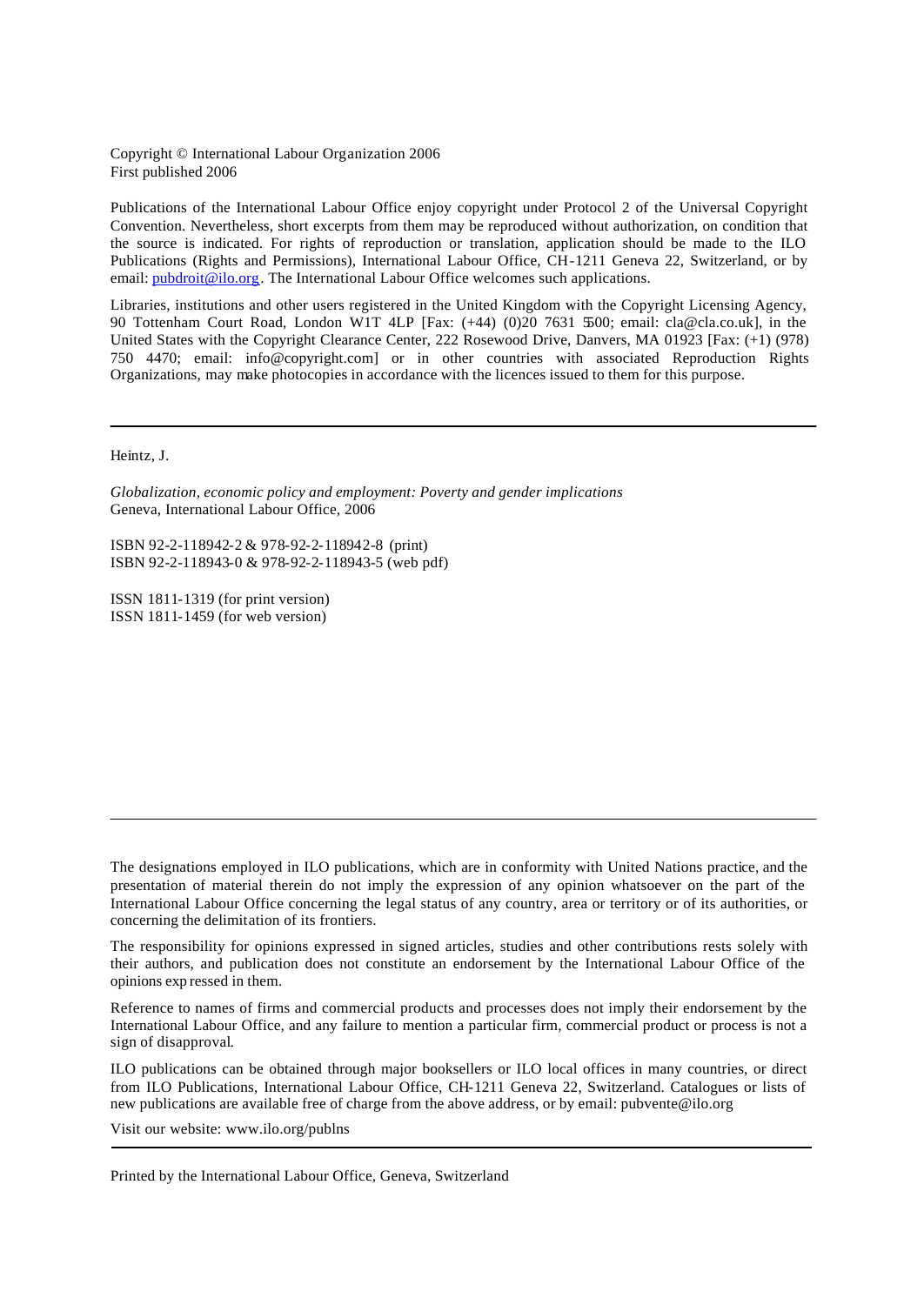### **Foreword**

This study - *Globalization, economic policy and employment: Poverty and gender implications* was initially commissioned in 2005 to take stock of recent literature and existing empirical evidence regarding economic growth, economic policies, employment and poverty through an engendered approach. Globalization is a process which affects all economies to varying degrees and has had both negative and positive influences on economic growth and employment, depending on the economic predisposition of a given economy, particularly in international trade, the set of macroeconomic policies adopted and how they are laid out in the overall development process and economic evolution. The study is, therefore, an attempt to analyse the overall impact of globalization and macroeconomic policies on employment and poverty trends with a specific gender perspective, or an attempt to engender employment and poverty implications of macroeconomic policies. The study also forms a part of the ILO's efforts to address the social dimension of globalization, in order to promote a fair and inclusive globalization through productive and decent employment for all.

The study demonstrates how the labour market and the world of work in general are clearly sex-disaggregated and how important it is to undertake analysis of the impact of macroeconomic policies on growth, employment and poverty reduction, with specific consideration of such segmentation. The study also demonstrates how different aspects of macroeconomic policies affect women's and men's work differently. The relevant implications should be taken into consideration for the formulation of economic and employment policies, adapting them to different economic disposition and evolution episode of various economies, as well as relative location of women and men in the world of work of that particular country.

The findings of this report suggest that the dominant economic policy regime will have to change if the problems of jobless growth are to be addressed. The current policy framework stresses a macroeconomic stability, freer markets, a smaller role for the public sector and uninhibited international flows of capital and goods, but not extending the same privilege to labour. Fortunately, alternatives exist for the responsible management of economies in a globally integrated context, alternatives that secure economic stability without sacrificing the welfare of working people or entrenching existing gender inequalities. The study has outlined, in broad terms, the elements of such a framework. The more difficult challenge is to marshal the political will to create the policy space necessary to move the global economy onto a development trajectory that supports sustainable poverty reduction, gender equity and decent work for all. We hope the paper will further stimulate the debate on relevant issues.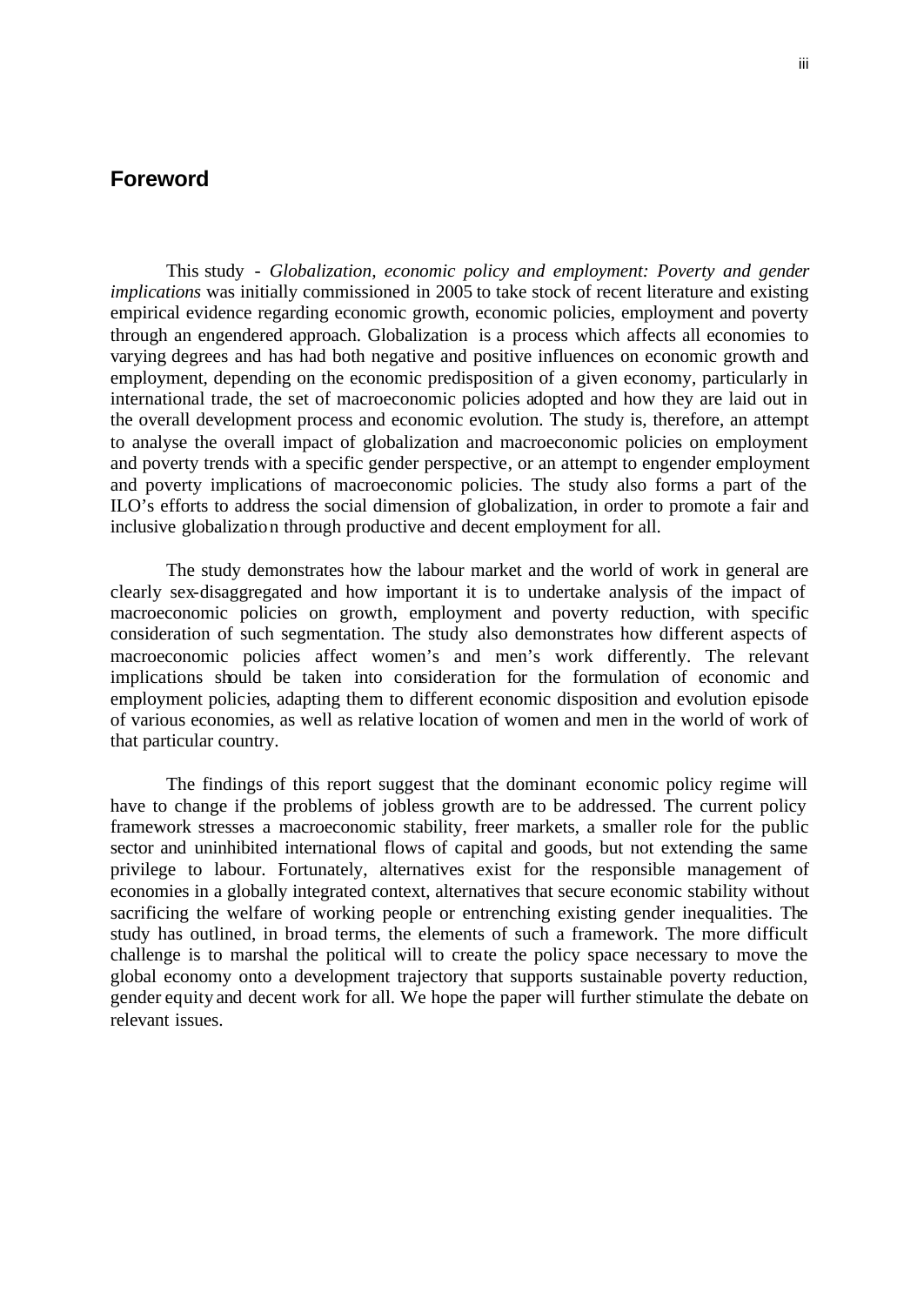The author, James Heintz is Associate Research Professor at the Political Economy Research Institute (PERI), University of Massachusetts (jheintz@peri.umass.edu). The views expressed in this paper are the author's, as are the errors and omissions.

Naoko Otobe, Senior Employment and Gender Specialist in the Employment Sector of the ILO, who conceived the initial research idea, has provided overall technical coordination for commissioning the research and overseeing the publication.

> Riswanul Islam **Director** Employment Strategy Department

March 2006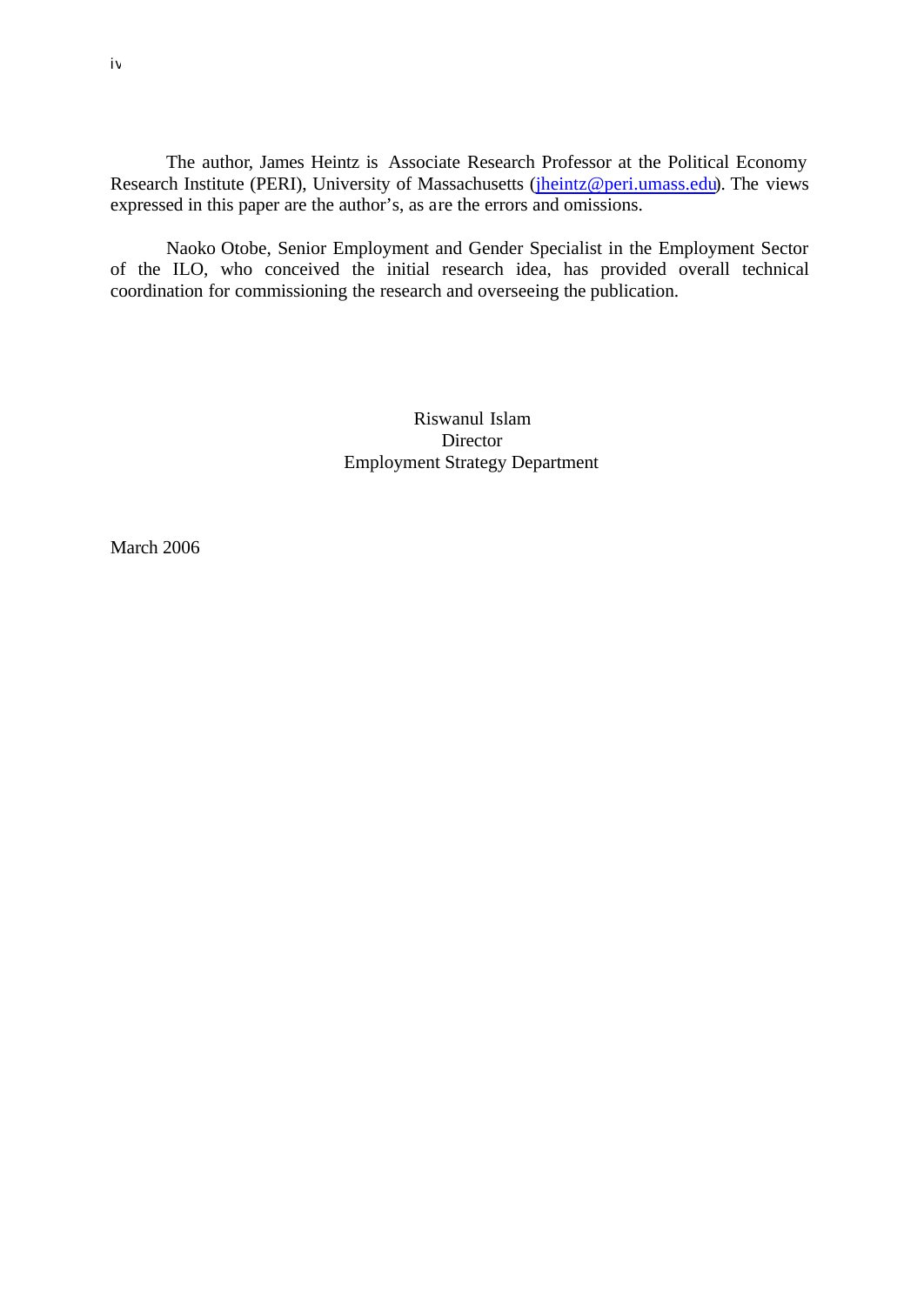# **Contents**

# Page no.

| 2.4 Economic growth: implications on employment, poverty and gender 11 |  |
|------------------------------------------------------------------------|--|
|                                                                        |  |
|                                                                        |  |
|                                                                        |  |
|                                                                        |  |
|                                                                        |  |
|                                                                        |  |
|                                                                        |  |
|                                                                        |  |
|                                                                        |  |
|                                                                        |  |
|                                                                        |  |
|                                                                        |  |
|                                                                        |  |
|                                                                        |  |
|                                                                        |  |
|                                                                        |  |
| 6.1 Establishing an employment-friendly macroeconomic framework  62    |  |
|                                                                        |  |
|                                                                        |  |
|                                                                        |  |
|                                                                        |  |
|                                                                        |  |
|                                                                        |  |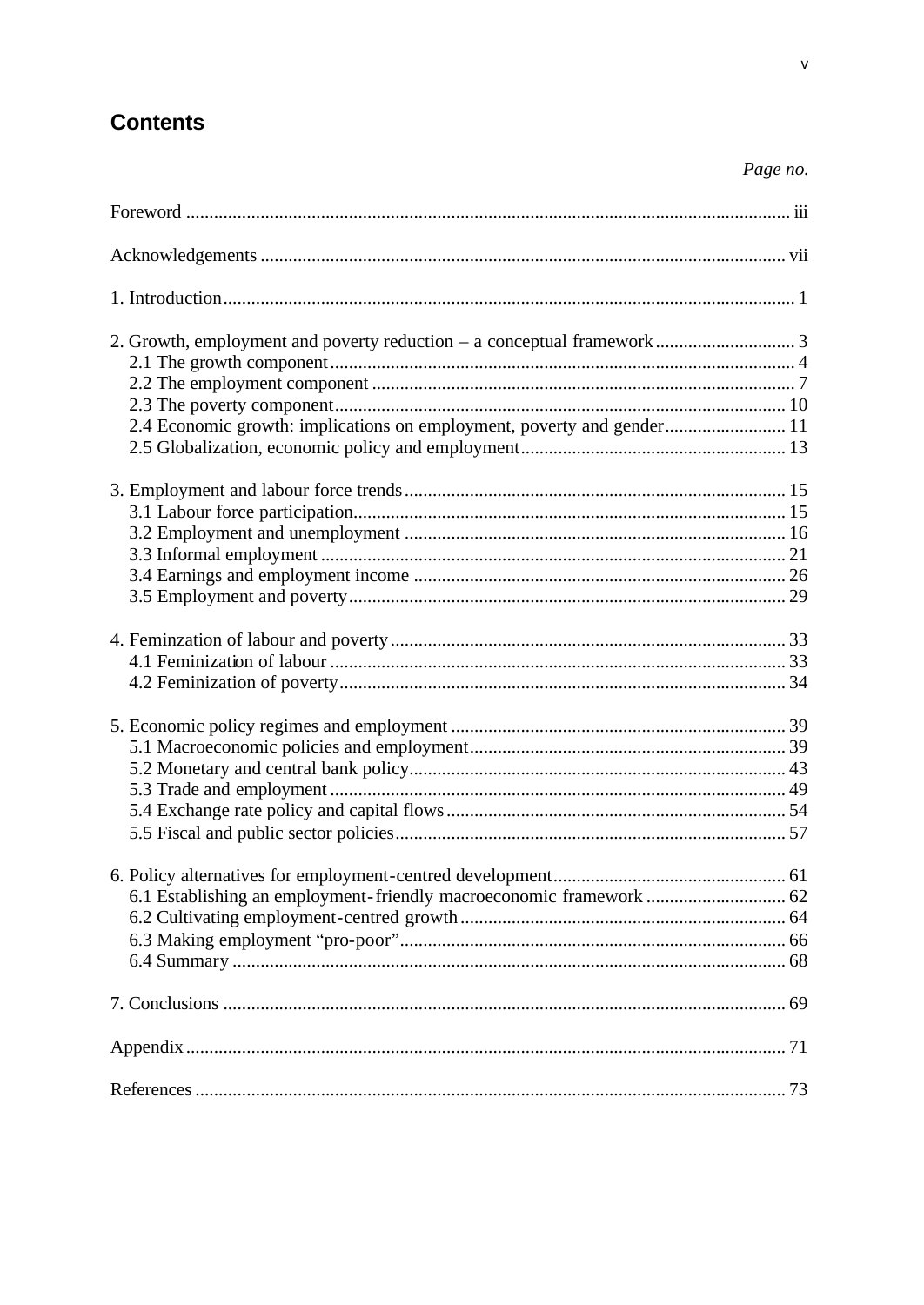# **Tables**

| Table 1  |                                                                           |     |
|----------|---------------------------------------------------------------------------|-----|
| Table 2  | Labour force participations rates, disaggregated by sex, 1980-2010 16     |     |
| Table 3  | Selected statistics on employment and productivity in various regions and |     |
|          |                                                                           |     |
| Table 4  |                                                                           |     |
| Table 5  | Share of women's and men's informal employment by employment status       |     |
|          |                                                                           |     |
| Table 6  | Working poor as a percentage of total employment, 1990 and 2004 30        |     |
| Table 7  | Relative poverty rates: working poor poverty rates by sex and employment  |     |
|          | status category as a percent of the poverty rate for formal, private non- |     |
|          |                                                                           |     |
| Table 8a |                                                                           |     |
| Table 8b | Ratio of non-earners to earners (15+) by household type, 1998/9, Ghana35  |     |
| Table 9  |                                                                           |     |
| Table 10 | Impact of policy and economic variables on total employment, unbalanced   |     |
|          | dynamic panel estimates, 1970-2003, 16 low- and middle-income             |     |
|          |                                                                           |     |
| Table 11 | Impact of policy and economic variables on women's and men's              |     |
|          | Employment, unbalanced dynamic panel estimates, 1970-2003, 16 low- and    |     |
|          |                                                                           |     |
| Table 12 | Inflation-reduction episodes and deviations from long-run employment      |     |
|          |                                                                           | .45 |
| Table A1 | Critical Values of Panel Unit Root Tests, Im, Pesaran and Shin technique  |     |
|          |                                                                           |     |

# **Figures**

| Figure 1 | World GDP growth per capita and its long-run trend, 1961-20035              |  |
|----------|-----------------------------------------------------------------------------|--|
| Figure 2 | Long-run trends in average per capita GDP growth, select country groupings, |  |
|          |                                                                             |  |
| Figure 3 | Ratio of women's employment to men's employment, selected countries,        |  |
|          |                                                                             |  |
| Figure 4 | Average rate of per capita GDP growth and annual changes in                 |  |
|          |                                                                             |  |
| Figure 5 | Estimates of informal non-agricultural employment as a percentage of total  |  |
|          |                                                                             |  |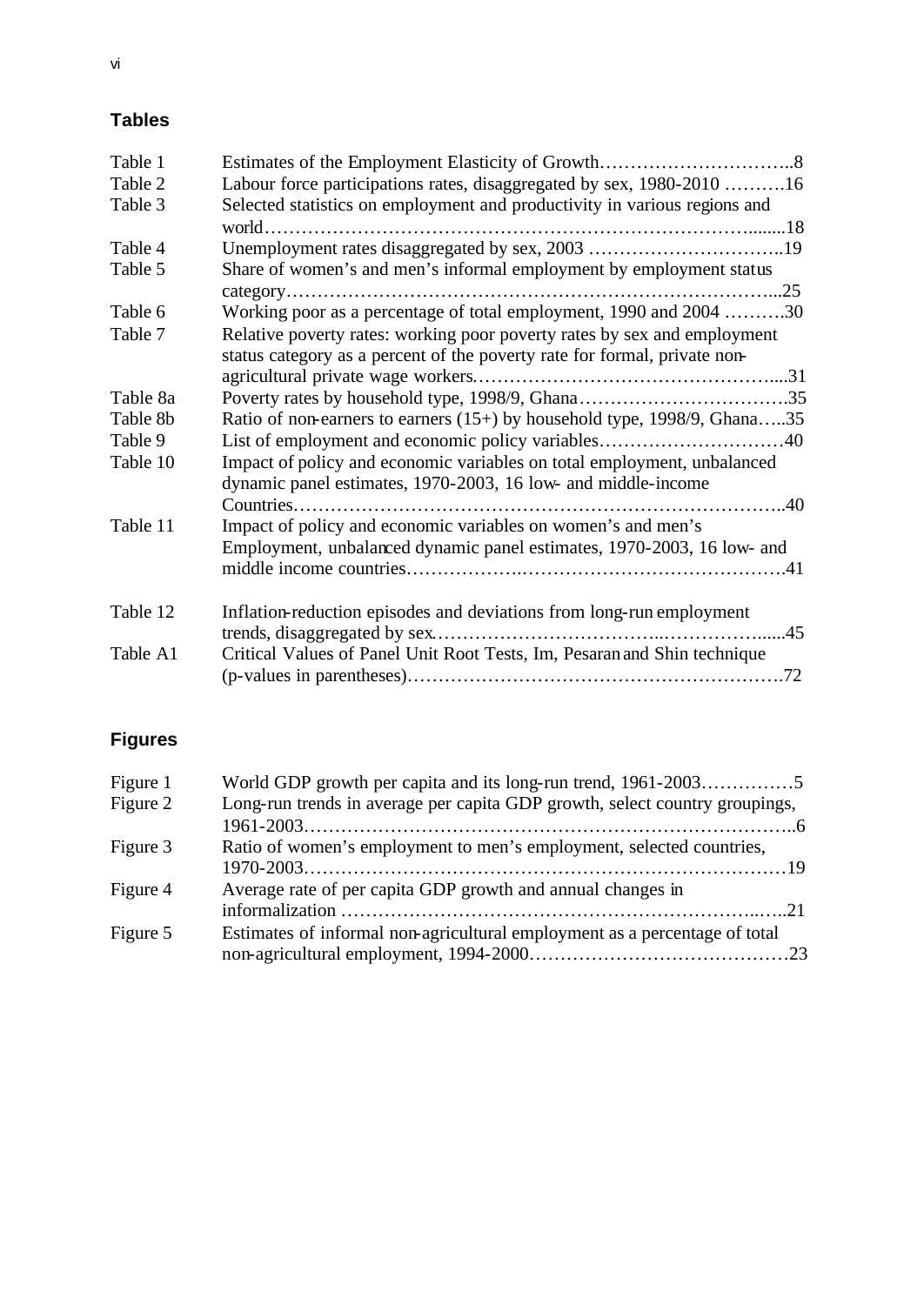## **Acknowledgements**

The author would like to thank the following people for helpful feedback and comments: Marva Corley, former Economist, Muhammed Muqtada, Chief and Naoko Otobe, Senior Employment and Gender Specialist of the Employment Policy Unit, ILO, Geneva, Debbie Budlender, Community Agency for Social Enquiry (CASE), in South Africa, Nancy Folbre, Professor, Department of Economics of the University of Massachusetts, Sarah Gammage, Economist and the Washington D.C. representative of the Centro de Estudios Ambientales y Sociales para el Desarrollo Sostenible (an NGO), in El Salvador and also an affiliate at the Centre for Women and Work at Rutgers University, Shahra Razavi, Research Coordinator at the United Nations Research Institute for Social Development (UNRISD) and Joann Vanek, previously of the United Nations Statistics Division (UNSD) in New York and now Director of the Statistics Programme of Women in Informal Employment: Globalizing and Organizing (WIEGO).

Thanks are also due to Grace Hemmings-Gapihan, Senior Gender Specialist, Regional Office for Africa and Janine Berg, Economist, the Employment Analysis and Research Unit of the ILO, who also provided favourable reviews on the paper for publication.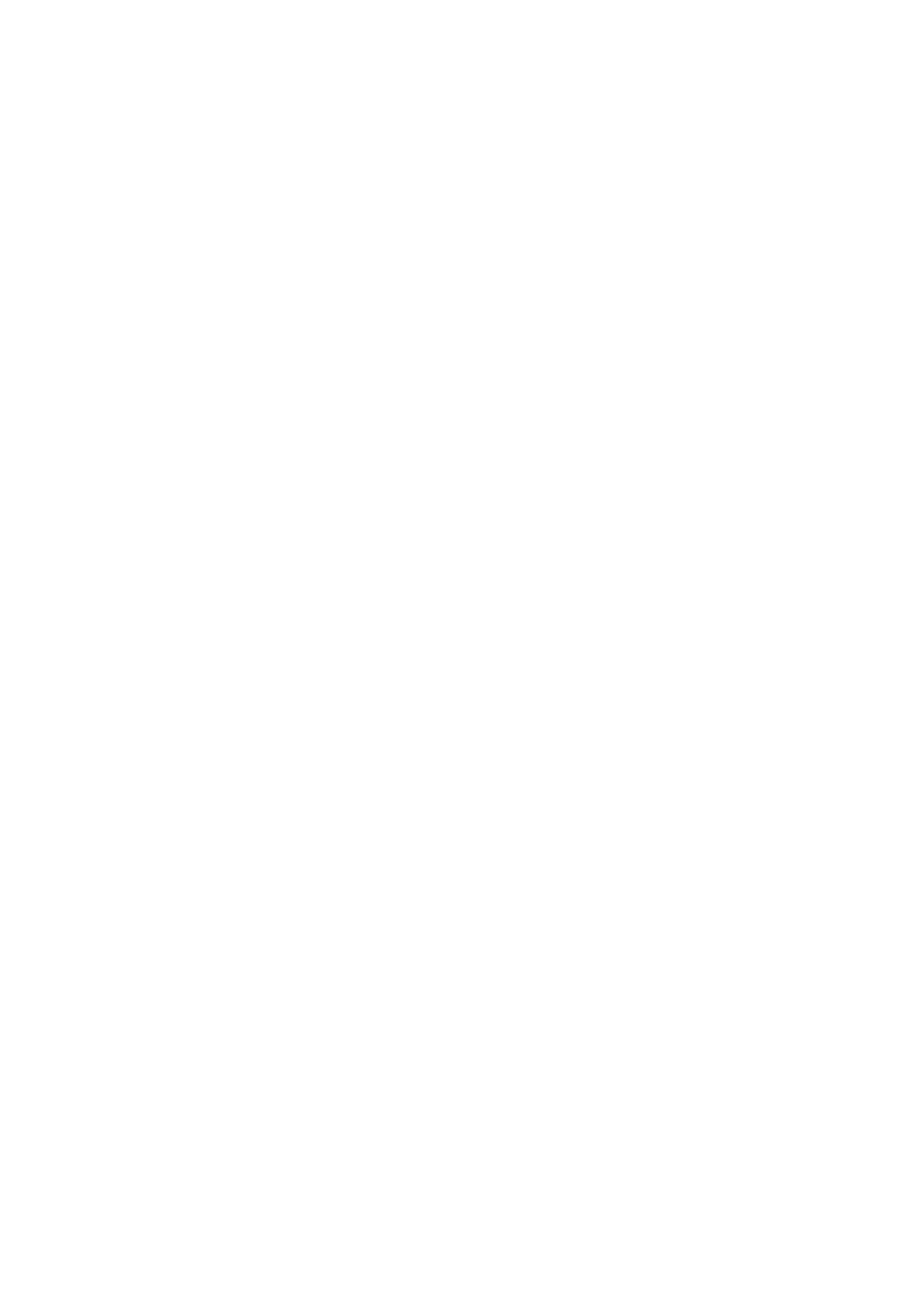### **1. Introduction**

Sweeping changes have taken place in the world's economies in recent decades, changes which have reshaped the structure of employment on a global scale. National economies are now more integrated into the global system than at any other point in the recent past. The volume of international trade and the magnitude of cross-border capital flows have reached historically high levels. Advances in communications and transport technologies have led to the establishment of complex international production networks, with developing countries producing an unprecedented level of manufactured exports within global supply chains. Fundamental shifts in economic policies have accompanied the process of globalization. These policies have emphasized maintaining low rates of inflation, liberalizing markets, reducing the scope of the public sector and encouraging cross-border flows of goods, services and finance, but not labour.

It is commonplace these days to assert that globalization provides enormous challenges as well as opportunities. This observation is particularly relevant with regard to employment. The era of global integration has been associated with far-reaching changes in the structure of employment, including pressures for increased flexibility, episodes of "jobless growth," growing informalization and casualization, expanding opportunities for the highly skilled, but vanishing opportunities for the less skilled. New employment opportunities have been created in many developing countries due to the expansion of globally-oriented production, helping to reduce poverty and raise incomes. However, contradictions abound. Many of the new employment opportunities are precarious, and the size of the "working poor" population remains staggering.

The transformation of women's employment during this period has been similarly farreaching. More women participate in paid employment than at any other time in history. The entry of women into the labour force has meant that, in many cases, the economic opportunities available to them have grown. However, equality of opportunity remains elusive. Sex segmentation of labour markets is endemic, with women concentrated in lower quality, irregular and informal employment. Economic stabilization programmes and the process of global integration have frequently squeezed household incomes, pushing women to enter the paid labour force. At the same time, economic reforms have intensified demands on women's unpaid work, creating a situation in which increasing the supply of women's labour is a central strategy by which families cope with fundamental economic change. At a basic level, women's employment, paid and unpaid, may be the single most important factor for keeping many households out of poverty.

Employment is the primary channel through which the majority of the population can share in the benefits of economic growth. In particular, employment plays a critical role in ensuring that economic growth translates into poverty reduction. However, the ability of employment to reduce poverty depends on prevailing gender relations and intra-household dynamics. Therefore, any analysis that seriously considers the connections between growth, employment and poverty reduction must incorporate a gender perspective or run the risk reaching erroneous conclusions.

This study explores the growth-employment-poverty reduction nexus through a gender perspective. In particular, it explores how changes in economic policies affect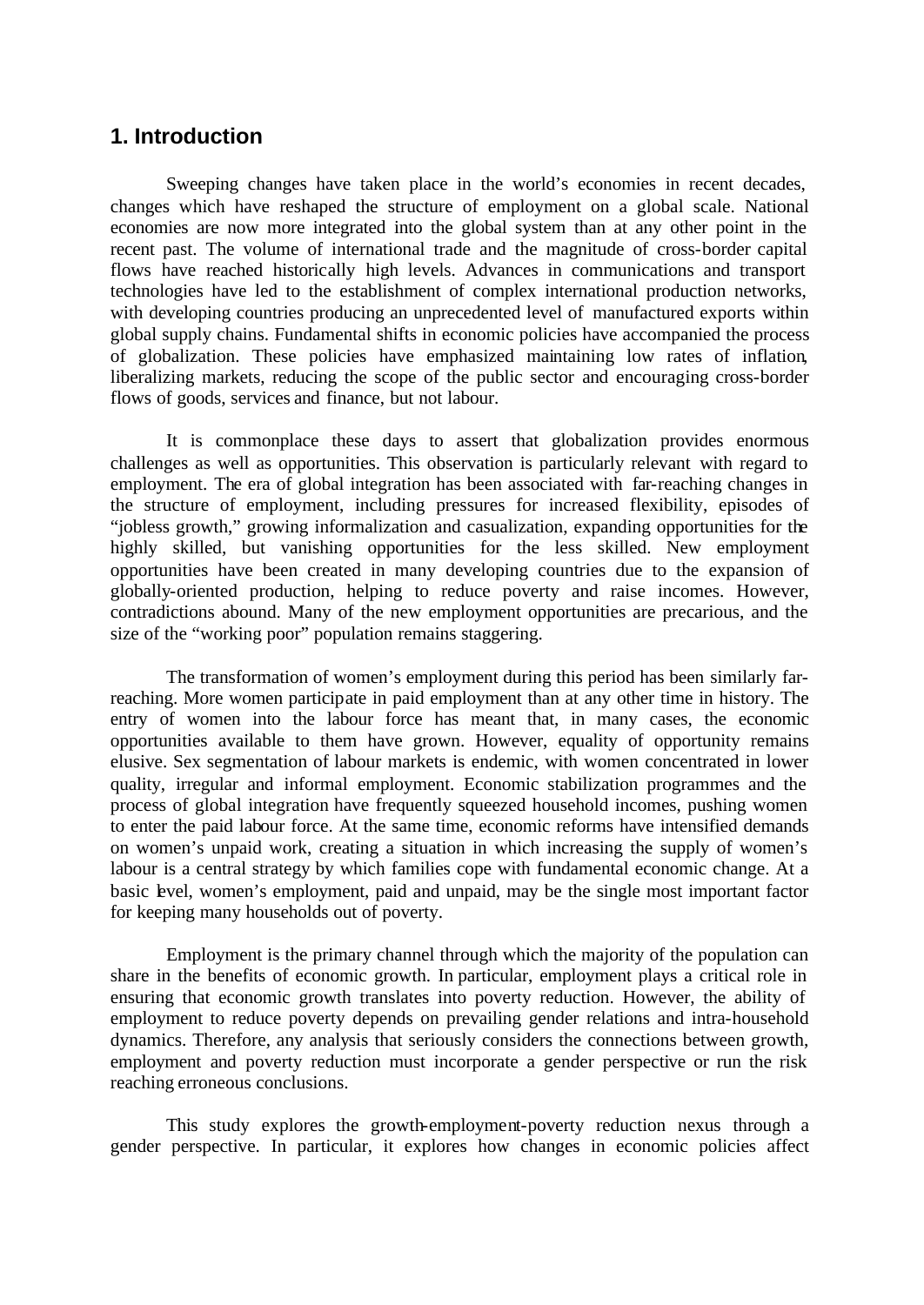women's and men's employment and proposes ways of assessing the implications of these changes for poverty and gender equality.

The paper is structured as follows. The next section presents a conceptual framework for linking growth to employment and employment to poverty reduction within a gender perspective. The third section then reviews trends in labour force participation, women's and men's employment, informalization, earnings and poverty rates among the global working poor. The fourth part of the report extends the analysis by critically examining two frameworks used for understanding the gendered nature of work and poverty: the "feminization of labour" and the "feminization of poverty". The fifth section is in many ways the core of the report. It presents and reviews evidence concerning the impact of changes in economic policy on women's and men's employment. Four policy areas are explored: monetary policy, trade policy, exchange rate regimes and public sector restructuring. The sixth and final conclusion sections pull the analysis together and suggest ways of building an alternative policy framework of employment-centred development for poverty reduction.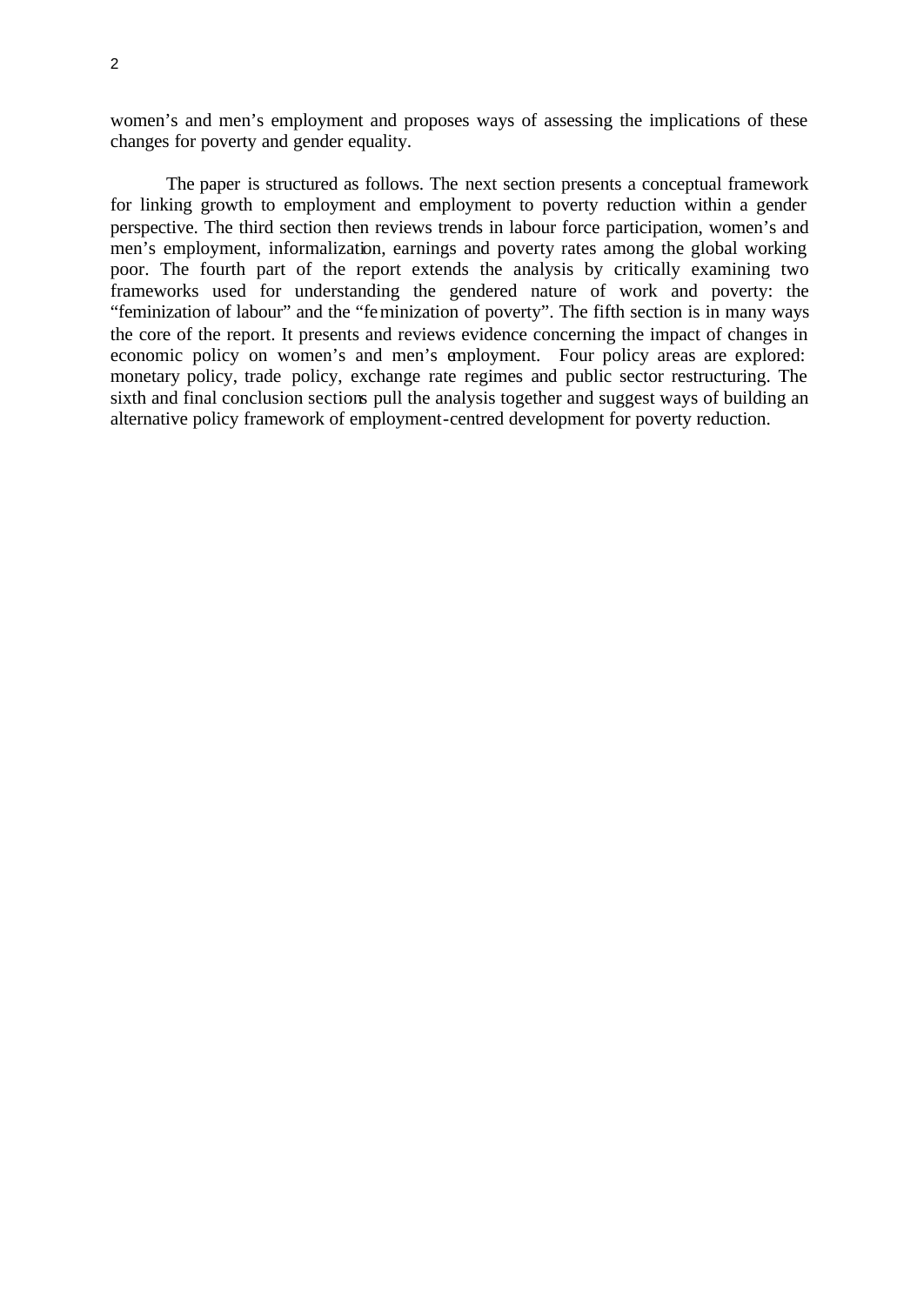# **2. Growth, employment and poverty reduction – a conceptual framework**

When employment expands with economic production, the benefits of growth will be widely shared. Enhanced employment opportunities provide individuals with new, and often better, sources of income. In this way, improving the quality and quantity of employment opportunities directly links economic growth to poverty reduction. Low-income households possess few assets of their own. Instead, the most abundant resource the poor have at their disposal is their labour (Islam 2004, Squire 1993). A development strategy that more fully employs a country's human resources and raises the returns to labour becomes a powerful tool for reducing poverty.

Evidence from around the world suggests that the greater the employment focus, the more effective economic growth becomes in fighting poverty (Khan, 2001; Islam, 2004). The precise path to poverty reduction differs from country to country. However, most developing countries that have dramatically reduced their poverty levels have done so by improving employment opportunities. In these cases, low-income households have been able to participate in the improvements in the quality and quantity of paid work – for instance, by improving agricultural productivity or increasing jobs in labour-intensive production. Numerous examples exist – Indonesia, Vietnam, Chile, Bangladesh and South Korea (Osmani, 2004; Khan, 2001).

Economic growth alone can not be counted on to generate significant improvements in employment and poverty reduction (Osmani, 2004, 2003). The *type* of growth matters as much as the *level* of growth. Countries around the world have experienced periods of "jobless growth" in which output expands, but formal employment stagnates or declines. Informal employment frequently has grown more rapidly than formal employment, both during economic downturns and during periods of relatively rapid growth (Heintz and Pollin, 2003). Such "informalization" represents deterioration, on average, of the quality of remunerative work.

Employment is not the only means of translating growth into poverty reduction. Governments can utilize the additional resources that growth generates to provide basic services – such as education, health and income-support grants. Social provisioning policies supply public goods and services necessary for developing human potential. Therefore, as will be discussed later in the report, social policies must be an integral part of a viable employment-centred strategy for development. However, the princ ipal focus here is on the growth-employment-poverty nexus.

The establishment of an employment-centred development path for poverty reduction requires the realization of three interrelated components:

- **A Growth Component** sustaining adequate economic growth;
- **An Employment Component** insuring that growth creates new employment opportunities and improves existing ones; and
- **A Poverty Component** linking vulnerable or marginalized individuals and households to employment opportunities.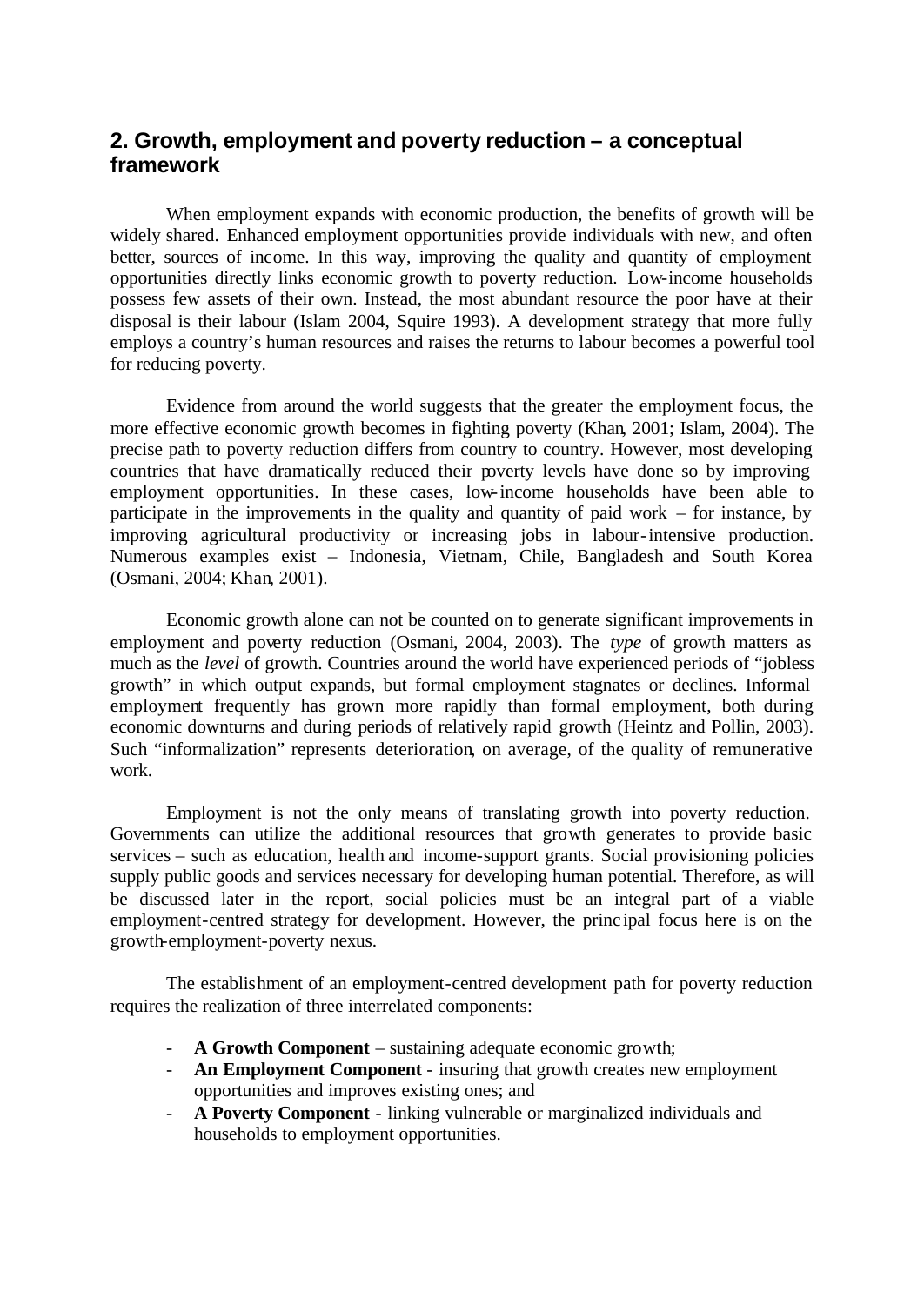The connections between these three elements are not straight-forward. Economic growth alone is necessary, but not sufficient to achieve the ultimate objective of poverty reduction. Growth must be associated with improvements in employment opportunities if the efficiency with which growth reduces poverty is to be increased. Moreover, the generation of new employment is not enough to guarantee a decline in poverty. Policies must be designed so that the poor can take advantage of new opportunities.

In developing a conceptual framework for an employment strategy, it helps to examine each of these three components in more detail. Concrete suggestions for how these elements can be realised are contained in subsequent sections of the report.

#### *2.1 The growth component*

Maintaining adequate rates of economic growth requires sustainable improvements in three areas: (1) expanding investment in productive capacity, (2) raising labour productivity (that is, the amount of output produced for a given quantity of labour), and (3) securing adequate demand. The expansion of productive capacity through new investments will generally raise labour demand, since increased production requires additional labour as well as capital. In addition, productivity improvements lay the groundwork for sustained improvements in living standards and wages. Higher productivity fuels growth by increasing the potential output from a given pool of resources.

However, higher rates of productivity may work against employment creation when less labour is needed to produce a given level of output. Similarly, new investments will not increase demand for labour if such investments simply add to excess capacity. To avoid these pitfalls, employment-intensive growth requires that demand for domestically-produced goods and services is matched with productivity improvements and investments in productive capacity. Therefore, access to markets – the ability to export to foreign markets and the expansion of domestic demand – is necessary to realise the benefits of greater productivity and investment. Achieving these objectives – greater productive capacity, productivity improvements and adequate demand – depends critically on the prevailing economic policy environment.

In recent decades, global economic performance has worsened in many regions of the world. Figure 1 presents average growth rates in world GDP per capita from 1961 to 2003. In addition, an estimate of the long-run trend in per capita GDP growth is presented.<sup>1</sup> In the 1960s and much of the 1970s, economic performance was volatile, much more so than in later periods. The long-run trend suggests a relatively steady decline in growth rates throughout this period. Beginning in the late 1970s, global growth stabilized, but at low levels relative to earlier periods.

Similar trends in the long-run trajectory of economic growth are evident when growth is disggregated and countries group by level of development. However, important differences also emerge. Figure 2 presents long-run trends in per capita GDP growth for (1) high-income countries, (2) low- and middle-income countries, excluding India and China, and (3) India and China. The World Bank's classification of countries into "high-income", "middle-income" and "low-income" groupings is used. $2^2$ 

l

<sup>1</sup> In both Figure 1 and Figure 2, the long-run trends is generated by applying a Hodrik-Prescott filter to the annual time series for per capita GDP growth. The Hodrick-Prescott filter is a statistical smoothing technique that is widely used to obtain an estimate of the long-term trend component of a series.

<sup>&</sup>lt;sup>2</sup> World Development Indicators 2005 CD-ROM, Washington, DC: World Bank.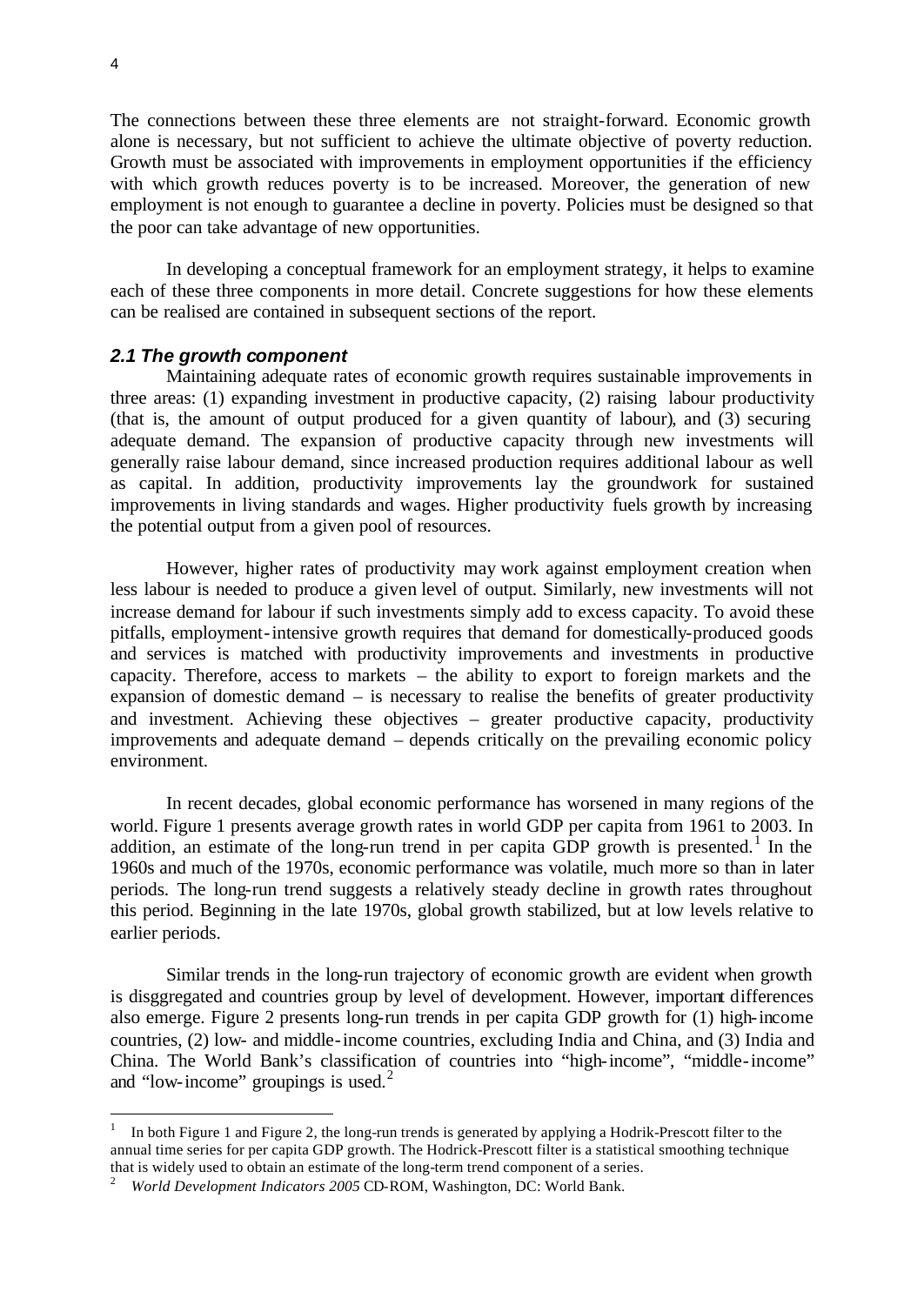*Figure 1. World GDP growth per capita and its long-run trend, 1961-2003*



*Source:* World Development Indicators 2005 *(Washington, DC: World Bank).*

 The long-run trend in the growth rate of the high-income countries generally reflects the world trend – that is, declining from relatively high levels in the early 1960s to stable and low levels after the late 1970s. The low- and middle-income countries – excluding India and China – show a somewhat different pattern. Growth accelerates during the 1960s until the mid-1970s, at which time the growth rate begins to decline steeply. The long-run trend in the growth rate bottoms out at nearly zero in the early 1990s, after which time a modest recovery occurs. The growth pattern of India and China is dramatically different. The long-run trend in the growth rate climbs from relatively low levels in the 1960s to high and steady rates in the late 1980s/early 1990s.

The change in global growth corresponds with shifts in economic policy. In many countries around the globe, policies emphasizing trade liberalization, deregulated markets, monetary policy focused on low and stable inflation rates and fiscal restraint began to be introduced in the mid- to late 1970s and were consolidated in the 1980s and 1990s. In many cases, such policies were directly connected to structural adjustment programmes introduced at the time of the debt crisis in many African and Latin American counties. However, this characterization of the shift in economic policies risks over-generalizing. Different countries pursued various policy paths and had a variety of growth experiences. Interestingly, India and China did not pursue this same set of policies and had markedly different growth experiences.

Separating out the effects of policy shifts, global integration and other factors which influence economic performance is difficult. Moreover, these influences cannot be assumed to be independent – e.g. policy choices affect the pace of global integration and the degree of integration determines the scope for purposeful government intervention. Therefore,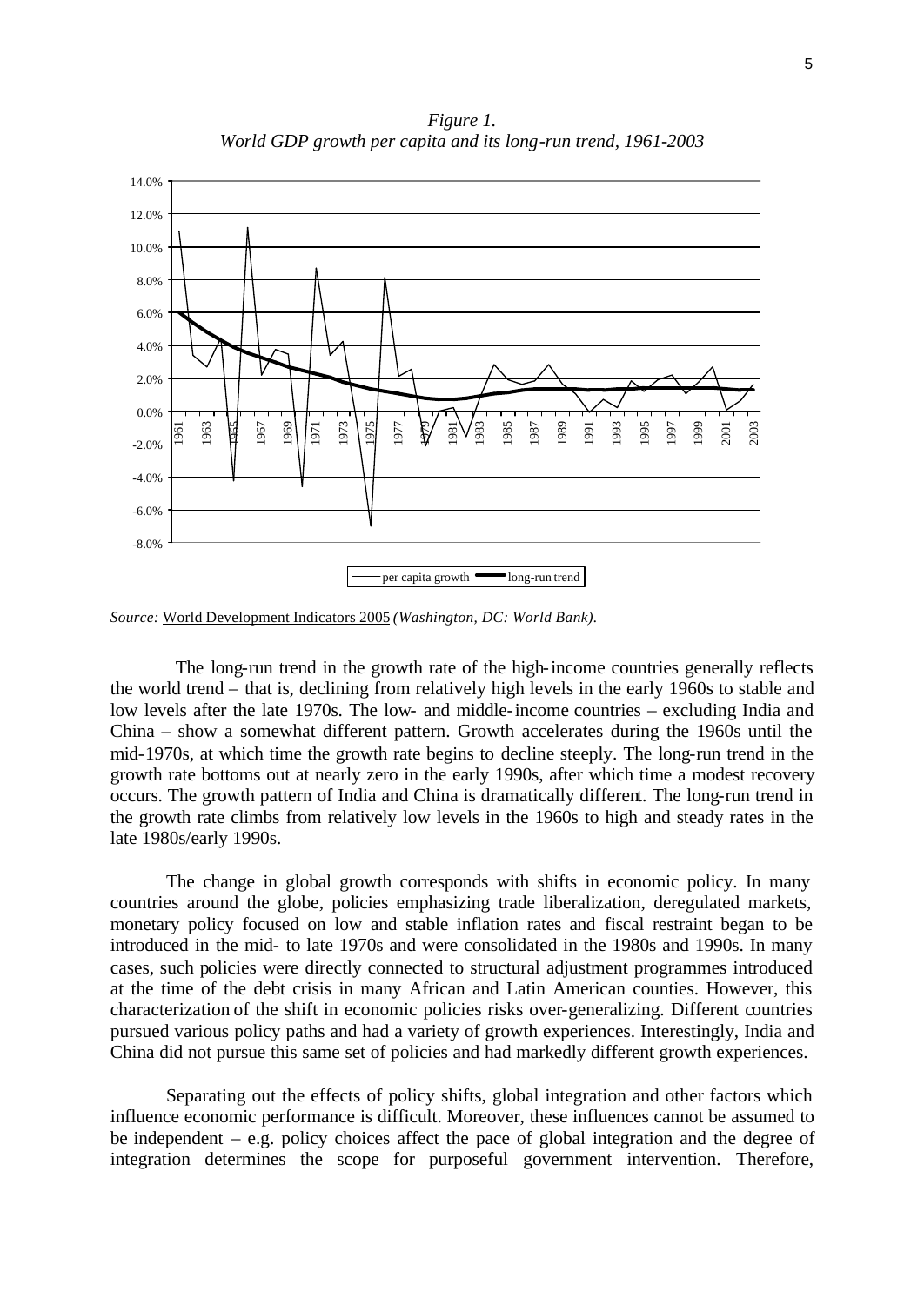*Figure 2. Long-run trends in average per capita GDP growth, select country groupings, 1961-2003*



*Source:* World Development Indicators 2005 *(Washington, DC: World Bank).*

the ways in which global integration, policy choices and economic growth interact continue to be debated. Specifically, dramatically different answers have been given in response to the question of whether global integration and associated policies have been good for growth (Dollar, 2005; Weisbrot *et al*., 2001). Much depends on the selection of countries analyzed, the time period considered, and how the results are aggregated or summarized.

Later sections of this report will examine specific economic policies in more detail, but with an emphasis on their impact on employment, and women's employment in particular. At present, we should simply note that the slowdown in economic growth that many countries experienced in recent decades would have had a direct impact on the growth of employment opportunities. At the same time, it is important to recognize the diversity of development experiences. Exceptions do exist.

Finally, changes in inequality affect how growth impacts poverty. If inequality expands sufficiently, faster growth will have a muted impact on poverty and may be associated with high levels of poverty, measured across a variety of dimensions: income, consumption and human development (UN 2005; UNDP, 2005). In addition, it is important to acknowledge that, while growth is important for poverty reduction, poverty and inequality also affect economic performance (Deininger and Squire, 1998; Alesina and Rodrik, 1994; Easterly and Rebalo, 1993). The direction of causation runs in both directions.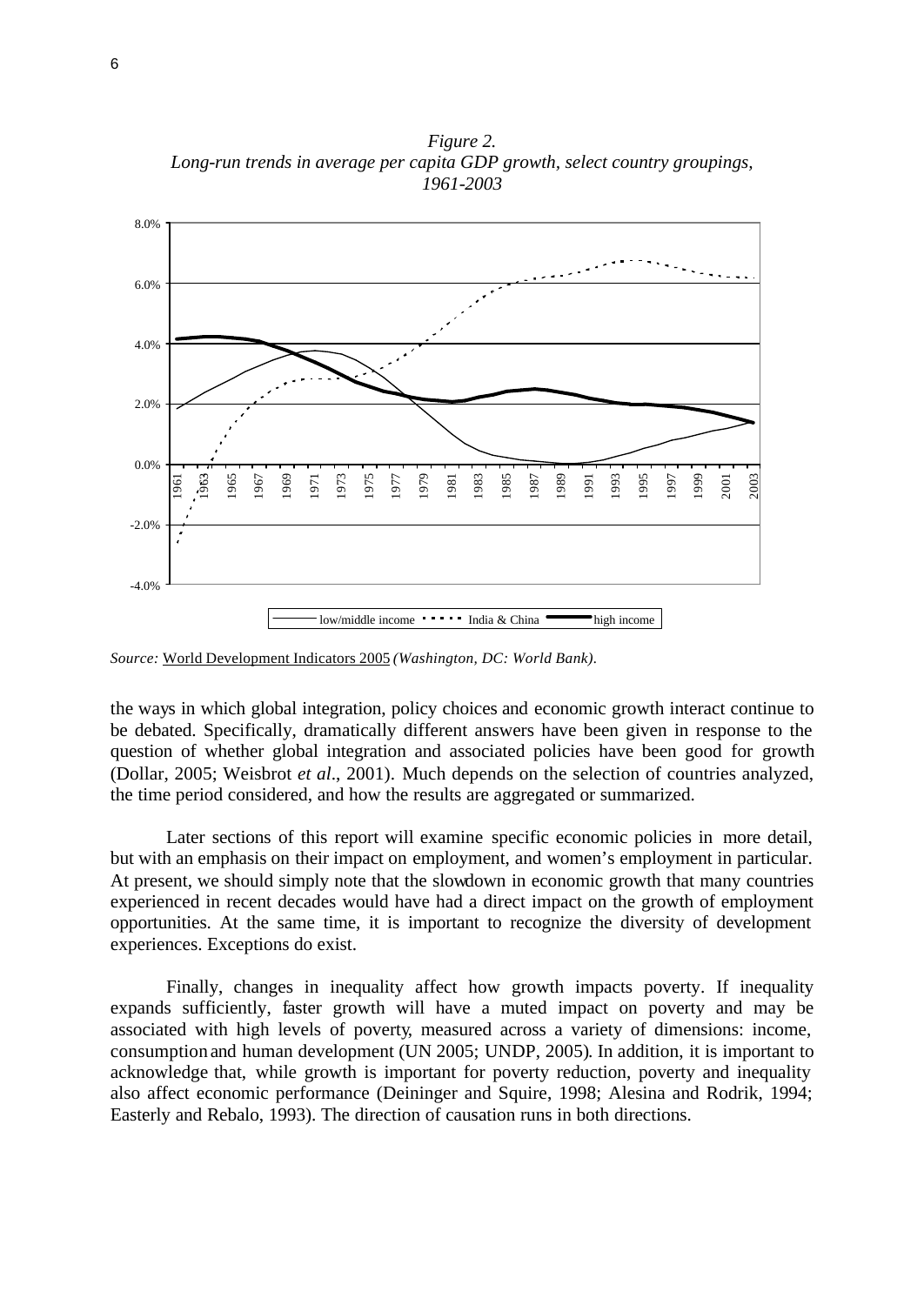#### *2.2 The employment component*

l

Numerous factors influence the employment intensity of growth: the sectoral composition of output, the productive technologies utilized, downstream and upstream linkages to other activities in the domestic economy, and the size and trajectory of public employment. Sectoral interventions and productive sector strategies are needed to insure that growth is employment intensive. However, a purely sectoral approach artificially limits employment creation. Policies for the productive sector must be crafted to leverage downstream and upstream linkages in order to take advantage of larger employment multipliers. When these linkages to other value-adding activities are absent, the employment intensity of growth will be reduced.

Technologies must be appropriate to insure competitive market access and to absorb labour. In the short-run, there can be a trade-off between improving labour productivity and the growth of employment. However, such a trade-off is not a foregone conclusion and, in the long-run, labour productivity improvements are necessary for both more and better jobs (ILO, 2004c). Whether enhanced productivity leads to more opportunities depends in part on the economic environment in which the productivity improvements occur. When the broad economic policy environment is inappropriate – for example, when an overvalued exchange rate discourages the development of domestic linkages and limits market access – policy priorities should be adjusted appropriately if growth is to generate significant new employment opportunities.<sup>3</sup>

As mentioned previously, growth is not always associated with new employment opportunities. Research has suggested that the relationship between growth and employment generation has weakened in a large number of countries around the world in recent years (Kapsos, 2005). In other words, the additional employment created at a given level of economic growth appears to have fallen over time. Table 1 presents estimates of the "employment elasticity of growth" for the formal manufacturing sectors of 51 countries during two time periods: (1) the 1960s and 1970s, and (2) the 1980s onwards. The employment elasticity of growth describes the percentage change in employment associated with a 1 per cent change in value-added. For example, an employment elasticity of 0.5 indicates that a 10 per cent increase in the value of economic activity is associated with a 5 per cent increase in employment. In this way, the employment elasticity measures how responsive employment is to economic growth. A decline in the employment elasticity indicates that a given rate of growth is less employment intensive.

In two-thirds of the countries listed in Table 1, the estimated employment elasticity in manufacturing activities dropped in the later period, often significantly. This suggests that, for a given level of growth, the industrial sectors of many, but not all countries produced fewer jobs in recent years compared to the past. Some countries – e.g. Asian "tigers" like Korea and Singapore – experienced rapid growth rates that helped compensate for the decline in the employment intensity of that growth. However, a significantly large number of countries, both developed and developing, experienced both slower growth and a decline in the labour intensity of that growth in their industrial sectors. $4$ 

 $3$  When fixed capital, such as computers, equipment, and machinery, are imported, an overvalued real exchange rate can also encourage overly capital-intensive investment by lowering the costs of these items. Through such mechanisms, macroeconomic policies impact the factor intensity of production.<br><sup>4</sup> Engage (2005) finds a cimilar capacel dealing in the employment intensity of growth in a st

Kapsos (2005) finds a similar general decline in the employment intensity of growth in a study of 139 countries over the period 1991 to 2003. Kapsos disaggregates his estimates of employment elasticity by sex, age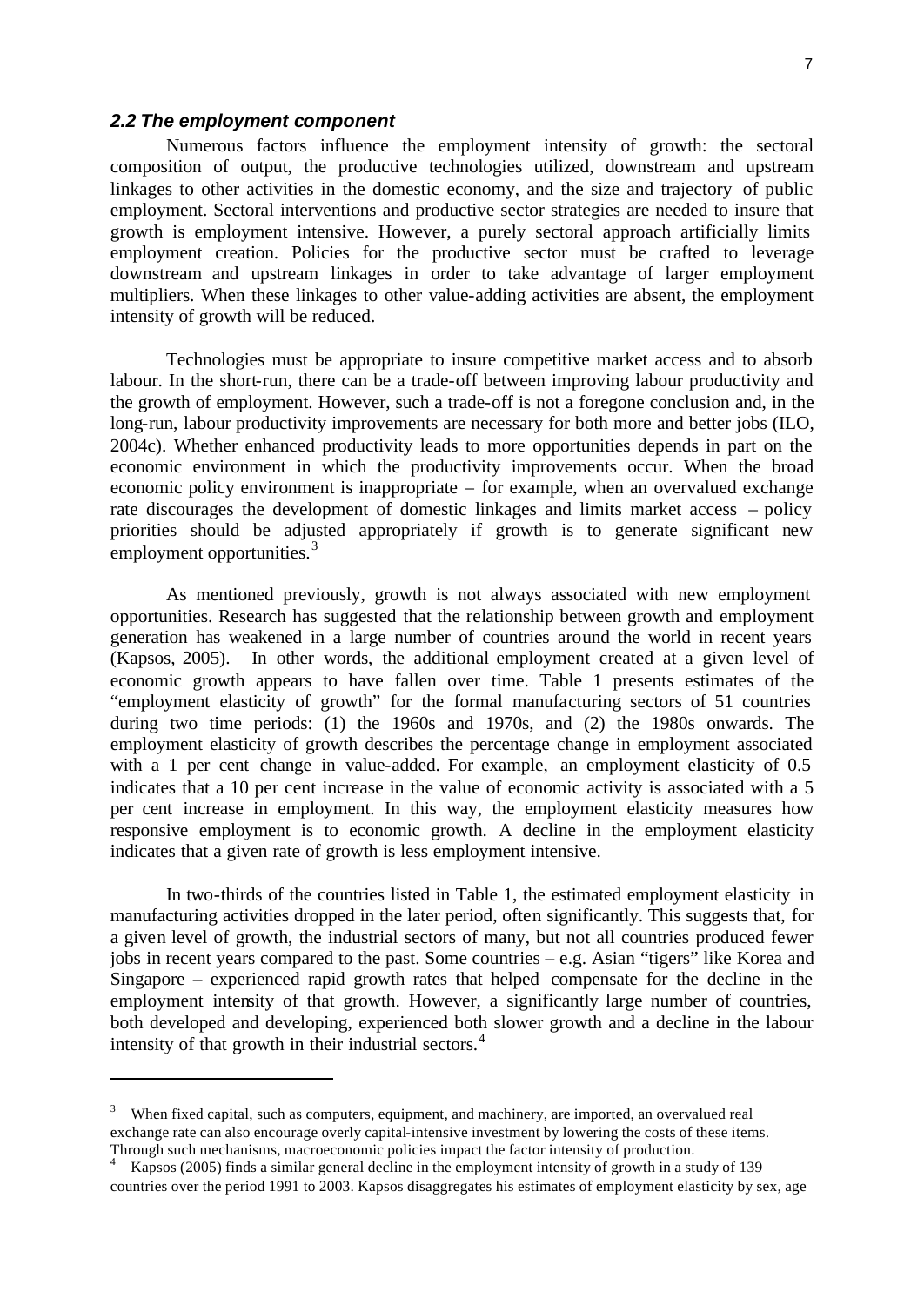| Table 1.                                                                    |
|-----------------------------------------------------------------------------|
| Estimates of the Employment Elasticity of Growth.                           |
| (the periods over which the elasticities were estimated are in parentheses) |

|                   |                            | oseeneevou ur o ere       |
|-------------------|----------------------------|---------------------------|
|                   | 1960s/1970s                | $1980s +$                 |
| Algeria           | $0.97(67-79)$              | $0.40(80-96)$             |
| Austria           | $0.32(63-79)$              | $-0.30(80-99)$            |
| <b>Bangladesh</b> | $0.56(67-79)$              | $1.00(80-97)$             |
| <b>Barbados</b>   | $0.26(70-79)$              | $0.20(80-97)$             |
| Bolivia           | $0.63(70-79)$              | $0.62(80-97)$             |
| Cameroon          | $0.65(70-79)$              | $0.14(80-98)$             |
| Canada            | $0.32(65-79)$              | $0.18(80-01)$             |
| Chile             | $0.01(63-79)$              | $0.64(80-00)$             |
| Colombia          | $\overline{0.7}2(63-79)$   | $0.39(80-99)$             |
| Ecuador           | $\overline{0.81}$ (63-79)  | $0.26(80-99)$             |
| Egypt             | $0.69(64-79)$              | $0.31(80-96)$             |
| El Salvador       | $0.35(63-79)$              | $0.07(80-98)$             |
| Finland           | $0.42(63-79)$              | $0.24(80-00)$             |
| France            | $\overline{0.10}$ (63-79)  | $-1.13(80-95)$            |
| Ghana             | $0.75(63-79)$              | $0.15(80-95)$             |
| Greece            | $\overline{0.40}$ (63-79)  | $1.26(80-98)$             |
| Hungary           | $0.17(63-79)$              | $1.00(80-00)$             |
| Iceland           | $0.42(68-79)$              | $-0.57(80-96)$            |
| India             | $0.66(63-79)$              | $0.18(80-01)$             |
| Indonesia         | $0.58(70-79)$              | $\overline{0.63}$ (80-02) |
| Ireland           | $0.23(63-79)$              | $0.13(80-99)$             |
| Israel            | $0.39(63-79)$              | $0.25(80-01)$             |
| Italy             | $\overline{0.2}2(63-79)$   | $0.44(80-94)$             |
| Jamaica           | $\overline{0.63}$ (63-79)  | 1.21 (80-96)              |
| Japan             | $0.14(65-79)$              | $0.31(80-01)$             |
| Kenya             | $\overline{0.71}$ (63-79)  | $0.63(80-02)$             |
| Korea             | $0.73(63-79)$              | $\overline{0.14}$ (80-01) |
| Kuwait            | $-0.44(67-79)$             | $0.26(80-01)$             |
| Malawi            | $0.45(64-79)$              | $-0.02(80-98)$            |
| Malaysia          | $0.87(68-79)$              | $0.64(80-01)$             |
| Malta             | $0.47(63-79)$              | $0.08(80-01)$             |
| Netherlands       | $-0.44(63-79)$             | $-0.53(80-00)$            |
| New Zealand       | $0.77(63-79)$              | $0.07(80-96)$             |
| Norway            | $0.25(63-79)$              | $-0.26(80-01)$            |
| Pakistan          | $\overline{0.34(63-79)}$   | $0.35(80-96)$             |
| Panama            | $\overline{0.7}$ 4 (63-79) | $-0.05(80-00)$            |
| Philippines       | $0.96(63-79)$              | $0.38(80-97)$             |
| Portugal          | $0.90(63-79)$              | $1.02(80-00)$             |
| Singapore         | $0.78(63-79)$              | $0.24(80-02)$             |
| South Africa      | $0.76(63-79)$              | $0.13(80-99)$             |
| Spain             | $\overline{0.3}3(63-79)$   | $\overline{0.7}9(80-00)$  |
| Sri Lanka         | $0.80(66-79)$              | $0.83(80-00)$             |

l

<sup>(</sup>i.e. youth), and region. It is important to note that not all countries or regions experienced the same pattern of decline in their employment elasticity over this period.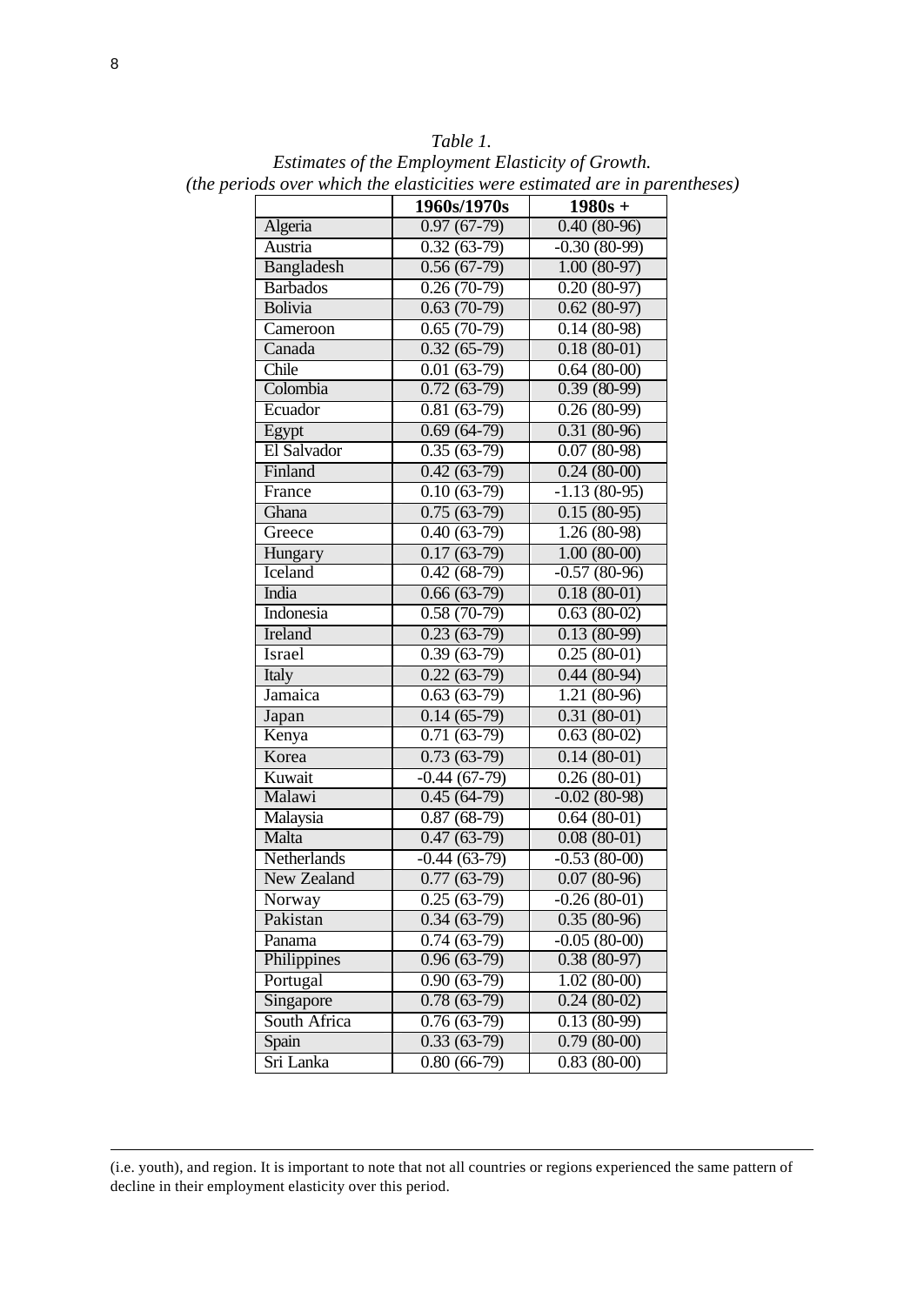|                 |                | umates of the Employment Etasticity of Growth (continue |
|-----------------|----------------|---------------------------------------------------------|
| Sweden          | $0.06(63-79)$  | $0.46(80-00)$                                           |
| Syria           | $0.45(63-79)$  | $-0.28(80-98)$                                          |
| Trinidad Tobago | $0.26(66-79)$  | $0.21(80-95)$                                           |
| Turkey          | $0.93(68-79)$  | $0.26(80-97)$                                           |
| $\overline{UK}$ | $-0.26(63-79)$ | $0.13(80-95)$                                           |
| <b>USA</b>      | $0.17(63-79)$  | $-0.25(80-95)$                                          |
| Uruguay         | $0.70(68-79)$  | $0.93(80-97)$                                           |
| Venezuela       | $0.85(63-79)$  | $0.23(80-98)$                                           |
| Zimbabwe        | $0.65(63-79)$  | $0.06(80-96)$                                           |

*Table 1. Estimates of the Employment Elasticity of Growth (continued)*

*Source: Author's calculations based on UNIDO data (INDSTAT3 2005 Rev.2 database). Simple bivariate regressions were used to generate the estimates. The regressions took the form:*  $lnY_{it} = a_i + \beta_i lnE_{it}$  *in which*  $Y_{it}$ *represents manufacturing value-added for country 'i' in year 't' and Eit represents total manufacturing employment for country 'i' in year 't'. The coefficient, ß<sup>i</sup> , over the two time periods for each country is used as the estimate of the employment elasticity.*

Declining employment elasticity of growth suggests that productivity trends are increasingly influential in determining labour demand. As mentioned previously, growth of labour productivity is necessary, although not sufficient, for improving employment earnings and living standards (ILO, 2004a). These two dimensions of labour productivity present us with a dilemma: productivity improvements are necessary to improve the quality of employment, but may undermine efforts to increase the quantity of labour demanded. For developing countries with widespread underemployment in low-productivity activities, addressing this tension is of paramount importance.

If the objective is to improve employment opportunities in terms of both quality and quantity, then the policy framework must address the need to expand employment without compromising productivity improvements. This requires ensuring that the output of goods and services expands at least as rapidly as productivity. In other words, productivity improvements should be pursued in combination with strategies to relax demand constraints (e.g. inadequate market access), capital constraints (e.g. insufficient investment), or both types of constraints simultaneously.

Responses to the decline in the employment intensity of growth have been varied: for example, expansion of low-paid service employment, high and sustained levels of open unemployment, or an increase in the average number of household members working in lowproductivity agricultural activities. Furthermore, although data limitations prevent us from making definitive statements, informalization appears to have increased in countries around the world during this period (Heintz and Pollin, 2003; ILO, 2002a; Benería, 2001; Castells and Portes, 1989).

The growth of informalization raises a concern over the quality, not just the quantity, of jobs created during this period. In many economies, the average quality of employment opportunities and associated social protections was eroded, a result of increased flexibility in labour markets (Standing, 1999a). Subsequent sections of this report will examine how specific policies impact these patterns of employment – not just in terms of economic growth, but also with regard to the quantity and quality of employment opportunities generated at a given rate of growth.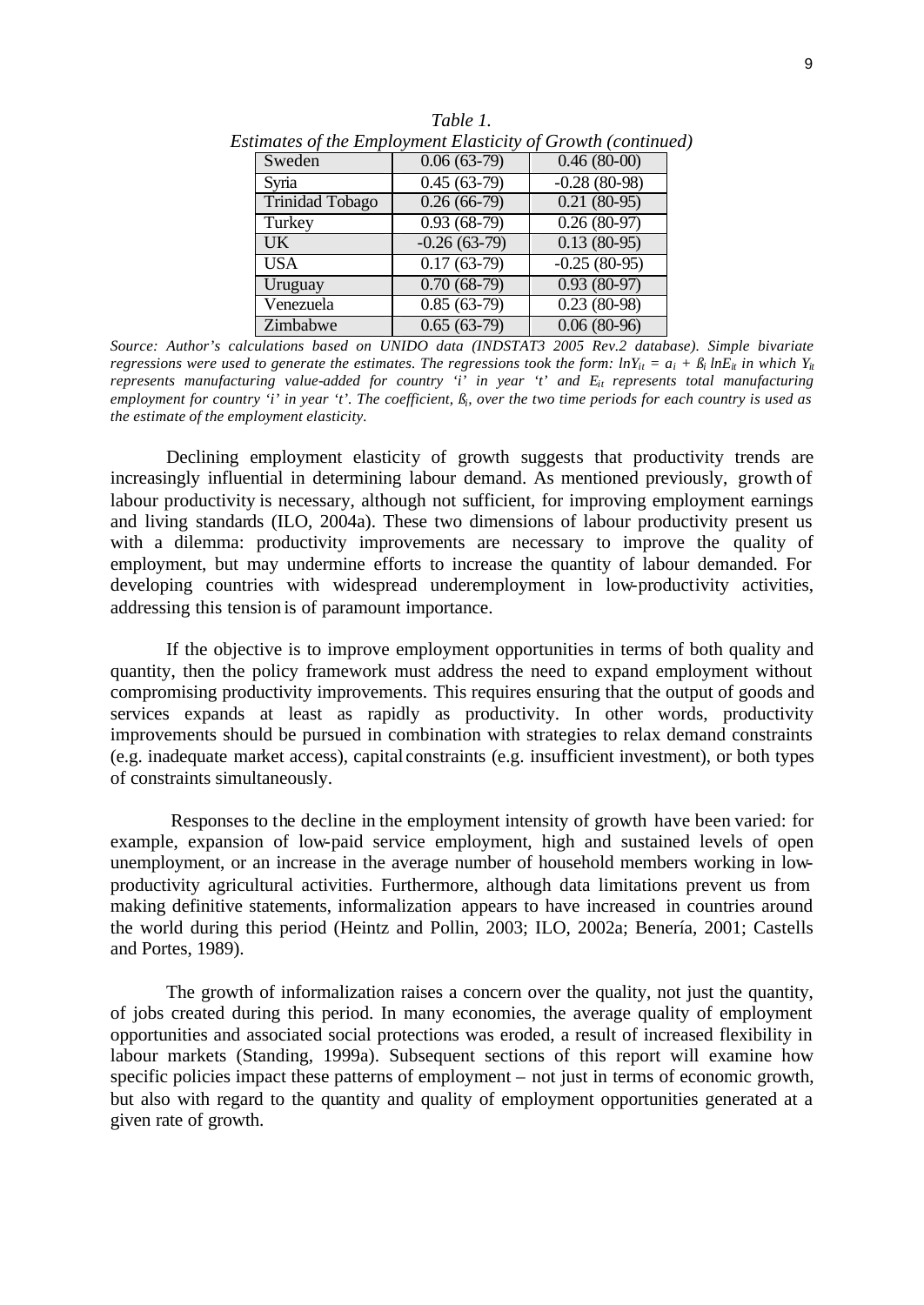#### *2.3 The poverty component*

 Clearly, if poverty is to be reduced, then the poor must be able to benefit from employment creation. Policies should be designed to allow individuals' better access to a more diverse array of economic opportunities. Improving the effectiveness with which employment creation reduces poverty can be framed within the context of labour mobility, if mobility is conceptualized broadly enough. Three dimensions of labour mobility are particularly relevant: mobility within the labour market (i.e. across labour market segments); spatial mobility (i.e. domestic and international migration); and mobility within a given employment activity (upward and downward mobility in earnings and working conditions).

In general, policies that increase the positive aspects of mobility across these three dimensions will enhance the effectiveness of an employment-focused strategy in reducing poverty and raising living standards. Moreover, improvements in labour mobility are good for growth. A study of Latin American economies estimated that the benefits of eliminating sexbased segmentation in the labour market range from 2 to 9 per cent of GDP (Tzannatos, 1999). The potential benefits to developing countries of liberalizing international labour flows may greatly exceed the benefits these countries would realize through further liberalization of trade or capital flows (Rodrik, 2002).

Numerous policies can be implemented to increase mobility across these three dimensions. For example, reducing labour market segmentation may require improving skills and training and enhancing access to credit and capital assets of various kinds (Rakodi, 1999). As will be discussed at length later in this report, addressing gender inequalities in the division of market and non-market work is critical to reduce labour market segmentation and enhance mobility.

Improvements in the terms of trade for the working poor are necessary in order to enhance upward mobility within an employment activity and to discourage immiseration of employment - that is, employment that traps workers in a cycle of low-productivity and poverty. For example, prices that agricultural producers receive for their produce, are often much lower than consumer prices in the final market. Much of the value is captured by others along the distribution network that links the product to the market. Similarly, crowding in the urban informal marketplace intensifies competition and reduces the already low incomes that informal workers earn. In these cases, if poor workers could capture a larger share of the value of what they produce or sell – including their own labour – the poverty-reduction potential of employment would be enhanced.

The combination of slower growth and the falling employment intensity of growth described above have important implications for poverty outcomes. In the absence of new policies to assist low-income families, we would expect increasing poverty in those countries that experienced slower growth and poor performance with regard to employment creation.

The question of whether inequality and poverty have intensified over time has been the subject of much research and debate (Milanovic, 2005; Chen and Ravallion, 2004; Ghose, 2003; Sutcliffe, 2003; Deaton and Dreze, 2002; Sala-i-Martin, 2002). However, the answer to the question – have global poverty and inequality increased? – depends on the different experiences of countries around the world and how these divergent experiences are combined into a single assessment (Sutcliffe, 2003). Some populous countries, such as China, have shown a decline in poverty in recent years, and this is sufficient to influence global trends (Chen and Ravallion, 2004; Ghose, 2003). In other countries and regions, inequality and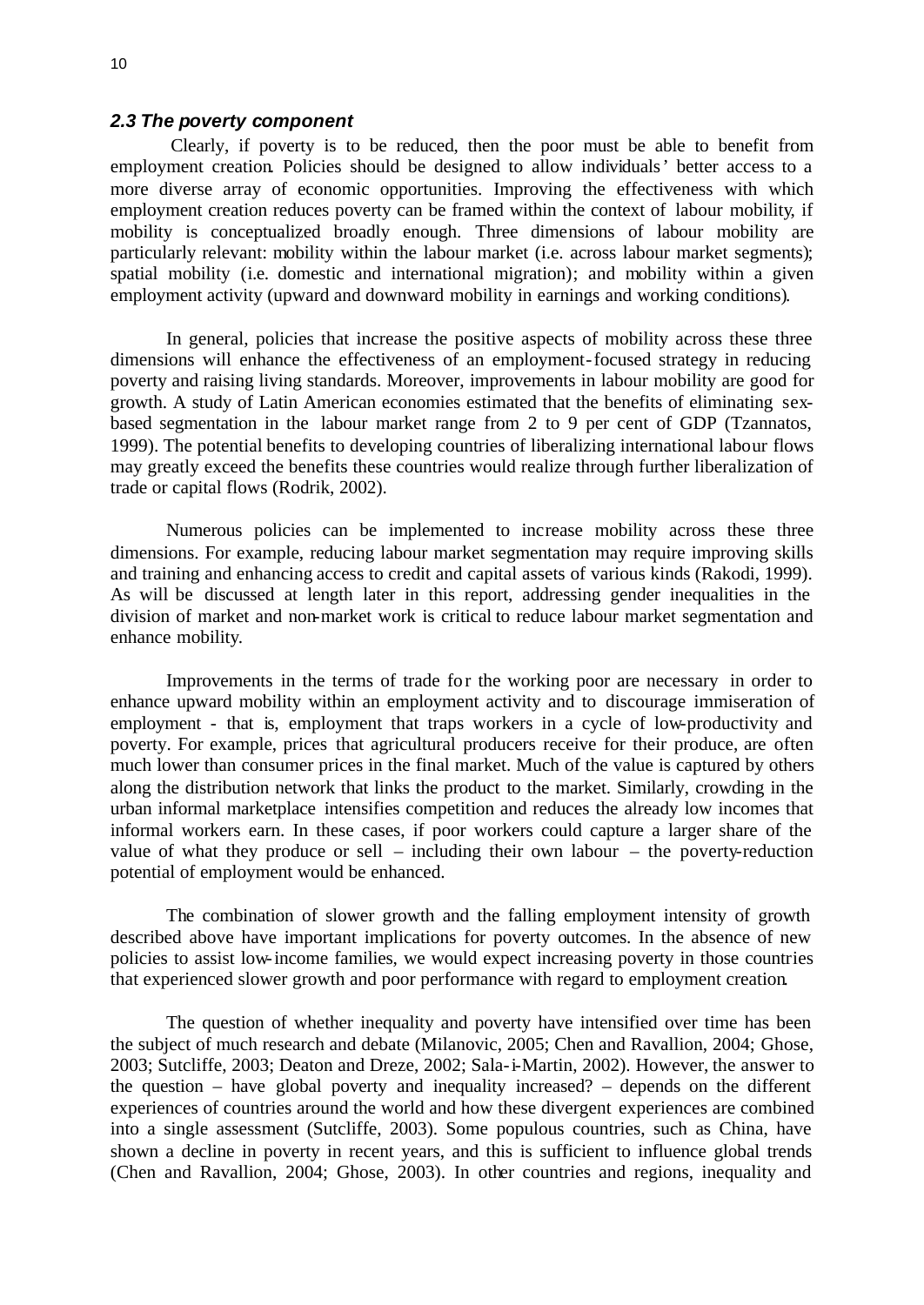poverty appear to have increased with globalization (*ibid*.). Moreover, the extent to which low-income countries have caught up to high income countries, in terms of reducing the gap in per capita income, has varied from country to country and region to region (Ghose, 2003). Both inter-country and intra-country trends need to be taken into account when assessing overall trends. We examine the employment-poverty linkages in more detail later in the report.

### *2.4 Economic growth: implications on employment, poverty and gender*

The framework presented above – with growth, employment and poverty-reducing elements – is inadequate. Women and men occupy different positions in local, regional and global economies with important implications for the realization of the triple objectives of growth, employment and poverty reduction. Therefore, the gendered nature of economic institutions, the unequal distribution of assets and opportunities between men and women, and the division of labour between paid and unpaid work must be incorporated into the framework. Specifically, a gender perspective must be incorporated into the three components detailed above. A failure to do so would compromise the usefulness of the overall framework.

The growth-employment-poverty nexus, as outlined above, focuses exclusively on market-based transactions relating to employment and the income generated through these transactions. These market exchanges take on many forms. For instance, in wage labour markets, individuals exchange their labour directly for a salary or wage. The terms of this exchange has a direct impact on the living standards and poverty status of households.

However, this focus on the market relationships that govern remunerative employment ignores non-market activities that have an enormous effect on poverty status, development outcomes and the production of human potential. Much of this non-market work takes place in households, families and communities. In addition, intra-household dynamics directly influence the distribution of labour and resources in ways that impact access to employment opportunities in the short- and long-run.

Gender relations determine the ways in which market and non-market work is organized. Women often have primary responsibility for non-market (unpaid) housework and caring labour. This constrains their choices in terms of labour force participation and their access to paid employment, both formal and informal (Benería, 2003). The allocation of time to non-market as opposed to market work limits the household income that women control directly. Furthermore, with more time allocated to non-market work, women frequently have less paid work experience or interrupt their employment, factors which often translate into lower earnings.

As we will see in much more detail, sex segmentation is endemic in labour markets around the world, with women often concentrated in low-paid, unstable and poor-quality employment. Wage labour markets might not be the only, and often not the most important, form of market exchange relating to these forms of employment. For instance, quasi labour markets exist in which workers sell a product or service, but within a set of dependent relationships that limit their authority over the employment arrangement. Examples include subcontracted production, or home work, in which workers produce or assemble goods for a set of specification given by the work provider (often a middle man – quasi employer, or a factory) within a longer supply chain. Distinct market dynamics, apart from those of labour markets, govern various forms of self-employment or quasi wage employment. Often social benefits and protection are absent for these types of precarious and informal employment,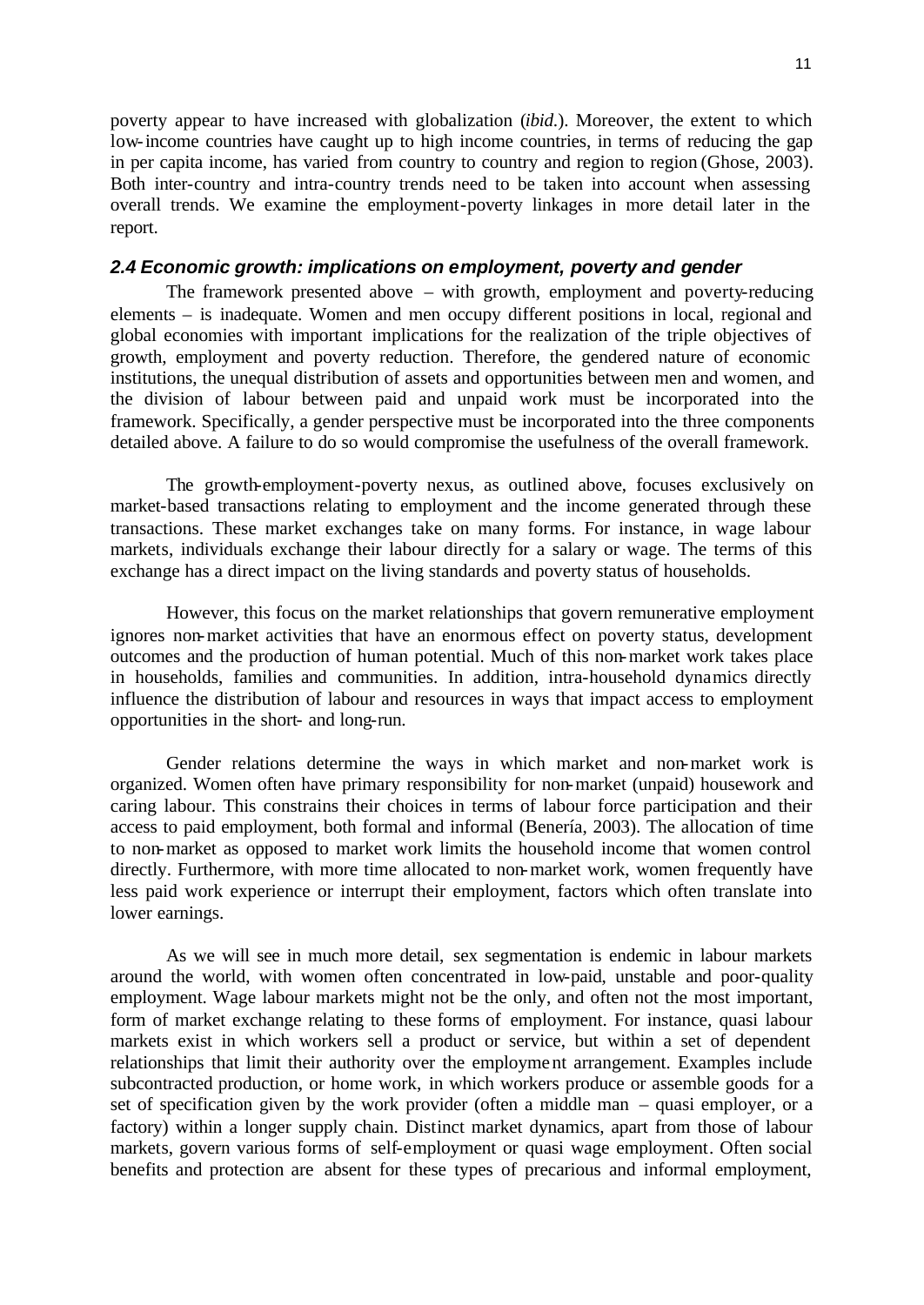raising the economic risk that women working in these activities face, as they are undertaken outside the ambit of labour legislation.

This type of labour force segmentation reduces women's earning potential. With lower expected earnings, investment in girls' and women's education frequently lags behind that of male population. Similarly, perceived women's lower earning potential reinforces the gender division of labour within the household, since the opportunity cost, in terms of foregone income, of specializing in unpaid care work is lower for women than for men. Women who specialize in providing unpaid care work face enormous economic risks (Folbre, 1994). Such specialization not only lowers their earnings potential and reinforces dependencies on a male "breadwinner". Often women do not have the same access to social protections, such as pensions for old age, thereby increasing their risk of falling into poverty.

The gender division between market and non-market work, the unequal distribution of employment opportunities, and women's lower earnings potential reinforce established gender dynamics at household level. For example, women's influence over the distribution of resources and labour within the household is weakened when opportunities to earn income through employment are limited. Therefore, increasing women's access to paid employment has the potential to change gender roles and household dynamics, depending on the resilience of gender norms in society and the type of employment to which women have access (Benería and Floro, 2005; Benería, 2003; Kabeer, 2000). The relationship between paid market work and prevailing gender relations is complex. Access to remunerative employment does not always translate into control over a portion of the household's income. Similarly, labour market participation may involve costs as well as benefits (Elson 1999). These factors influence the extent to which women's access to employment alters gender dynamics.

Women's labour force participation is not only determined by prevailing gender norms. Women respond to adverse economic conditions – including rising unemployment – by increasing their rate of labour force participation. For instance, studies have shown that increases in women's labour force participation have corresponded to the implementation of structural adjustment programmes (Çagatay and Özler, 1995; Benería and Feldman, 1992). Women's labour force participation has been shown to increase with economic crises and policies that trigger labour displacement, job instability and higher rates of unemployment (Cerrutti, 2000; Arriagada, 1994). Women also increase their labour force participation in response to sustained structural unemployment. For instance, research into the determinants of women's labour supply in post-apartheid South Africa has shown that women's labour force participation responded to increases in household joblessness, thereby placing further upward pressure on the country's average unemployment rate (Casale, 2003).

The responsiveness of female labour force participation to worsening economic conditions highlights the impact of established gender norms on men. Not all men occupy identical positions within the global economy. Many men are employed in precarious activities with low earnings. In addition, racial and ethnic identity frequently circumscribes the economic opportunities available to both men and women. Growing earnings inequality, an erosion of the quality of paid work, or greater joblessness disproportionately affects those in more unstable forms of employment. The entire household – men, women and children – becomes susceptible to poverty. As noted above, increased risk of poverty can affect the survival strategies of the household in terms of women's participation in paid employment.<sup>5</sup>

l

<sup>&</sup>lt;sup>5</sup> Not all coping strategies involve employment. See Benería and Feldman (1992) for in-depth analysis.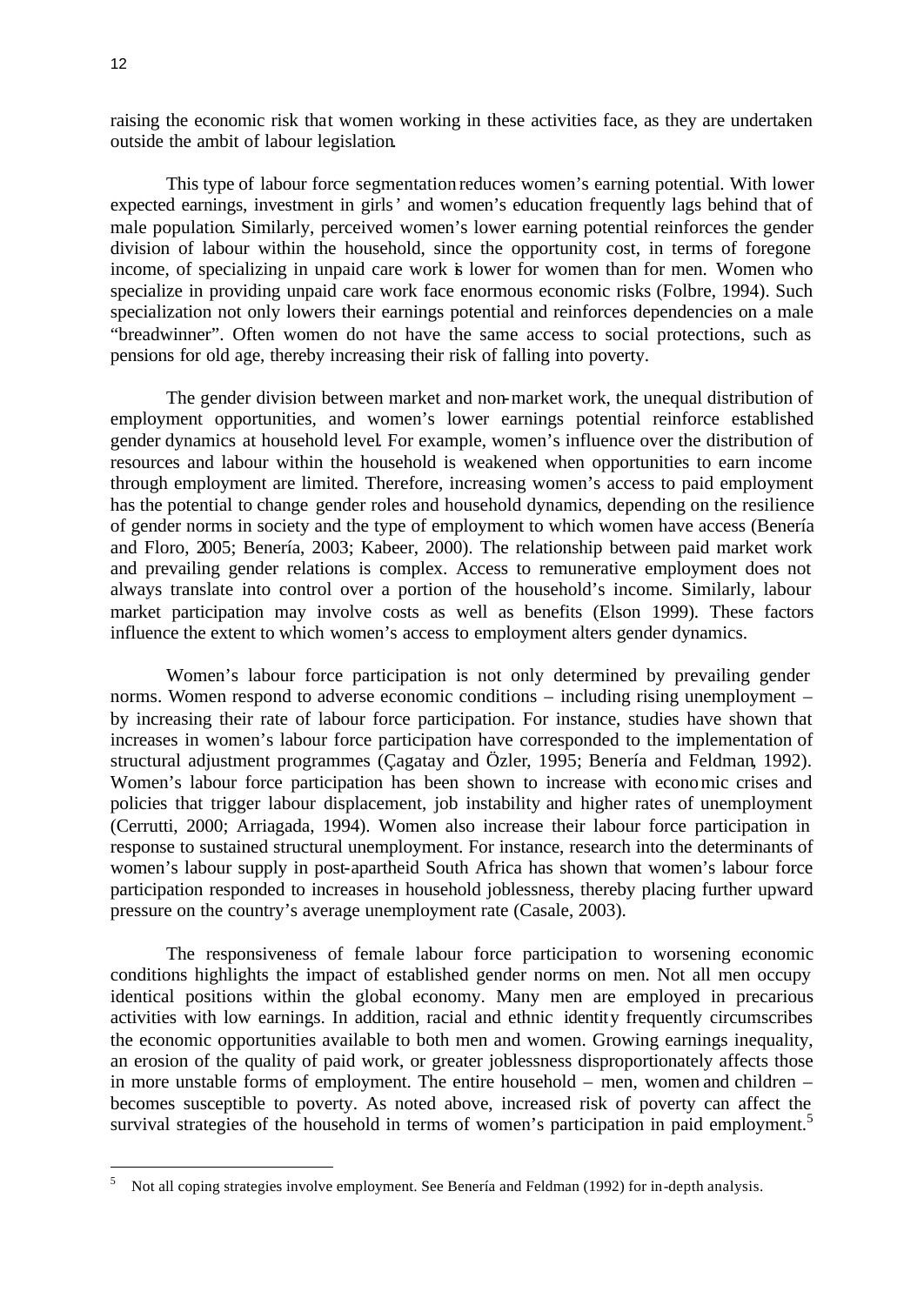However, it can also affect men who have been socialized to think of themselves as "breadwinners." In particular, established gender roles may cause men to see the deterioration in employment as a personal failing, instead of a systemic economic problem (Nurse, 2004).

The coping strategies adopted at the household level in response to negative economic shocks underscore the importance of taking these dynamics into account when considering the linkages between growth, employment and poverty. For countries with well-developed social welfare systems, government policies mitigate these negative consequences. However, for countries without publicly supported systems of social protection, households and communities become a safety net of last resort (Benería and Floro, 2005).

An additional link exists between paid employment, non-market work and human development. The ability to translate access to paid employment into new capabilities, greater freedom and improved investments in children depends on the nature of relationships within the household and the process by which decisions are made concerning the allocation of labour time and economic resources (Folbre, 1994; Sen, 1992). Indeed, increased gender inequalities, even in the short-run, can have long-term consequences for economic growth and human development (Seguino, 2005; Ranis, Stewart and Ramirez, 2000). Therefore, it is critical to incorporate the gender dimension into the growth-employment-poverty nexus. Otherwise, the picture will not be fully understood and the implementation of an effective development strategy will be compromised.

### *2.5 Globalization, economic policy and employment*

l

Fundamental and far-reaching changes have taken place in the world economy over the past several decades that have had a profound impact on the global employment situation. The lives of women and men have been transformed, in different ways, during this period. Two fundamental aspects of the transformation are (1) the heightened and growing degree of global economic, social and cultural integration (i.e. the process of "globalization") as reflected in such phenomena as the expansion of international trade<sup>6</sup> and  $(2)$  a shift in policy stance towards deregulated markets, privatization, a smaller role for the state and a relatively narrow focus on reducing inflation. These two trends are mutually reinforcing. For example, policies of liberalization and macroeconomic stabilization are often justified as necessary adjustments to the process of global integration. At the same time, deregulation and privatization frequently facilitates the integration of markets across national boarders.

The remainder of this report will focus on how these changes impact employment and poverty for women and men. Specific policies will be examined in much greater detail, including monetary policy, trade policy, exchange rate regimes and fiscal policy. Gender dynamics are central to this entire discussion. Whether households stay out of poverty in this changing global environment may hinge on whether women participate in the labour force and have access to decent paid employment. As pointed out earlier, women's labour force participation has been increasing almost everywhere around the world, a process described as "the feminization of labour". However, these global changes have a fundamental impact on the allocation of labour time and economic resources in the household. Moreover, employment opportunities are unequally distributed, with women concentrated in lowerquality, more precarious forms of paid work. Taken together, all these factors have enormous implications for the vulnerability of households, the risk of poverty and achieving sustainable

<sup>6</sup> The focus of this study is on economic globalization. Social and cultural aspects of globalization are frequently more difficult to quantify than the economic dimensions, and are frequently, and erroneously, deemed less significant.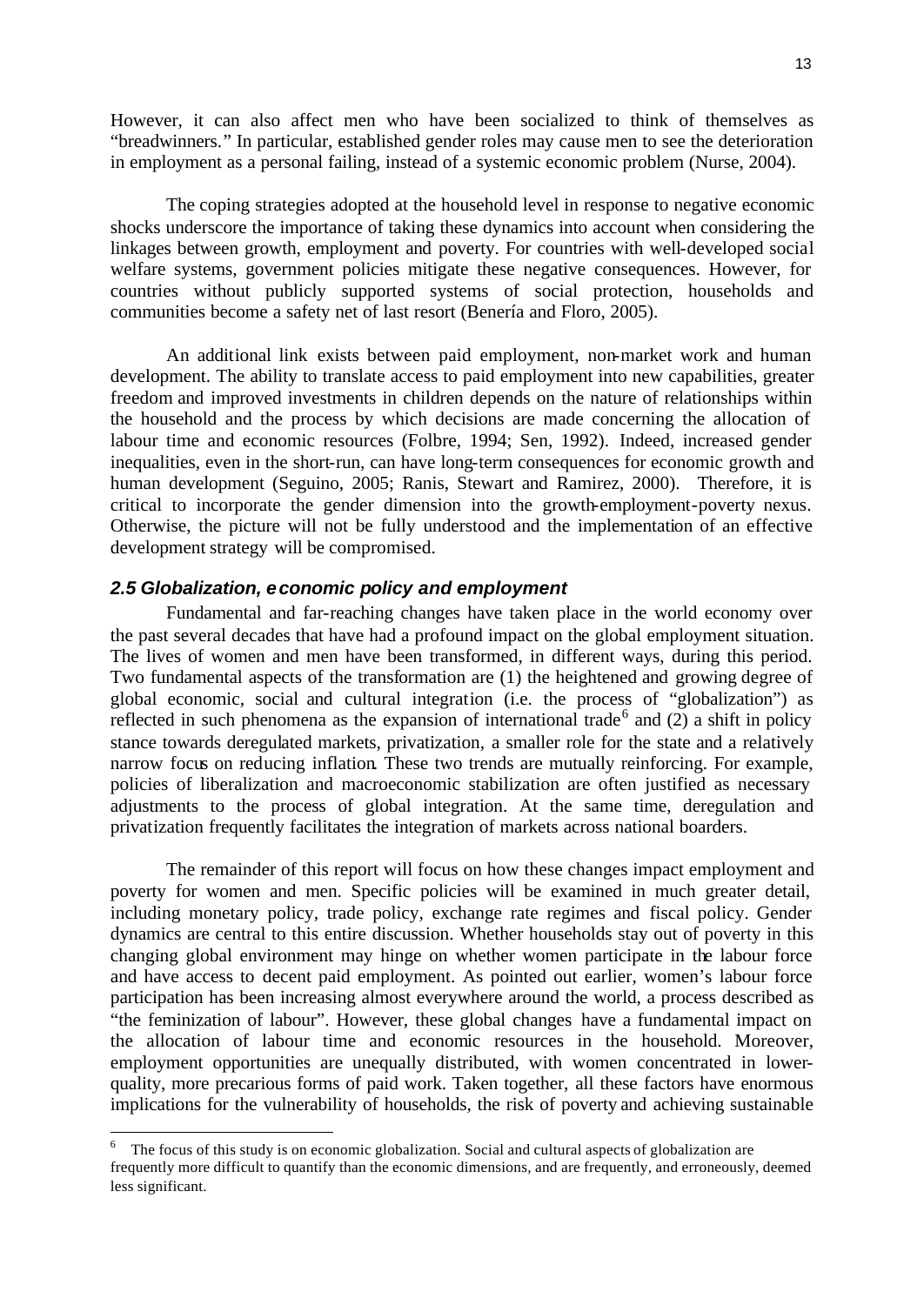human development. Therefore, the analysis in this report will incorporate a gender perspective when interpreting how global policy changes impact employment and poverty.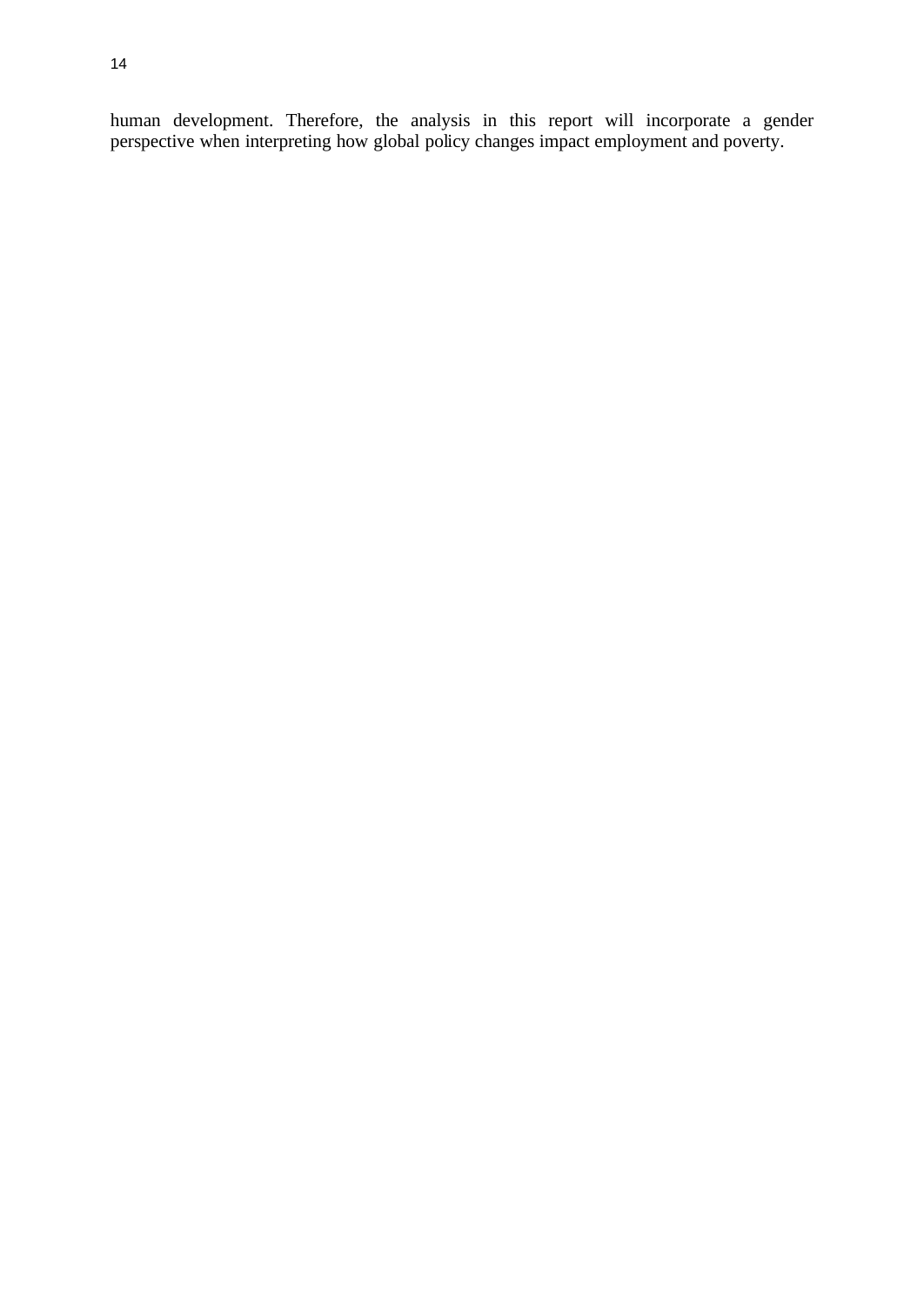## **3. Employment and labour force trends**

### *3.1 Labour force participation*

l

Over the past several decades, one of the most significant transformations of the employment situation in a large number of countries has been the dramatic increase in women's labour force participation. The growth of women's labour force participation rates relative to men's is a widely recognized trend in both developed and developing countries (ILO, 2004b; Blau, Ferber and Winkler, 2002; Tzannatos, 1999; Horton, 1999; Çagatay and Özler, 1995; Goldin 1994). The impact of this shift on total labour force participation – including men and women – is ambiguous. This is because, in many parts of the world, men's labour force participation rates have been falling, while women's rates have been increasing.

Table 2 presents estimates and projections of labour force participation by broad geographical regions from 1980 to  $2010$ .<sup>7</sup> The data are taken from the Economically Active Population Estimates and Projections (EAPEA Version 5) of the ILO. According to these estimates, men's labour force participation rates have been declining on average in all regions. The extent to which women's labour force participation rates have increased varies significantly. Over the past 20 years, women's labour force participation rates have sustained their historical trend and increased significantly in the Americas and Western Europe. Sub-Saharan Africa, Southeast Asia and East Asia have exhibited more moderate increases in women's labour force participation over this same period.<sup>8</sup>

 According to these estimates, women's labour force participation rates have fallen in some regions. Following the collapse of the Soviet Union, the labour force participation of both women and men in Eastern Europe appears to have dropped significantly; prior to the change, the labour force participation rates of women in Eastern Europe were among the highest in the world. In addition, women's labour force participation rates appear to have been declining in South Asia.<sup>9</sup>

If we define the "feminization of labour" to represent a situation in which the ratio of women's labour force participation rate to men's labour force participation increases over time, then all of the regions presented in Table 2, with the single exception of South Asia, could be said to have experienced a feminization of labour since the  $1980s$ .<sup>10</sup>

Numerous factors explain the increase in women's labour force participation: improvements in female education, declining fertility, growing urbanization, shifts in the sectoral composition of production and changing gender norms. As noted earlier, economic performance can also affect women's labour force participation. When household resources are squeezed, women often increase the amount they work in income-generating activities. The fall in real per capita incomes in many sub-Saharan African countries during the 1980s

 $^7$  Figures for 1980, 1990, and 2000 are estimates of actual labour force participation rates. The figures for 2010 represent projections of future participation rates.

<sup>&</sup>lt;sup>8</sup> In some countries and regions, there is evidence of an earlier increase in women's labour force participation, prior to the 1980s. However, changes in the ways in which historic estimates of labour force participation rates are generated makes comparisons between earlier data and the more recent ILO estimates problematic.

<sup>9</sup> There is some concern that women's labour force participation may not be accurately measured in South Asia. If true, undercounting makes cross-regional comparisons unreliable.

<sup>10</sup> This usage of "feminization of labour" differs somewhat from how the term is used in other contexts. See Standing (1989) and Vosko (2002).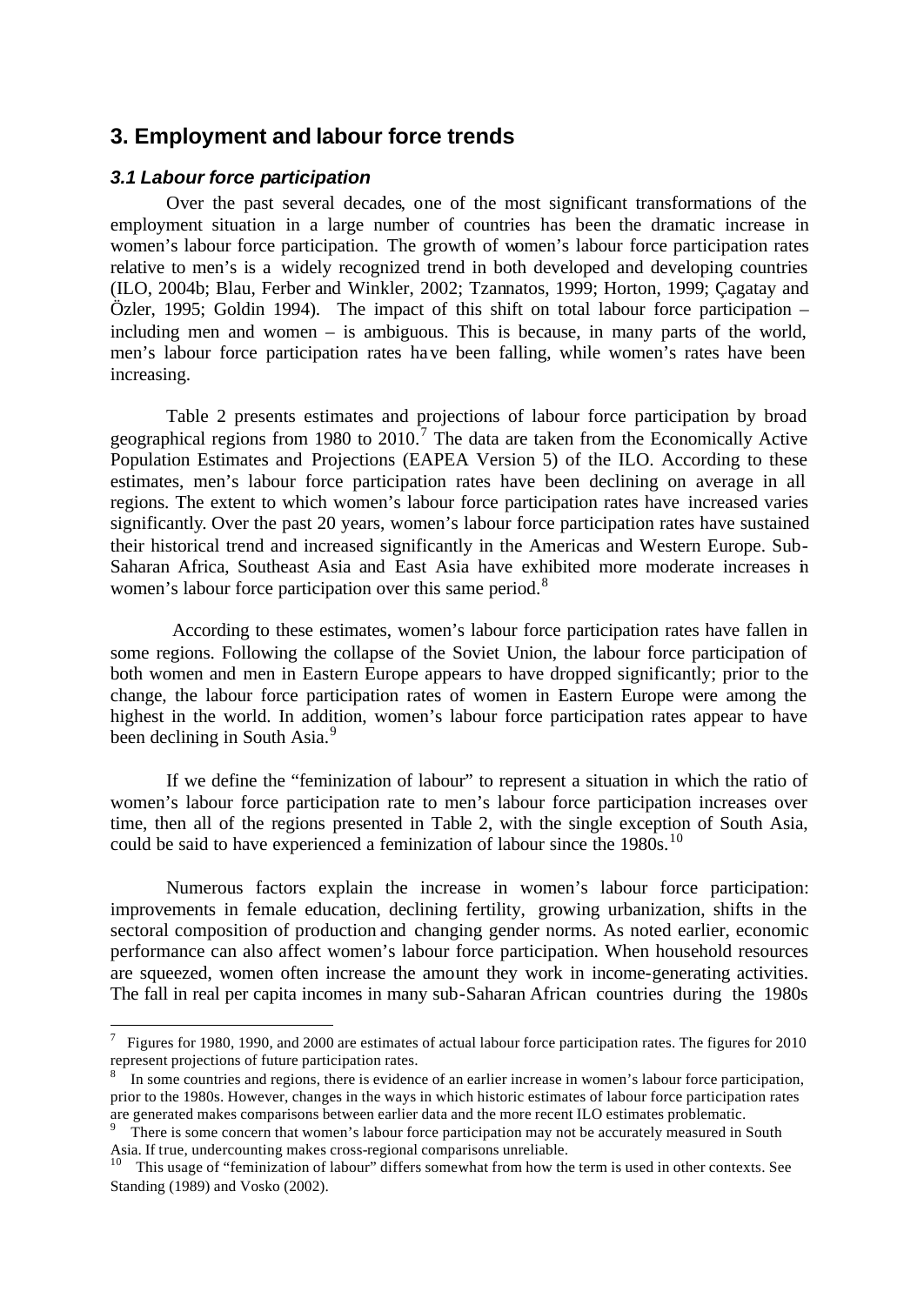| Region                 |                         | 1980  | 1990  | 2000  | 2010<br>(Projecti<br>on) |
|------------------------|-------------------------|-------|-------|-------|--------------------------|
| Latin American and     | <b>TOTAL</b>            | 57.5% | 61.3% | 62.2% | 65.9%                    |
|                        | M                       | 82.1% | 82.4% | 80.3% | 78.1%                    |
| the Caribbean          | F                       | 33.4% | 41.0% | 44.9% | 54.3%                    |
|                        | <b>TOTAL</b>            | 63.8% | 66.2% | 66.6% | 65.7%                    |
| <b>North America</b>   | M                       | 77.4% | 75.9% | 74.2% | 71.8%                    |
|                        | F                       | 51.0% | 57.1% | 59.4% | 59.9%                    |
|                        | <b>TOTAL</b>            | 61.6% | 60.6% | 57.4% | 57.4%                    |
| <b>Europe</b>          | M                       | 74.7% | 71.7% | 66.5% | 64.7%                    |
|                        | F                       | 50.0% | 50.7% | 49.3% | 50.9%                    |
|                        | <b>TOTAL</b>            | 68.3% | 65.7% | 58.3% | 57.9%                    |
| - Eastern Europe       | $\bf{M}$                | 77.1% | 74.1% | 65.9% | 65.1%                    |
|                        | $\mathbf{F}$            | 60.9% | 58.4% | 51.8% | 51.8%                    |
|                        | <b>TOTAL</b>            | 56.6% | 57.0% | 56.8% | 57.1%                    |
| - Western Europe       | M                       | 73.0% | 70.0% | 66.8% | 64.4%                    |
|                        | $\mathbf F$             | 41.6% | 44.9% | 47.5% | 50.2%                    |
|                        | <b>TOTAL</b>            | 69.3% | 70.1% | 69.0% | 68.8%                    |
| <b>Africa</b>          | М                       | 84.5% | 84.9% | 84.1% | 83.5%                    |
|                        | F                       | 54.5% | 55.7% | 54.2% | 54.2%                    |
|                        | <b>TOTAL</b>            | 78.8% | 79.5% | 79.6% | 80.8%                    |
| - sub-Saharan Africa   | M                       | 86.0% | 85.6% | 86.5% | 85.8%                    |
|                        | F                       | 71.7% | 73.5% | 73.0% | 76.0%                    |
|                        | <b>TOTAL</b>            | 71.2% | 70.1% | 67.9% | 66.4%                    |
| Asia                   | M                       | 85.4% | 83.7% | 82.5% | 80.8%                    |
|                        | $\mathbf{F}$            | 56.4% | 55.9% | 52.9% | 51.6%                    |
| - East Asia (excluding | <b>TOTAL</b>            | 62.8% | 63.2% | 62.3% | 59.6%                    |
| China)                 | M                       | 79.0% | 77.1% | 75.9% | 71.4%                    |
|                        | $\overline{\mathbf{F}}$ | 47.2% | 49.7% | 49.2% | 48.4%                    |
|                        | <b>TOTAL</b>            | 70.8% | 70.8% | 70.1% | 71.1%                    |
| - South East Asia      | M                       | 83.6% | 83.1% | 82.9% | 82.7%                    |
|                        | $\mathbf{F}$            | 56.5% | 58.8% | 57.6% | 59.8%                    |
|                        | <b>TOTAL</b>            | 65.8% | 62.8% | 60.1% | 59.8%                    |
| - South Asia           | M                       | 85.7% | 84.4% | 82.6% | 81.2%                    |
|                        | F                       | 44.7% | 40.0% | 36.6% | 37.6%                    |
|                        | <b>TOTAL</b>            | 67.9% | 67.7% | 66.2% | 65.5%                    |
| <b>WORLD</b>           | M                       | 83.0% | 81.7% | 80.3% | 78.9%                    |
|                        | F                       | 52.9% | 53.7% | 52.2% | 52.1%                    |

*Table 2. Labour force participations rates, disaggregated by sex, 1980-2010 (in percentage)*

 *Source: EAPEA Version 5, ILO.*

and 90s may partially explain why women's labour force participation rates in the region remain among the highest in the world.

### *3.2 Employment and unemployment*

Various indicators are commonly used to assess trends in employment opportunities. Each measurement has its own limitations. The unemployment rate is perhaps the most common metric used, particularly in developed economies. However, the unemployment rate is sensitive to variations in the definition of who is employed, who is unemployed and who is in or out of the labour force. For example, the unemployment rate will fall when the number of discouraged workers increases. Discouraged workers – a category, under which women often fall, are individuals who have stopped looking for employment due to a sustained lack of opportunities. For this reason, many analysts prefer to use the ratio of employment to the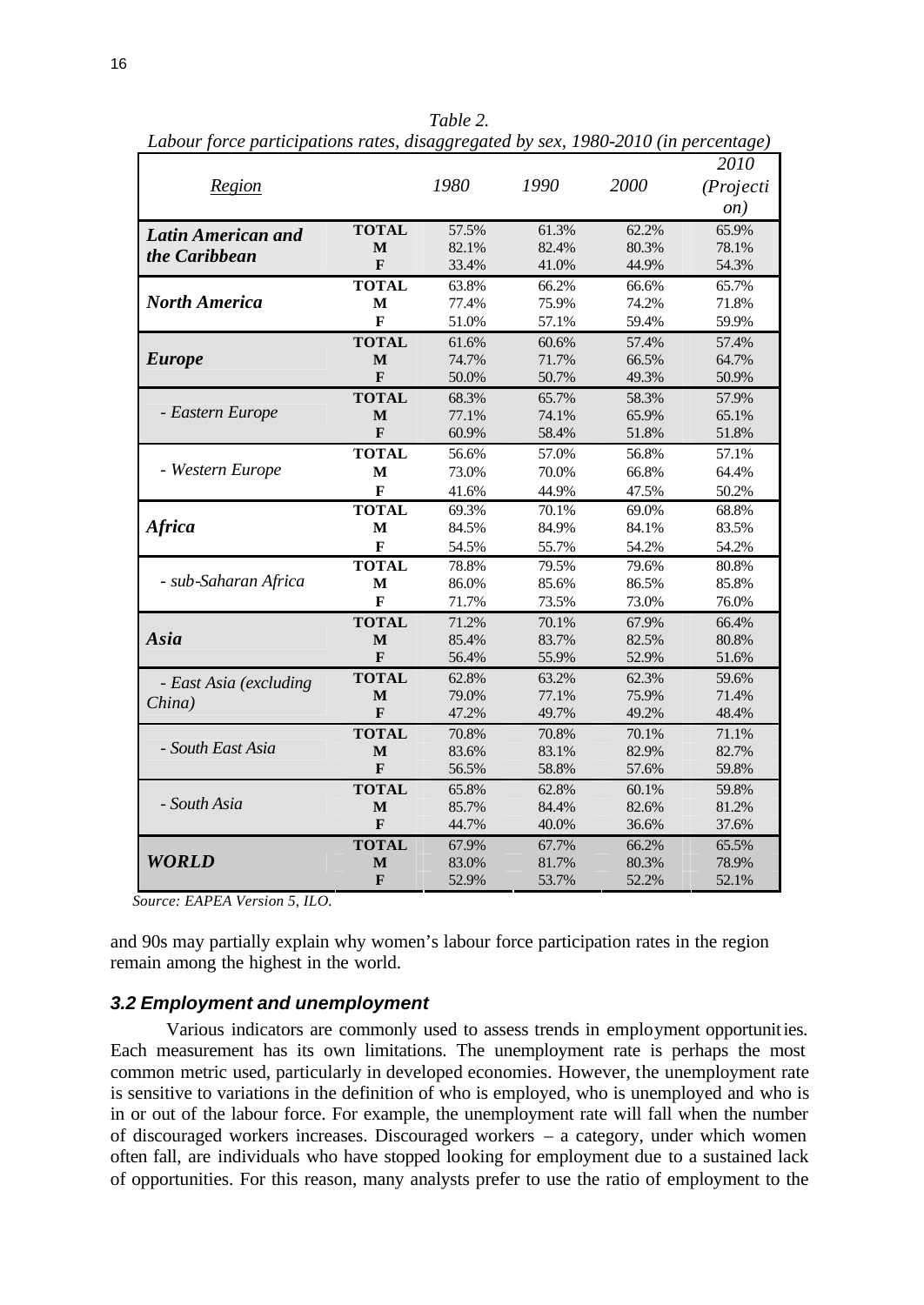total population as an indicator of trends in employment opportunities. It is important to note that neither measure adequately captures the extent of *under*employment among the employed, arguably the most significant employment issue in developing countries with a large share of informal employment. $11$ 

Over the past decade, the growth in employment has not kept pace with the growth in populations or the expansion of the labour force in most regions around the world. Table 3 illustrates these broad trends from 1993 to 2003. The global employment/population ratio fell from 63.3 per cent to 62.5 per cent over this period, indicating that employment growth fell short of population growth. Different groups of countries exhibit distinct trends. For example, the employment/population ratio grew in sub-Saharan Africa, the Middle East and North Africa and in the world's high income countries. However, the ratio either remained constant or declined in all other country groupings.

With declining employment to population ratios, it is not surprising that official unemployment rates increased in most regions. Only in the high-income countries did unemployment rates fall appreciably from 1993 to 2003. The ILO estimates that, in 2003, approximately 186 million people were jobless, the highest level recorded (ILO 2004a). Of the 186 million unemployed, 108 million (58%) were male and 78 million (42%) were female.

If employment increases at the same rate as GDP, the unemployment rate should not increase as long as the economic growth rate is equal to or greater than the combined growth rates of productivity and the labour force. In Table 3, this rule of thumb holds for all the country groups with the exception of the transition economies. From 1993 to 2003, the transition economies experienced the largest drop in the employment/population ratio and the biggest percentage point increase in the unemployment rate. Since unemployment rates increased in other country groupings, in which economic growth exceeded the combined growth rates of the labour force and productivity, this indicates that employment growth lags behind economic growth. This pattern is consistent with a decline in the employment intensity of growth, discussed earlier.

Women's employment has been growing as a share of total employment. This trend parallels the pattern observed with respect to women's labour force participation. Figure 3 graphs women's employment as a per cent of men's employment for five selected countries from 1970 to 2002.<sup>12</sup> Data collection and survey methodologies differ among these countries. Therefore, we should avoid direct comparisons of the percentages across countries and instead focus on common trends. To varying degrees, women's employment has been increasing faster than men's. This trend is broad-based and is not limited to those countries shown in Figure 3. Other studies also show that the gap between women's share of employment and men's share of employment have been narrowing (e.g. OECD, 2002).

l

Employed individuals who face inadequate demand for their labour, either directly or indirectly, are considered "underemployed." For example, employed workers who would like to work more hours per week would be underemployed.

<sup>12</sup> These countries are illustrative of wider trends. More countries were not included in the graph to avoid clutter and improve readability.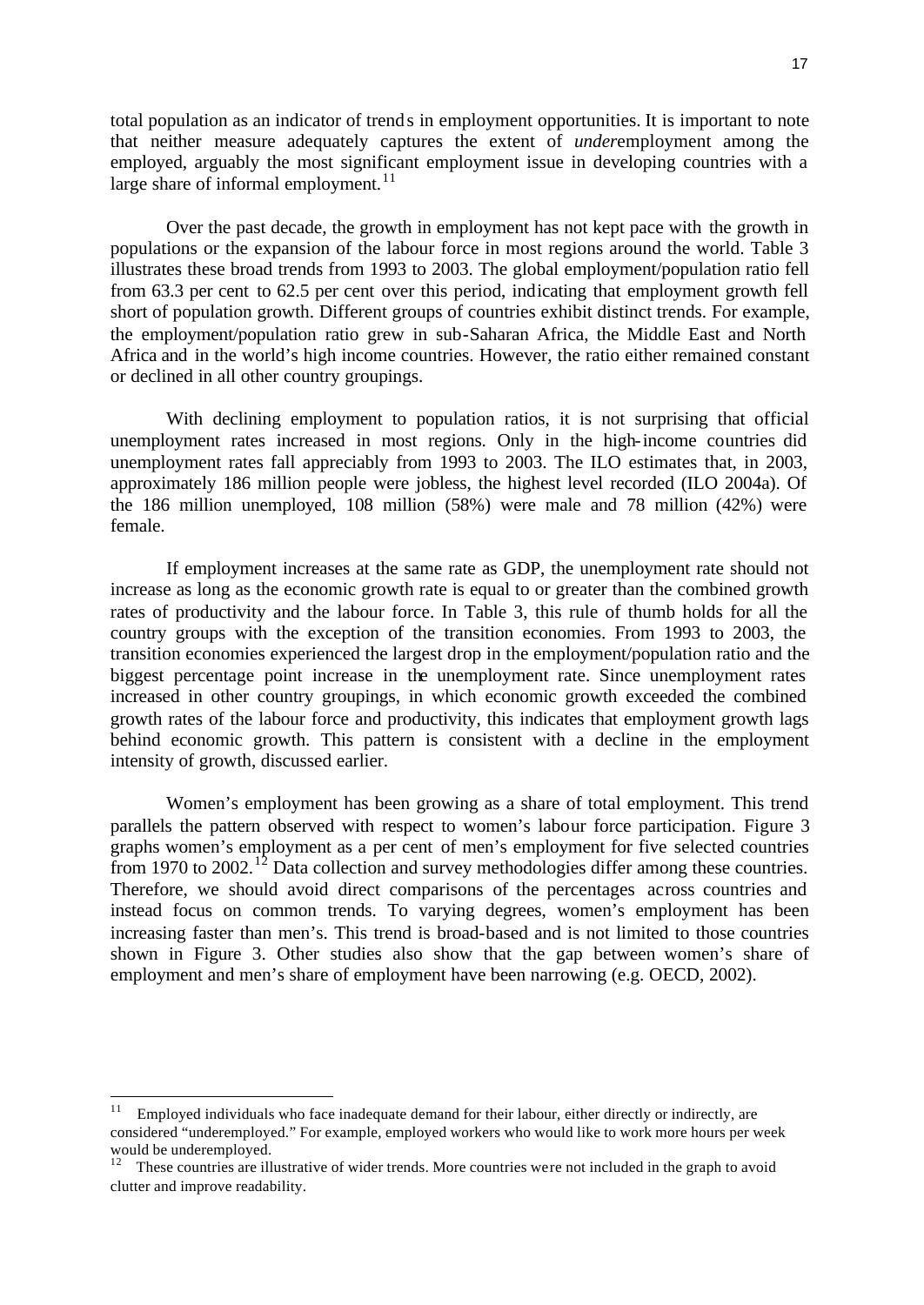| <b>Geographical region</b><br>Type of economies | <b>Employment-</b><br><b>Population</b><br><b>Ratio</b> |          |           |           | Change in<br>Annual labour<br><b>Employment-</b><br>force growth<br>population<br><b>Ratio</b> |           | Annual<br>production<br>growth | <b>Annual GDP</b><br>growth | Change in<br>unemployment<br>rate |  |
|-------------------------------------------------|---------------------------------------------------------|----------|-----------|-----------|------------------------------------------------------------------------------------------------|-----------|--------------------------------|-----------------------------|-----------------------------------|--|
|                                                 | 1993                                                    | 2003     | 1993-2003 | 1993-2003 | 1993-2003                                                                                      | 1993-2003 | 1993-2003                      |                             |                                   |  |
| Latin America and the<br>Caribbean              | 59.3%                                                   | 59.3%    | $0.0\%$   | 1.8%      | 1.0%                                                                                           | 3.5%      | $+1.1$                         |                             |                                   |  |
| Sub-Saharan Africa                              | 66.0%<br>65.6%                                          |          | $0.4\%$   | 2.8%      | $-0.2\%$                                                                                       | 2.9%      | $-0.1$                         |                             |                                   |  |
| <b>Middle East and North Africa</b>             | 45.4%<br>46.4%                                          |          | 1.0%      | 3.3%      | $0.1\%$                                                                                        | 3.5%      | $+0.1$                         |                             |                                   |  |
| East Asia                                       | 78.1%<br>76.6%                                          |          | $-1.5\%$  | 1.3%      | 5.8%                                                                                           | 8.3%      | $+0.9$                         |                             |                                   |  |
| <b>Southeast Asia</b>                           | 67.1%<br>68.0%                                          |          | $-0.9\%$  | 2.4%      | 2.0%                                                                                           | 4.4%      | $+2.4$                         |                             |                                   |  |
| <b>South Asia</b><br>57.0%<br>57.0%             |                                                         | $0.0\%$  | 2.3%      | 3.3%      | 5.5%                                                                                           | $+0.0$    |                                |                             |                                   |  |
| <b>Transition Economies</b><br>58.8%<br>53.5%   |                                                         | $-5.3\%$ | $-0.1\%$  | 2.3%      | 0.2%                                                                                           | $+3.1$    |                                |                             |                                   |  |
| <b>High-income economies</b>                    | 55.4%<br>56.1%                                          |          | 0.7%      | 0.8%      | 1.4%                                                                                           | 2.5%      | $-1.2$                         |                             |                                   |  |
| <b>WORLD</b>                                    | 63.3%                                                   | 62.5%    | $-0.8\%$  | 1.8%      | $1.0\%$                                                                                        | 3.5%      | $+0.6$                         |                             |                                   |  |

*Table 3. Selected statistics on employment and productivity in various regions and world*

*Source: ILO (2004c), p. 27.*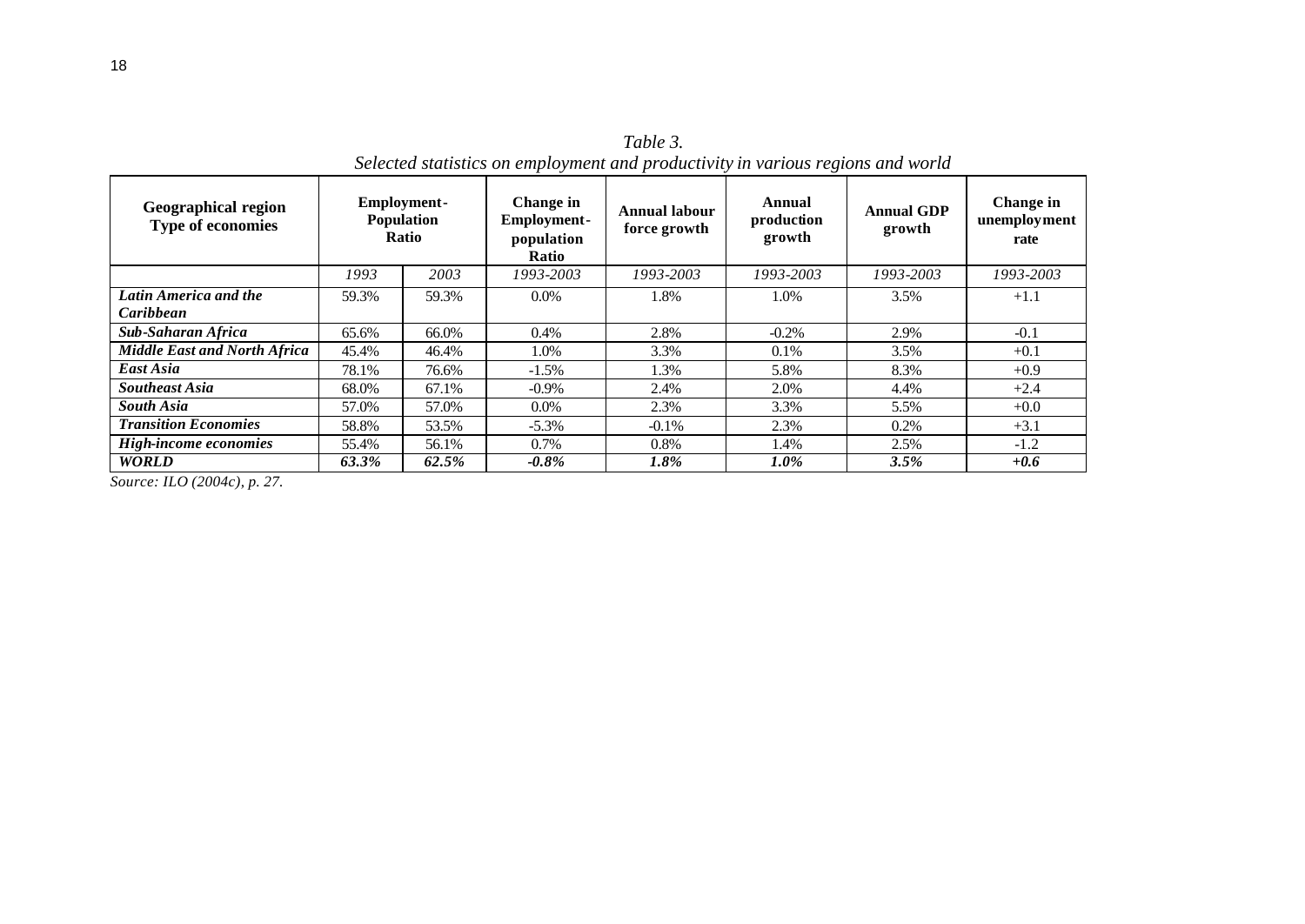*Figure 3. Ratio of women's employment to men's employment, selected countries, 1970-2003*



*Source: ILO LABORSTA database (laborsta.ilo.org).*

Women's unemployment rates are generally higher then men's (Table 4). However, women's unemployment rates have been remarkably stable in many regions of the world over the past decade, two exceptions being South Asia and the transition economies (ILO, 2004b).<sup>13</sup> This suggests that, in those parts of the world in which women's unemployment rates have held steady, women's employment has increased proportionately to the growth in

|                                    | <b>Female</b> | <b>Male</b> | <b>Total</b> |
|------------------------------------|---------------|-------------|--------------|
| Latin America and the<br>Caribbean | 10.1          | 6.7         | 8.0          |
| Sub-Saharan Africa                 | 9.6           | 11.8        | 10.9         |
| Middle East and North<br>Africa    | 16.5          | 10.6        | 12.2         |
| East Asia                          | 2.7           | 3.7         | 3.3          |
| Southeast Asia                     | 6.9           | 5.9         | 6.3          |
| South Asia                         | 6.2           | 4.3         | 4.2          |
| <b>Transition Economies</b>        | 9.2           | 9.2         | 9.2          |
| High-income economies              | 7.0           | 6.7         | 6.8          |
| <b>WORLD</b>                       | 6.4           | 6.1         | 6.2          |

*Table 4. Unemployment rates disaggregated by sex, 2003*

*Source: ILO (2004b).*

<sup>13</sup> South Asia and the transition economies also experienced a decline in the rate of women's labour force participation since the 1980s (ILO, 2004b).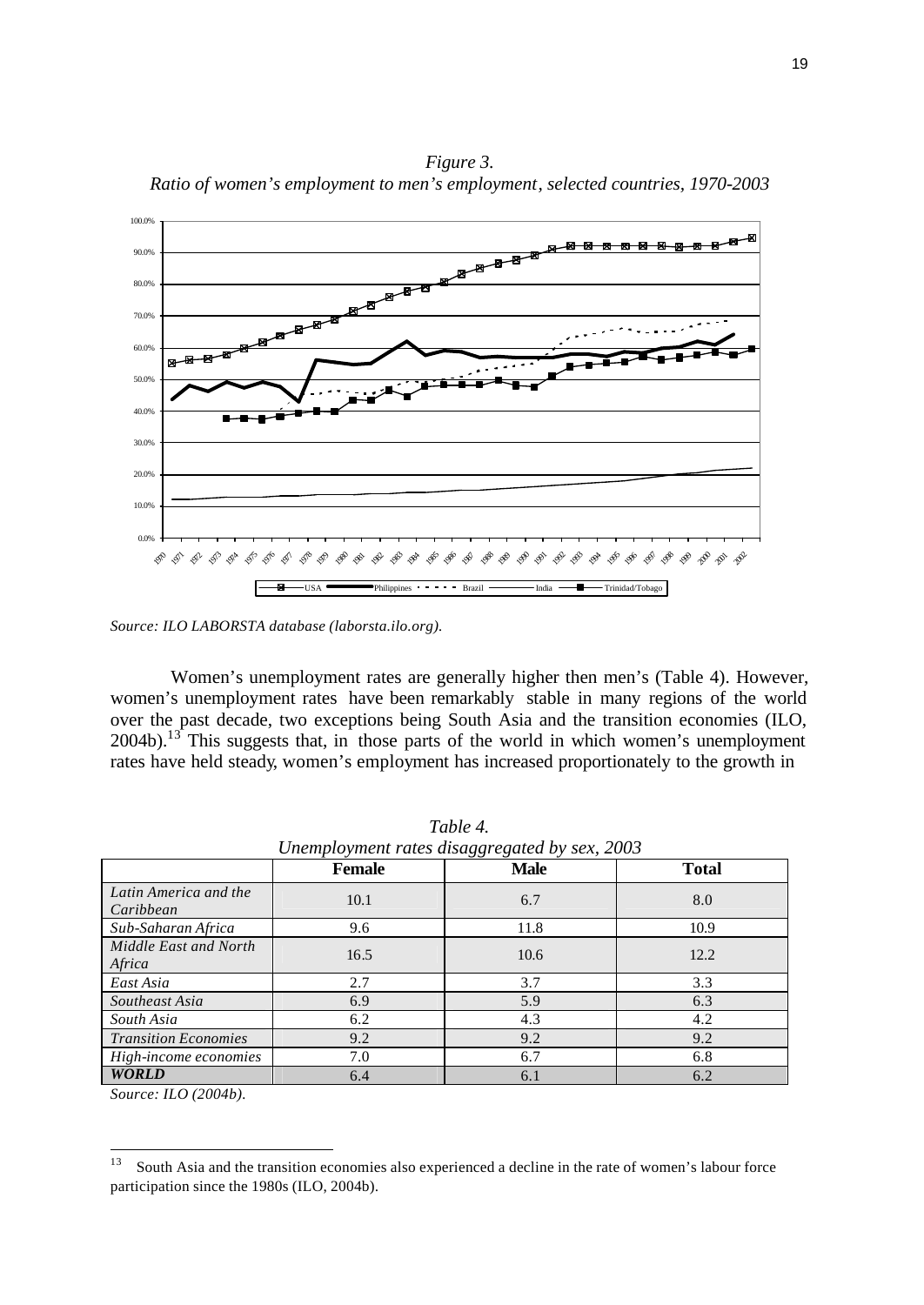women's labour force participation. On a global scale, women's unemployment rate has grown from an estimated 5.8 per cent in 1993 to 6.4 per cent in 2003, but this is approximately comparable to the increase in men's unemployment rate over the same time period – from 5.5 per cent to 6.1 per cent  $(II<sub>C</sub>, 2004b).<sup>14</sup>$ 

Although women's employment appears to be increasing more or less proportionately to the growth in women's labour force participation in many parts of the world, unemployment rates say nothing about the *types* of employment women are engaged in. At the global level, women's employment has grown in all productive sectors – agriculture, manufacturing and services – with a particularly strong increase in the service sector (Mehra and Gammage,  $1999$ ).<sup>15</sup> Women have also made some inroads in occupations that have been traditionally dominated by men. These trends are not restricted to high-income countries. Some evidence exists for occupational mobility in middle-income countries as well (Horton, 1999). Nevertheless, around the world, employment, both formal and informal, remains highly segmented by sex (Chen *et al*., 2005; OECD, 2002; Tzannatos, 1999; Elson 1996). Women are often concentrated in forms of employment with lower earnings and less stability. In particular, in developing countries, women are less likely to be wage and salary workers than are men (Chen *et al*., 2005; ILO, 2004b). In developed economies, women are much more likely to work part-time or in forms of non-standard work (OECD, 2002). The growth in women's employment, therefore, has been shaped by the segmentation of labour markets.

The expansion of women's labour force participation has occurred during a time in which the nature of employment had undergone a significant transformation (Standing, 1999a). As discussed previously, growth has slowed in many countries around the world over the past several decades. At the same time, the number of new employment opportunities which traditional industrial sectors – with their higher earnings potential – are able to generate has generally fallen. Women have been entering the labour force at a time when the number of quality employment opportunities has been declining in many regions of the world. In most cases, these women are not joining the ranks of the openly unemployed. Instead, many work as informal workers in precarious and low-productivity activities.

Before examining patterns of formal and informal employment, it is worth noting that not all women have been marginalized in the labour market during this period of economic restructuring. Today many women have employment opportunities that would have been closed to them a generation ago. Better education, smaller households, new opportunities and changing gender norms have reduced, but certainly not eliminated, gender-based economic inequalities in many regions. At the same time, not all women are equally positioned to take advantage of these opportunities. Therefore, we would expect to see growing inequalities among women workers, just as evidence has pointed to greater inequality among workers in general.<sup>16</sup> It is important to keep in mind the inequalities that exist among women and among men, not just between women and men, in our analysis of employment, poverty and economic policies.

l

<sup>&</sup>lt;sup>14</sup> According to ILO estimates, the global unemployment rate, including both men and women, grew from 5.6% in 1993 to 6.2% in 2003 (ILO 2004a).

<sup>15</sup> This holds for most regions of the world with a few exceptions. For example, Mehra and Gammage (1999) show a modest decline in women's share of employment in agriculture in the Middle East and the transition economies. In addition, their figures suggest that women's share of manufacturing employment also fell slightly in the Middle East.

<sup>&</sup>lt;sup>16</sup> McCrate (2000) documents growing class-based inequalities among women in the U.S.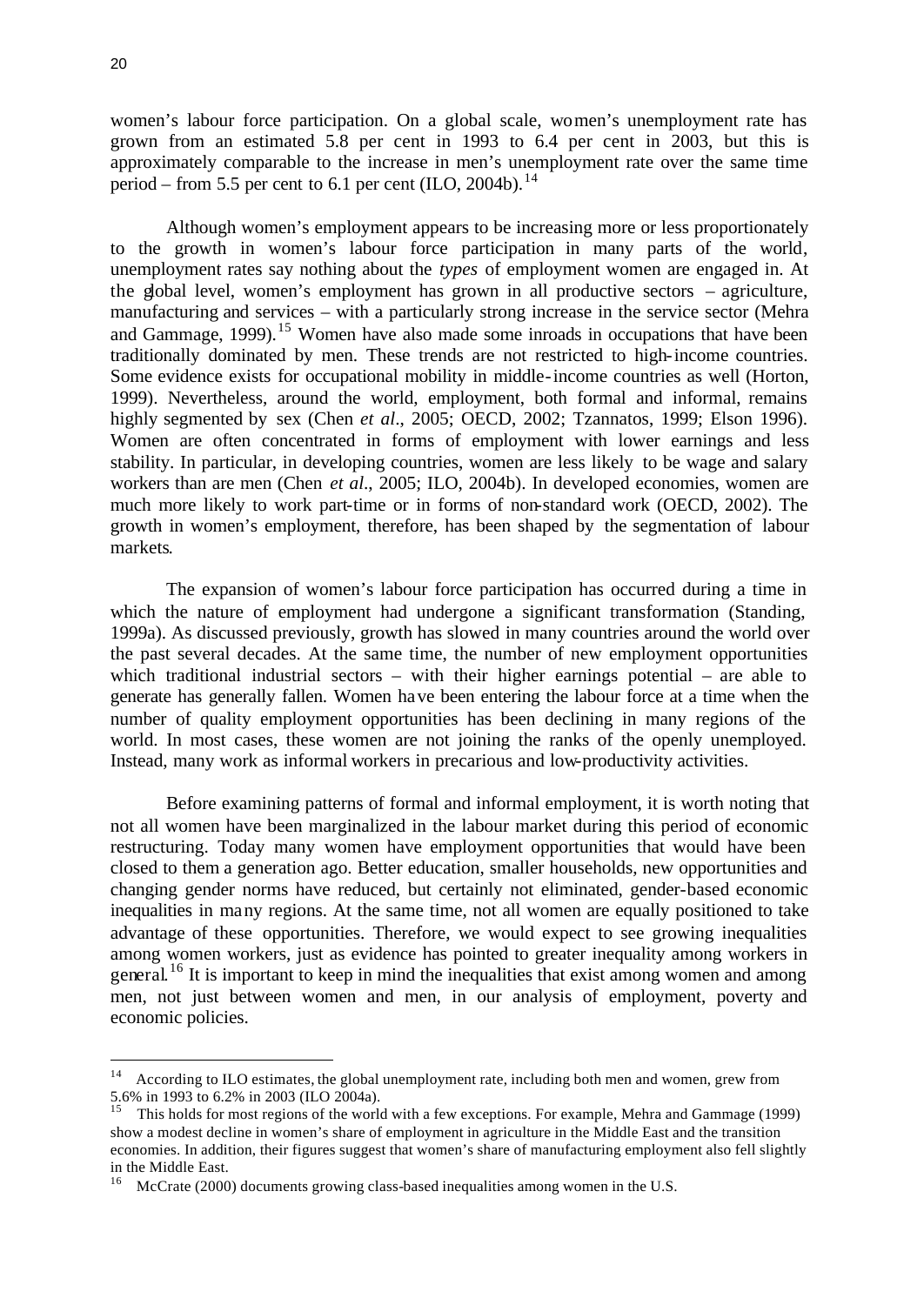#### *3.3 Informal employment*

Informal employment refers to employment which occurs outside of the formal legal and regulatory environment or which fails to give workers a minimum set of social protections. As discussed earlier, research suggests that informal employment has grown in many countries during the past several decades (Heintz and Pollin, 2003; ILO, 2002a; Benería, 2001; Castells and Portes, 1989). However, consistent and reliable statistics that track informal employment over time are only available for a handful of countries and for a limited period. This makes it difficult to generalize about the direction and speed of informalization.

Figure 4 presents a scatter diagram of changes in informalization – measured as informal employment expressed as a percentage of total employment – and average per capita GDP growth rates for a group of countries for which estimates over time are available. These estimates use an imperfect measure of informal employment. Informal employment is assumed to be equal to the difference between total employment estimated by householdlevel data (e.g. a labour force survey or a population census) and total employment estimated by a survey of registered firms or an economic census. This provides us with a rough estimate of how informal employment has changed over time – generally from the 1980s to the 1990s. Most all of the countries included in Figure 4 experienced a growth in informalization. Moreover, based on these estimates, informalization has increased in countries that have experienced respectable rates of per capita GDP growth.





*Source: Heintz and Pollin (2003).*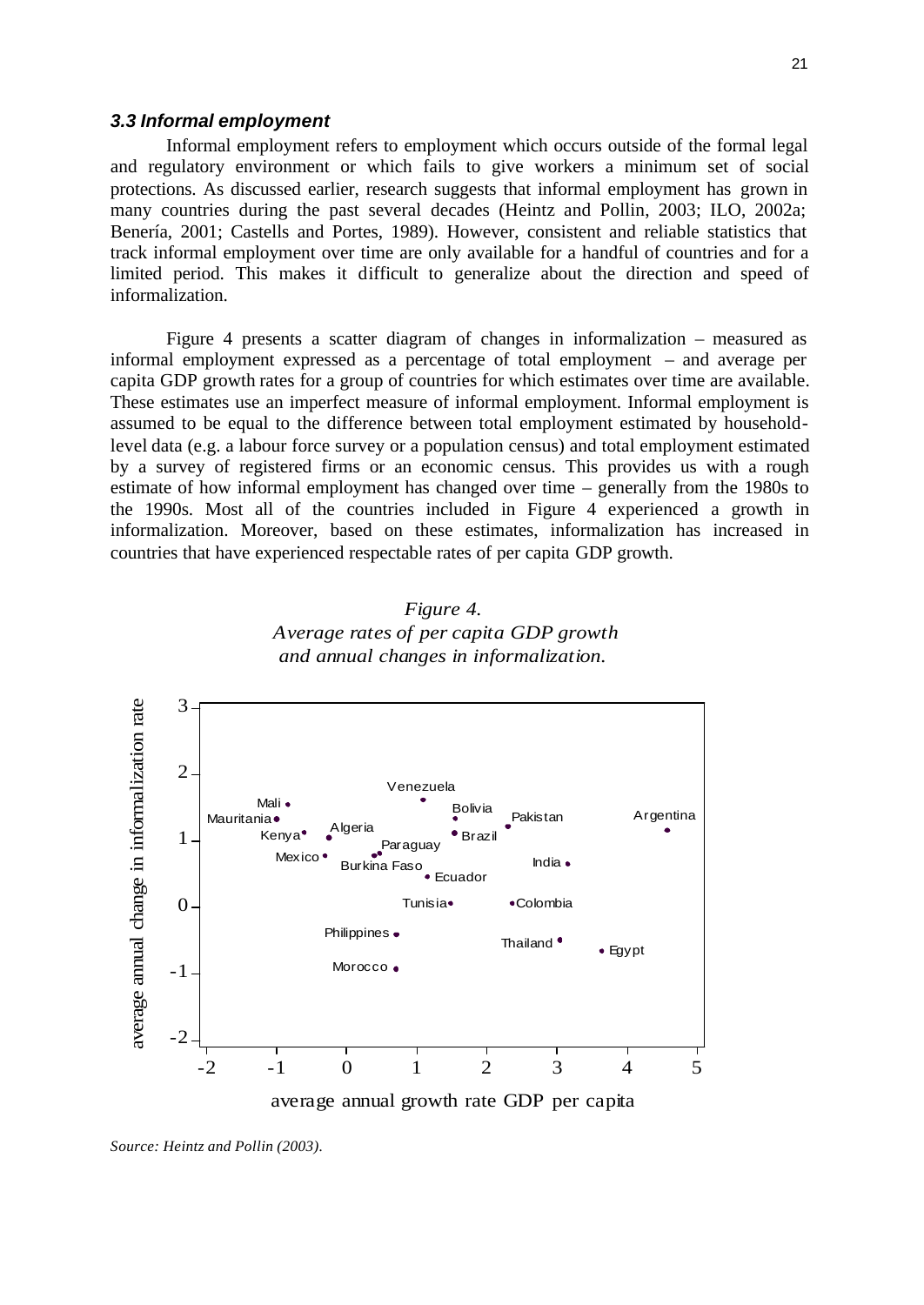The trends shown in Figure 4, if accurate, are significant. One common assumption is that informal employment results from underdevelopment or poor economic performance. If this were true, then informalization should decline with economic growth and development. These patterns suggest that informal employment has been increasing faster than formal employment, even in countries with strong rates of growth. In other words, growth is not the only variable that matters. The *type* of growth is also significant.

However, economic growth is not irrelevant in determining how quickly informal employment expands. As suggested in Figure 4, the overall relationship between the rate of per capita GDP growth and the change in the degree of informalization is negative (Heintz and Pollin, 2003). That is, higher rates of growth are associated with smaller increases in the rate of informalization.<sup>17</sup> At very high levels of growth, informalization may decline.

Although we are limited in what we can say about changes in informalization over time, much more is known about patterns of informal employment as they exist today. Figure 5 presents estimates of non-agricultural informal employment as a per cent of total non agricultural employment for a range of countries in regions around the world.<sup>18</sup> What is striking about the estimates in Figure 5 is how significant informal employment is for developing countries. In many cases, informal employment accounts for the majority of nonagricultural employment. Moreover, informal employment frequently accounts for a larger share of women's non-agricultural employment than men's (Chen *et al*., 2005; ILO, 2002b). <sup>19</sup> Figure 5 also suggests that the relative importance of informal employment declines as per capita GDP rises, although this relationship is not perfect.

Recent improvements in household surveys (e.g. labour force surveys and living standards surveys) in some countries allow a more detailed analysis of informal employment. Using such detailed data, informal employment can be measured directly, although gaps may still exist. Moreover, the data highlight differences in various forms of informal employment. Often, informal employment is assumed to represent an undifferentiated residual – that is, those who cannot find jobs in the formal economy are automatically employed informally. This conceptualization masks the heterogeneity that exists among informal workers.

A recent UNIFEM publication, *Progress of the World's Women 2005: Women, Work, and Poverty* (Chen *et al.*, 2005) presents new analysis of informal employment that explores these details, including the possibility of segmentation within the informal labour force itself. In particular, the report examines differences in employment by sex and employment status within both the formal and informal economies. Drawing on this research, Table 5 presents data on the distribution of informal employment by employment status, sector (agricultural

<sup>17</sup> <sup>17</sup> The direction of causation is an issue that is difficult to resolve from the available data. That is, does the direction of causation run from economic growth to informalization or vice versa?

<sup>&</sup>lt;sup>18</sup> For most countries in Figure 5, estimates are based on the differences in total non-agricultural employment as measured by household-level data and non-agricultural employment as measured by surveys of registered enterprises. For India, Kenya, Mexico, Tunisia, and South Africa, these estimates are refined using additional survey data on employment in informal enterprises (see ILO, 2002b). Note that some forms of informal employment may be excluded from these estimates – e.g. unpaid contributing labour on family enterprises – depending on the coverage of the surveys used to develop these estimates.

<sup>19</sup> In high-income, industrialized countries, women are disproportionately represented in non-standard and more precarious forms of wage employment. For example, part-time employment accounts for a much larger share of women's employment than men's in OECD countries (OECD 2002, p. 69). However, it should be noted that not all part-time jobs are informal. In some countries, e.g. Sweden, social protections are extended to part-time workers.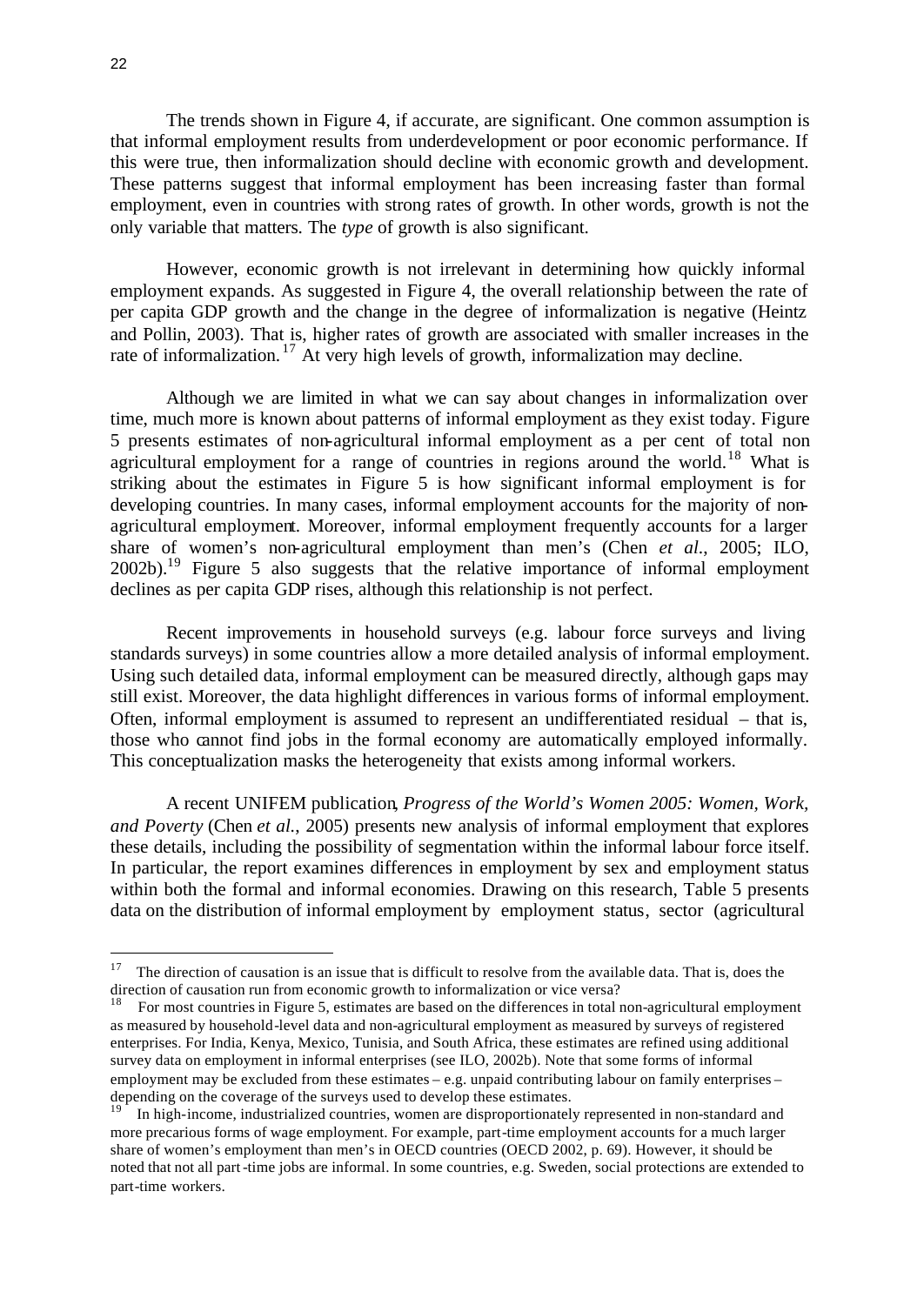### *Figure 5.*





*Source: ILO (2002b) and* World Development Indicators 2005*, Washington, DC: World Bank..*

and non-agricultural) and sex for six developing countries – Costa Rica, Egypt, El Salvador, Ghana, India and South Africa.

According to these estimates, women and men are concentrated in different types of informal employment. For example, domestic workers and unpaid workers on family enterprises account for a larger share of women's informal employment than men's. In contrast, informal wage employment accounts for a larger share of men's informal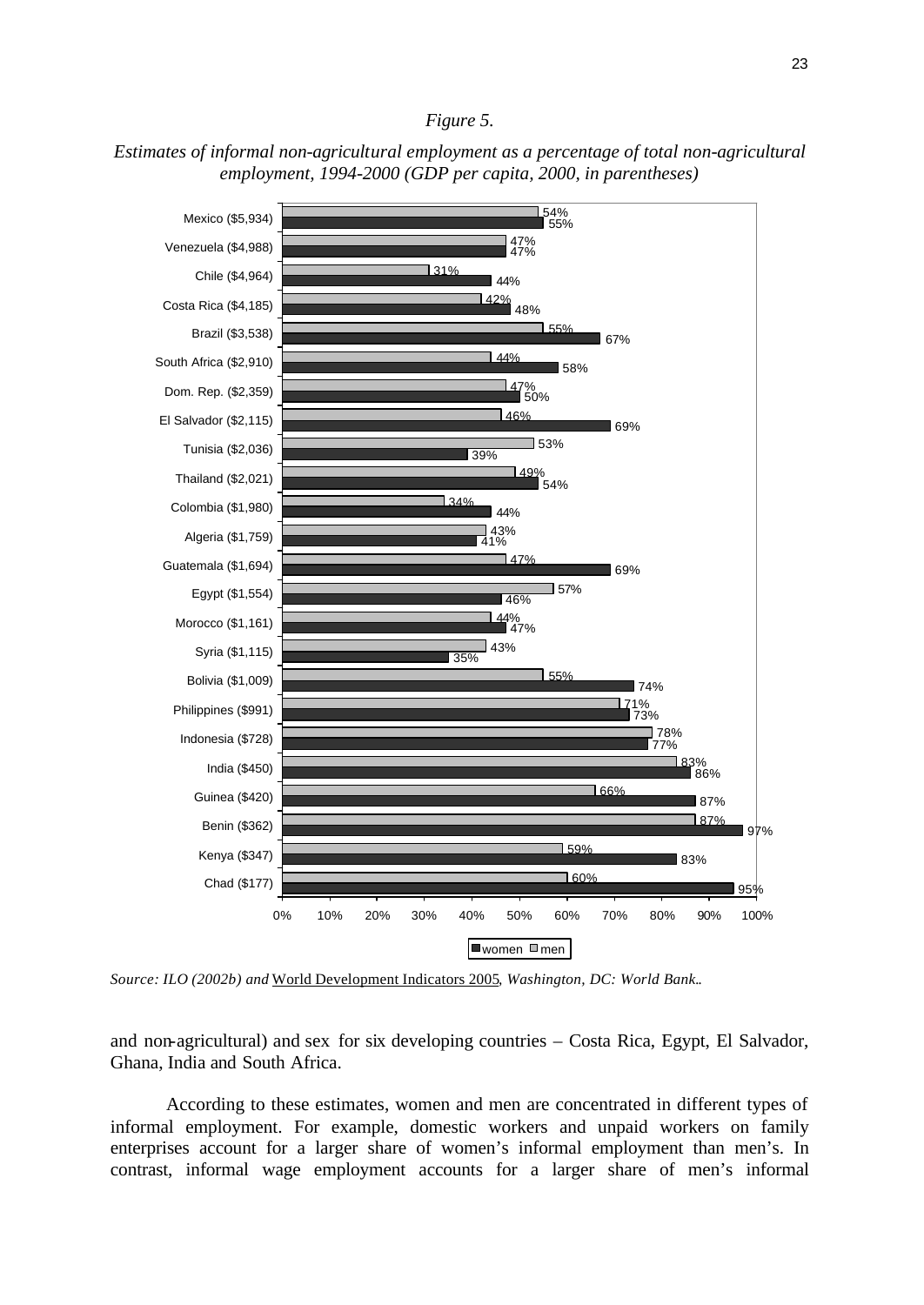employment than women's.<sup>20</sup> In four out of the six countries listed in Table 5, nonagricultural own-account employment comprises a larger share of women's informal employment compared to men's, but informal agricultural employment accounts for a larger share of men's informal employment. In the two exceptions – Egypt and India – the most significant source of employment for women is working unpaid on a family enterprise – often in the agricultural sector.

In general, the types of informal employment in which women are concentrated  $-$  as non-agricultural own-account workers, domestic workers and unpaid workers on family enterprises – have lower hourly earnings and a higher risk of poverty than the types of informal employment in which men typically work – e.g. informal wage employment (Chen *et al*. 2005).

Informal agricultural employment does not exhibit a consistent pattern of sex segmentation in the countries featured here. Agricultural employment is particularly crucial for understanding the linkages between employment and poverty, since earnings are lowest and the risk of poverty highest for informal agricultural workers. In several of the countries featured in Table 5, informal agricultural employment accounts for a larger share of men's employment than women's employment. However, in some countries, there has been a "feminization of agriculture" (UNRISD, 2005; Deere, 2005; Mehra and Gammage, 1999). For example, in India, as men withdrew from agriculture into other occupations, women began to comprise an increasing share of agricultural labour (UNRISD, 2005).

In Latin America, women have often taken primary responsibility for smallholder production when men left the household to work as migrant labourers (Deere, 2005; Mehra and Gammage, 1999).

Even in those countries in which men are disproportionately represented in agricultural employment, a significantly large number of women are also employed in agricultural activities, frequently as own-account workers or unpaid workers on family farms. Also, it is important to recognize the growing importance of non-agricultural rural employment as means of diversifying livelihood strategies (Lanjouw and Lanjouw, 2001). Non-agricultural rural activities can be a particularly significant source of employment income for women (Deere, 2005).

Despite the recent improvements in data on informal employment, our understanding of the total employment picture remains incomplete. Some categories of informal employment are rarely captured in labour force surveys – in particular, industrial outworkers and home-based employment (Chen, Sebstad and O'Connell, 1999). These activities can be an important source of employment for women, but are frequently low-paid and highly precarious (Chen *et al*., 2005). In addition, detailed household-level data on informal employment is currently only available for a limited number of countries. Comparable data compiled over several years is particularly hard to find, making any analysis of the impact of policy choices on informal workers difficult or impossible. Therefore, a better understanding of the effects of economic policies on all forms of employment for both men and women should be seen as a long-term project involving new sources of data and on-going research.

 $20\,$ The single exception in Table 4 is agricultural wage employment in India.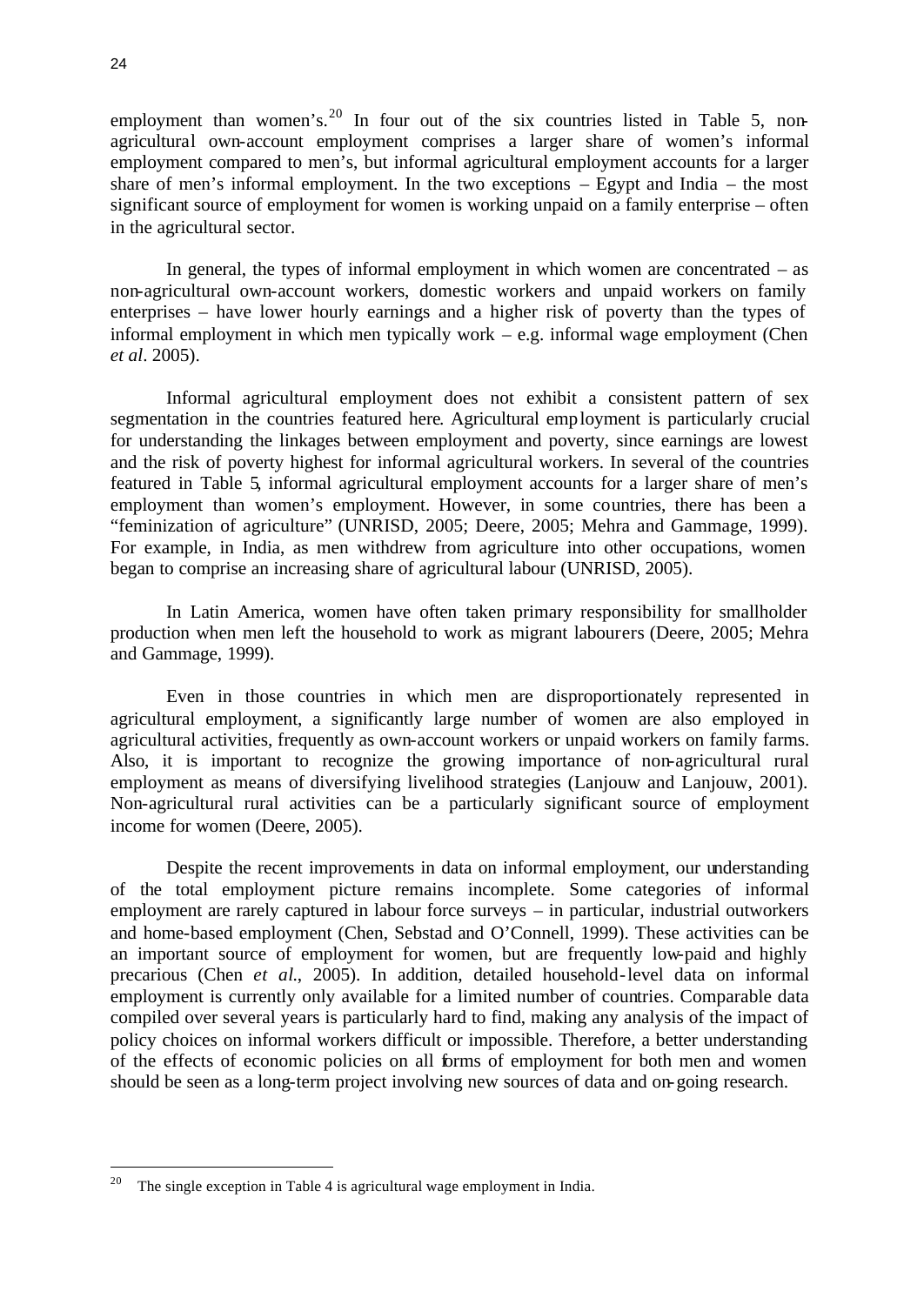| зните ор women з ини теп з инотнии етриоутепи оу етриоутепи зишиз ситезот у урет септ |   |                                         |                   |                |                 |                         |          |                            |                |                 |                         |              |
|---------------------------------------------------------------------------------------|---|-----------------------------------------|-------------------|----------------|-----------------|-------------------------|----------|----------------------------|----------------|-----------------|-------------------------|--------------|
|                                                                                       |   | Non-Agricultural<br><b>Agricultural</b> |                   |                |                 |                         |          |                            |                |                 |                         |              |
|                                                                                       |   | Employer                                | $Own-$<br>Account | Wage<br>worker | <b>Domestic</b> | <b>Unpaid</b><br>Family | Employer | $0$ <i>wn</i> -<br>Account | Wage<br>worker | <b>Domestic</b> | <b>Unpaid</b><br>Family | <b>Total</b> |
| Costa Rica                                                                            | W | 8.0                                     | 37.4              | 20.2           | 24.9            | 6.0                     | 0.6      | 1.0                        | 0.6            | 0.0             | 1.2                     | 100          |
|                                                                                       | M | 14.5                                    | 26.6              | 25.7           | 0.9             | 1.4                     | 4.5      | 10.7                       | 12.7           | 0.2             | 2.7                     | 100          |
|                                                                                       | W | 0.4                                     | 3.9               | 6.2            | n.a.            | 2.6                     | 0.2      | 0.3                        | 1.8            | n.a.            | 84.6                    | 100          |
| Egypt                                                                                 | M | 2.8                                     | 6.8               | 45.1           | n.a.            | 4.5                     | 11.3     | 4.4                        | 15.4           | n.a.            | 9.8                     | 100          |
| El Salvador                                                                           | W | 3.4                                     | 51.6              | 16.1           | 14.2            | 9.8                     | 0.1      | 1.0                        | 2.3            | n.a.            | 1.4                     | 100          |
|                                                                                       | M | 5.4                                     | 18.9              | 33.9           | 1.3             | 2.9                     | 2.0      | 13.9                       | 15.9           | n.a.            | 6.0                     | 100          |
| Ghana                                                                                 | W | n.a                                     | 39.0              | 4.6            | n.a.            | 2.7                     | n.a.     | 33.1                       | 0.3            | n.a.            | 20.3                    | 100          |
|                                                                                       | M | n.a.                                    | 16.4              | 14.7           | n.a.            | 1.4                     | n.a.     | 55.3                       | 2.7            | n.a.            | 9.5                     | 100          |
| India                                                                                 | W | 0.0                                     | 6.3               | 8.0            | n.a.            | 5.6                     | 0.0      | 10.7                       | 35.0           | n.a.            | 34.4                    | 100          |
|                                                                                       | M | 0.6                                     | 18.6              | 15.9           | n.a.            | 3.7                     | 0.1      | 24.0                       | 25.6           | n.a.            | 11.5                    | 100          |
| South                                                                                 | W | 3.0                                     | 16.2              | 43.0           | 25.6            | 1.6                     | 1.4      | 2.0                        | 7.1            | n.a.            | 0.1                     | 100          |
| Africa                                                                                | M | 6.3                                     | 9.5               | 57.8           | 1.2             | 0.7                     | 1.9      | 2.6                        | 19.8           | n.a.            | 0.2                     | 100          |

*Table 5. Share of women's and men's informal employment by employment status category (per cent)*

n.a. indicates that data were not available or that there were insufficient observations to derive statistically significant estimates. *Source: Chen et al. (2005)*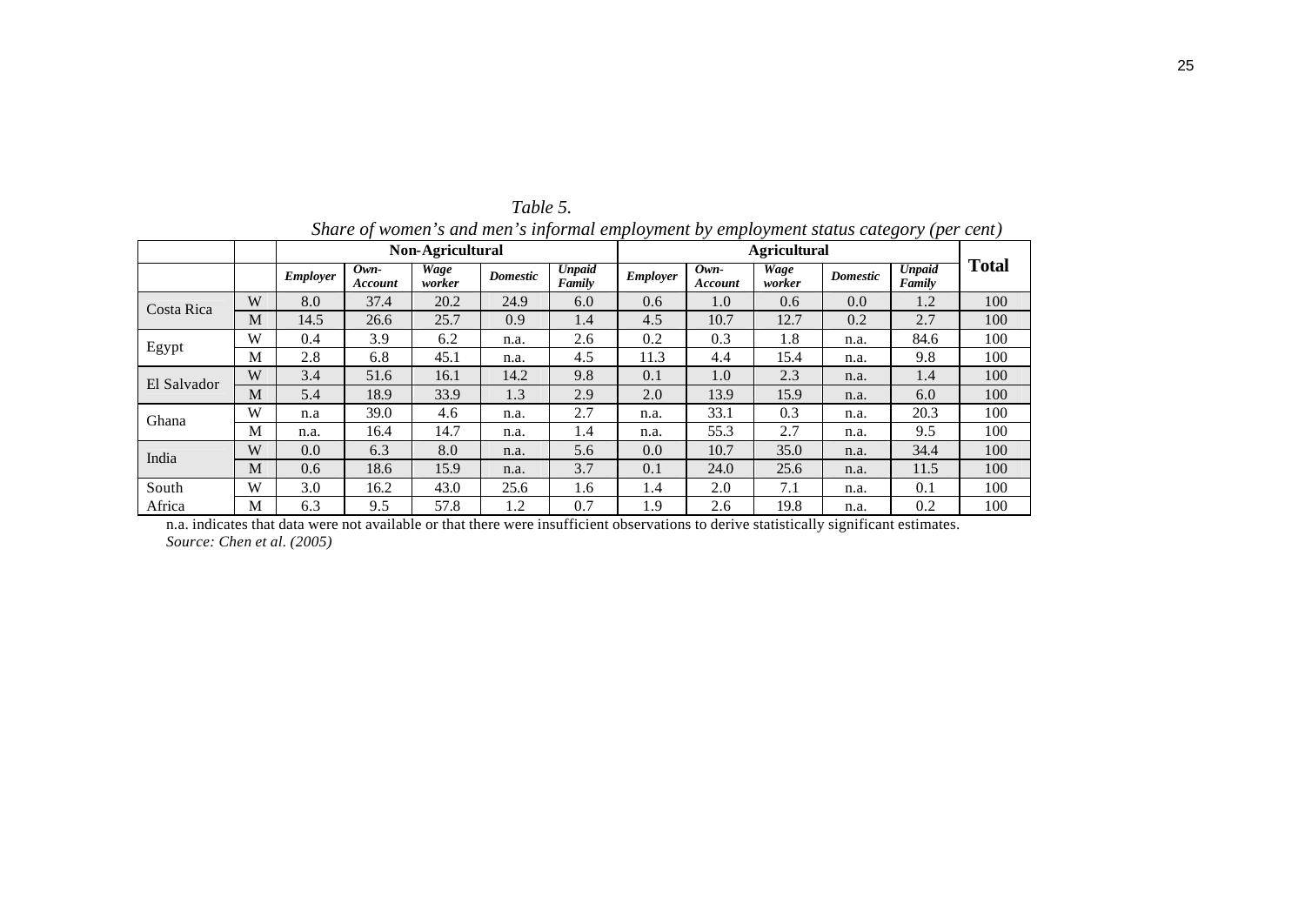### *3.4 Earnings and employment income*

Earnings are a central indicator of the quality of employment opportunities. Although people may have a variety of reasons for engaging in paid work, earning income is one of the most important. Most households around the world earn a living through some form of employment. Therefore, employment income is also an important determinant of the income poverty status of households. Even if we take a broad view of poverty – one that emphasizes capabilities and individual freedoms instead of just income (Sen, 1999) – employment earnings remain an important means to the ultimate goal of reducing poverty.

Wages and employment earnings vary enormously across countries. Differentials in labour productivity explain much of the variation in employment earnings observed – both across countries and over time. The relationship between higher earnings and improvements in labour productivity has been well-established (ILO, 2004c; Rama 2002a; Rodrik, 1999; Trefler, 1993). Long-run improvements in labour productivity are therefore necessary, but not sufficient, for sustainable increases in real employment earnings. For example, workers in highly competitive environments may not be able to capture a share of the benefits of productivity improvements. Instead, these benefits are captured elsewhere as lower consumer prices or higher profits. In these, and similar cases, productivity gains do not translate into better employment earnings. However, without improvements in average labour productivity, sustainable increases in average real earnings will remain unobtainable.

Have earnings been increasing in recent decades? This question has many possible answers, depending on the country, sector, type of employment and characteristics of the worker. In terms of aggregate wage employment on a global scale, Rama (2002a) found that real wages (expressed in U.S. dollars) have been increasing on average from the 1980s to the 1990s.<sup>21</sup> However, countries and regions show substantial variation. A recent ILO study, using similar data to Rama (2002a), found that real wages increased on average in both developing and developed countries, but the increase was significantly larger for developed economies (Majid, 2004). Variations become even more pronounced when comparing different country experiences. For example, the South Korean manufacturing sector has enjoyed real wage increases and productivity growth from 1990 to 2002 (ILO, 2004c, p. 40). In contrast, India has seen real wages in manufacturing drop significantly since 1980, despite steady productivity growth (ILO 2004c, p. 53).

Focusing on average wages obscures an important dynamic that has been observed in labour markets around the world – growing wage inequality, particularly between highly skilled and less skilled labour. More specifically, average wages may increase, even if the wages of low-paid workers stagnate or fall. Growing wage inequality in recent years has been documented for a number of countries and regions, both developed and developing (Majid, 2004; Mishel, Berstein and Boushey, 2003; Rueda and Pontusson, 2000; Wood, 1997). When earnings inequality is expanding, changes in average real wages will not be a good indicator of the overall trends in the quality of employment if we are interested in uncovering the linkages between employment trends and poverty.

In addition, a narrow focus on wage employment and formal wage employment specifically, excludes shifts in earnings associated with growing informal employment and

 $21$ <sup>21</sup> Rama (2002a) uses data compiled by Freeman and Oostendorp (2000) which is based on the ILO's "October Inquiry" survey of wages.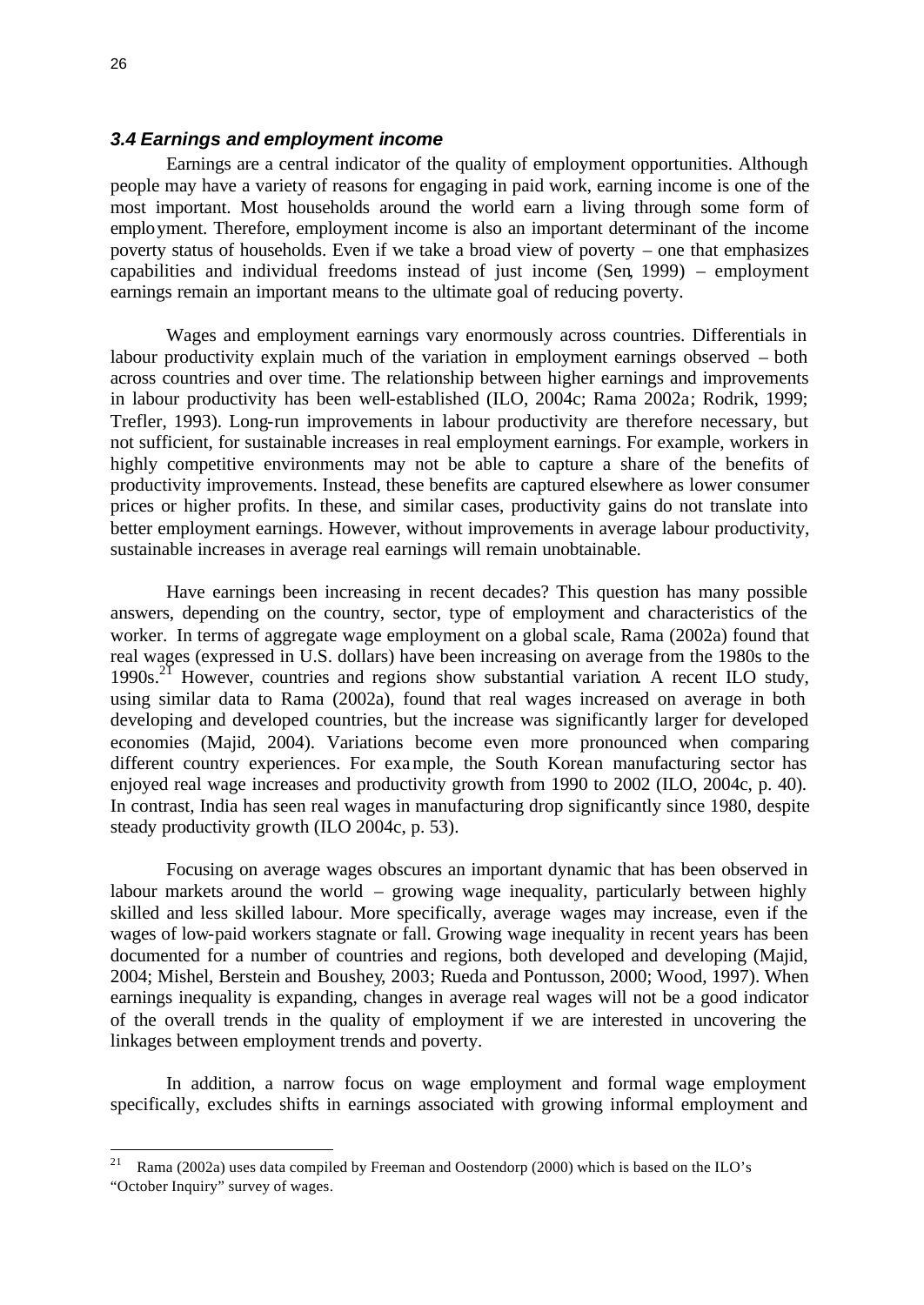the changing composition of employment. The analysis of trends in average real wages and wage inequality are limited to examining wage employment relationships. However, as pointed out in the previous section, informal employment accounts for a large share of total employment in many regions and the importance of informal employment appears to be growing over time, at least for a significant number of countries. Informal employment is not homogenous, but encompasses a variety of labour relationships and employment statuses. In particular, self-employment and own-account employment are widespread.

Earnings from informal self-employment and own-account work are not included in the analyses of real earnings described above, despite being an important source of income for a large number of households. In addition, earnings in these forms of employment are lower and more volatile on average than earnings from wage employment (Chen *et al.*, 2005). If these forms of employment expand rapidly relative to formal wage employment, then average real earnings from employment will fall, even if real wages are increasing. By failing to take into account the shifting composition of employment, the analysis of changes in real wages fails to provide us with a composite picture of what is happening to real earnings.

Consider the example of South Africa. Real wages for workers employed in the formal economy, based on data from national enterprise surveys, grew 15.4 per cent from 1995 to 2003.<sup>22</sup> However, analysis of labour force data from household surveys paints a very different picture. Using this data, researchers found that, over the same time period, real earnings fell by over 20 per cent (Casale, Muller and Posel, 2004). Although there are concerns about the accuracy of the earnings data in both surveys, two factors most likely account for the large discrepancies in the estimates of the change in real employment earnings over this period: (1) real earnings in informal employment fell on average and (2) informal employment accounted for a rising share of total employment (Casale, Muller and Posel, 2004). The statistics that exclude informal employment, therefore, are inadequate for describing overall trends in employment earnings.

Unfortunately, comprehensive measurements of employment earnings, both formal and informal, across all employment status categories over time are not readily available. Therefore, it is not possible to describe broad trends in earnings in recent years. Given the high levels of informal employment and the likelihood that informalization has been increasing as of late, the pattern of earnings observed in South Africa may also be observed elsewhere. More research is needed to more fully understand trends in employment earnings during this period of global integration.

Employed women generally earn less than men, on average and within specific employment categories (ILO, 2004b). There are a few exceptions to this generalization, but they tend to apply to very specific circumstances. For example, women engaged in formal wage employment in Egypt earn more on average than do men (Chen *et al.*, 2005). However, this is due to low labour force participation rates among women and patterns of labour market segmentation, in which large numbers of employed women work unpaid on family enterprises. Those few women that do have access to formal wage employment tend to be more highly educated on average than the much larger number of men who work in formal employment. Therefore, the fact that women in wage employment earn more than men is

l

 $22$  Author's calculations based on data published by the Reserve Bank of South Africa and available on the Reserve Bank's website (www.resbank.co.za).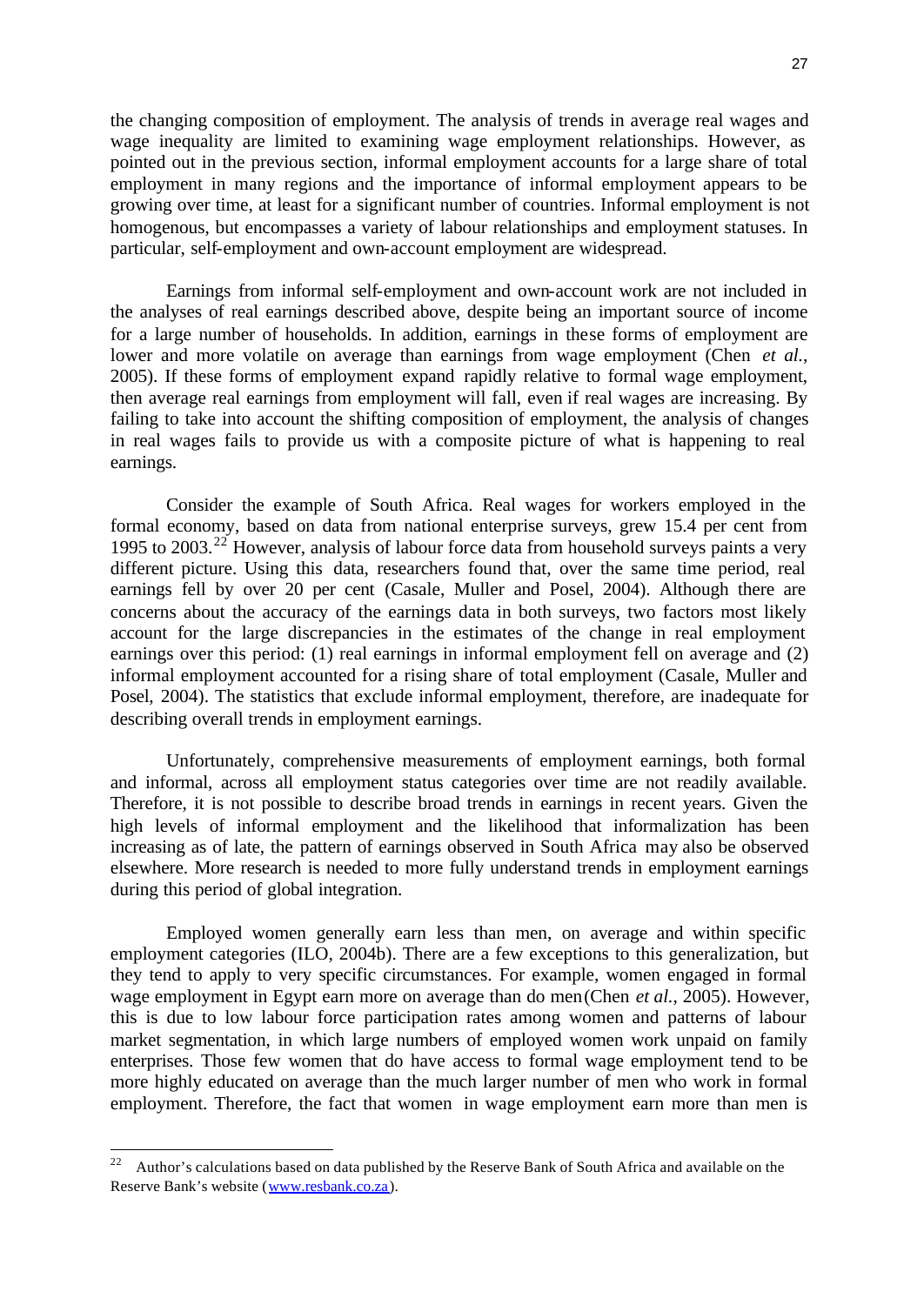actually symptomatic of gender inequalities that tend to increase inequalities among women as well as between women and men.

Many factors are put forward to explain the gender gap in earnings – differences in education, shorter tenure in the labour market and interruptions in women's employment histories associated with raising children. Nevertheless, a large quantity of research has shown that, even controlling for education, age and job tenure, gender gaps in remuneration remain (OECD, 2002; Mehra and Gammage, 1999; Elson 1999). In part, this is due to the persistence of earnings gaps within occupational categories (Horton, 1999), suggesting that wage discrimination remains influential. Research suggests that earnings differentials between men and women are also apparent across the various forms of informal employment – including own-account employment and other forms of self-employment (Chen *et al*., 2005). However, labour force segmentation is as important, if not more important, in determining the gap between women's and men's earnings. As noted earlier, women are disproportionately represented in lower paying forms of employment, often with fewer social protections and less stable incomes.

Has the gender gap in earnings narrowed over time? For developed economies, the evidence is fairly clear: the average gender wage gap appears to have narrowed, at least since the 1980s (OECD, 2002; Blau and Kahn, 1997). Improvements in women's educational attainment and labour force experience help explain the narrowing of the gap. The earnings gap between men and women may have narrowed in selected middle-income countries (Horton, 1999). However, some caution is warranted when interpreting these findings. For example, within specific occupations, the evidence is mixed across different countries (ILO, 2004b). In addition, much less is known about the gender earnings gap in low-income countries, where informal forms of employment, including widespread non-wage employment, dominate. If informal forms of employment comprise an increasing share of men's and women's employment, then the effect of the shift in employment composition, given the patterns of segmentation described above, needs to be taken into account in an assessment on the overall size of the gender earnings gap.

In addition, the structure of production and responses to global integration can impact changes in the gender wage gap. For example, Seguino (2000) notes that wage inequality between men and women in Taiwan increased while it decreased in Korea. She finds that capital mobility is one contributing factor to higher wage inequality in Taiwan. Since women are more concentrated in industries in which capital mobility is high, their bargaining power, and hence their wages, would fall relative to men as global integration progresses.

Women with access to formal wage employment may close the gender earnings gap while other women, excluded from these opportunities, may fall behind. This raises the importance of examining within-group, as well as between-group inequality. For example, studies of developed economies have shown that the degree of wage inequality among male workers varies along with the size of the gender wage gap (Blau and Kahn, 2001). That is, the more compressed the wage distribution for men, the smaller the gender wage gap is likely to be. Women tend to be disproportionately represented in the lower end of the wage distribution; therefore, a more compressed distribution can reduce the gender gap. This has a number of implications – for example, the greater the prevalence of collective bargaining, the lower the gender wage gap is likely to be. Similarly, if we are to understand the connections between employment and poverty from a gender perspective, then within-group inequality, among both women and men, is also important to take into account.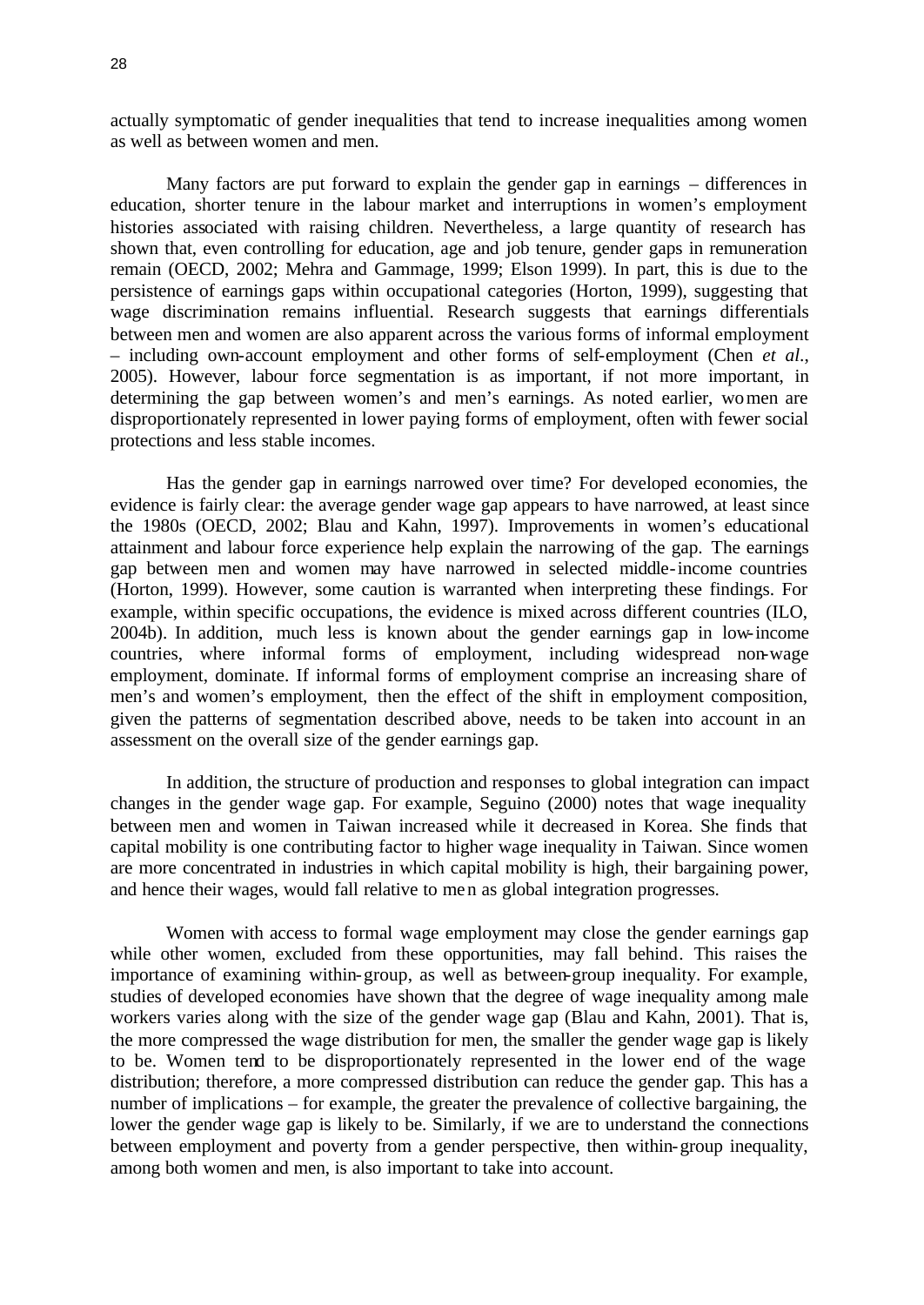Employment income does not only depend on a standardized wage rate or earnings rate. It also depends on the conditions of employment  $-$  e.g. hours of work or days of work. The increase in women's labour force participation in many countries means that women are spending more time in paid, market work. However, despite the increase in hours of paid work, evidence shows that women still work less on average in remunerative activities than do men (Chen *et al*., 2005; OECD, 2001). Women's total income from employment falls below that of men on average, not only because of lower earnings per hour or per day, but because women spend less time in paid work.

Women work significantly more time in unpaid, non-market activities than do men (UNRISD, 2005; Benería, 2003; OECD, 2001; Folbre, 1994). This limits the time that they can spend in paid employment. However, the increase in women's labour force participation and the time dedicated to income-generating work has not meant a one-for-one reduction in the time spent performing non-market labour. Although the distribution of women's labour time between market and non-market work varies for a number of reasons – including household composition and number of dependents – data from developed countries suggests that women employed in a full-time job spend more total time working in both paid and unpaid activities than do men  $(OECD, 2001).^{23}$ 

Time spent in unpaid care work limits women's options when it comes to remunerative employment. The need to balance market and non-market work may explain some of the observed patterns of labour market segmentation. For example, in some countries, women engaged in informal employment work longer hours in both paid and unpaid activities than women engaged in formal wage employment (Chen *et al*. 2005). One reason for these observed patterns of work is that own-account employment, for example, may give women added flexibility to combine remunerative employment with unpaid care work – even if it means longer hours of work and lower average earnings.

#### *3.5 Employment and poverty*

A widely used poverty threshold for international comparisons is the "dollar-a-day" poverty line. A person is considered poor if he or she is living in a household that earns less than the equivalent of one U.S. dollar per day per person. Suppose we define the "working poor" to be those people who are (1) employed and (2) living in households that fall below the poverty line. In 2004, the estimated size of the global working poor population, using the dollar-a-day standard, was 535 million people, or 18.8 per cent of world employment (Kapsos, 2004). In 2003, women accounted for an estimated 60 per cent of the working poor, even though they comprised just 40 per cent of all employment (ILO, 2004b). In other words, according to these estimates, employed women are more likely to be poor than employed men.

The rate of income poverty among the world's employed population has fallen in recent years (Table 6). This decline in poverty rates may be due to better access to higher quality employment opportunities, but it also may be a result of women's growing labour force participation – that is, women's employment helps keeps families out of poverty. Furthermore, global remittances from international migrants have increased significantly in recent years (IOM, 2005). This could also lower the working poor poverty rates in countries where remittances are sizeable, even if the quality of domestic employment opportunities

<sup>23</sup> <sup>23</sup> However, women who do not participate in the paid labour market at all may work fewer hours in total than do men (OECD 2001).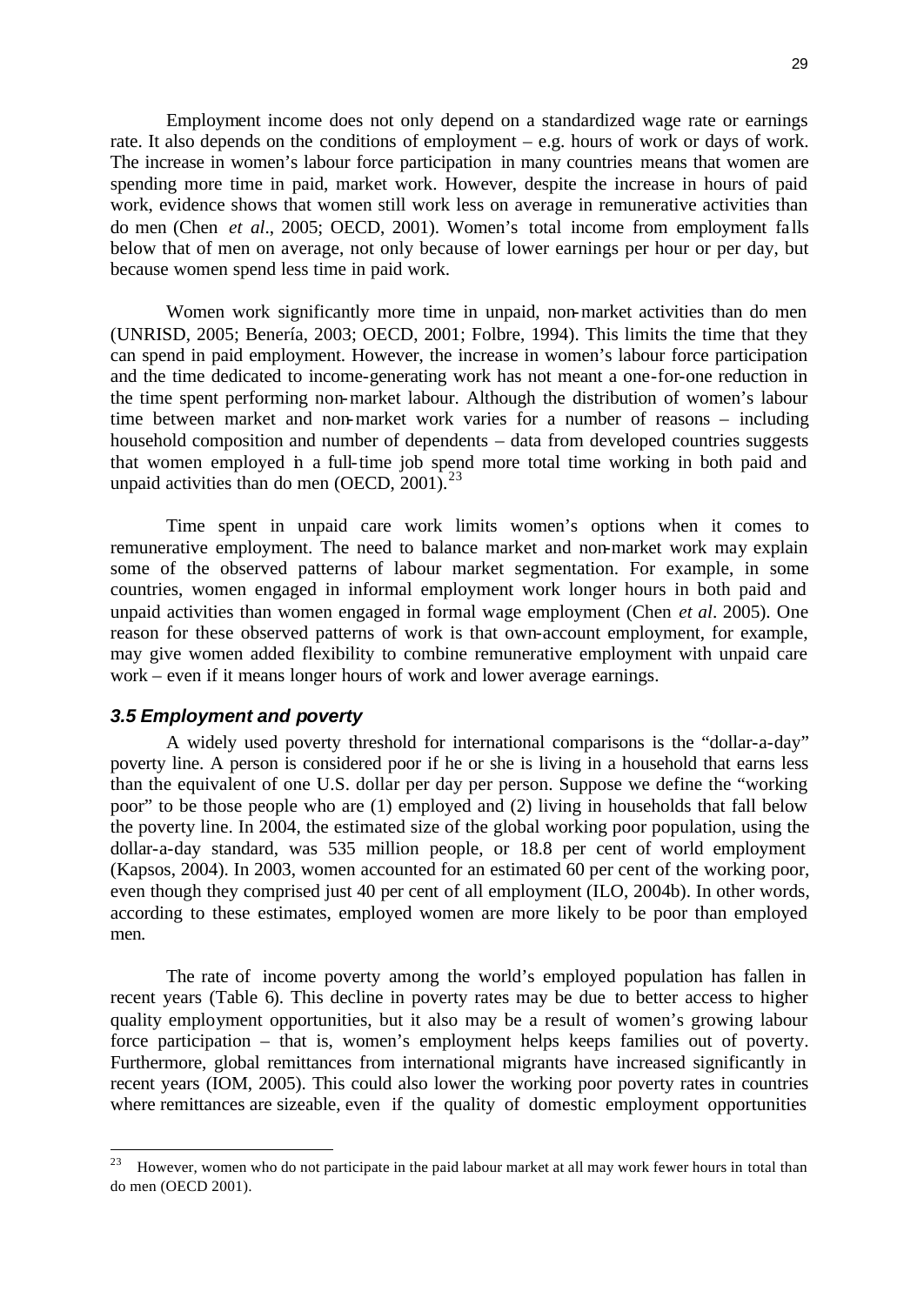|                                 | 1990  | 2004  |
|---------------------------------|-------|-------|
| Latin America and the Caribbean | 16.1% | 13.2% |
| Sub-Saharan Africa              | 55.8% | 55.4% |
| Middle East and North Africa    | 3.9%  | 2.8%  |
| East Asia                       | 35.9% | 15.7% |
| Southeast Asia                  | 19.9% | 10.9% |
| South Asia                      | 53.0% | 35.9% |
| <b>Transition Economies</b>     | 1.7%  | 4.7%  |
| World                           | 27.5% | 18.8% |

*Table 6. Working poor as a percentage of total employment,1990 and 2004 (based on US\$1/day poverty line, adjusted for purchasing power)*

 *Source: Kapsos (2004).*

does not improve. As Table 6 demonstrates, working poor poverty rates vary significantly from region to region. East Asia, Southeast Asia and South Asia experienced substantial reductions in their working poverty rates from 1990 to 2004. Working poor poverty rates increased over this same time period in the transition economies and were virtually unchanged in sub-Saharan Africa. The dollar-a-day poverty line is useful for simple international comparisons. However, it falls short of capturing the true incidence of poverty among employed individuals. For example, this poverty standard is incapable of measuring the size of the working poor population in high-income, industrialized economies. In addition, the use of purchasing power parity adjustments to derive the dollar-a-day threshold may understate the true extent of income poverty in developing countries (Reddy and Pogge, 2005).

Despite the substantial size of the working poor population, research has shown that access to employment is an important determinant of poverty status and household-level income inequality in both developed and developing countries (e.g. Kapungwe, 2004; OECD, 2002; Leibbrandt, Woolard and Bhorat, 2000). Access to employment lowers the risk of poverty. However, being employed provides no guarantee of escaping poverty, as the estimates of the working poor population demonstrate. The type, the quality and the stability of employment matter in determining how effectively improving access to employment opportunities reduces poverty.

Table 7 presents estimates of the differences in the relative poverty risk for workers in different employment status categories, disaggregated by sex, in Costa Rica, Egypt, El Salvador and Ghana. Relative poverty risk is defined as the poverty rate in a particular employment category expressed as a per cent of the poverty rate of formal, private, nonagricultural wage workers.<sup>24</sup> For example, if the poverty rate among domestic workers were three times the poverty rate among formal, private, non-agricultural wage workers, then the relative poverty measure would have a value of 300. From Table 7, one can see that poverty rates are higher in informal employment compared to formal employment, and in agricultural activities relative to non-agricultural activities. The types of informal work in which women are concentrated – e.g. own-account workers and unpaid workers on family enterprises – tend to have higher rates of poverty on average than wage employment.

<sup>24</sup> National poverty lines, not the dollar-a-day poverty line, are used to calculate these figures.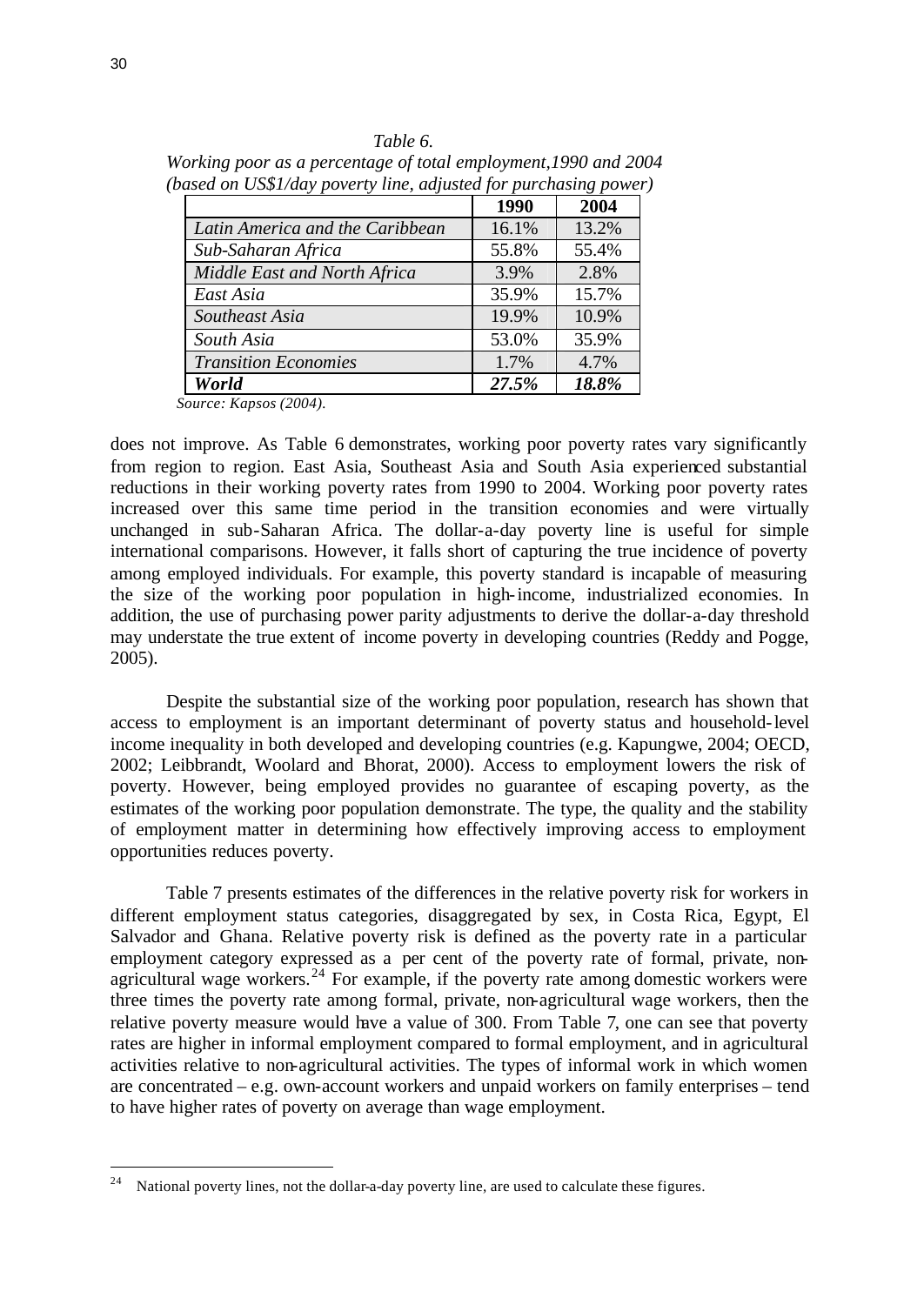## *Table 7.*

*Relative poverty rates: working poor poverty rates by sex and employment status category as a per cent of the poverty rate for formal, private non-agricultural private wage workers (F=female, M=male)*

|          |   | <b>Formal</b>              |      |                  |      | <b>Informal</b> |      |              |       |        |        |      |        |
|----------|---|----------------------------|------|------------------|------|-----------------|------|--------------|-------|--------|--------|------|--------|
|          |   | Agric.<br>Non-agricultural |      | Non-agricultural |      |                 |      | Agricultural |       |        |        |      |        |
|          |   | $Own-$                     | Pvt. | Pub.             | Pvt. | $Own-$          | Pvt. | Pub.         | Domes | Unpaid | $Own-$ | Pvt. | Unpaid |
|          |   | acc'nt                     | wage | wage             | wage | acc'nt          | wage | wage         | tic   |        | acc'nt | wage |        |
| Costa    | F | n.a.                       | 100  | n.a.             | n.a. | 735             | 330  | n.a.         | 678   | 757    | n.a.   | n.a. | n.a.   |
| Rica     | M | n.a.                       | 100  | 51               | 244  | 249             | 205  | n.a.         | n.a.  | 158    | 644    | 598  | 571    |
|          | F | n.a.                       | 100  | 64               | n.a. | 416             | 293  | n.a.         | n.a.  | 219    | n.a.   | n.a. | 281    |
| Egypt    | M | 69                         | 100  | 100              | n.a. | 218             | 200  | n.a.         | n.a.  | 86     | 192    | 263  | 205    |
| E1       | F | n.a.                       | 100  | 30               | n.a. | 233             | 207  | 145          | 193   | 206    | 372    | 338  | 398    |
| Salvador | M | 197                        | 100  | 80               | 184  | 179             | 197  | 155          | 210   | 214    | 573    | 161  | 376    |
| Ghana    | F | 233                        | 100  | 164              | n.a. | 257             | n.a. | 177          | n.a.  | 314    | 334    | n.a. | 394    |
|          | M | 173                        | 100  | 166              | n.a. | 146             | n.a. | 174          | n.a.  | 226    | 275    | 215  | 305    |

n.a. indicates that data were not available or that there were insufficient observations to derive statistically significant estimates.

*Source: Chen et al. (2005).*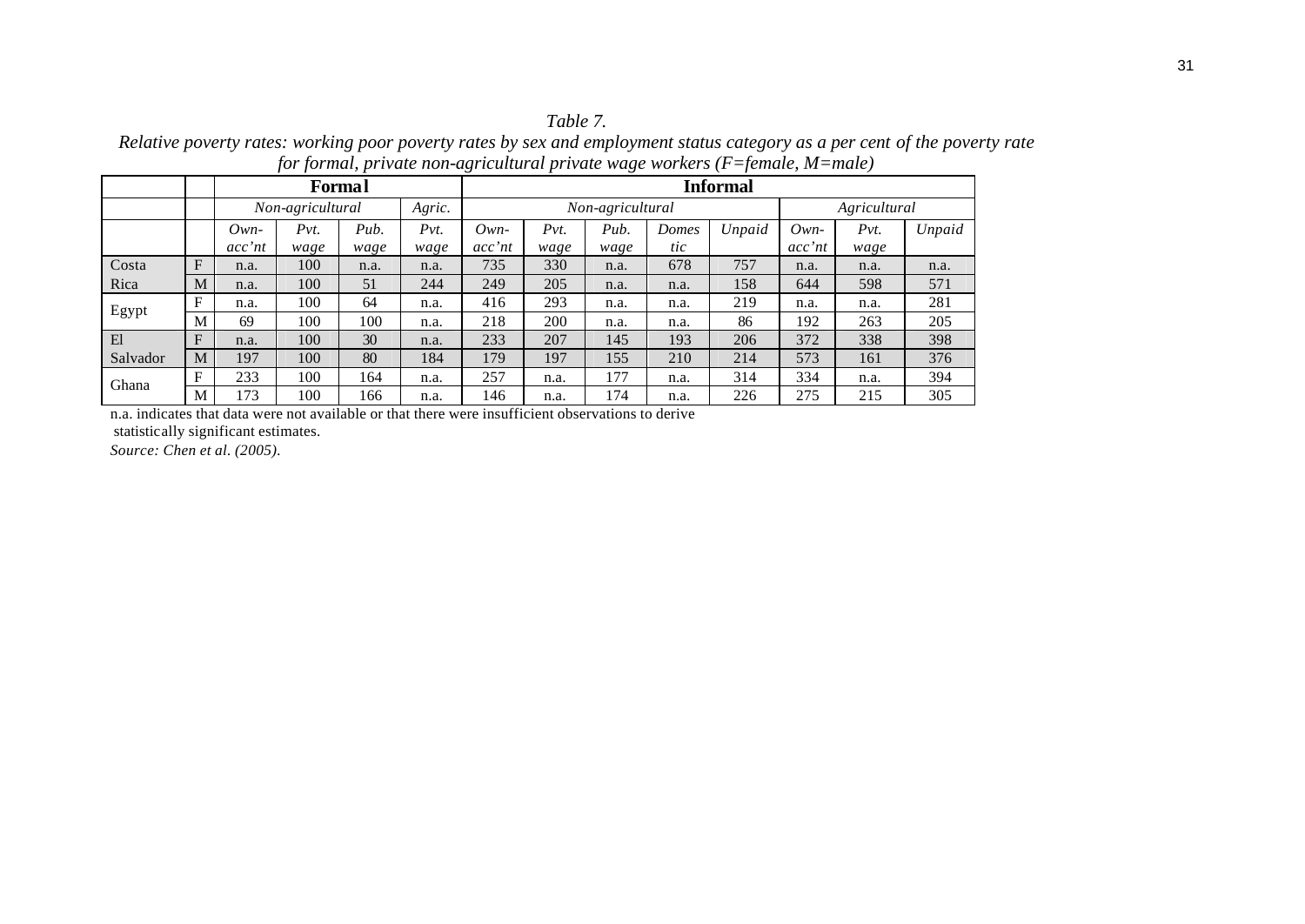Poverty rates appear to vary significantly between different employment statuses and types of employment (Chen *et al*., 2005; Kapungwe 2004). Women are frequently concentrated in types of employment with high risks of poverty. However, within a particular employment category, no systematic pattern may be evident in terms of the difference in poverty risk observed for employed men and employed women – despite a gender gap in terms of employment income (Chen *et al*., 2005).

This, seemingly contradictory, result arises due to the complexities involved when analyzing gender dynamics, employment and poverty. These complexities emerge when connecting employment status (frequently analyzed at the individual level) with poverty status (influenced by household-level dynamics). For example, the fact that women spend time in paid work can lower the household's risk of income poverty, since the additional employment income determines whether the household is considered poor or not. In households in which women do not engage in market work, the risk of poverty may be higher. Therefore, the poverty rate among working women may be lower on average than that among working men, even if women are engaged in precarious work with low earnings. To fully understand the connections between gender, employment and poverty, we must incorporate an analysis of the household into the analysis of employment and labour markets, an issue addressed in the next section of this report.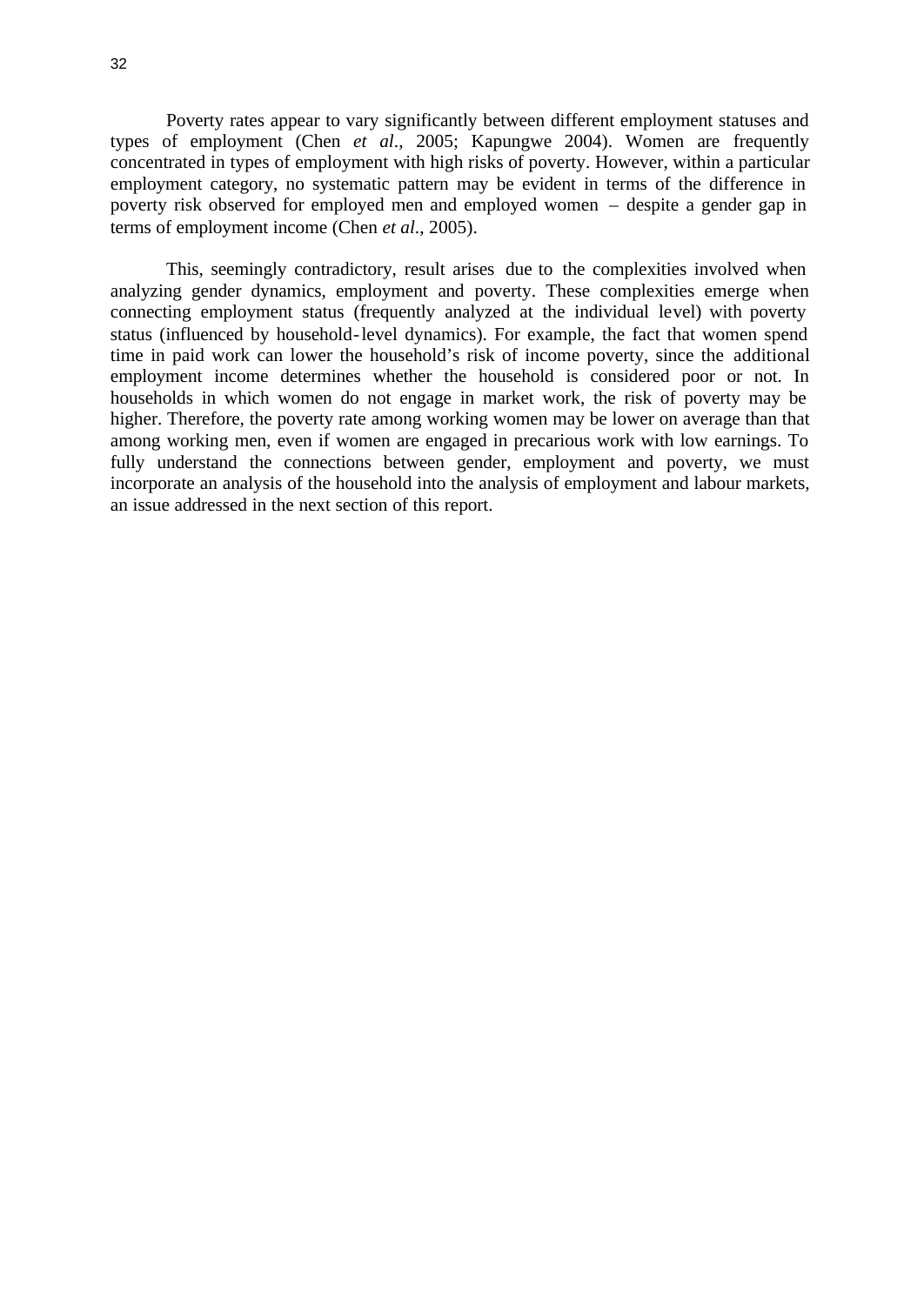## **4. Feminzation of labour and poverty**

Two important discourses have emerged in recent years that shape how the relationships between women's paid work, employment and the risk of poverty are understood: the "feminization of labour" and the "feminization of poverty". These analyses were developed during the period of global integration and economic liberalization and therefore they have had a fundamental influence on how the social dimensions of globalization are analyzed – particularly, in terms of how globalization has affected the economic reality facing women. However, both these discourses, as traditionally defined, have serious limitations that may obscure, rather than clarify, the links between employment and poverty. Therefore, it is important to take some time to interrogate the dual feminizations of labour and poverty.

## *4.1 Feminization of labour*

The "feminization of labour" framework, as initially outlined by Standing (1989), focuses on the significant increase in women's labour force participation that was discussed and documented in the previous section.<sup>25</sup> Women's entry into the paid labour force was seen as an important factor behind the increase in flexible work arrangements, growing informality and the deterioration in the average quality of employment. Women provided a new and lower-cost source of labour that could substitute for men's labour. Jobs became "feminized" as they took on characteristics traditionally associated with women's work: pay was low, drudgery increased, occupational mobility declined and employment became more uncertain.

This conceptualization of the feminization of labour is subject to criticism. For example, the casual link presumed to exist between women's labour force participation and growing precariousness may be spurious. That is, the growth of women's labour force participation and the expansion of informal and non-standard work could have been parallel processes. Since labour markets remain highly segmented by sex, the expansion of women's low-wage employment simply resulted from the growth of poor quality employment opportunities that were available to women (Vosko, 2002; Elson, 1996). Instead of an erosion of labour market segmentation that we would expect to see if there were widespread substitution of women's labour for men's, we would see persistence of segmentation, at least in many categories of employment (Vosko, 2002).

Under this alternative explanation of the observed trends, women's labour force participation is not a significant cause of informalization and casualization. Instead, other economic forces, including macroeconomic policies and development strategies, simultaneously influenced the rise of precariousness and the expansion of women's labour force participation.

The original feminization of labour framework also fails to integrate the division of labour between paid (market) and unpaid (non-market) work into its analysis. Women's supply of labour to market activities certainly increased with greater labour force participation. However, the constraints under which labour was supplied differ markedly between men and women. On-going responsibilities for childcare and other unpaid activities limit the labour market opportunities available to women. Under these conditions, part-time, own-account, or home-based work might be the best options for remunerative employment

<sup>25</sup> <sup>25</sup> In a later paper, Standing (1999b) refined some of the arguments that he first advanced in the 1989 article.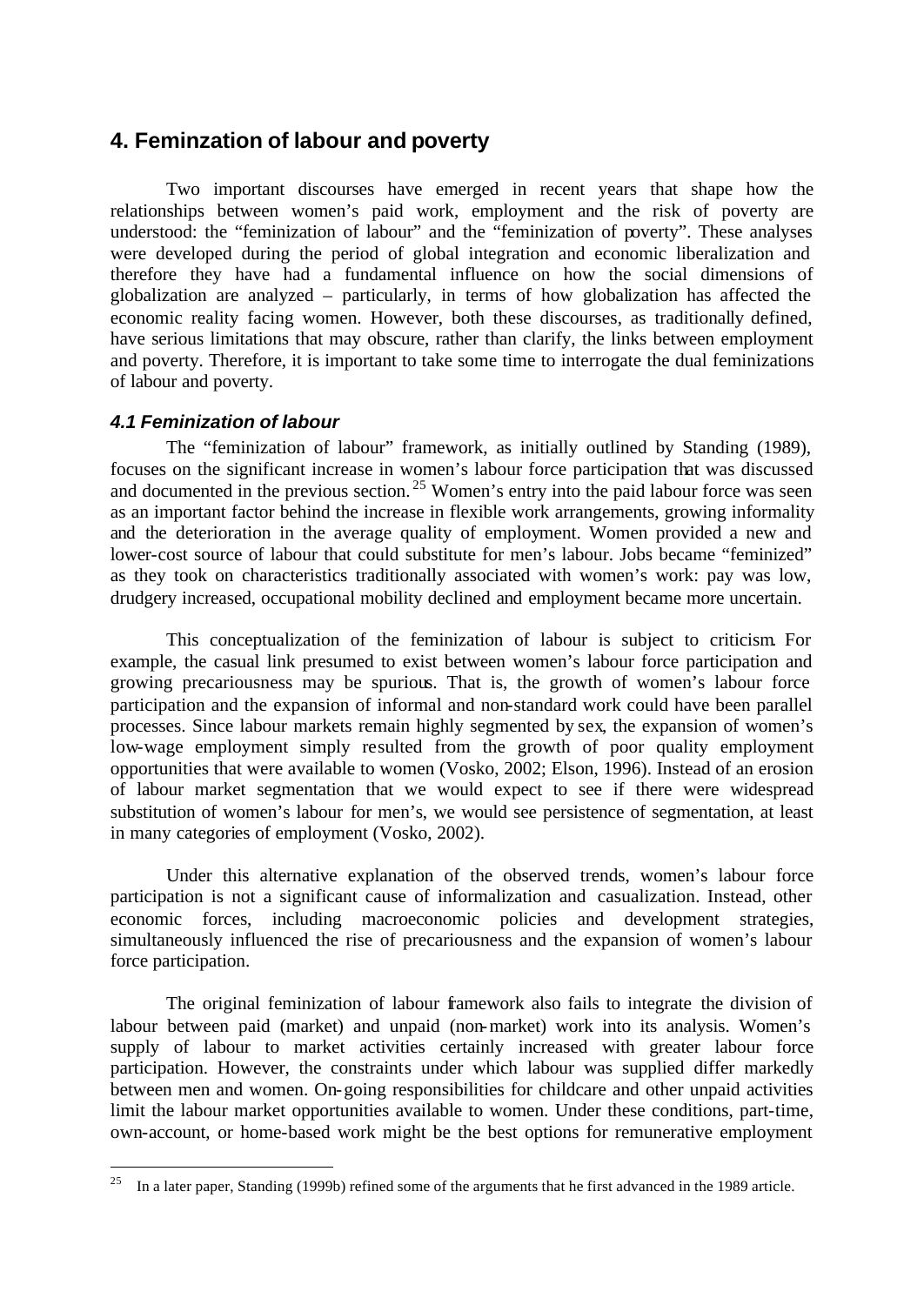available to women. The gender roles and relationships that structure household work have a direct impact on the inequalities between men and women in the labour market. However, these constraints are not explicitly recognized in the original feminization framework.

We need a more nuanced understanding of these issues if we want to more fully understand the underlying causes of the rise of precarious employment for both women and men. Since low and unstable earnings typically characterize much of informal and nonstandard employment, these fundamental changes to the nature of global employment are likely to have a deep and long-lasting impact on patterns of work, average living standards and poverty risk. However, rethinking the feminization of labour is only part of the story. The link between employment, gender dynamics and poverty is complex and requires a reexamination of the second "feminization": the feminization of poverty.

#### *4.2 Feminization of poverty*

The "feminization of poverty" refers to the assertion that women account for a disproportionately higher share (and a growing share) of the world's poor. Since women's economic position is almost everywhere inferior to men's – in terms of earnings, opportunities and assets – it seems reasonable to assume that women should face a higher risk of poverty. Female-headed households are a particular focus of the feminization of poverty approach. Given the economic disadvantages facing women, fema le-headed households are expected to have a higher poverty rate on average than male-headed households. However, in reality, the determinants of the poverty risks that women face are more complex (Chant, 2003; Razavi, 1999).

The empirical evidence supporting the broad applicability of the feminization of poverty argument is not strong. Studies have often found no clear relationship between female headship and poverty rates (Chant, 2003; Marcoux, 1998; Quisumbing, *et al*., 1995). There are numerous reasons why this may be the case. Female-headed households can be extremely diverse and the roads to female headship divergent (Razavi, 1999). Therefore, not all femaleheaded households are disadvantaged to the same degree or in the same way. It may be more appropriate to talk of particular types of female-headed households in the context of women's poverty risk, e.g. a family with children maintained by a woman alone (Folbre, 1991). Also, intra-household dynamics must be taken into account. For example, in some cases women in female-headed households may face fewer labour market constraints and exert more direct control over employment income than other households (Chant, 2003). Women may improve their welfare in other ways by leaving male-headed households – e.g. by escaping domestic violence.

The types of employment available to women, and to other earners in the household, matter for determining the risk of income or consumption poverty. This holds true for femaleheaded households and households in which women account for the majority of employment income. Table 8a illustrates this point by presenting income poverty rates for various household types in Ghana. The households are divided into two categories: those that earn the majority of their income through informal employment and those that earn the majority of their income through formal employment. In all categories, income poverty rates are significantly higher for those households that primarily depend on informal employment. The higher poverty rates cannot be explained by differences in the ratio of non-earners to earners, as Table 8b demonstrates. When households with a majority of informal employment income are compared to those with a majority of formal employment income, the ratios of nonearners to earners are virtually identical.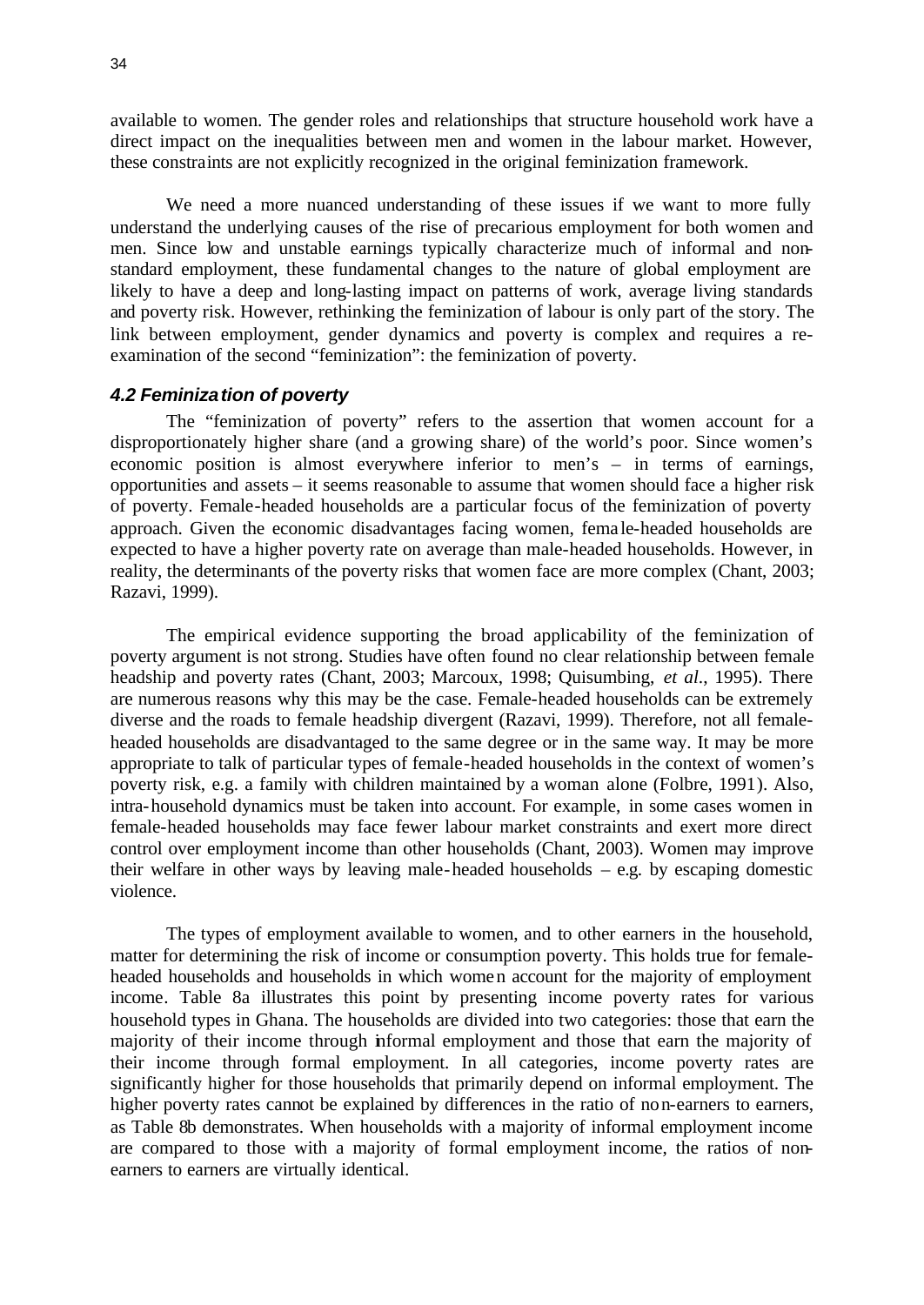Table 8a shows that female-headship does not systematically explain differences in income poverty in Ghana. For households that earn a majority of their income from informal employment, poverty rates for female-headed households are higher than those of maleheaded households. But poverty rates are not consistently higher for households in which women account for the majority of employment income earned or for female-headed households that earn a majority of their income from formal employment.

The estimates presented in Table 8a share a common problem with many other approaches to assessing the risk of poverty: poverty is defined only in terms of income or consumption measured at the household level. However, the distribution of income within the household may be as important, or in some cases more important, than the total income available to the household as a whole. This is particularly critical for understanding women's risk of poverty, since men may control income and expenditures at home (Chant, 2003). In addition, income represents only one economic resource that affects the risk of poverty. Access to various kinds of assets – physical assets, education and skills, natural assets and financial assets – determine the livelihoods available to the members of the household and influence the distribution of resources within the household (Rakodi, 1999; Deere and Leon, 2003).

| Tweet out I overly rates by household type, 1990/9, Ondha (carners aged 19 + ). |                                                     |             |                                                       |      |            |  |  |
|---------------------------------------------------------------------------------|-----------------------------------------------------|-------------|-------------------------------------------------------|------|------------|--|--|
|                                                                                 | <b>Head of Household (identified)</b><br>in survey) |             | <b>Primary Earner (largest share)</b><br>of earnings) | All  |            |  |  |
|                                                                                 | Female-                                             | Male-Headed | Female                                                | Male | households |  |  |
|                                                                                 | Headed                                              |             |                                                       |      |            |  |  |
|                                                                                 |                                                     |             | Majority of earned income from informal employment    |      |            |  |  |
| One earner                                                                      | 67.4                                                | 67.1        | 67.7                                                  | 66.7 | 67.2       |  |  |
| Two earners                                                                     | 70.4                                                | 64.3        | 65.2                                                  | 65.3 | 65.3       |  |  |
| More than two                                                                   | 75.7                                                | 61.8        | 59.8                                                  | 66.1 | 64.2       |  |  |
| earners                                                                         |                                                     |             |                                                       |      |            |  |  |
|                                                                                 | Majority of earned income from formal employment    |             |                                                       |      |            |  |  |
| One earner                                                                      | 43.3                                                | 47.1        | 45.9                                                  | 46.0 | 45.9       |  |  |
| <i>Two earners</i>                                                              | 45.6                                                | 45.4        | 53.6                                                  | 43.3 | 45.4       |  |  |
| More than two                                                                   |                                                     | 30.1        |                                                       | 32.4 | 34.6       |  |  |
| earners                                                                         |                                                     |             |                                                       |      |            |  |  |

*Table 8a. Poverty rates by household type, 1998/9, Ghana (earners aged 15+).*

*Table 8b. Ratio of non-earners to earners (15+) by household type, 1998/9, Ghana*

|               | <b>Head of Household (identified)</b><br>in survey) |                                                    | <b>Primary Earner (largest share)</b><br>of earnings) | All |            |  |
|---------------|-----------------------------------------------------|----------------------------------------------------|-------------------------------------------------------|-----|------------|--|
|               | Male-Headed<br>Female-                              |                                                    | Male<br>Female                                        |     | households |  |
|               | Headed                                              |                                                    |                                                       |     |            |  |
|               |                                                     | Majority of earned income from informal employment |                                                       |     |            |  |
| One earner    | 2.4<br>2.6                                          |                                                    | 2.6                                                   | 2.4 | 2.5        |  |
| Two earners   | 1.5<br>1.6                                          |                                                    | 1.6                                                   | 1.6 | 1.6        |  |
| More than two | 1.0<br>1.3                                          |                                                    | 1.2                                                   | 1.3 | 1.3        |  |
| earners       |                                                     |                                                    |                                                       |     |            |  |
|               | Majority of earned income from formal employment    |                                                    |                                                       |     |            |  |
| One earner    | 2.2<br>2.7                                          |                                                    | 2.3                                                   | 2.7 | 2.5        |  |
| Two earners   | 1.2<br>1.6                                          |                                                    | 1.4                                                   | 1.6 | 1.6        |  |
| More than two | 1.4                                                 |                                                    |                                                       | 1.4 | 1.4        |  |
| earners       |                                                     |                                                    |                                                       |     |            |  |

 $=$  insufficient observations

*Source: Heintz (2005b).*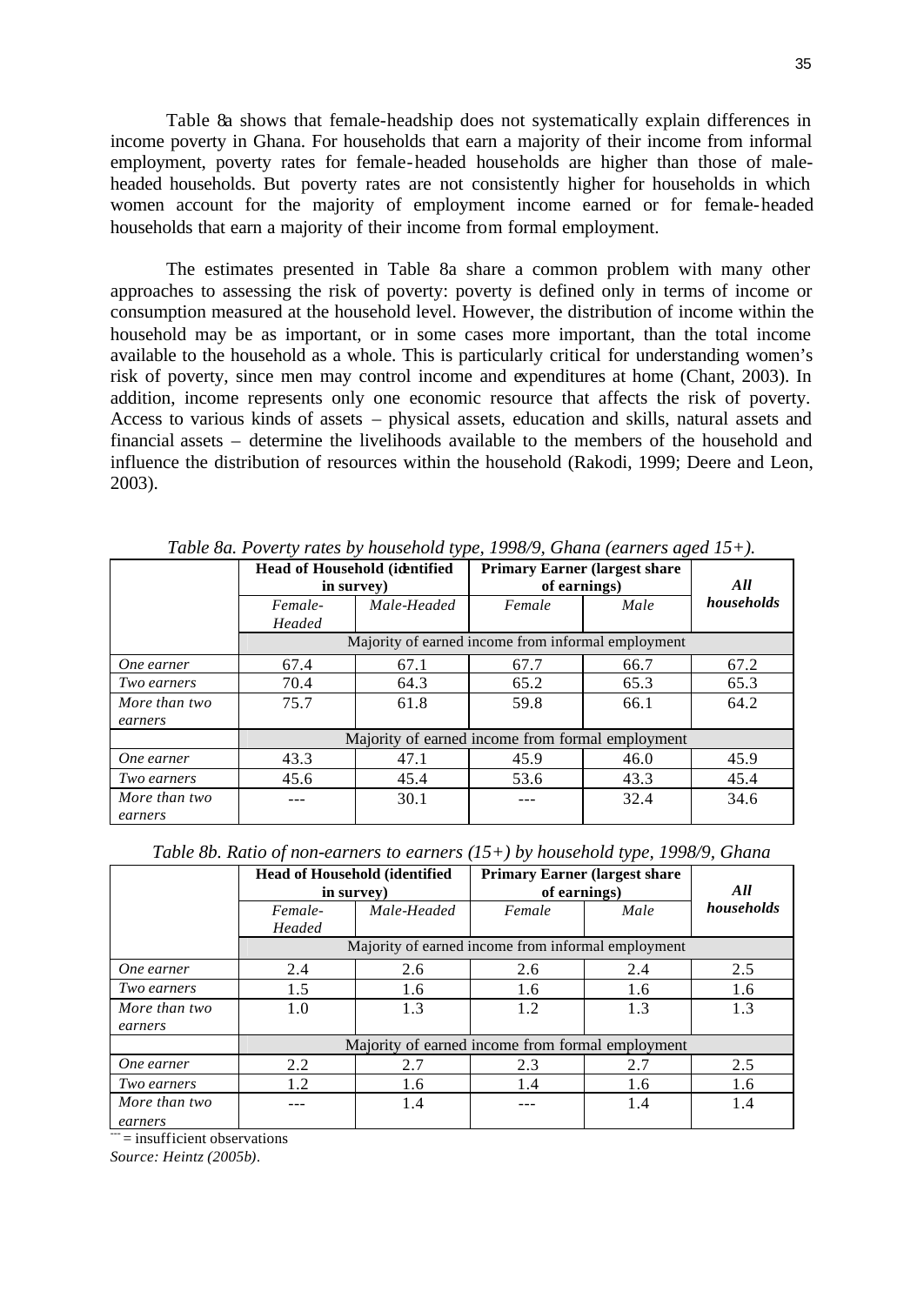As mentioned earlier, poverty is multi-dimensional and cannot be reduced to a metric based on income or consumption. In addition to market-derived income, definitions of poverty frequently take into account public goods and services, common-pooled resources and non-tangibles, such as health, safety and autonomy (Razavi, 1999). The non-income variables included as indicators of human development, which are compiled and analyzed by the UNDP (United Nations Development Programme), represent an effort to develop individual-level indicators of well-being that reflect this broader concept of poverty (Fukuda-Parr, 1999).

Since these indicators can be evaluated at the individual level, they may appear to solve the problem of the household/individual dichotomy that complicates the analysis of employment-poverty linkages. Recall that one of the problems with linking employment outcomes to poverty risk is that employment is defined at the individual level and income poverty is defined at the household level. Individual human development indicators do not have the same problem. However, household income and intra-household dynamics remain critical, since they influence the realization of these individual-level indicators of well-being. The way in which income, including employment income, translates (or fails to translate) into individual capabilities and human development matters greatly for any discussion of poverty (Sen, 1992).

Intra-household dynamics are important to take into account in terms of another link between employment and poverty: the division of labour between market and non-market work. Non-market work is essential for maintaining household's living standards and for sustaining human development. At the same time, women's paid employment can be essential for keeping household income above the poverty threshold. However, numerous trade-offs emerge when women extend the ir hours of market work. In some cases, women may work a "double-shift": extending their total hours of work without cutting back on the amount of unpaid labour they supply. In others, women may not be able to maintain the same level of caring labour once they enter the labour force. If men do not fill the gap, some of the gains in terms of market-based income will be lost in terms of non-market labour. Along similar lines, some forms of informal employment that allow women to combine market and non-market work may improve overall well-being, despite the low quality and precarious nature of such employment activities. Measurements of poverty and well-being should take these factors into account.

We have argued that the two feminizations – of labour and of poverty – do not provide an adequate framework for understanding the connections between employment (including women's employment) and poverty risk (including women's risk of poverty). Instead, we need a framework for linking employment and poverty, which takes into account interactions at three levels: (1) the household level; (2) at the level of intra-household dynamics; and (3) the individual level. Only by analyzing the employment-poverty nexus at each of these three levels, will an adequate analysis be produced. In addition, the gendered structure of informal and formal labour markets must be explicitly recognized. This involves acknowledging the sex segmentation of the labour force and the gender division of labour between paid and unpaid work. Finally, we need a better understanding of the determinants of women's and men's employment outcomes and the economic processes behind the rise of informal and precarious work.

Despite this call for a more complex analysis of the connections between gender relations, employment and poverty, one fact remains clear: women's paid employment is an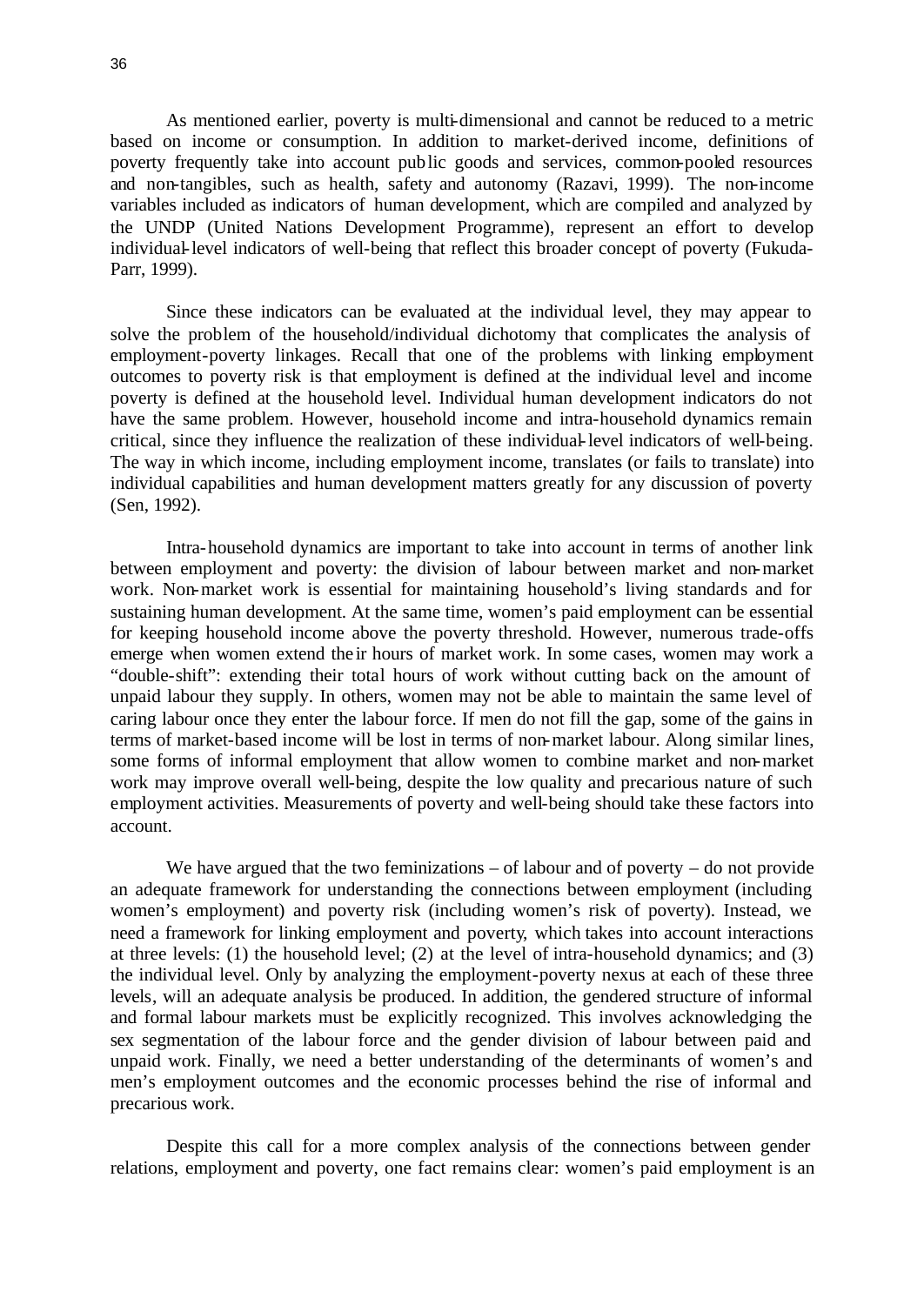essential factor determining the risk of poverty that families face. Women's employment contributes to total household income; women's participation in the labour market can affect intra-household bargaining outcomes, conditional on decision-making processes and who controls the income; and access to employment has important implications for individual freedoms, capabilities and dignity. Exactly how women's employment affects social and economic well-being will depend on the institutional context and the gender relations that prevail in a given context. None of this diminishes the importance of understanding the economic factors that determine the quantity and quality of remunerative work.

This final issue is particularly critical. We need to understand to what extent the prevailing economic policy regime influences the "feminization of labour" – broadly defined – and the type of employment opportunities created for both women and men. It is to this issue that we now turn.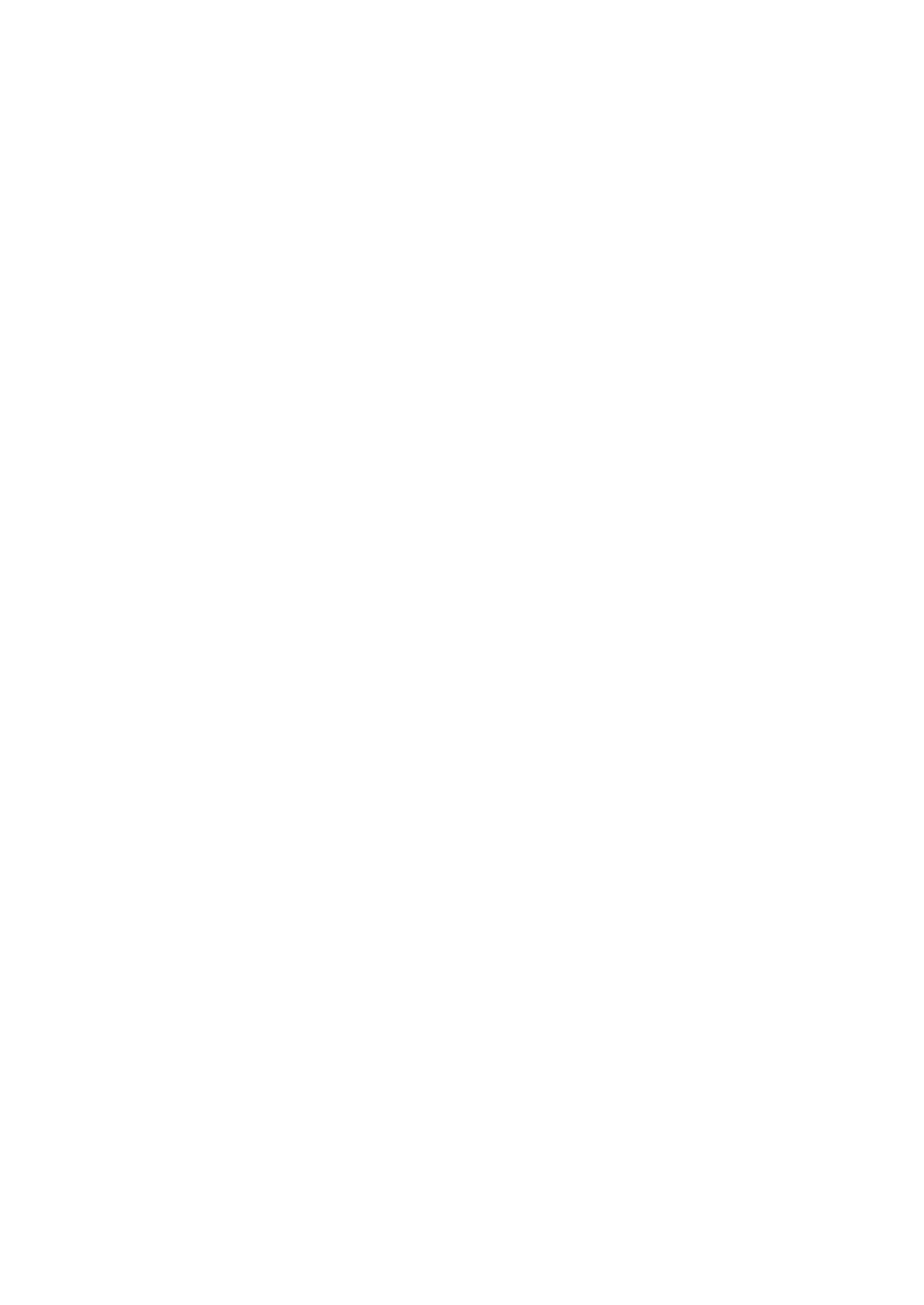# **5. Economic policy regimes and employment**

## *5.1 Macroeconomic policies and employment*

As has already been stressed, the global economic landscape has undergone immense change in recent decades. Central to that process of change has been the adoption of a new set of economic policies, often seen as imperative for successful economic management in a globalized context. These policies have emphasized more rapid global integration, maintaining price stability, liberalizing markets, reducing the scope of the public sector, and encouraging cross-border flows of goods, services and finance (Pieper and Taylor, 1998).

This study is concerned with the impact of these changes on employment, and how policy choices have affected men's and women's employment differently. We have reviewed many of the broad trends in employment, labour force participation and informalization. However, we have not yet examined how economic policy regimes interact with, influence, and, in many cases determine, the trajectory of global integration and the shifting nature of employment worldwide. In this section, we examine what we know about the employment outcomes associated with four broad policy areas:

- monetary regimes and central bank policy;
- international trade;

l

- exchange rate policy; and
- fiscal policies and public sector restructuring.

These topics cover many of the policy tools that have been used to realize fundamental changes in the world economy – with enormous implications for global employment.

However, before delving into each of these policy areas individually, it is helpful to provide an overview of the impact of macroeconomic factors and international trade on employment more generally. To do this, we produced a series of econometric estimates that explore the relationships that exist between employment and a set of economic variables that are broadly indicative of the types of economic strategies that have been pursued in recent years. The objectives for looking into these relationships are twofold: (1) to provide a context for the more detailed policy discussion that follows and (2) to examine how these variables, taken together, influence employment outcomes.

In conducting this exercise, we examined the dynamics of total employment, women's employment and men's employment for 16 low- and middle-income countries from 1970 to  $2003.<sup>26</sup>$  The selection of countries was based on those with reasonable long time series data on employment, disaggregated by sex. The economic variables used in the study were: (1) economic growth; (2) government expenditures; (3) exports of goods and services; (4) imports of goods and services; and (5) the short-term real interest rate. Trends in these variables provide a good description of the overall macroeconomic and policy environment. The variable definitions are summarized in Table 9.

We estimated how each of these variables affected the growth rate of total employment, women's employment and men's employment using an appropriate linear regression model. The technical details of the analysis, including the structure of the panel

<sup>&</sup>lt;sup>26</sup> The countries included Barbados, Chile, Colombia, Costa Rica, India, Jamaica, Kenya, Malawi, Malaysia, Mauritius, Panama, Philippines, South Korea, Sri Lanka, Thailand, and Trinidad & Tobago.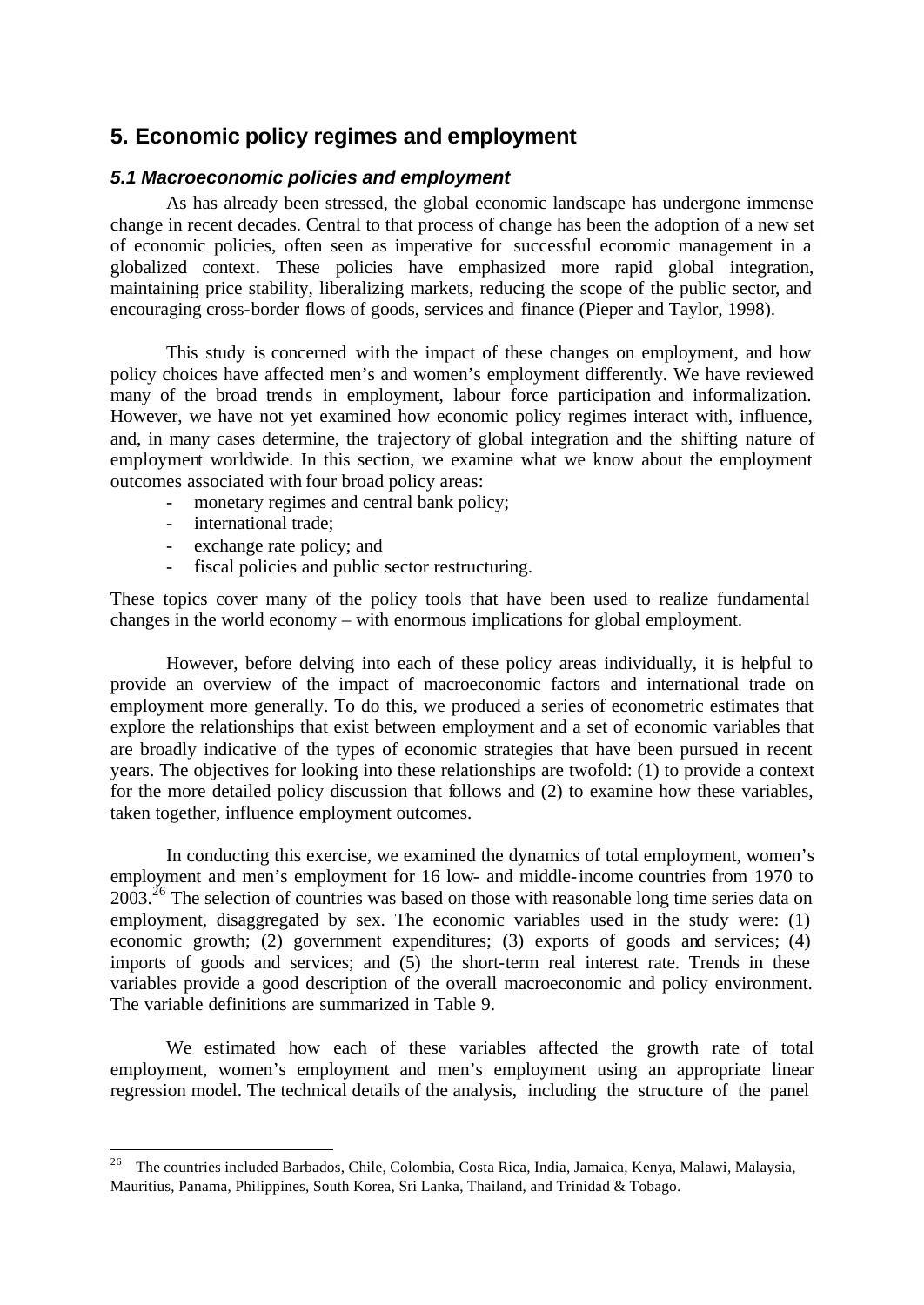| <b>Variable</b>      | <b>Description</b>                                                    |
|----------------------|-----------------------------------------------------------------------|
| employment $t$       | Total employment in time period t (natural logarithm).                |
| men employ $_{t}$    | Men's employment in time period t (natural logarithm).                |
| women                | Women's employment in time period t (natural logarithm).              |
| $\text{empty}_t$     |                                                                       |
| govt spending        | Current government expenditures as a % of GDP in time period t        |
|                      | (natural logarithm).                                                  |
| exports <sub>t</sub> | Exports of goods and services as a % of GDP in time period t (natural |
|                      | logarithm).                                                           |
| $imports_t$          | Imports of goods and services as a % of GDP in time period t (natural |
|                      | logarithm).                                                           |
| $output_t$           | Real GDP in time period t (natural logarithm).                        |
| interest $_t$        | Real short-term interest rates in time period t.                      |

*Table 9. List of employment and economic policy variables*

 *See appendix for more details.*

### *Table 10.*

*Impact of policy and economic variables on total employment, unbalanced dynamic panel estimates, 1970-2003, 16 low- and middle-income countries (dependent variable is employmentt, variables expressed as first differences, coefficients of the Arellano-Bond 2-step estimation presented<sup>27</sup>)*

| <b>Variable</b>      | <b>Estimated Coefficient</b>                                       | <b>P-values</b>         |
|----------------------|--------------------------------------------------------------------|-------------------------|
|                      |                                                                    | AB 1-step/AB 2-step     |
| $output_t$           | $0.007*$                                                           | $0.002/\textless 0.001$ |
| govt spending,       | $0.119*$                                                           | 0.040/0.003             |
| exports <sub>t</sub> | $0.074***$                                                         | 0.200/0.014             |
| imports <sub>t</sub> | $-0.032***$                                                        | 0.483/0.020             |
| $interest_t$         | $-0.0008$ <sup>*</sup>                                             | $0.004 \times 0.001$    |
| $emplovment_{t-1}$   | $-0.211$ <sup>*</sup>                                              | $0.005 \times 0.001$    |
|                      |                                                                    |                         |
| $R^2$                | 0.074                                                              |                         |
| N                    | 381                                                                |                         |
| Cross-sections       | 16                                                                 |                         |
|                      | significant at the 5% level, both Arellano-Bond 1-step and 2-step. |                         |

*\*\* significant at the 5% level, Arellano-Bond 1-step.*

<sup>*\*</sup>* significant at the 5% level, Arellano-Bond 2-step.</sup>

data, the stationarity of the variables and the estimation procedure used are described in the paper's appendix.

 $27\,$ <sup>27</sup> Standard error estimates for the Arellano-Bond 2-step estimator may not always be reliable. Therefore, pvalues for both 1-step and 2-step estimators are presented in both Table 10. The coefficient estimates correspond to the Arellano-Bond 2-step estimator.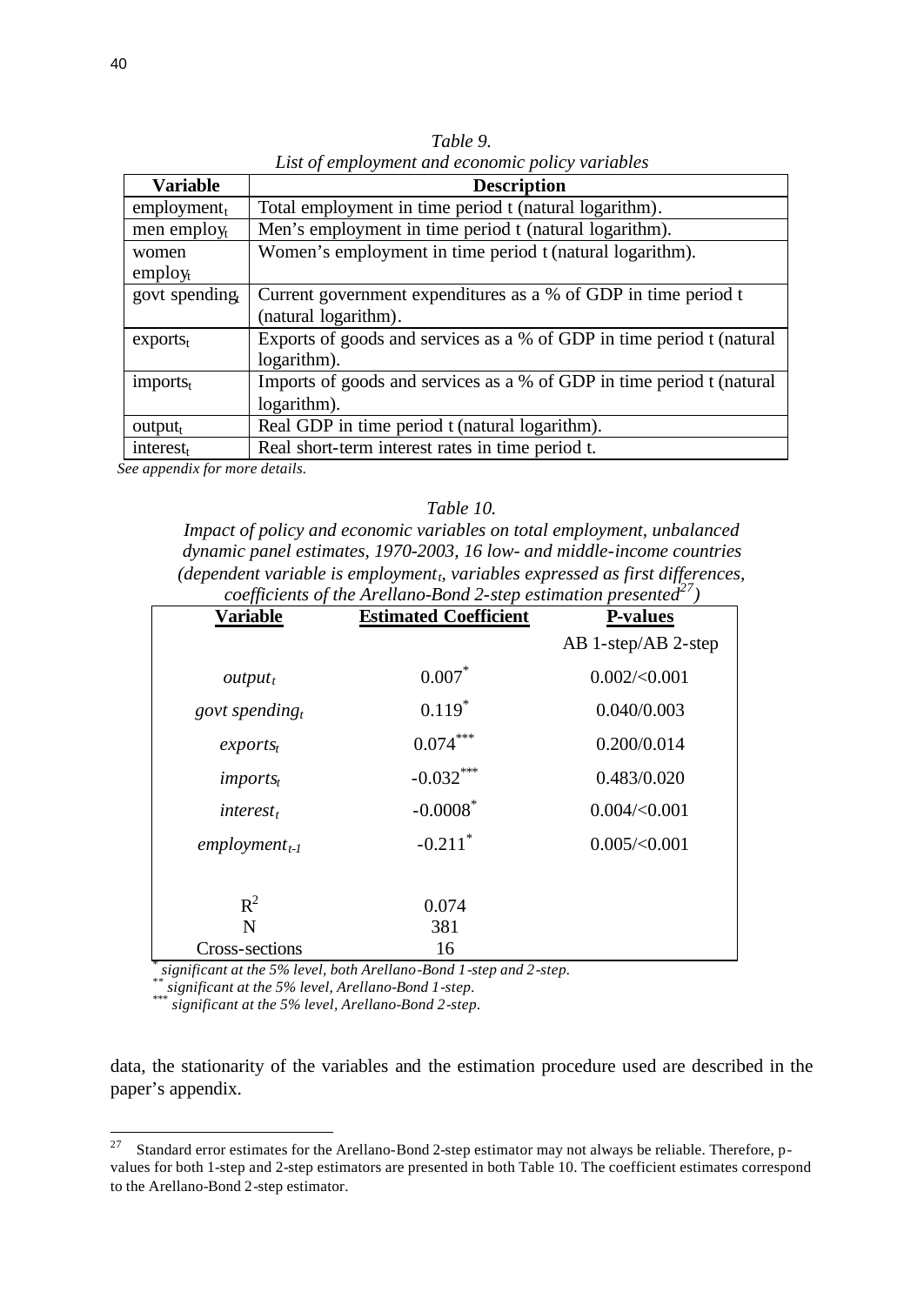How do these different economic factors impact real employment outcomes? Table 10 presents the estimates of the impact of changes in these policy/economic variables on *total* employment. The estimates in Table 10 are coefficient estimates. Therefore, a positive coefficient indicates that an increase in the value of variable in question  $-e.g.$  exports  $-$  is associated with faster employment growth. A negative coefficient indicates that the variable and employment move in opposite directions.

As would be expected, the results show that expansion of output (GDP) is associated with an increase in total employment, controlling for other factors. However, the estimations also show that the *type* and *composition* of growth matter for employment performance. For example, the higher the government share of GDP associated with a particular rate of economic growth, the greater the growth rate of employment. A stronger export orientation appears to improve employment performance, but import penetration, measured by the value of imports as a fraction of GDP, slows employment growth. Finally, a high interest rate tends to reduce employment growth, perhaps by discouraging fixed capital investment in the economy.

### *Table 11.*

*Impact of policy and economic variables on women's and men's employment, unbalanced dynamic panel estimates, 1970-2003, 16 low- and middle-income countries (dependent variable is either women employt or men employt, variables expressed as first differences, coefficients of the Arellano-Bond 2-step estimation presented<sup>28</sup>)*

|                                  |                    | Women's employment  |                    | Men's employment     |
|----------------------------------|--------------------|---------------------|--------------------|----------------------|
| <b>Variable</b>                  | <b>Coefficient</b> | p-value             | <b>Coefficient</b> | p-value              |
|                                  |                    | $(1-step/2-step)$   |                    | $(1-step/2-step)$    |
| $output_t$                       | 0.003              | 0.372/0.195         | 0.002              | 0.126/0.114          |
| govt spending,                   | $-0.042$           | 0.270/0.711         | 0.007              | 0.474/0.839          |
| exports <sub>t</sub>             | $0.069*$           | <0.001/0.058        | $-0.034$           | 0.125/0.144          |
| $imports_t$                      | 0.004              | 0.943/0.820         | $-0.032***$        | $0.282 \times 0.001$ |
| $interest_t$                     | $-0.0005$ *        | 0.051/0.001         | 0.0003             | 0.387/0.071          |
| <i>men employ<sub>t</sub></i>    | $0.925$ *          | $<0.001/\leq 0.001$ |                    |                      |
| men employ $_{t-1}$              |                    |                     | $-0.040$           | 0.123/0.433          |
| <i>women</i> employ <sub>t</sub> |                    |                     | $0.468*$           | $<0.001/\leq 0.001$  |
| Women employ $_{t-1}$            | $-0.102^*$         | 0.003/0.002         |                    |                      |
| $R^2$                            | 0.49               |                     | 0.50               |                      |
| N                                | 381                |                     | 381                |                      |
| Cross-sections                   | 16                 |                     | 16                 |                      |

*\* significant at the 5% level, both Arellano-Bond 1-step and 2-step.*

*\*\* significant at the 5% level, Arellano-Bond 1-step.*

*\*\*\* significant at the 5% level, Arellano-Bond 2-step.*

 $28\,$ <sup>28</sup> P-values for both 1-step and 2-step estimators are presented in Table 11. The coefficient estimates correspond to the Arellano-Bond 2-step estimator.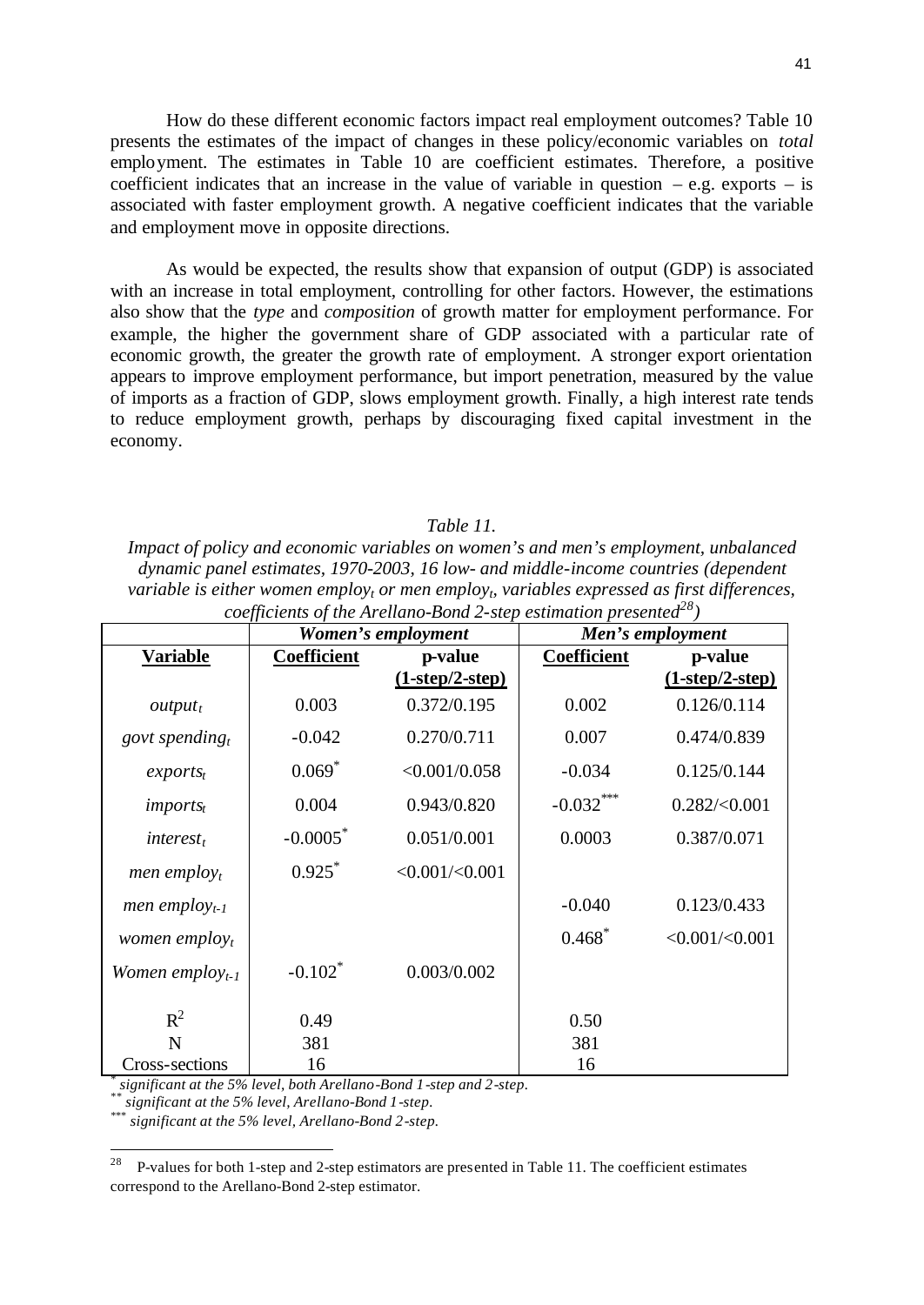We would expect the various economic factors examined here to affect women's and men's employment differently. To see if this is the case, we examined the impact of the same economic variables on the growth rate of employment for women and men separately. These results are presented in Table 11. Again, a full discussion of the technical details of these estimates and the associated econometric model can be found in the paper's appendix.

The results in Table 11 suggest some interesting gender-based differences in the reaction of employment to the various economic factors. Women's employment responds positively to the level of exports and negatively to the real interest rate. The estimates do not show a statistically significant impact of these variables on men's employment, controlling for other variables. In contrast, men's employment may respond negatively to import penetration, while no such independent effect is found with respect to women's employment.

Why would the volume of imports and exports affect men's and women's employment differently? In many countries, the growth of women's employment – particularly formal employment and wage employment – has been concentrated in tradable sectors, in particular, in export-oriented production (Kabeer and Mahmud, 2004; Benería, 2003; Elson, 1996; Elson and Pearson, 1981). Export-producing sectors prefer to employ women for many reasons: to lower labour costs, to introduce flexible forms of employment, and to increase control over the workplace. Therefore, it is not surprising that an increase in export volume would be associated with faster growth of women's employment.

Interestingly, the estimates do not show that women's employment is a close substitute for men's employment. In the estimates of the determinants of women's employment, the coefficient on men's employment is very close to unity. This suggests that women's employment tends to increase proportionately to an exogenous increase in men's employment. However, in the estimates of the determinants of men's employment, the coefficient on women's employment is approximately 0.47. In other words, men's employment does not respond nearly as strongly to an exogenous change in women's employment. The fact that women's and men's employment appear to be complements, rather than substitutes, provides an additional piece of evidence for labour market segmentation. If there were no segmentation, we would expect to see more evidence of women's labour substituting for men's.

These estimates provide insight into the nature of the "feminization of labour" during this period of global integration. According to these estimates, increases in trade – both imports and exports – directly impact employment. But the net effect depends on the composition of trade. Exports generally have a positive impact on employment, while imports have a negative impact. The expansion of exports has a particularly noticeable positive impact on women's employment, while the expansion of imports negatively affects men's employment. If the expansion of trade involves an increase in both exports and imports, we are likely to see a "feminization of labour" as an outcome of global integration. In addition, the negative effect of import penetration on men's employment may squeeze household resources and lead to an increase in female labour force participation, depending on household-level decision-making over the division of labour between market and non-market activities. Moreover, if the growth in export sectors leads to an increase in women's employment, these estimates suggest that we should see a less-than-proportional increase in men's employment. All of these factors would contribute to the "feminization of labour" discussed earlier.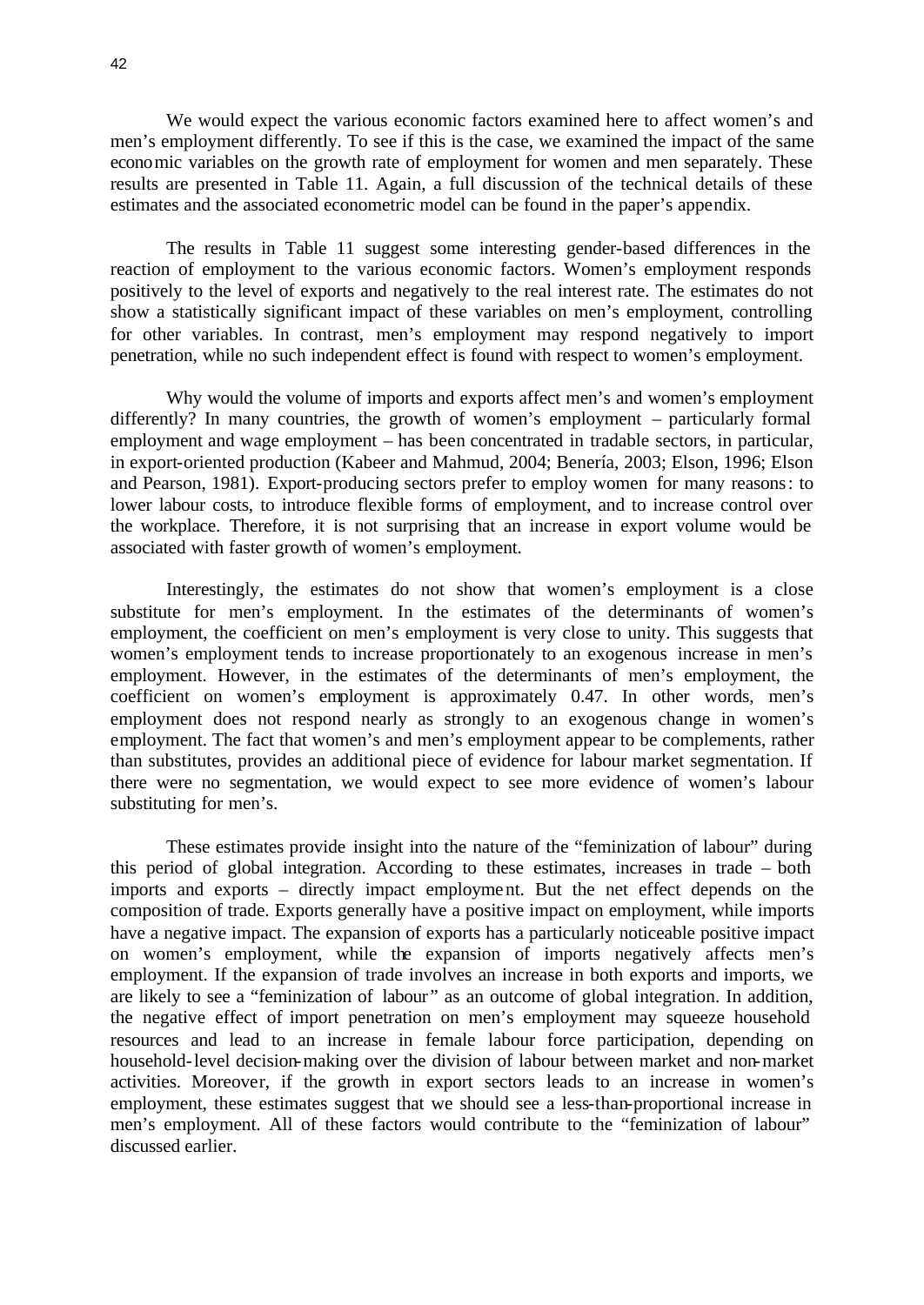A number of variables were shown to affect total employment, but there was no evidence of a separate gender-specific effect. These variables include economic growth and government spending. The lack of a gender-specific impact of government spending on employment is somewhat surprising, since public employment is often an important source of jobs, particularly formal jobs, for women. Perhaps an aggregate measure of government spending is not sufficient for picking up these differences, due to variations in the composition of government spending and the details of budget allocations. We examine public sector reform and fiscal policy in more detail later in this section.

It is important to acknowledge that the data used in these estimates will most likely fail to capture the full extent of informal employment, particularly "hidden" types of informal employment, such as home-based work and domestic work. The incomplete coverage of informal employment raises some important concerns about the interpretation of these results. When we discuss "women's employment" or "men's employment" in the context of the analysis presented here, we must remain cogniscent of the fact that we cannot generalize these results to encompass all employment. This remains a shortcoming of the exercise. Nevertheless, the estimates do suggest a connection between economic policies and informalization, to the extent that an expansion of the most precarious forms of employment is partially due to the lack of better opportunities elsewhere in the economy. Economic policies that slow growth, raise short-term interest rates, reduce government spending, or encourage imports without promoting a strong export response will likely reduce the growth rate of decent jobs. The specific impact on men and women would depend on the precise mix of policies adopted.

This empirical analysis provides some general insights into possible connections between economic policy choices, employment responses and gender-differentiated outcomes. However, the exercise is highly aggregated and based on pooled data from a diverse, yet limited, number of low- and middle-income countries. Therefore, we are constrained in terms of what we can really take away from such a study. In order to deepen out insights and analysis, it is helpful to examine each of the policy areas listed above in turn. We begin with monetary and central bank policies.

#### *5.2 Monetary and central bank policy*

 In recent decades, monetary policy in most countries around the world has focused on price stability and inflation reduction. For some, this has meant adopting "inflation-targeting regimes" in which the central bank announces a target inflation rate – or a target range for inflation – and then crafts monetary policy to meet these publicly decla red goals. Not all countries have formal inflation-targeting monetary regimes. However, a large number have inflation-reduction targets built into their macroeconomic strategies. For example, the Poverty Reduction Strategy Papers (PRSPs), which many low-income countries have produced, almost always have some form of inflation-reducing target as a guideline for monetary policy. Many advanced industrial economies manage monetary policy with a stated goal of keeping inflation rates low, even if they have not formally adopted inflation-targeting.

The rationale for maintaining low rates of inflation is straight-forward: low and stable inflation is assumed to support more rapid economic growth in the long-run. Often, it is recognized that, in the short-run, efforts to rein in inflation may involve real economic costs, in the form of slower growth or rising unemployment. However, the assumption is that, in the long-run, very low rates of inflation will support more rapid growth. Proponents of this view presume that, over time, the benefits of lowering inflation will outstrip the costs.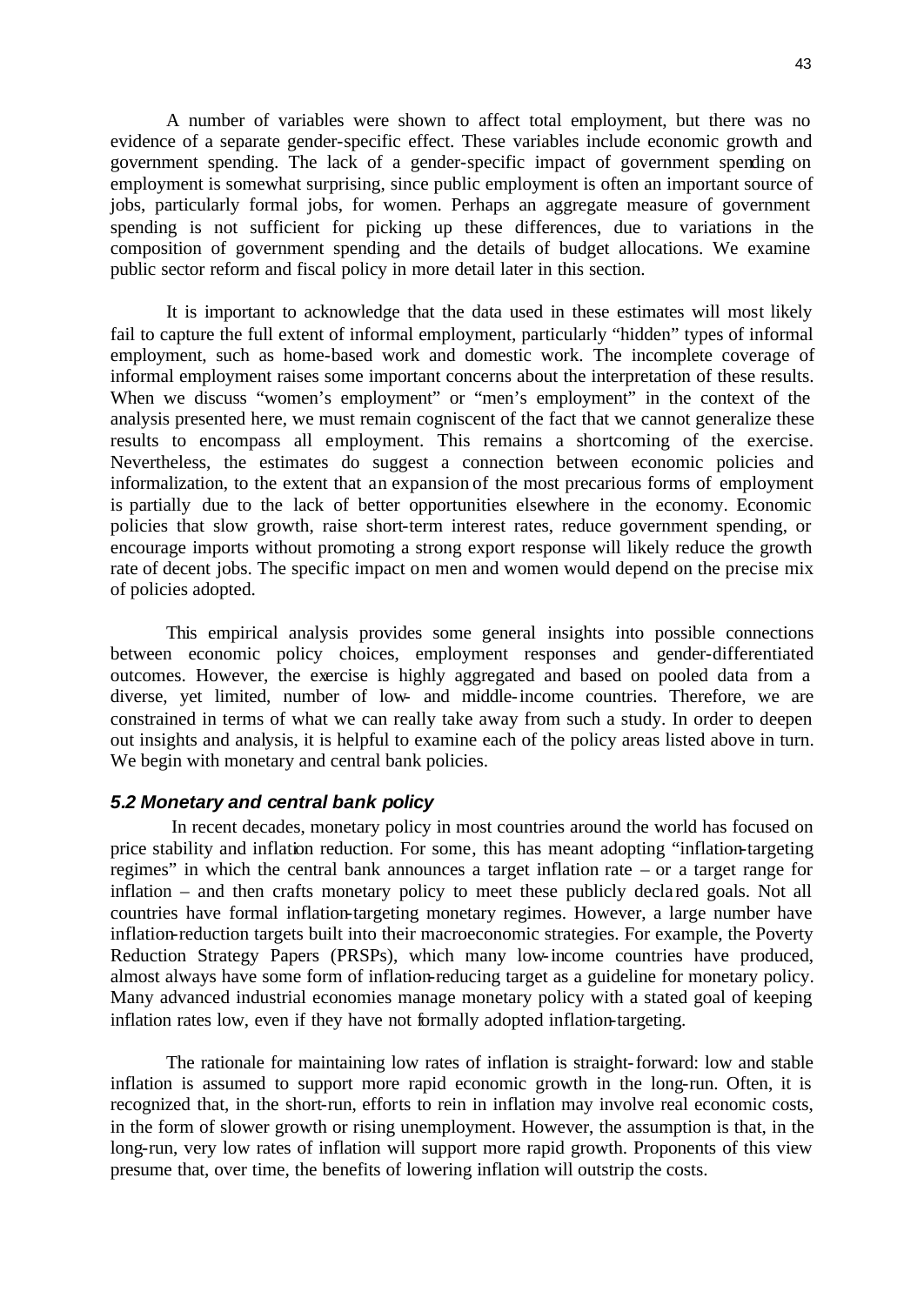l

The evidence that the benefits of lowering inflation are greater than the costs is mixed. Both the costs and the benefits of reducing inflation depend on numerous factors, one of the most important being the prevailing rate of inflation (Epstein, 2003). Research suggests that annual rates of inflation above 15-20 per cent can have large negative consequences for economic growth. If initial inflation rates are significantly above 20 per cent, then inflationreducing monetary policy would likely be beneficial to growth and employment. On the other hand, sustained inflation rates of around 20 per cent or lower do not appear to have significant negative impacts (Bruno and Easterly, 1998; Pollin and Zhu, 2005). Most inflation-targeting regimes and other inflation-reduction policies aim to keep inflation rates in the lower single digits (Epstein, 2003). Efforts to continually push inflation down to very low levels are likely to generate high costs and relatively few benefits.

There are a number of other concerns about very low target rates of inflation. In some cases, inflation reduction through tight monetary policy leads to an appreciation of the real exchange rate (discussed in more detail below). Real exchange rate appreciation reduces export competitiveness, encourages import penetration, shifts the distribution of resources towards non-tradable sectors, and can have a negative impact on employment and growth (Frenkel and Taylor, 2005). In many low-income countries, increases in domestic inflation often result from adverse supply-side shocks, particularly in terms of food and energy prices. Insofar as the central bank tightens monetary policy in response to such inflationary shocks, a pro-cyclical bias is introduced into macroeconomic policy formulation. That is, the reaction of the monetary authorities may make the negative impacts of an adverse external shock worse.

One of the justifications given for announcing formal inflation targets is that such policy declarations, coming from the central bank, can influence expectations if the policy announcements are deemed credible. If inflationary expectations are reduced as a result, lowering inflation would involve fewer costs, in terms of foregone growth or employment creation, relative to reducing inflation using direct monetary controls alone. However, there is little evidence that formal inflation targeting involves smaller short-run sacrifices in terms of output or employment (Epstein, 2003).

What is the impact of inflation-reducing monetary policy on employment, in general, and women's employment, specifically? Braunstein and Heintz (2005) have studied changes in the patterns of formal employment across periods of inflation reduction in order to see how central bank policy impacts employment opportunities. It is worthwhile examining this analysis in some detail.

The empirical exercise that Braunstein and Heintz (2005) conducted explores the effects of inflation reduction on women's and men's formal employment. We compiled data for 51 "inflation-reduction episodes" in 17 low- and middle-income countries.<sup>29</sup> To assess the employment effects of inflation-reduction periods, actual employment trends, disaggregated by sex, were compared to long-run employment trends, and estimated by applying a Hodrik-Prescott filter to the employment series.<sup>30</sup> In addition, the behaviour of short-term real interest rates and real exchange rates were analyzed across the various inflation reduction episodes. Again – long-run trends were estimated by applying a Hodrik-Prescott filter to the interest rate and exchange rate series.

<sup>&</sup>lt;sup>29</sup> The selection of countries was limited to those for which reliable, gender-disaggregated formal employment data were available over a sufficiently long time period.

The Hodrick-Prescott filter is a statistical smoothing technique that is widely used to obtain an estimate of the long-term trend component of a series.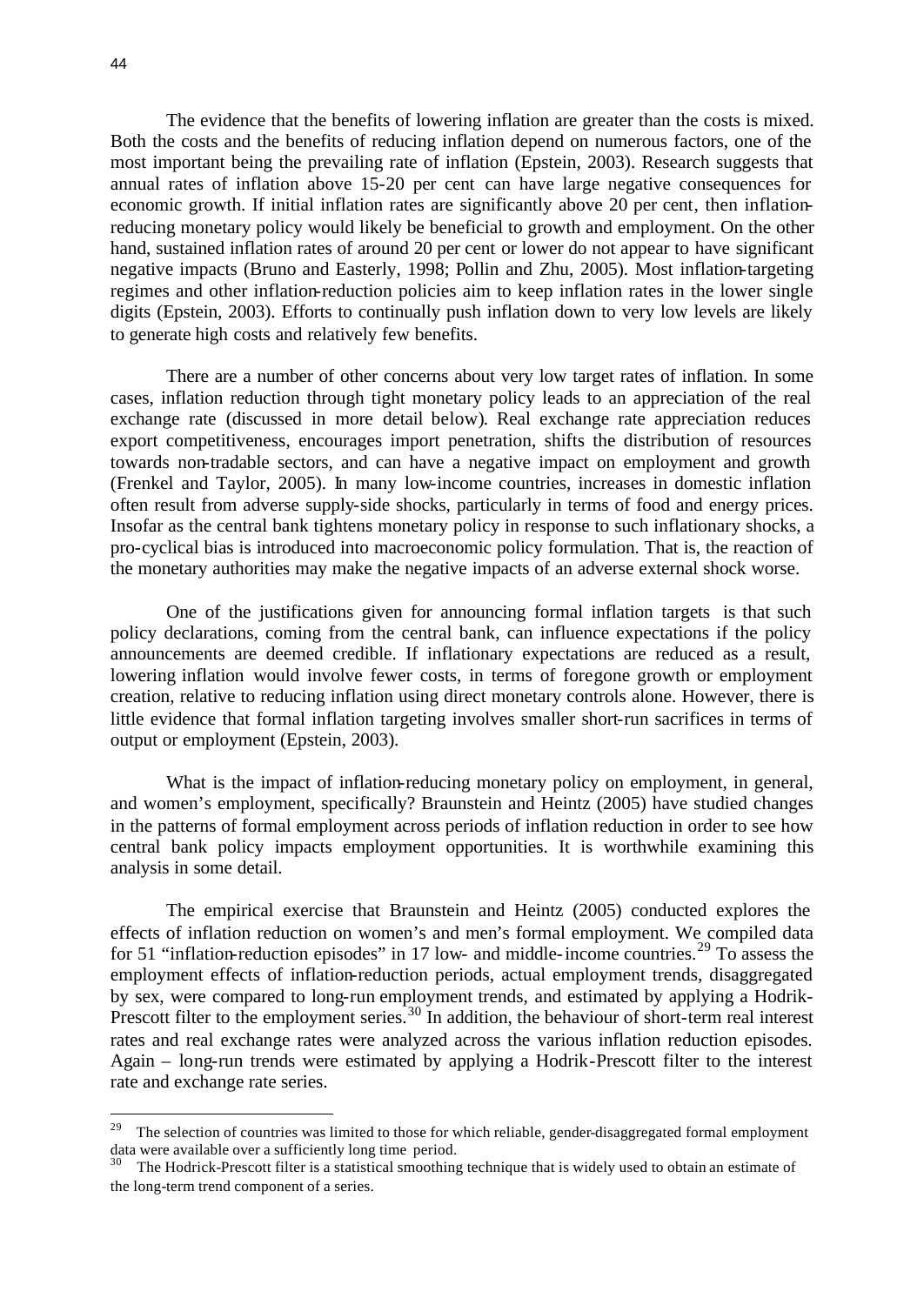## *Table 12. Inflation-reduction episodes and deviations from long-run employment trends, disaggregated by sex*

|                 |         | Deviations from Long Run |                          | Ave. actual        | Difference in         |                   |
|-----------------|---------|--------------------------|--------------------------|--------------------|-----------------------|-------------------|
|                 |         |                          | <b>Employment Trends</b> |                    | real short-term       | ave. growth rates |
|                 |         |                          |                          |                    | interest rates        | of actual and     |
|                 |         |                          |                          |                    | relative to           | long-run real     |
|                 | Episode | W                        | M                        | Ratio              | long-run              | exchange rates    |
| <b>Barbados</b> | 1980-86 | $-1.8%$                  | $-0.8%$                  | $-1.0%$            | above                 | $-0.3%$           |
|                 | 1990-94 | $-2.5%$                  | $-2.6%$                  | $0.1\%$ *          | above                 | $+1.1%$           |
|                 | 1996-99 | $-1.0\%$                 | 0.3%                     | $-1.4%$            | above                 | $-1.2%$           |
| <b>Brazil</b>   | 1993-99 | $-0.7%$                  | $-0.1%$                  | $-0.6%$            | n.a.                  | $+1.1%$           |
| Colombia        | 1980-85 | $-3.2%$                  | $-2.5%$                  | $-0.7%$            | $above$ <sup>**</sup> | $+2.2%$           |
| Costa Rica      | 1982-85 | $-1.5%$                  | $-0.1%$                  | $-1.4%$            | neg.                  | $-6.7\%$          |
| India           | 1973-77 | $-0.2%$                  | $-0.4%$                  | $0.2\overline{\%}$ | neg.                  | $+1.6%$           |
|                 | 1982-86 | $-0.1%$                  | $-0.2%$                  | $0.1\%$            | above                 | $+0.8%$           |
|                 | 1991-94 | 0.1%                     | $-1.2%$                  | $0.2\%$            | below                 | $+3.6%$           |
|                 | 1997-02 | $-1.0%$                  | 0.9%                     | $-0.2%$            | below                 | $+0.4%$           |
| Jamaica         | 1974-76 | $-0.5%$                  | $-0.2%$                  | $-0.3%$            | neg.                  | $-9.0\%$          |
|                 | 1992-00 | $-0.5%$                  | 0.1%                     | $-0.6%$            | neg.                  | $-0.6%$           |
| Kenya           | 1975-80 | $-2.2%$                  | $-0.1%$                  | $-2.1%$            | neg.                  | $-3.5%$           |
|                 | 1981-87 | 0.8%                     | $-0.3%$                  | $1.1\%$            | below                 | $+1.7%$           |
| Malaysia        | 1981-86 | $-0.4%$                  | $-0.8%$                  | $0.4\%$            | above                 | $+4.5%$           |
| Mauritius       | 1980-86 | $-0.6%$                  | $-1.6%$                  | $0.9\%$            | neg.                  | $0.0\%$ ***       |
|                 | 1989-93 | $-1.3%$                  | $-0.3%$                  | $-0.9%$            | below                 | $+1.8%$           |
|                 | 1994-96 | $-1.8%$                  | $-0.9\%$                 | $-0.8%$            | above                 | $-4.0%$           |
| Philippines     | 1973-76 | $-1.6%$                  | $-0.4%$                  | $-1.2%$            | neg.                  | $-3.9%$           |
|                 | 1980-82 | 0.2%                     | $-0.3%$                  | 0.5%               | neg.                  | $+0.8%$           |
|                 | 1984-87 | $-2.4%$                  | 0.0%                     | $-2.3%$            | neg.                  | 0.0%              |
| Singapore       | 1974-76 | $-6.7%$                  | $-0.7%$                  | $-5.9\%$           | neg.                  | $+3.9%$           |
|                 | 1981-86 | $-1.8%$                  | $-2.0%$                  | $0.1\%$            | above                 | $+2.8%$           |
| South Korea     | 1980-85 | $-1.4%$                  | $-0.9\%$                 | $-0.5%$            | neg.                  | $+7.0%$           |
|                 | 1991-94 | $-0.4%$                  | 0.0%                     | $-0.4%$            | neg.                  | $-0.4%$           |
|                 | 1997-00 | $-1.2%$                  | $-1.1%$                  | $-0.1%$            | neg.                  | $+6.7%$           |
| Sri Lanka       | 1981-86 | $-0.7%$                  | 0.1%                     | $-0.8%$            | above                 | $-0.7%$           |
|                 | 1997-99 | $-0.7%$                  | $-2.6%$                  | $1.9\%$            | above                 | $+1.7%$           |
| Taiwan          | 1974-76 | $-4.9%$                  | 0.3%                     | $-5.1%$            | neg.                  | n.a.              |
|                 | 1980-85 | $0.6\%$                  | $-0.5%$                  | $1.1\%$            | above                 | n.a.              |
|                 | 1991-02 | $-0.4\%$                 | $-0.2%$                  | $0.2\%$            | below                 | n.a.              |
| Thailand        | 1974-76 | $-1.3%$                  | $-0.8%$                  | $-0.5\%$           | n.a.                  | $-0.2%$           |
|                 | 1980-85 | $-2.6%$                  | $-0.7%$                  | $-1.8%$            | above                 | $+3.7%$           |
|                 | 1990-93 | $-0.8%$                  | 0.1%                     | $-0.9%$            | above                 | $-1.9%$           |
|                 | 1997-00 | $-0.8\%$                 | $-0.7%$                  | $-0.1%$            | above                 | $+7.0%$           |
| Trinidad<br>&   |         |                          |                          |                    |                       |                   |
| Tobago          | 1980-87 | $-1.0\%$                 | $-0.6%$                  | $-0.4%$            | neg.                  | $+2.7%$           |

## **A. Contractionary Inflation-Reduction Episodes**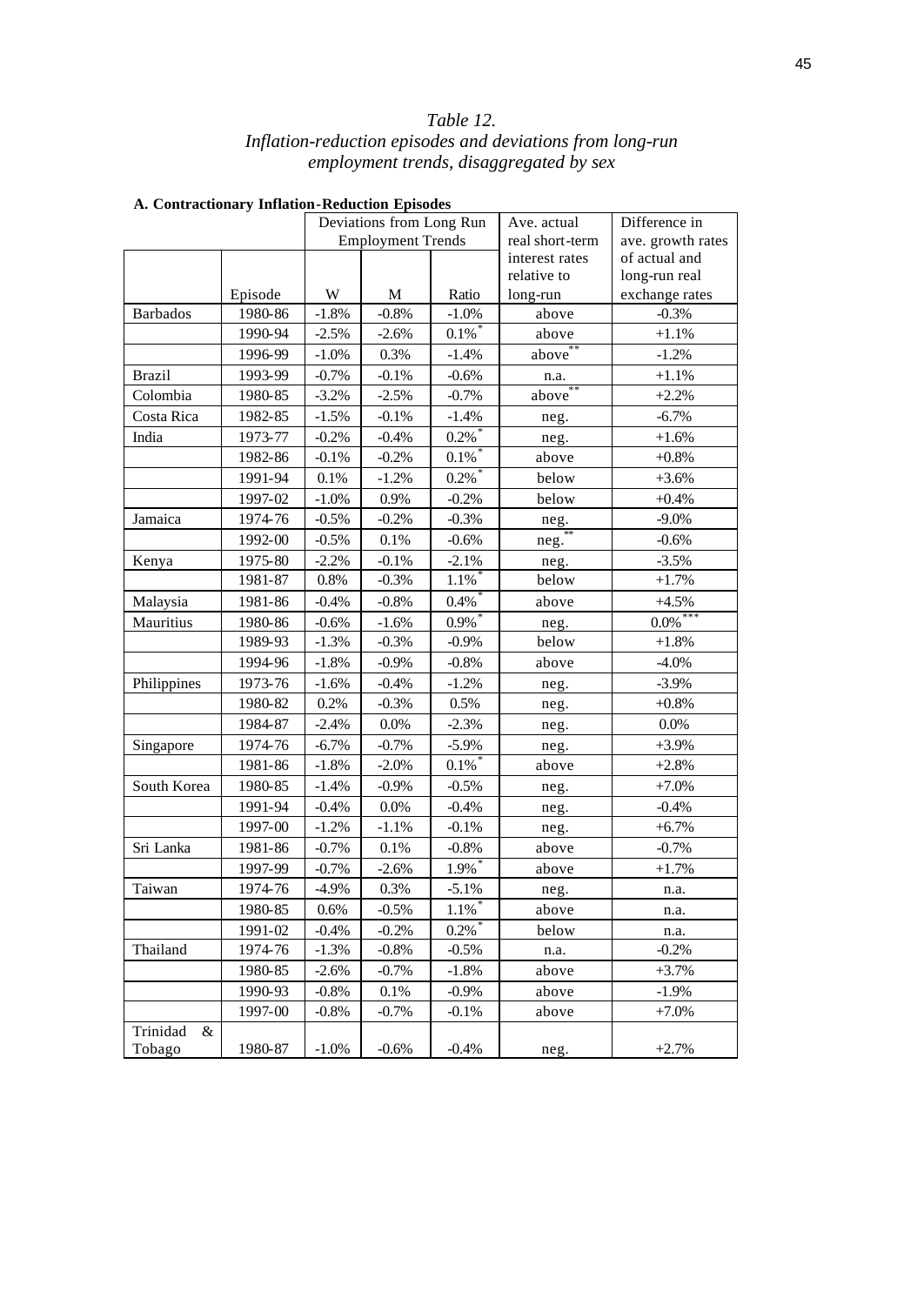| <b>B. Expansionary Inflation Reduction Episodes</b> |         |                        |               |                    |                 |                 |  |  |
|-----------------------------------------------------|---------|------------------------|---------------|--------------------|-----------------|-----------------|--|--|
|                                                     |         | <b>DEVIATIONS FROM</b> |               | Ave. actual        | Difference in   |                 |  |  |
|                                                     |         | <b>LONG-RUN</b>        |               |                    | real short-term | ave. growth     |  |  |
|                                                     |         | <b>EMPLOYMENT</b>      |               |                    | interest rates  | rates of actual |  |  |
|                                                     |         |                        | <b>TRENDS</b> |                    | relative to     | and long-run    |  |  |
|                                                     |         |                        |               |                    | long-run        | real exchange   |  |  |
|                                                     | period  | W                      | М             | Ratio              |                 | rates           |  |  |
| <b>Brazil</b>                                       | 1989-92 | 1.9%                   | $-0.8%$       | $2.8\%$            | n.a.            | 0.0%            |  |  |
| Chile                                               | 1984-88 | 0.8%                   | 2.3%          | $-1.5%$            | below           | $+2.9%$         |  |  |
| Costa Rica                                          | 1991-93 | 0.2%                   | 1.6%          | $-1.4%$            | below           | $-4.8%$         |  |  |
| Jamaica                                             | 1979-82 | 0.1%                   | 0.5%          | $-0.4%$            | neg.            | $-2.2%$         |  |  |
|                                                     | 1985-88 | 2.9%                   | 0.5%          | $2.3\overline{\%}$ | neg.            | $-7.8%$         |  |  |
| Kenya                                               | 1993-96 | 0.9%                   | $-0.3%$       | $1.3\%$            | below           | $+5.7%$         |  |  |
| Malaysia                                            | 1992-96 | 0.6%                   | 1.4%          | $-0.8%$            | below           | $-4.6%$         |  |  |
| Mauritius                                           | 1974-77 | 3.9%                   | 1.6%          | $2.1\%$            | n.a.            | n.a.            |  |  |
| Philippines                                         | 1990-94 | 0.2%                   | 0.3%          | $-0.1%$            | below           | $-1.8%$         |  |  |
| Singapore                                           | 1990-99 | 0.1%                   | 0.1%          | 0.0%               | below           | $+0.4%$         |  |  |
| Sri Lanka                                           | 1974-76 | 1.9%                   | 3.1%          | $-1.1%$            | neg.            | $-1.0\%$        |  |  |
|                                                     | 1989-94 | 8.9%                   | 3.6%          | $4.9\%$ *          | below           | $-0.3%$         |  |  |
| Trinidad &                                          |         |                        |               |                    |                 |                 |  |  |
| Tobago                                              | 1974-77 | 0.2%                   | 1.0%          | $-0.8\%$           | neg.            | $-1.0\%$        |  |  |
|                                                     | 1989-92 | 3.8%                   | 1.6%          | $2.1\%$            | above           | $-3.8%$         |  |  |
|                                                     | 1993-96 | 0.7%                   | 0.6%          | $0.2\%$            | below           | $+1.4%$         |  |  |

**B.Expansionary Inflation Reduction Episodes**

\* Inflation reduction episodes in which the ratio of women's to men's employment increased more rapidly than the long-run trend.

\*\* Interest rate behaviour reported for an alternative periodization: from one year before the inflation-reduction episode to half-way into the inflation-reduction episode. In these cases, this alternative better reflects monetary response to peak inflation.

Average real exchange rates were compared over the period 1981-86 for Mauritius, due to data limitations. *Source: Braunstein and Heintz (2005).*

The methodology used was drawn from the literature on measuring "sacrifice ratios" – that is, the loss of output or employment associated with a given reduction in inflation. Ball (1993) outlines an approach for identifying deflationary periods. For the purposes of this discussion, Ball's approach was adapted in order to examine the gender-specific effects of inflation reduction and central bank policy. A moving average of inflation – in this case, a three-year moving average, encompassing one previous year and one subsequent year – was used to smooth the series. Peaks and troughs in the smoothed inflation series were identified. Peaks occur when the value in a particular year exceeds the values of immediately adjacent years. Troughs occur when the value in a given year falls below the values of the adjacent years. A deflationary period runs from a peak year to the next trough year.

We use the term "inflation-reduction episode" to refer to these deflationary periods. The reason for this is that, during some of the periods identified, employment actually expands more rapidly than its long-run trend. It seems confusing to refer to these periods as "deflationary". Therefore, we use the terms "expansionary inflation-reduction episode" and "contractionary inflation-reduction episode". During contractionary inflation-reduction episodes, the rate of increase of total employment fell below its long-run trend. During expansionary inflation-reduction episodes, the rate of increase of total employment was equal to or greater than its long-run trend.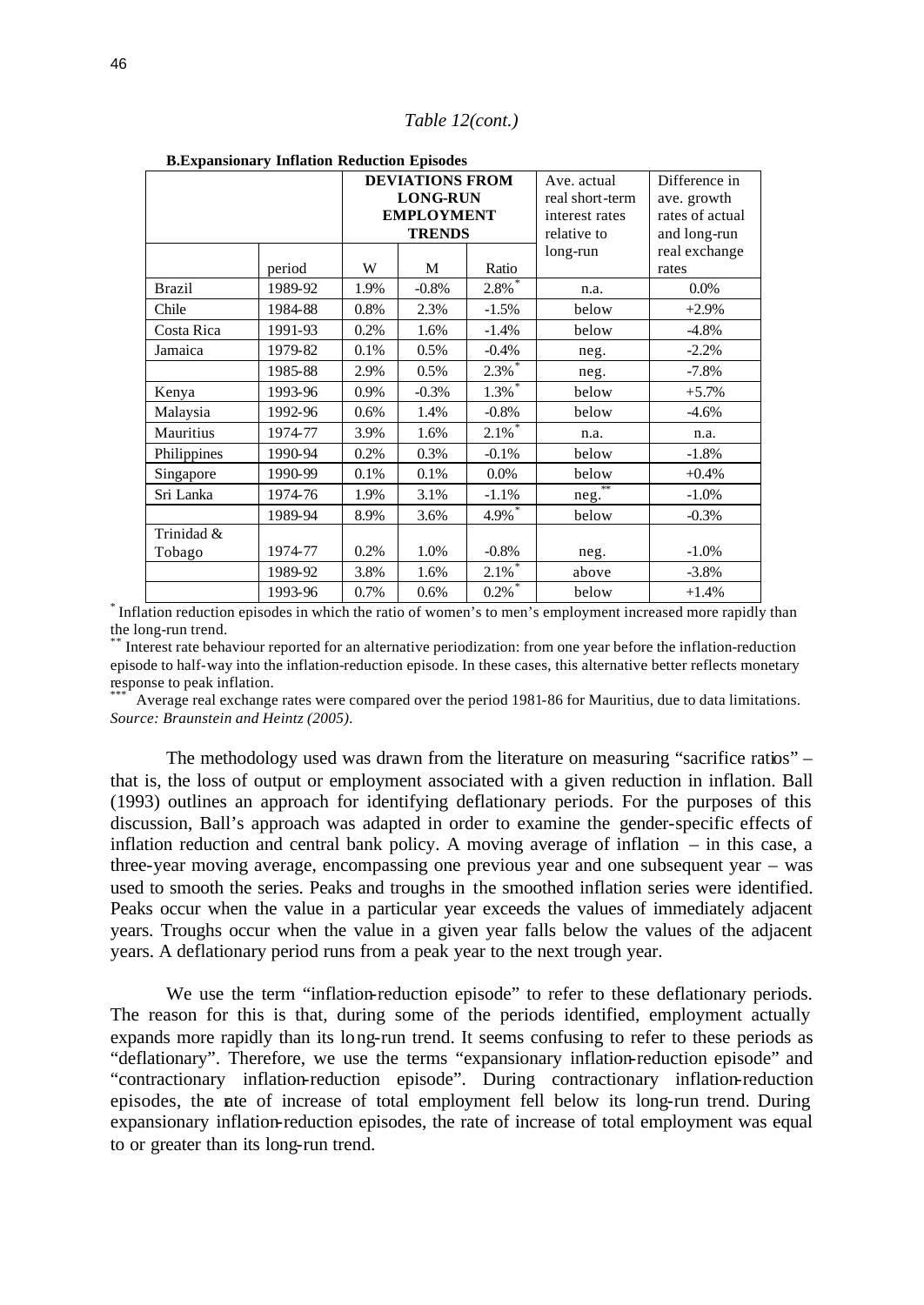Data for this analysis came from the ILO's LABORSTA database, the IMF's *International Financial Statistics* and the World Bank's *World Development Indicators 2005*. Only countries that fulfilled the following criteria were included:

- Only low- or middle-income countries were examined;<sup>31</sup>
- Countries must have at least 20 years of employment data, disaggregated by sex; and
- In some cases, time series with a small number of missing values were used. Missing values were estimated by extrapolating between the previous and subsequent values in the series.

Changes in employment across inflation-reduction episodes were calculated as the annualized value of the overall rate of change in employment across the entire peak-to-trough period.

Table 12 summarizes the results for all the inflation-reduction episodes studied. The table shows the country name, the dates of each inflation-reduction episode and the deviation from the long-run trend for women's employment, men's employment and the female to male employment ratio. Negative values indicate that the series grew more slowly than the long-run trend (a negative value could also indicate a more rapid decrease in the actual value compared to the long-run trend). Table 12 is divided into contractionary and expansionary inflation reduction episodes.

The majority of the inflation-reduction episodes examined here were contractionary in terms of their effect on employment. Of the 51 employment reduction episodes, 36 (or 71%) were contractionary – meaning that total employment growth fell below its long-run trend.

Moreover, in 67 per cent of contractionary inflation-reduction episodes, the rate of change of the female to male employment ratio fell below its long-run trend, indicating that women's formal employment was disproportionately affected by the slowdown. However, in expansionary inflation reduction episodes, there was no clear pattern. The female to male employment ratio increased faster than trend in 53 per cent of cases and at or below trend in 47 per cent of cases – nearly an even split.

The difference in employment experiences across countries during inflation-reduction episodes – e.g. expansion or contraction of employment – might be explained, in part, by policy choices. For example, if real interest rates rose above the long-run trend in reaction to an acceleration of inflation, this could trigger a contractionary inflation-reduction episode. However, if real interest rates were not raised above the long-run trend (e.g. they were kept in line with the long-run trends of global interest rates), a contraction of employment might be avoided.

To examine this possibility, we looked at average real short-term interest rates across the inflation reduction episodes.<sup>32</sup> In most cases, short-term rates linked directly to monetary policy choices were used (e.g. a discount rate or bank rate). If these rates were unavailable,

l

 $31$  The sample of countries includes Singapore which could arguably be classified as a high-income country today. However, for much of the period considered in this paper, 1970-2003, Singapore was considered a middle-income country.

<sup>&</sup>lt;sup>32</sup> Due to its extreme volatility, Brazil was excluded from this analysis.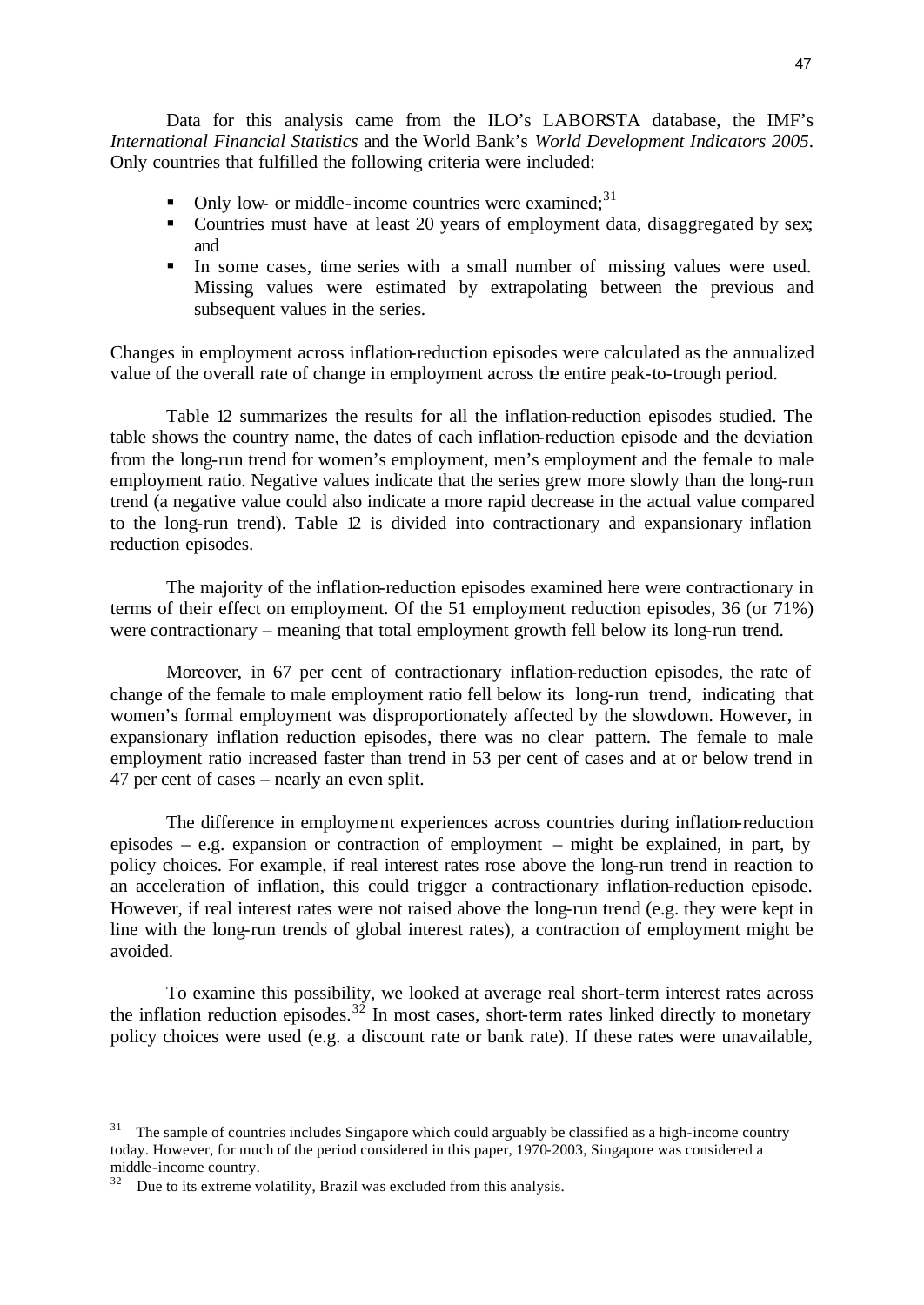yields on short-term  $(3 \text{ month})$  Treasury bills were calculated instead.<sup>33</sup> Table 12 presents comparisons between average actual short-term interest rates and average long-run trend interest rates. If average actual short-term interest rates were above the long-run average and if actual rates were positive, Table 12 labels this pattern "above." If average actual short-term interest rates were both positive and below the long-run average, Table 12 classifies this pattern "below." However, if actual average real interest rates were negative, these inflationreduction episodes are labelled as "neg."

When inflation is controlled while maintaining positive raising real interest rates at or below their long run trend, inflation-episodes are more likely to be expansionary. In Table 12, in only one expansionary episode were short-term interest rates raised above the long-run average (Trinidad and Tobago, 1989-92). In 85 per cent of the contractionary inflationreduction episodes, average real interest rates were either negative on average or maintained above the long-run trend. Why might a contraction of employment be associated with negative real interest rates? In many cases, negative real interest rates are associated with a "stagflationary" economy, in which a negative external shock drives up inflation and pulls down growth simultaneously. The high rates of inflation produce negative real interest rates. For example, many of the stagflationary inflation-reduction episodes presented in Table 12 can be connected with the oil price shocks of the 1970s.

There do not appear to be any systematic patterns with respect to changes in the real exchange rate across inflation reduction episodes and whether the episode was contractionary or expansionary. In 34 per cent of inflation reduction episodes, the average annual percentage point change in the real exchange rate was below that of the long-run exchange rate (i.e. the exchange rate appreciated relative to its long-run trend); in 60 per cent of the episodes, the difference in average growth rates was positive (i.e. the actual real exchange rate depreciated relative to the long-run trend); and in 6 per cent of the episodes there was no difference between the growth rate of the actual and long-run real exchange rates. These ratios were approximately the same for contractionary and expansionary inflation reduction episodes.<sup>34</sup>

Real exchange rates appear to have an impact on the gender bias observed in contractionary inflation-reduction episodes. Recall that, in the majority of cases, women's formal employment was disproportionately affected by the slowdown in employment growth. However, about a third of the time, the ratio of women's to men's employment actually improved when compared to its long-run trajectory. In each of these cases, the real exchange rate either depreciated or showed no deviation relative to its long-run trend. In other words, maintaining a competitive exchange rate may offset some of the gender bias observed during contractionary inflation-reduction. This is not surprising given the fact, as noted earlier, that export-oriented production is an important source of employment for women in many countries. Maintaining a more competitive exchange rate would help protect employment in these sectors.

To sum up the results of this exercise: reducing inflation frequently has a negative impact on employment growth. When employment growth slows, women's employment is often disproportionately affected. Employment growth is most likely to slow down when

<sup>33</sup> <sup>33</sup> Only in the case of Jamaica were the t-bills used to determine actual interest rates and to estimate long-run trends.

<sup>34</sup> In contractionary episodes, 36% of the episodes showed an appreciation, 58% a depreciation, and 6% no difference in the average growth of the real exchange rate relative to its long-run trend. In expansionary episodes, the percentages were 34%, 60%, and 7%, respectively.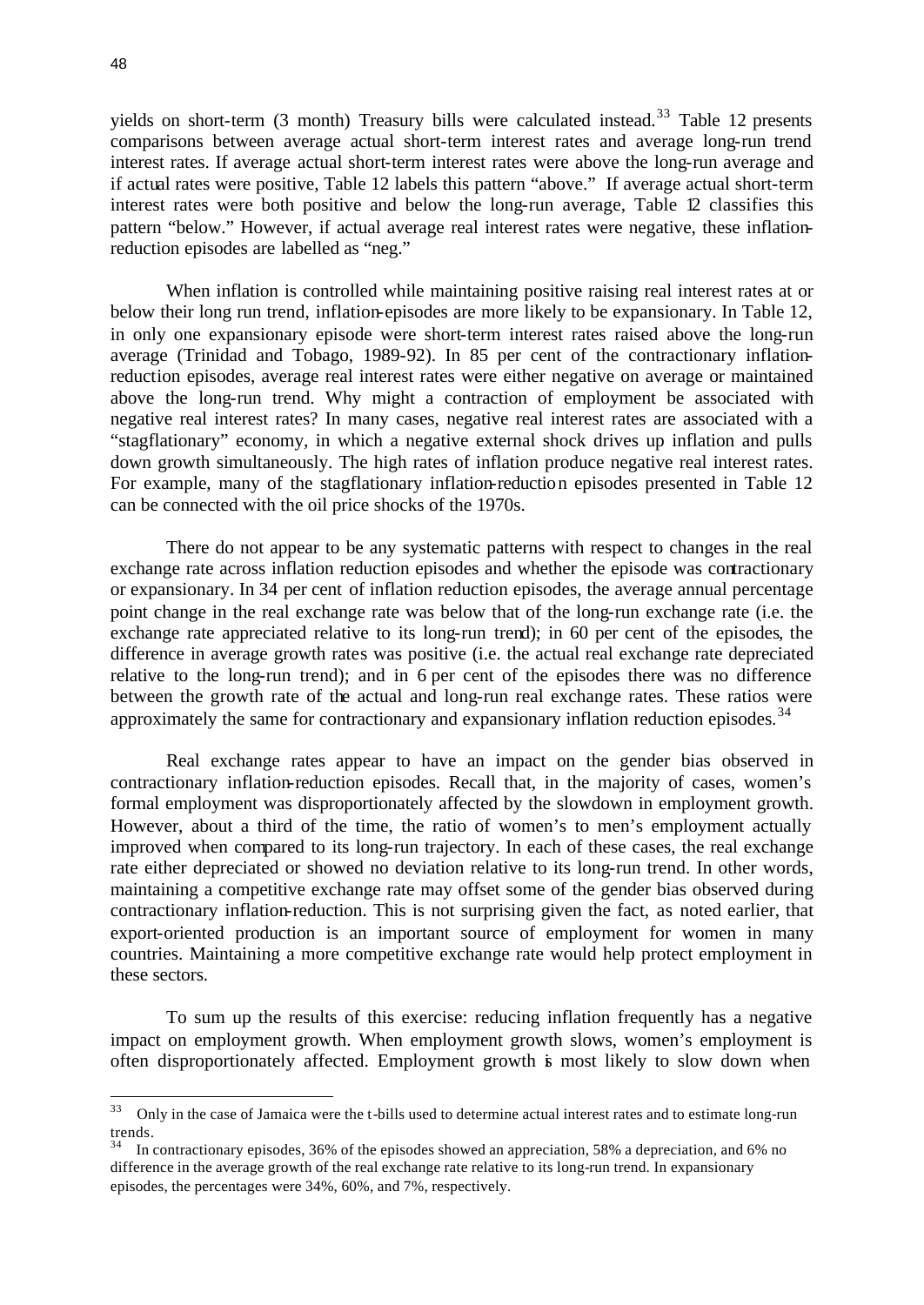interest rates are raised above their long-run trend in an effort to reduce inflation. "Stagflation" – often characterized by negative short-term interest rates and triggered by an external shock – also can cause a contraction in employment growth. There does not seem to be a systematic relationship between changes in the real exchange rate over inflationreduction episodes and patterns of aggregate employment growth. However, maintaining a competitive exchange rate could help to counter the disproportionately negative impact on women's employment when total employment growth slows down.

A few caveats should be kept in mind when interpreting these results. The empirical analysis presented here concerns the short-run, gender-specific impacts of policy responses during inflation-reduction episodes. The results say little about the long-run impact of different policy responses. Supporters of inflation-targeting frequently acknowledge that short-run trade-offs might exist, but the long-run benefits of low inflation for growth and development are more significant. This argument is problematic when transitory policy shocks have long-run consequences for real economic variables (Fontana and Palacio-Vera 2004). Similarly, short-term gender-specific shocks can have long-run effects for a country's human and economic development. For example, such short-run disruptions could reduce the investment in women's education and skills development. More research is needed to examine the long-run consequences of the short-run adverse outcomes for women.

Second, as with much of the analysis presented in this report, the data used may not capture the full extent of informal employment. Therefore, the degree to which these findings are applicable to all forms of employment remains uncertain. More needs to be known about the entire range of informal activities and the relationships that exist between informal employment, formal activities and the global economy in order to accurately describe the consequences of the dominant monetary regime for informal workers. Nevertheless, the analysis presented here is a first step along this path.

#### *5.3 Trade and employment*

l

The rapid increase in international trade is one of the defining features of modern economic globalization. The growth in world trade is indisputable. Most countries around the world have embraced a general policy of trade liberalization in recent decades – i.e. the removal of trade quotas and the lowering of tariff trade barriers. Although there has been a move towards greater trade liberalization, numerous controls, protections and subsidies still exist and are the focus of on-going negotiations. The impact of trade and trade liberalization on employment and earnings inequalities is one of the best-researched topics relating to the broader question of the impact of globalization and related policy shifts on employment and labour market outcomes. Despite the volume of research in this area, definitive conclusions or generalizations that are broadly applicable remain elusive. Nevertheless, much can be learned by reviewing what is known and where the gaps in our understanding may be found.

Much of the research on the employment effects of trade is framed within the context of standard trade theory in the Heckscher-Ohlin tradition (Heckscher and Ohlin, 1991).<sup>35</sup> The simple Heckscher-Ohlin model assumes two countries, two factors of production and two products. Let us consider an example in which the two factors of production are labour and

<sup>35</sup> Heckscher-Ohlin trade theory refers to a set of theoretical propositions developed by two Swedish economists in the first half of the  $20<sup>th</sup>$  century. The theory asserts that patterns of trade are based on differences in comparative production costs. Cost differentials are linked to the relative abundance of resource endowments. In this model, countries should specialize in goods that utilize their most abundant resource and trade with other countries for goods that depend on scarcer factors of production.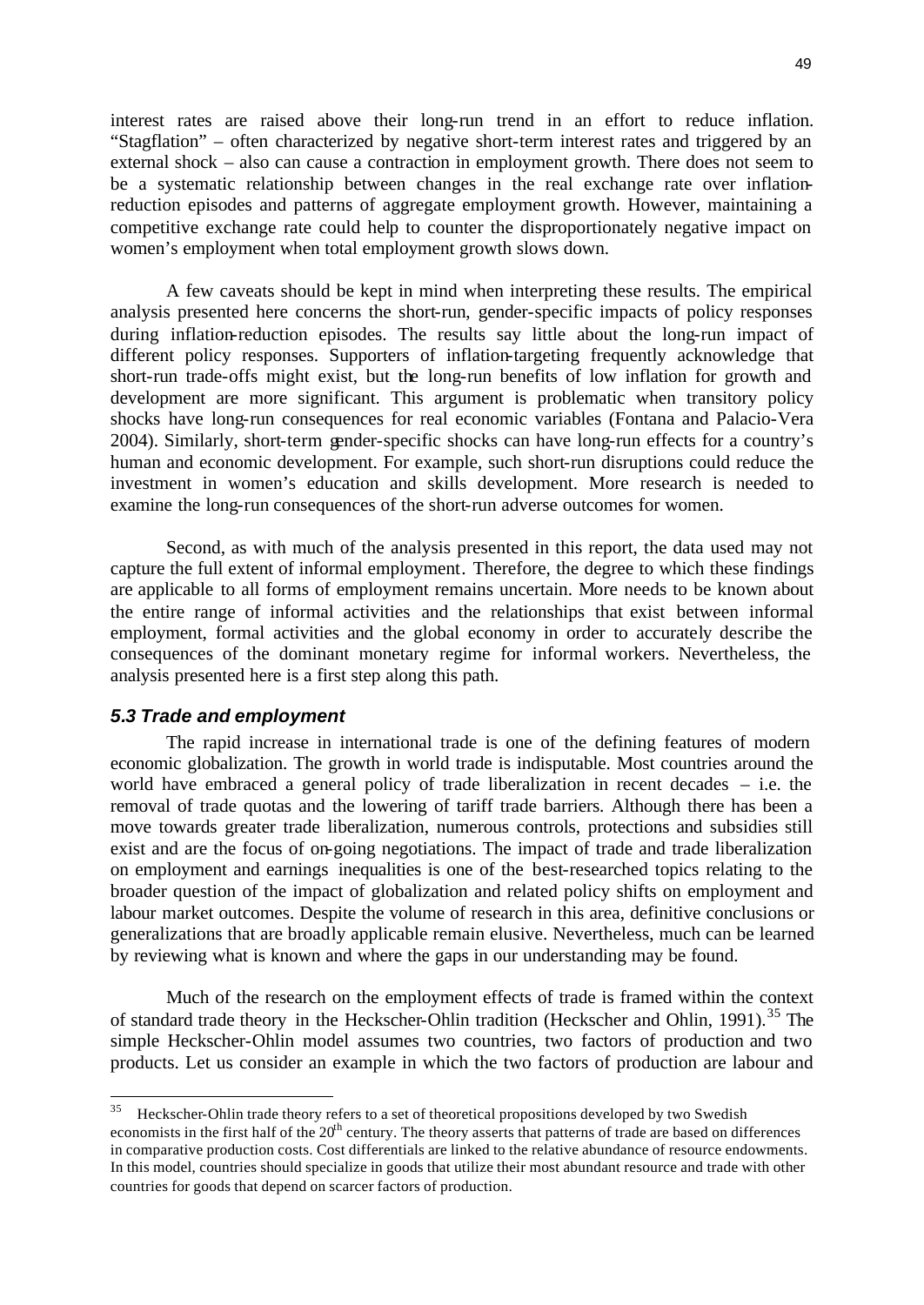capital.<sup>36</sup> In one country, capital is the abundant resource. In the other, just the opposite holds: the availability of capital is constrained, but the supply of labour is relatively plentiful. In addition, one of the two products is produced with labour-intensive technology while the other is produced with capital-intensive techniques. With uninhibited flows of goods between the two countries and well-functioning markets, each country will specialize in producing the product that utilizes its abundant resource and, as a result, aggregate income will be improved. In particular, wages should increase in the labour-abundant economy, raising the employment incomes of workers.

Trade theory in the Heckscher-Ohlin tradition provides a useful analytical framework for making theoretical predictions of the likely impacts of trade liberalization. However, numerous real-world complications confound the employment outcomes that are actually observed (Ghose, 2003). For example, the predictions of the model become much more uncertain when the number of countries, products and factors of production are greater than two. Market failures and imperfections impede the realization of the theoretical predictions. Most importantly for the purposes of this paper, if labour is not fully mobile within a country and if employment opportunities are rationed (i.e. involuntary unemployment exists), the type of specialization needed within the Heckscher-Ohlin framework may not take place, especially not in the short-run. It is important to note that labour market regulations are not the only source of imperfections in the labour market. Information asymmetries, contracts that are costly to enforce, and some degree of market power among employers are commonplace in most labour markets.

The empirical efforts to understand the impact of trade on employment and labour market outcomes have a number of problems. Many studies do not have a good measurement of the extent of trade openness which is comparable across different countries. Often, total trade volume is used instead – i.e. the total value of exports and imports combined. However, trade volume may be a poor indicator of trade openness. In addition, total trade volume may obscure critical differences in the types of trade flows. As suggested by the empirical estimates presented at the beginning of this section, the volume of exports and imports have different effects on employment, with distinct impacts on men's and women's employment. Therefore, the effect of "trade openness", defined as increases in trade volumes, depends on whether such openness is dominated by export growth or import penetration. Finally, studies that do focus on actual trade liberalization (e.g. reductions in tariffs) may not control for other policy variables when assessing the effects of freer trade. For example, if depreciation in the exchange rate accompanies trade liberalization, the reported effects of liberalization may be understated if the offsetting impact of exchange rate movements is not taken into account.

Despite these numerous cautions and caveats, the literature on the impact of trade openness on employment provides numerous useful insights. Country-specific studies are particularly useful, since they provide a level of detail frequently missing in large crosscountry or cross-industry analyses. A common finding is that the impacts of the expansion of trade are diverse. The effects of greater openness vary among different types of firms, different industries, countries with different industrial structures and the types of policy changes pursued. In addition, aggregate trends in employment or unemployment often fail to capture the dislocation and churning that significant change in the trade regime can cause (Rama, 2002a; Levinsohn, 1999).

<sup>36</sup> <sup>36</sup> A common variation on this example of the Heckscher-Ohlin type argument assumes that the two factors of production are skilled labour and unskilled labour.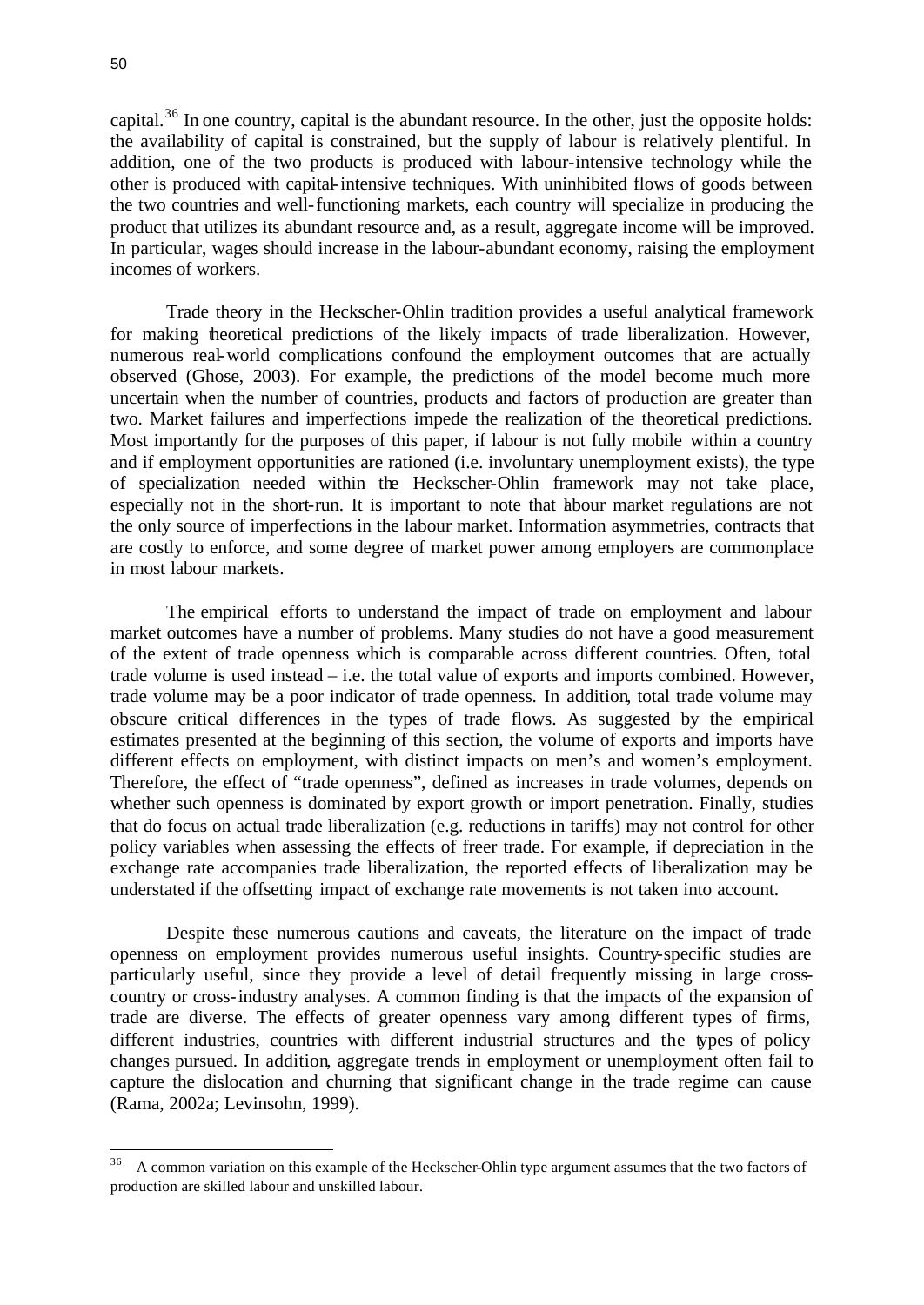Many studies, both at the firm level and using more aggregated data show a negative impact of trade liberalization on employment, at least in the short run (Revenga, 1997; Edwards, 2003; Levinsohn, 1999; Márquez and Pagés, 1997; Moreira and Najberg, 2000). However, the effect of liberalization varies significantly. Different sized firms appear to have different responses to liberalization in different countries (Edwards, 2003; Levinsohn, 1999). The type of liberalization also matters: for example, fewer restrictions on imported inputs were shown to raise employment among manufacturing firms in Mexico (Revenga, 1997). Real exchange rate dynamics may be more important in explaining the employment decline in tradable sectors than trade policy (Levinsohn, 1999). Finally, it is important to acknowledge that such studies are essentially short-run, static analyses and may ignore dynamic effects (Lall, 2004). For example, post-liberalization shifts towards more labour-intensive activities may mitigate these employment losses in the long-run, depending on the response of the productive structure over time (Moreira and Najberg, 2000).

The scale of the export response relative to the import response appears to determine the impact of trade openness on employment. For example, a study of the process of global integration in Vietnam showed that net employment responded vigorously to the growth of the country's export-oriented sector (Jenkins, 2004). However, the rapid growth of the export sector occurred while many restrictions on imports were firmly in place, limiting the negative impact of import penetration. The experience of Vietnam is similar to the successful employment records of many of the "Asian tigers" during the period in which high rates of economic growth were sustained. Many of these countries pursued an export-oriented strategy while protecting domestic producers from imports (Amsden, 2001). In contrast, analysis of aggregate employment in South Africa during the country's recent trade reforms showed an almost negligible employment effect (Edwards, 2001). This is because the positive effects of export growth were nearly entirely offset by the negative consequences of import penetration.

For many countries, the employment impacts of trade openness are gender-specific. Many countries that experience net employment gains due to the increase in exports also see rapid increases in women's employment in these burgeoning export sectors (Kabeer and Mahmud, 2004; Jenkins, 2004; Benería, 2003; Rama, 2002a; Standing, 1999b; Elson and Pearson, 1981). The importance of women's employment in export-oriented production has been stressed repeatedly in other sections of this report. It was also evident in the results of the brief empirical study presented at the beginning of this section. As mentioned in the discussion of those results, it may be the case that men are disproportionately impacted by the employment losses associated with import penetration while women disproportionately gain from the jobs created through export growth.

Because of this dynamic, the connections between women's employment, the gender division of labour and trade liberalization are complex. If men's employment declines with import penetration, women's labour supply may increase as a survival response to falling household incomes. In some circumstances, some of these women may find jobs in the expanding export sectors. However, not all women are employed in the export sector; others work informally or in other precarious jobs. The net impact on the unemployment rate is ambiguous. Many countries experience an increase in their unemployment rates following liberalization (Rama, 2002a). This is likely a result of the combined impact of increased labour force participation and job losses from import penetration.

Trade liberalization affects the composition of employment. In many cases, the quality of new jobs in export sectors falls below that of formal jobs elsewhere in the economy (Rama,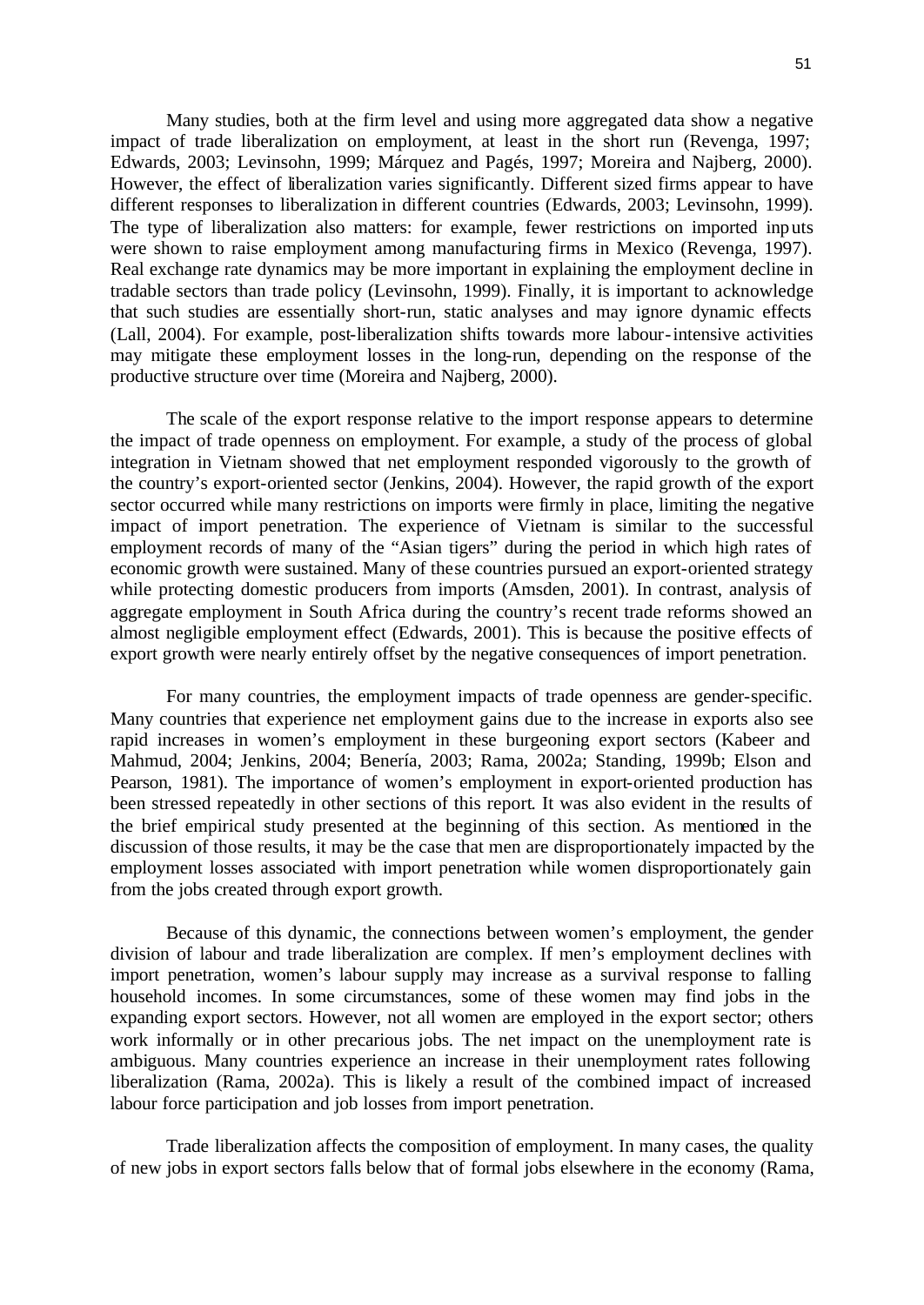2002a). Growth of casual employment may also be associated with trade liberalization. For example, a study of the impact of trade liberalization in Morocco found little net change in aggregate employment, but a significant increase in the use of part-time and temporary workers by some firms (Currie and Harrison, 1997). Lower-quality and more precarious jobs frequently account for a large share of the increase in women's employment during this period of global integration (Chen, *et al.*, 2005; Standing, 1999b). Moreover, women frequently take on the higher levels of employment risk associated with global integration (Benería, 2001). For example, in Chile, the amount of employment dislocation and churning associated with economic liberalization was significantly higher for women than for men (Levinsohn, 1999).

Wages are often used as an indicator to track changes in job quality associated with international trade. One hotly debated topic is the impact of trade on wage inequality – in both developed and developing countries. The theoretical argument relies on the Heckscher-Ohlin reasoning outlined above. However, instead of capital and labour, the two factors of production are skilled labour (assumed to be abundant in developed economies) and unskilled labour (assumed to be abundant in developing economies). As trade openness increases, the theory predicts that we should see a fall in the earnings of unskilled labour in developed countries and a rise in the wages of unskilled labour in developing countries. This should result in growing wage dispersion in developed economies and a narrowing of the wage distribution in developing countries.

As described earlier, growing wage inequality has been documented in many highincome countries and numerous studies have shown that this could be a result of the expansion of international trade (for a review of the core studies and alternative explanations, see Cline, 1997). This evidence would seem to confirm the predictions of the Heckscher-Ohlin theory. However, other researchers have argued that skills-biased technological change better explains the growth of wage dispersion than does the increase in trade. It is very difficult to quantify the nature of technological change over time. Therefore, it becomes nearly impossible to accurately control for technological change when assessing the impact of trade. The debate over the impact of trade on the wage distribution in affluent countries remains unresolved. The growth of trade has likely added to wage inequality, but it is difficult to say how large the contribution actually has been.

The usefulness of the simple Heckscher-Ohlin framework for predicting trends in wage inequality became more questionable when wage inequality was found to be growing in a number of *developing* countries that were well-integrated into the global economy (Milberg, 2004; Wood, 1997; Robbins, 1996). As in the case of developed economies, it is difficult to untangle the effects of technological change and global integration. Furthermore, not all developing countries with highly integrated markets experienced a growth of wage inequality. In many East Asian economies during the period of rapid economic growth, the expansion of trade was associated with declining wage inequality (Wood, 1997). Some research has suggested that trade openness tends to increase wage inequality in developing countries, but if higher levels of trade are associated with more rapid economic growth, these secondary growth effects may counteract rising inequalities over time (Majid, 2004).

The impact of trade on earnings inequality also has a gender dimension. As we have seen, export-producing sectors have provided women with new opportunities for employment. Among other factors, the ability to cut labour costs provides employers with an incentive to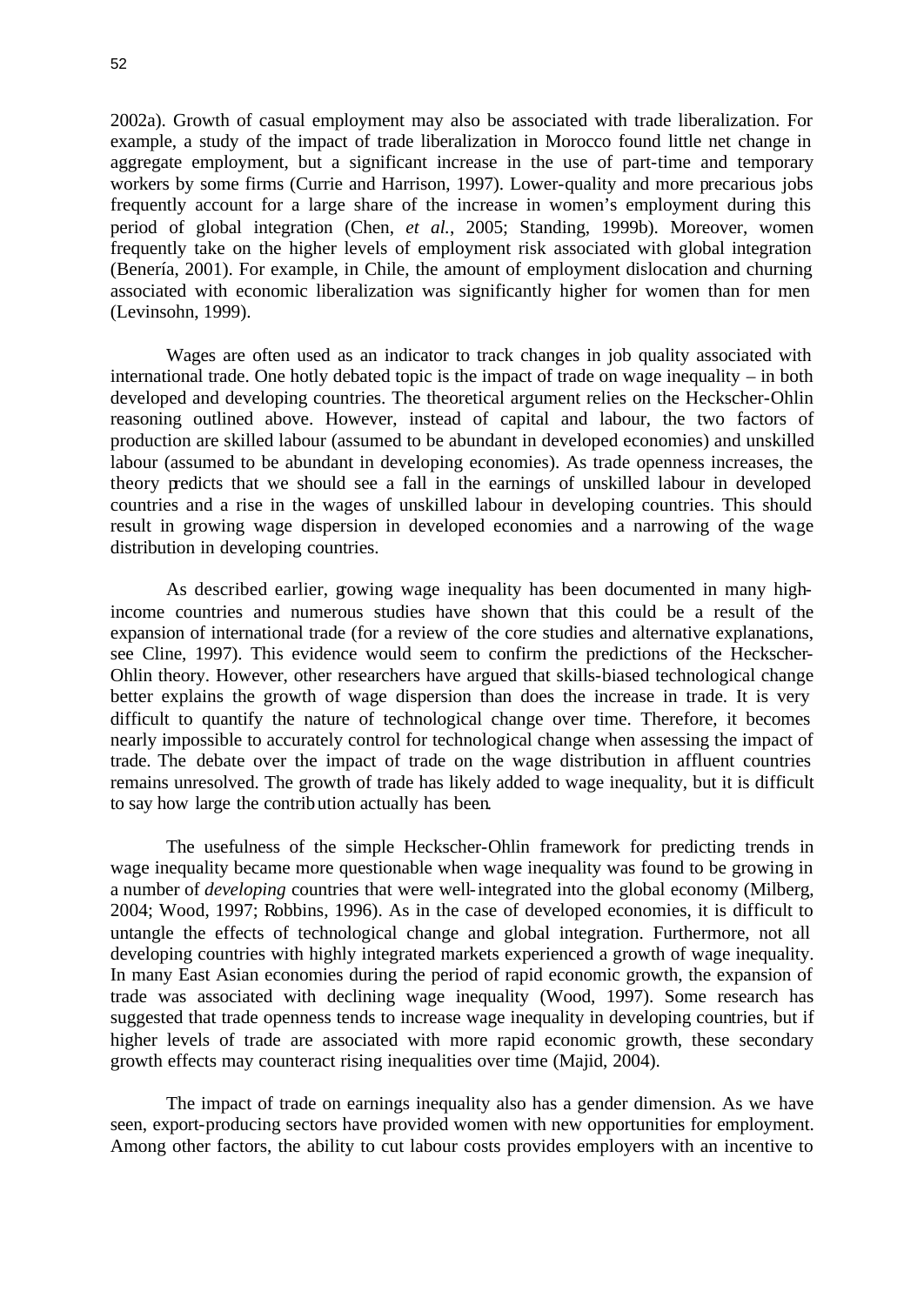employ women. In some cases, the growth of export sectors has led to a narrowing of the wage gap between women and men (Benería, 2003; Berik, 2000; Seguino, 2000).

However, the narrowing of the gender wage gap may take place in the context of growing precariousness of jobs for both women and men (Berik, 2000). As mentioned previously, whether increased trade leads to a narrowing of the gender wage gap or not depends on the nature of labour force segmentation, the structure of the economy and the relative bargaining power of men and women in the sectors where they work (Seguino, 2000). In other cases – as shown by a study of women working in the Mexican *maquila* sector – jobs in exporting sectors may provide a more stable, but not a higher income for women, compared to informal employment (Fussell, 2000). In other words, whe ther liberalization raises or lowers the wage gap depends on the impact of openness on the relative bargaining power of men and women.

Equally importantly, studies of trade openness and wage inequality do not tell us much about the relationship between trade openness and the overall level of inequality in employment earnings. This is because the earnings of self-employed workers, informal ownaccount workers and some informal wage workers are often excluded from the analysis, due to the paucity of data. More broadly, we cannot make generalizations about the impact of globalization on the average quality of employment or shifts in the composition of employment – in which precarious work becomes more common. Such changes will affect the overall inequality in employment earnings. Moreover, changes in the overall distribution of employment earnings are likely to exhibit a highly gendered pattern, given the extent of labour market segmentation documented in the previous section. As discussed early, this makes it difficult to analyze the impact of trade openness on the gender gap in earnings.

We know little about the impact of trade on informal workers, particularly ownaccount workers and home-based workers. A few studies have explored the impact of trade liberalization on informal employment. These studies found some connection between trade reforms and certain aspects of informality, but they found no general relationship between trade liberalization and growing informalization (Soares, 2005; Goldberg and Pavenik, 2003). However, we need more detailed time series data on informal employment before being able to make definitive statements one way or another.

Discussions of trade, liberalization and employment tend to emphasize the amount of trade that takes place, but often do not pay attention to how international production is currently organized. However, the organization of global production networks has a profound effect on how the benefits of cross-border exchanges are distributed. Lead corporations in global production networks subcontract out lower value added activities to producers and suppliers further down the global supply chains. In many cases, numerous intermediaries coordinate this outsourcing activity. A number of activities are typically subcontracted out: for example, low-wage production of brand-name consumer goods, labour-intensive assembly operations using high-technology imported component parts and telecommunications-based customer services. Some degree of market power exists among the multinational lead corporations, but highly competitive conditions prevail among the subcontracted firms. Under such conditions, much of the value produced along the global supply chain is captured as higher profits among lead firms or lower prices for relatively affluent consumers in higher income markets (Heintz, 2005a; Milberg, 2004; UNCTAD 2002).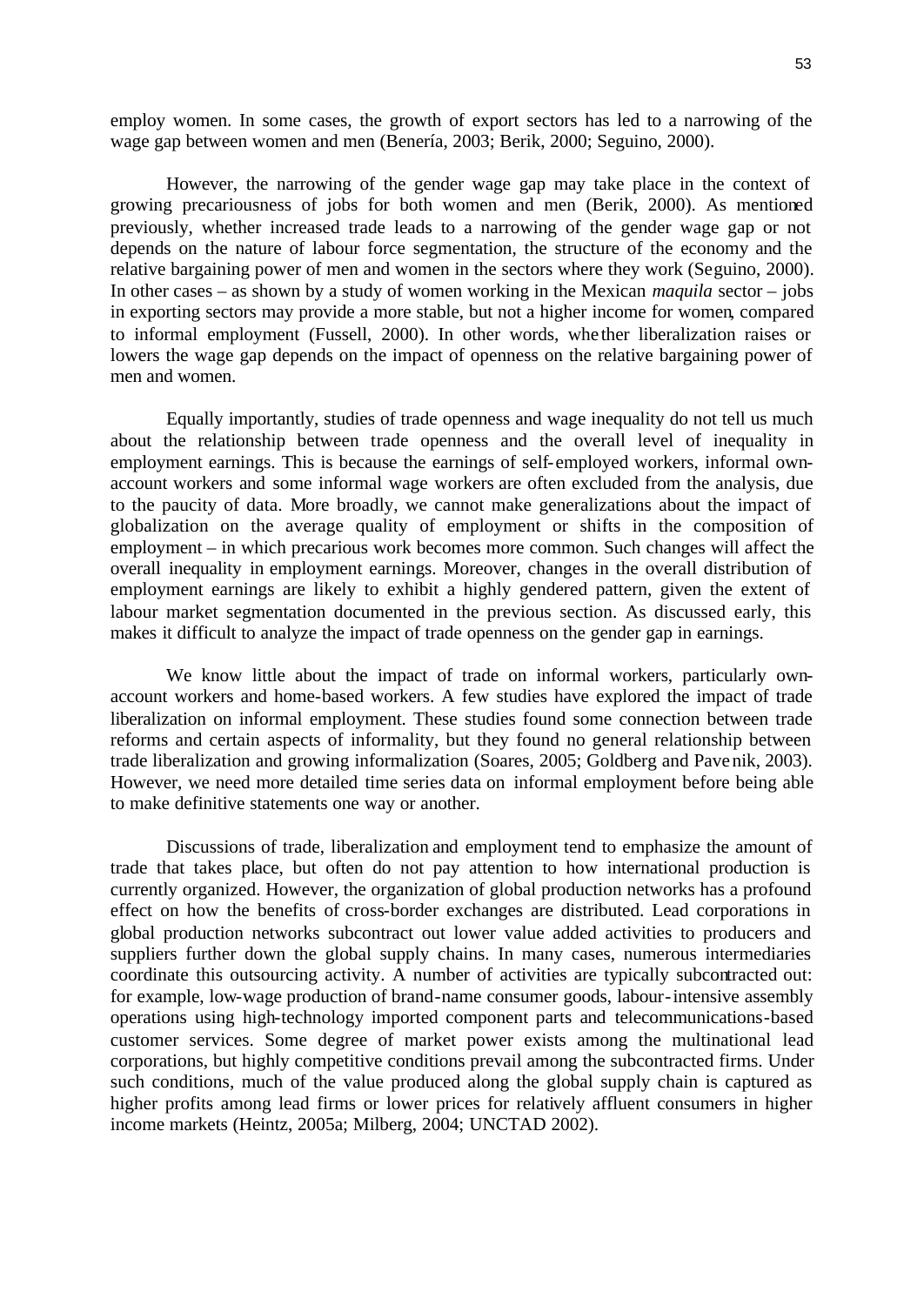The structure of global commodity chains and the expansion of outsourcing and subcontracting have important implications for employment outcomes. In developed economies, the growth of outsourcing has been linked to growing wage inequality (Feenstra and Hanson, 1999). This is a variation on the idea of trade-induced wage inequalities. However, in this case, it is not an outcome of within-country specialization *per se*, but rather a result of the profit-maximizing restructuring of large multinationals.

In developing countries, outsourcing can provide new employment opportunities (Heintz, 2005a; Milberg, 2004). These opportunities are concentrated in low-wage/low valueadded activities. In many cases, countries do not specialize in producing a particular product; instead, they specialize in supplying low-cost labour (UNCTAD 2002). Moreover, workers in such productive activities face intense competitive pressures from other workers around the globe. Under such conditions, countries stand a real risk of running a "race to the bottom" in which competitive conditions keep the returns to labour low. By specializing in the supply of low-wage labour, workers can find themselves in a low-wage/low value-added "trap" in which the benefits of any productivity improvements are captured, not as higher standards of living, but as lower prices or higher profits elsewhere along the supply chain.

In many countries, jobs integrated into global commodity chains provide important sources of employment for women. These opportunities are not restricted to wage employment in formal export sectors, as has been highlighted frequently. Many home-based workers, who earn piece-rate wages, also are tied into global production networks (Chen, *et al.*, 2005; Carr, Chen and Tate 2000; Chen, Sebstad and O'Connell, 1999). Such employment often provides women with economic opportunities that may have been inaccessible in the past. However, the prospect for improving the quality of these activities over time is not encouraging. Moreover, different actors along the supply chain capture the benefits produced in proportion to the ir market power. Subcontracted women workers have little market power and therefore receive a small fraction of va lue produced.

What can we say about the impact of trade liberalization on employment, in general, and women's economic opportunities, in particular? This report has argued that there is no single answer or simple generalization. A great deal of heterogeneity is evident in terms of experiences, and different groups bear the costs of liberalization unequally. In particular, the gender-specific effects of trade and globalization are necessarily sensitive to specific socioeconomic, historical and institutional circumstances (Benería, 2003). Furthermore, the effects of trade reforms depend on how such changes are coordinated with macroeconomic policies. One crucial link is the impact of exchange rates on employment outcomes.

#### *5.4 Exchange rate policy and capital flows*

Exchange rates impact employment by influencing the distribution of economic resources between tradable and non-tradable sectors. Monetary policy, international trade, foreign exchange markets and cross-border capital flows all influence exchange rates and, in turn, employment outcomes. Moreover, movements in exchange rates affect men's and women's employment differently, depending on the structure of the economy and the nature of labour market segmentation. As we have seen, women in wage employment are often concentrated in export-oriented sectors. An appreciation of the exchange rate – which directs resources away from traded sectors and towards non-traded sectors – can have a disproportionately negative impact on women.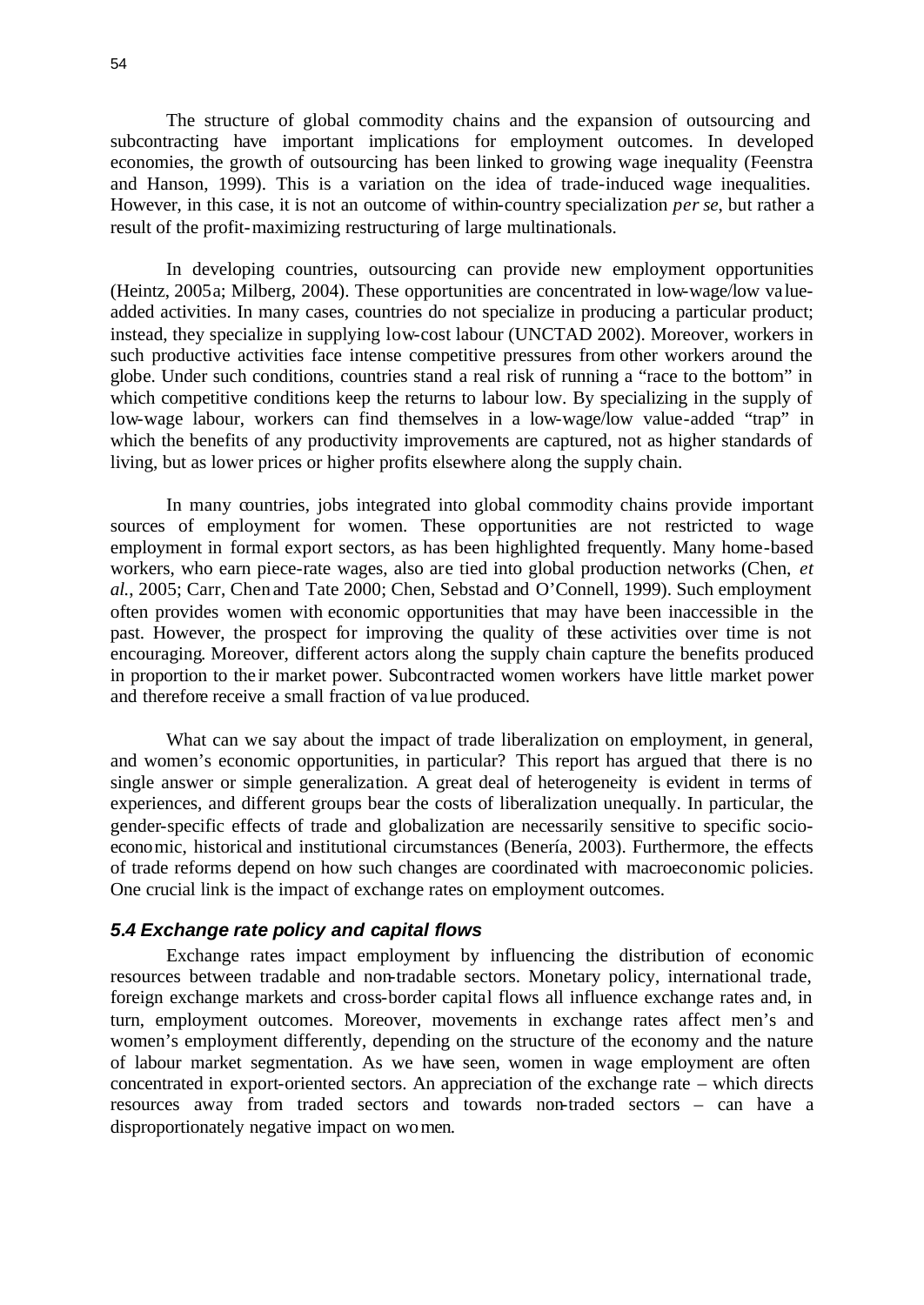Monetary policy and exchange rate regimes have undergone numerous changes in recent years. We have already reviewed one of the major targets of modern monetary regimes – maintaining low inflation. However, it is helpful to see low inflation targets in a broader policy context. Currently, the dominant trend is to move to a monetary/exchange rate regime characterized by:

- free capital flows no capital controls or other restrictions on capital mobility;
- a floating, market-determined exchange rate  $-$  i.e. non-intervention in the foreign exchange market; and
- monetary interventions to keep inflation low, often by influencing short-term interest rates through money market interventions.

In the macroeconomics component of many poverty reduction strategy papers (PRSPs), this is the monetary/exchange rate policy adopted.

Under this regime, low inflation targets can lead to the appreciation of the real exchange rate over time. The real exchange rate is defined as the nominal exchange rate adjusted for the domestic price level relative to the price level prevailing among a country's major trading partners. Both the nominal exchange rate and the domestic price level influence global competitiveness. An appreciation in the nominal exchange rate or an increase in domestic prices reduces export competitiveness and makes imports more attractive. Similarly, a depreciated exchange rate and lower domestic prices improves competitiveness and discourages import penetration. The real exchange rate is a combination of these two factors – the relative price level and the market exchange rate.

Why does this set of policies lead to an overvaluation of the real exchange rate? As mentioned earlier, monetary authorities frequently use short-term interest rates as a weapon against inflation. However, short-term capital flows are attracted to high real interest rates. As capital flows into a country, the nominal exchange rate appreciates. If inflation rates do not change, then the real exchange rate will also appreciate. However, high short-term interest rates may lower inflation while bidding up the nominal exchange rate.<sup>37</sup> Nevertheless, if the appreciation of the nominal exchange rate outweighs the deflationary impact of short-term interest rates, real exchange rates will still appreciate.

The connection between low-inflation rates and over-valued real exchange rates can be framed another way. In many countries, changes in the exchange rate lead to increases in the domestic price level due to higher prices for imported goods, or increases in the prices of commodities traded on world markets but expressed in the domestic currency. If a country has a reasonable degree of this kind of price pass-through, then an inflation target implies a real exchange rate target. Specifically, an appreciated real exchange rate is consistent with low inflation.

We have seen that the impact of trade flows on employment and wage inequality depends on the composition of those flows. The expansion of exports may generate new employment opportunities, but import penetration can undermine these employment gains. We know that export growth can have a positive impact on women's employment opportunities. The results of the empirical model developed at the beginning of this section

l

 $37$  High short-term interest rates are not always deflationary. In many developing countries, they may be inflationary. This occurs if higher interest payments are passed on as higher prices. This will occur when interest payments are sensitive to the prevailing market rate and when producers has sufficient market power to pass on price increases to consumers or other domestic producers.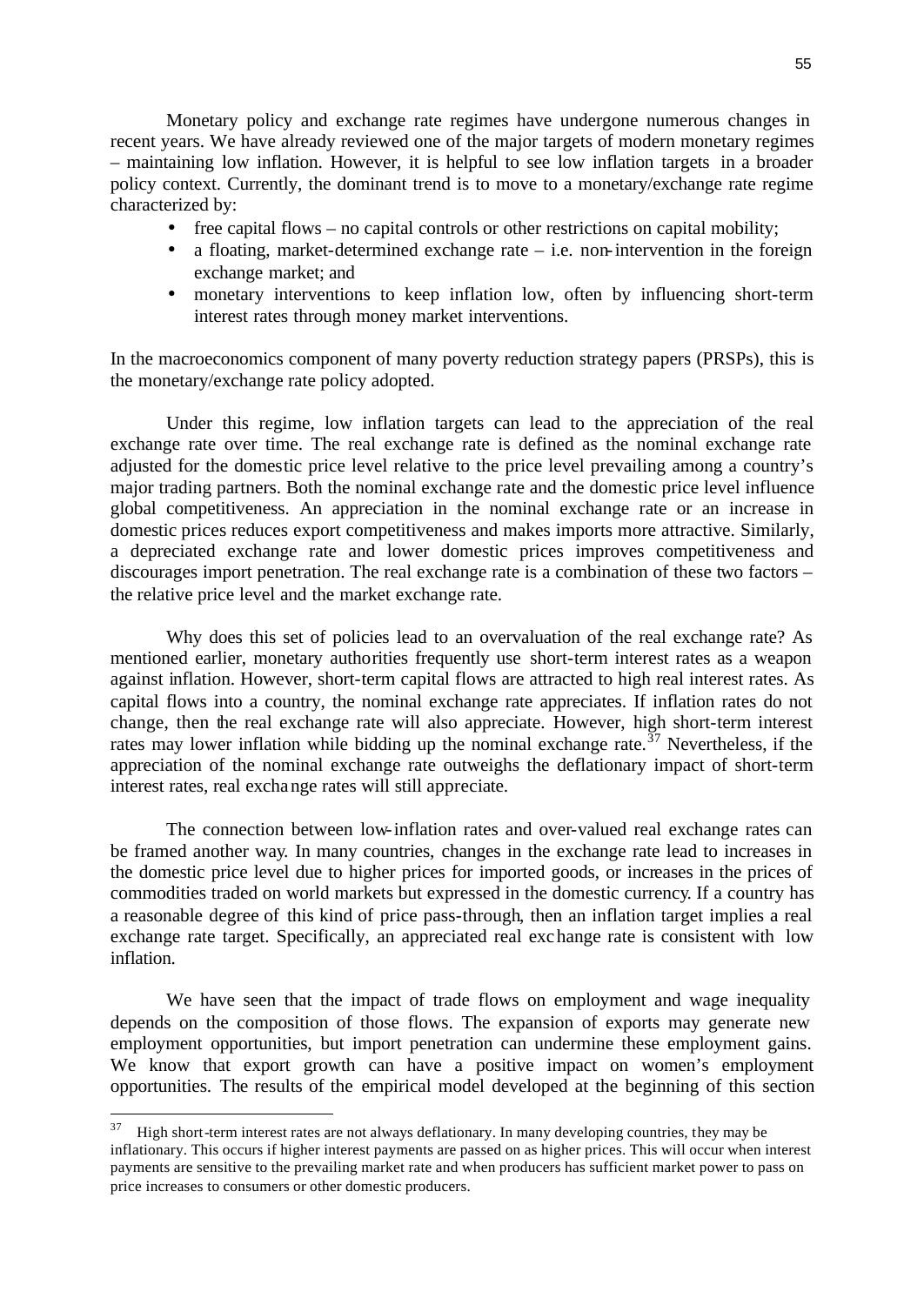suggested that import penetration may have a stronger negative impact on men's employment. Therefore, an over-appreciated real exchange rate is likely to be bad for both women's and men's employment, by decreasing exports and encouraging import penetration. In addition, we saw in the analysis of inflation reduction and monetary policy that the disproportionately negative impact of anti-inflation policies on women may be partially countered by maintaining a competitive real exchange rate during inflation-reduction episodes.

The liberalization of capital markets associated with modern monetary and exchange rate regimes presents a second set of problems: the increased economic volatility associated with short-term capital flows. Inflows of short-term capital can devastate an economy if the flows suddenly reverse, leading to a rapid depreciation of the currency. The examples of economic and financial crises over the past decade that were triggered by short-term capital flows are numerous, and include Mexico, East Asia, Brazil, Russia, Turkey and Argentina. A rapid and uncontrollable depreciation of the currency can lead to a large-scale economic contraction, mass displacement of workers and failure of the banking and financial system.

Few in-depth studies exist of the labour market response to such crises, including the employment response for men and women. A recent review of the literature suggests that, in most cases, the biggest impact may be the decline in real wages, not a crisis in terms of aggregate employment (Fallon and Lucas, 2002). In other words, the impact on the returns to labour was the most significant factor affecting workers' risk of poverty. A recent study by McKenzie (2004) of the 2002 Argentine crisis, using household panel data, showed a dramatic decline in real employment incomes as a result of the crisis and a general rise in unemployment rates. However, only 10 per cent of the fall in income could be explained by job loss – the real wage effect dominated the impact on incomes.

The employment response to the crisis in Argentina was different for men and women. Male workers experienced a larger net decline in employment due to the crisis. Women increased their labour force participation in response to the deterioration of real household incomes caused by the crisis. Therefore, women's net employment fell relatively less than men's because the loss of women's jobs was partially offset by an increase in women's labour force participation (McKenzie, 2004). However, the average quality of jobs – measured in terms of returns to labour – fell at the same time, suggesting that more women may have found themselves in low-paid, precarious employment. For low-income households, a portion of the negative effect on employment incomes of the crisis was off-set by government work relief programmes.<sup>38</sup>

In contrast, women's employment seems to have declined disproportionately during the East Asian economic crisis of 1997-8 (Aslanbeigui and Summerfield, 2000). Women were often the first to lose their jobs in South Korea, Thailand and Indonesia. In addition, there were large decreases in real earnings as a result of the crisis, placing downward pressures on household incomes. As in Argentina, women's participation in both unpaid and paid work increased as a result of dwindling household resources (Aslanbeigui and Summerfield, 2000).

The impact of exchange rate regimes and financial crises on informal employment is under-researched. Much more needs to be known about the detailed types of informal employment, the relationships that exist with the formal economy and the distribution of informal activities between tradable and non-tradable sectors. For example, street vendors

<sup>38</sup> <sup>38</sup> The *Jefas y Jefes* work relief programme was established in 2002 to address the negative employment consequences of the Argentine crisis.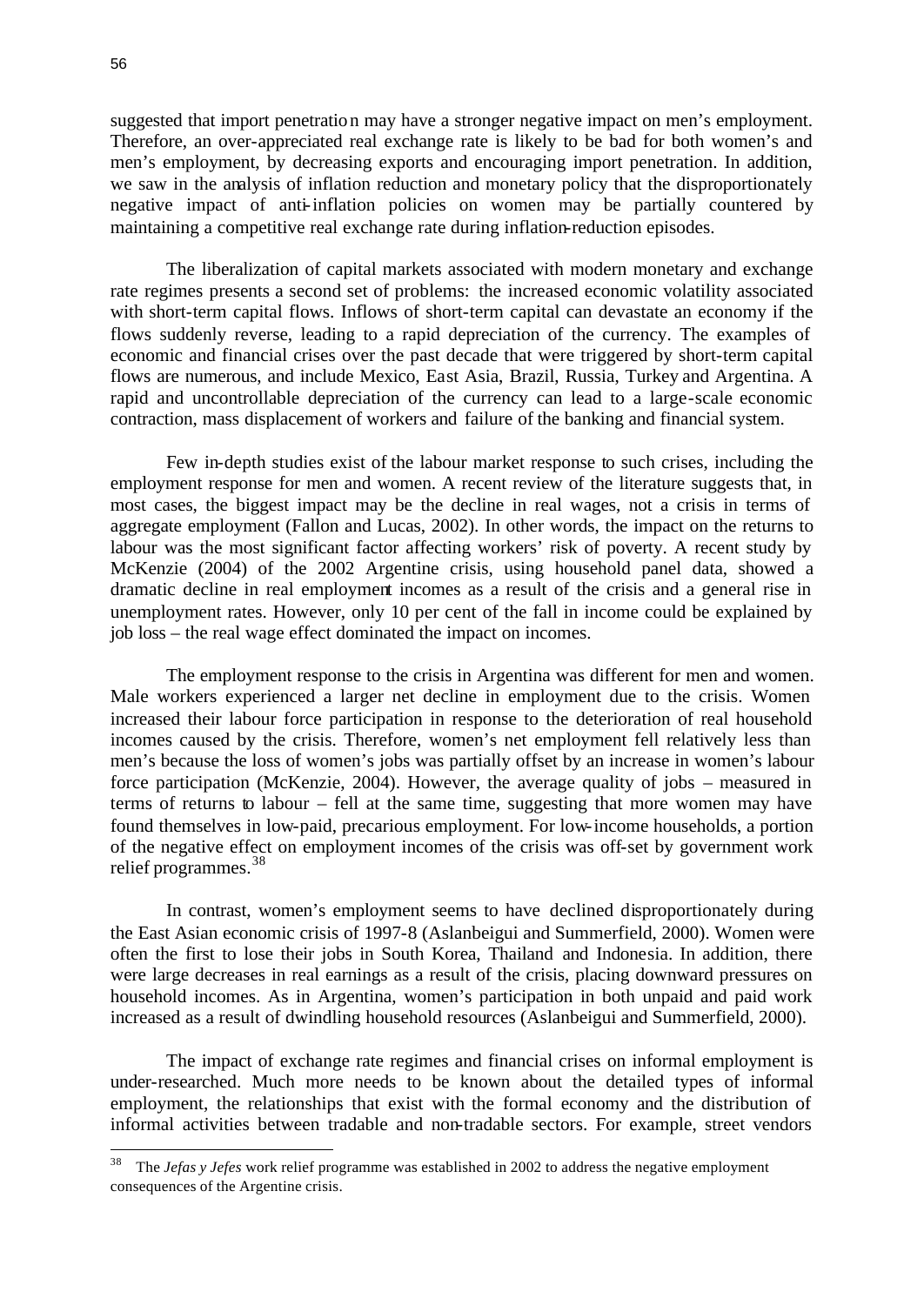who sell imported goods may see their returns to labour increase with a real exchange rate appreciation, especially if domestic demand is not overly reduced. However, a home-based garment worker linked into a global supply network may experience a decline in her employment earnings due to the same appreciation. Therefore, the heterogeneous nature of informal employment and pervasive labour market segmentation must be taken into account when analyzing the effects of exchange rates on the entire spectrum of employment. Unfortunately, in most cases, we do not yet have enough information to make good, educated guesses about the impact of these important policies on the most vulnerable workers.

#### *5.5 Fiscal and public sector policies*

The public sector plays a critical role in employment creation, both as a direct source of opportunities and in facilitating the provision of employment elsewhere in the economy. During the period of market-oriented economic reforms, there has been an emphasis on reforming the public sector to redefine and often reduce the role of the state in the economy. There have been two dominant interventions associated with public sector reform: (1) changes to fiscal policy, the budget and direct government taxation and expenditures and (2) restructuring of state-owned enterprises, often involving whole or partial privatization. In both cases, cuts to public sector employment are often part of the package. However, these two policy areas have different implications for employment – particularly if gender dynamics are taken into account – and we examine each in turn.

During the recent era of economic liberalization, there has been an emphasis on limiting deficit financing for public expenditures and simultaneously minimizing the tax burden. The net effect of these policy directions is to reduce public spending relative to overall economic activity. In addition, other policies pursued under the general rubric of "economic reform" – such as trade liberalization – further reduced government resources by eliminating important sources of revenues (Toye, 2000). The justifications for public sector reform emphasize promoting private sector performance and maintaining a sustainable fiscal stance. Two general explanations are often advanced for why government spending may impede private sector growth – depending on whether spending is debt-financed or financed through tax revenues. First, expansion of public borrowing may raise interest rates, reduce private investment and curtail consumer expenditures. The public sector "crowds out" economic activity in the private sector. Second, higher tax burdens may discourage private investment, particularly when capital is mobile across borders.

Numerous assumptions lurk behind these "crowding-out" arguments that may or may not hold in reality. First, the argument assumes that government spending leads to a decrease, rather than an increase, in private sector activity. Particularly in developing countries, appropriate government spending can "crowd-in" private investment. Second, some of the channels through which crowding-out is assumed to occur may not function as theory predicts. For example, government deficits may not have a strong effect on interest rates, depending on the nature of the financial sector and monetary policy. Tax regimes can differ greatly in their effect on private sector activity. Finally, even if the resources available to the public sector represent a loss to the private sector, public sector activity may not always be less efficient than private sector activity. In a world of externalities, incomplete markets, transactions costs, imperfect property rights, conc entrated market power and economies of scale, this assumption is often not valid.

Even if crowding-out is minimal or non-existent, constraints to deficit-financed spending remain. Deficit financing can lead to high levels of public debt that demand an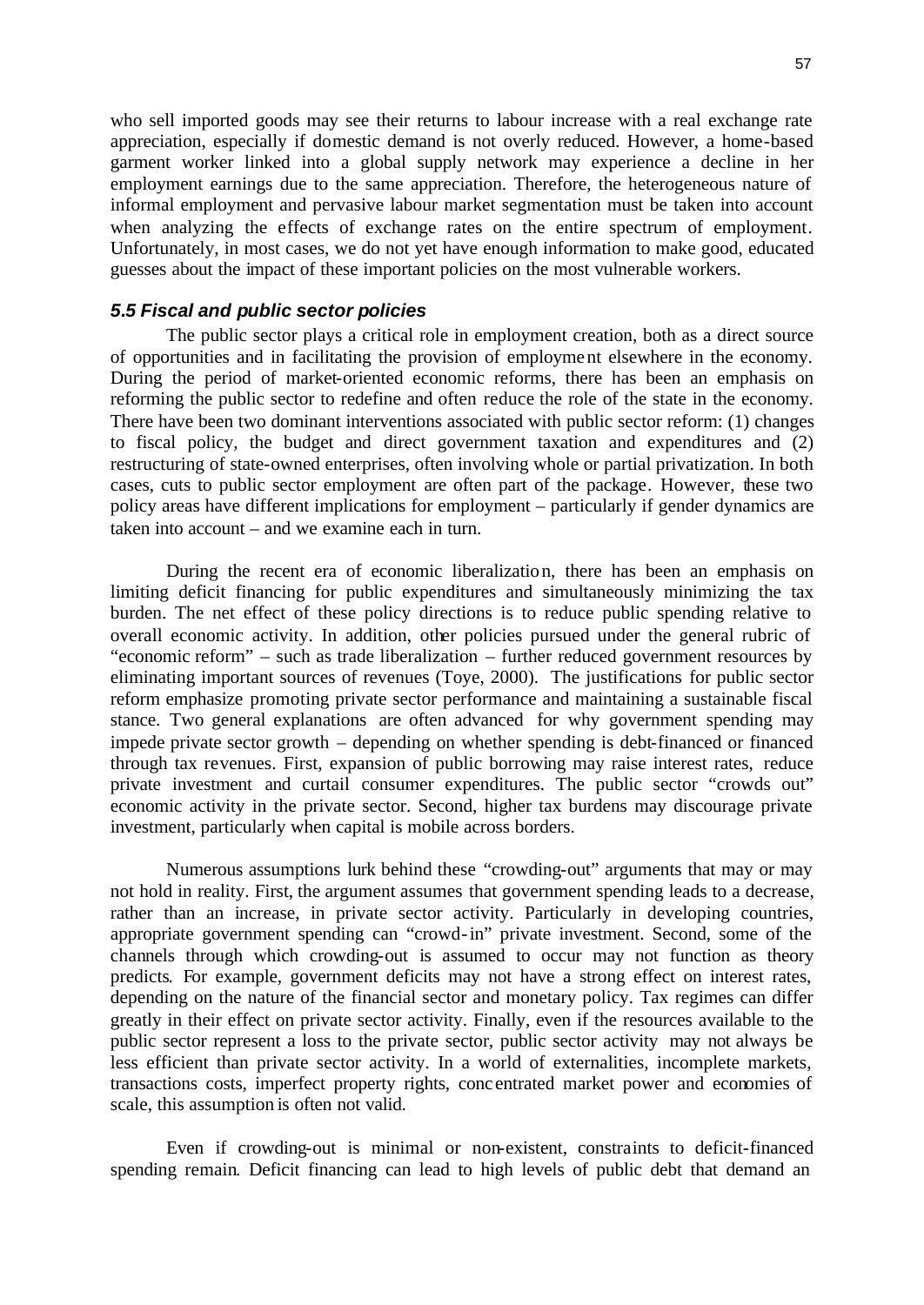increasing share of public resources for interest payments, leaving a smaller share of the budget for productive expenditures. The expansion of debt-servicing costs is likely to become unsustainable when growth is low (limiting revenue collection) and interest rates are high (raising the cost of debt). Therefore, other policies, including monetary policy and the overall growth strategy, affect the sustainability of public expenditures.

The primary concern of this report is the quantity and quality of employment generated under different policy regimes. The empirical estimates presented at the beginning of this section suggested that, for a given rate of economic growth, a higher share of government expenditures relative to GDP is associated with more employment. Put another way, the public sector is an important direct source of job opportunities. Cuts in government expenditures, therefore, are likely to have a negative impact on employment, unless changes in other variables produce an off-setting positive effect. Indeed, government sector retrenchments frequently are a necessary complement to reform programmes that aim to reduce the role of government (Haltiwanger and Singh, 1999).

The estimates from the highly-aggregated model did not reveal a gender-differentiated impact of government spending on the growth of total employment for women and men. However, public employment has been an important source of formal, regular employment for women in many developed and developing countries (Chen, *et al.*, 2005; Adserà, 2004).<sup>39</sup> Therefore, austere fiscal policies that reduce public employment are likely to limit the number of relatively high-quality formal jobs available to women. Due to sex segmentation in the labour market, a similar quality of wage employment may not be as accessible to women in the private sector.

Fiscal policy also has a number of indirect impacts on employment. As mentioned above, public spending – particularly expenditures on infrastructure, education and skillsbuilding – can have "crowding-in" effects, increasing private investment and promoting economic growth. Poor quality infrastructure and underinvestment in human resources raises the cost of production and reduces productivity, harming competitiveness and lowering the growth rate of incomes. Public investment and provision of services can be particularly crucial for informal employment (Chen *et al*., 2005). For example, when municipal governments arrange to make space and basic services available to street vendors, the quality of the working environment improves significantly.

Other categories of budgetary expenditures can have indirect impacts on employment outcomes. Social services, income support measures and the provision of public goods impact labour force participation and employment in highly gendered ways (Budlender, 2004). When such services are cut, households adjust in numerous ways that affect men and women differently (UNIFEM, 2002; Benería and Feldman, 1992). The amount of both paid and unpaid work that women perform may increase with fiscal reform. For example, public cutbacks can reduce the number of clinics in a region and therefore increase the unpaid time needed to walk to the next facility to access basic health services. Similarly, public cutbacks that reduce household monetary resources (e.g. cutting transfer programmes or raising fees) create pressures to increase the amount of remunerative work performed. The recent reforms to family income support programmes in the United States makes women's participation in

l

 $39$  "Government employment" is frequently defined as a subset of "public employment". Therefore, the terms should not be used synonymously. Women may be disproportionately represented in the provision of public services, such as education or healthcare, but under represented in core government administrative positions (OECD, 2002; Budlender, 1997)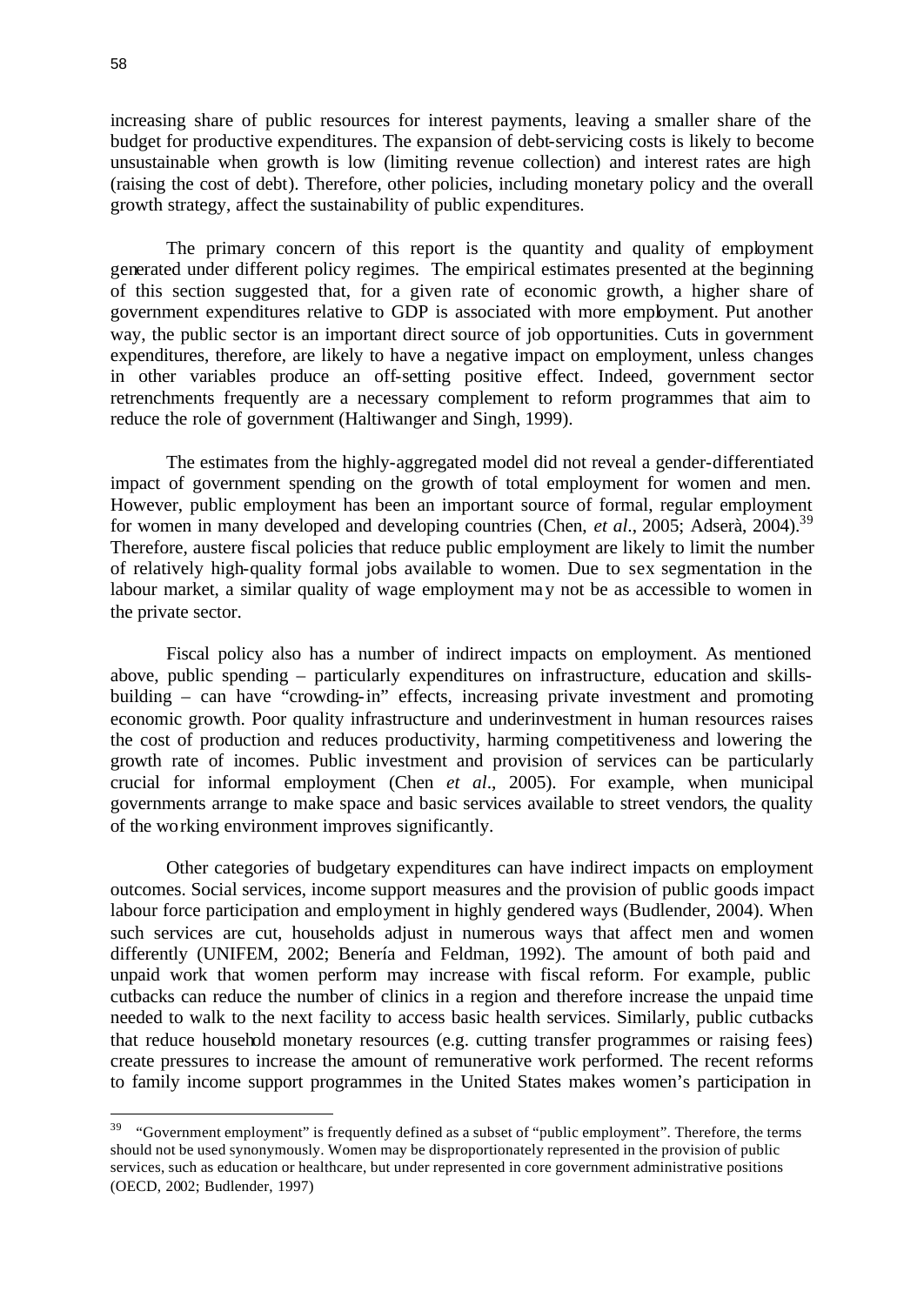paid work (or an acceptable substitute) compulsory in order to receive certain forms of public aid.

Public sector reform is not limited to changes in fiscal policies and budgetary frameworks. The restructuring of state-owned enterprises – often through a process of privatization – is another policy area that has moved forward in the majority of economies around the world. The arguments for privatization are frequently similar to those for government sector downsizing. Public enterprises are often seen to be inefficient relative to private enterprises, due to poor incentive structures, bloated work forces and mismanagement. Private enterprises are assumed to be less prone to these problems. In addition, the issue of fiscal sustainability remains relevant. Loss-making public enterprises are a drain on public resources and their debt is a public liability. Privatization is often pursued as one strategy for addressing these challenges.

Privatization and government divestment almost always involve a reduction in the work forces of the enterprises in question, although the size of the retrenchments varies (Rama, 1999; Kikeri, 1998). For example, a study of the employment impacts of reducing state ownership in Vietnam found that, if the level of state ownership were reduced to zero, roughly half of all employees in the affected enterprises would lose their jobs (Belser and Rama, 2001). In some cases, the retrenchments occur in preparation for privatization. When this is the case, actual state divestment may not reduce employment further, since most of the job losses occurred prior to privatization (Kikeri, 1998).

The net effect of privatization on employment depends on numerous factors. In some cases, privatization may involve new investments in productive capacity. Under these circumstances, the negative impact on employment may be offset, at least in part. However, the overall effect on employment is complex. Many public enterprises are responsible for supplying essential economic services that affect production costs and competitiveness – such as transport facilities, basic utilities and telecommunication services. If the cost of these services rises after privatization, or access is limited in terms of small or informal producers, employment and earnings could suffer.

The gender-specific effects of the restructuring of public enterprises differ markedly from that of government downsizing. This is a result of the patterns of segmentation of the public sector labour markets. Many public firms are involved in capital-intensive activities with male-dominated workforces. In these cases, privatization would have a disproportionate impact on men's employment (Rama, 2002b). The effect on women's employment is likely to be more indirect. The loss of men's jobs will affect household earnings and could increase women's labour force participation. Similarly, if privatization negatively affects informal activities through changes in economic services, this could have gender-specific effects due to the patterns of labour force segmentation observed in the informal economy.

Outsourcing to private firms represents another aspect of public sector restructuring that has significant implications for employment. Outsourcing within the public sector represents a partial privatization of targeted government activities. There has been a rise in the outsourcing of public sector activities in both developed and developing countries in recent years. Outsourcing is primarily pursued as a cost-saving strategy, often as a strategy for public sector downsizing (Burgess and Macdonald, 1999; Young, 2002). Therefore, working conditions and the quality of employment deteriorate on average following outsourcing (Burgess and Macdonald, 1999). In some cases, outsourcing involves a transition from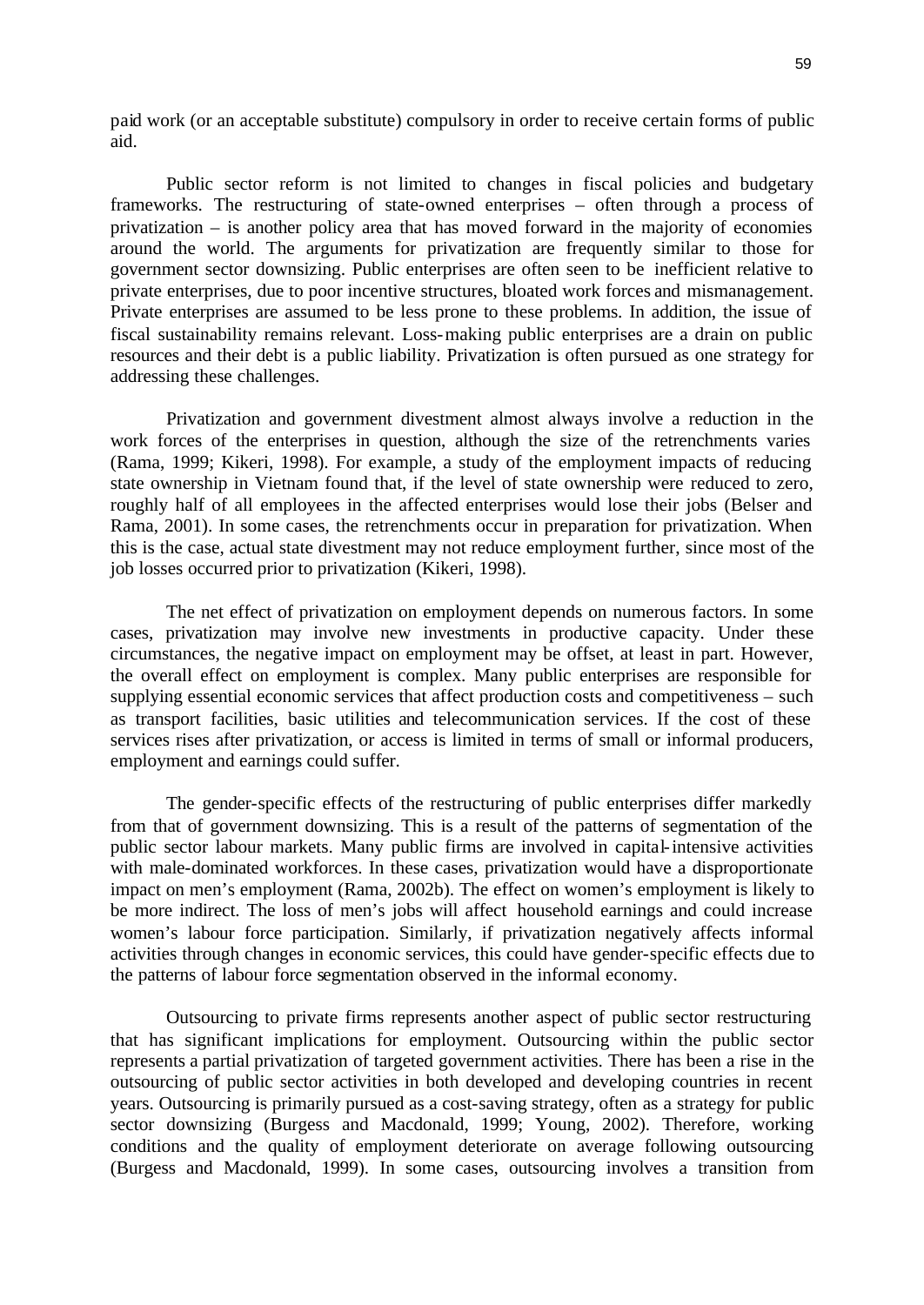regular, full-time employment to non-standard, part-time, or contingent work. In this respect, outsourcing contributes to the growing informalization of the labour market.

Although public sector restructuring and shifts in the fiscal policy stance clearly have enormous implications for the level and quality of employment in a country, surprisingly little research exists to document the implications. Even less is known about how these fundamental changes to the public sector affect men's and women's employment differently. In current development thinking, much more emphasis is placed on the role of the private sector in creating employment opportunities. The relative lack of attention to the appropriate role of the public sector in terms of supporting and sustaining adequate employment represents a noticeable gap that should be filled.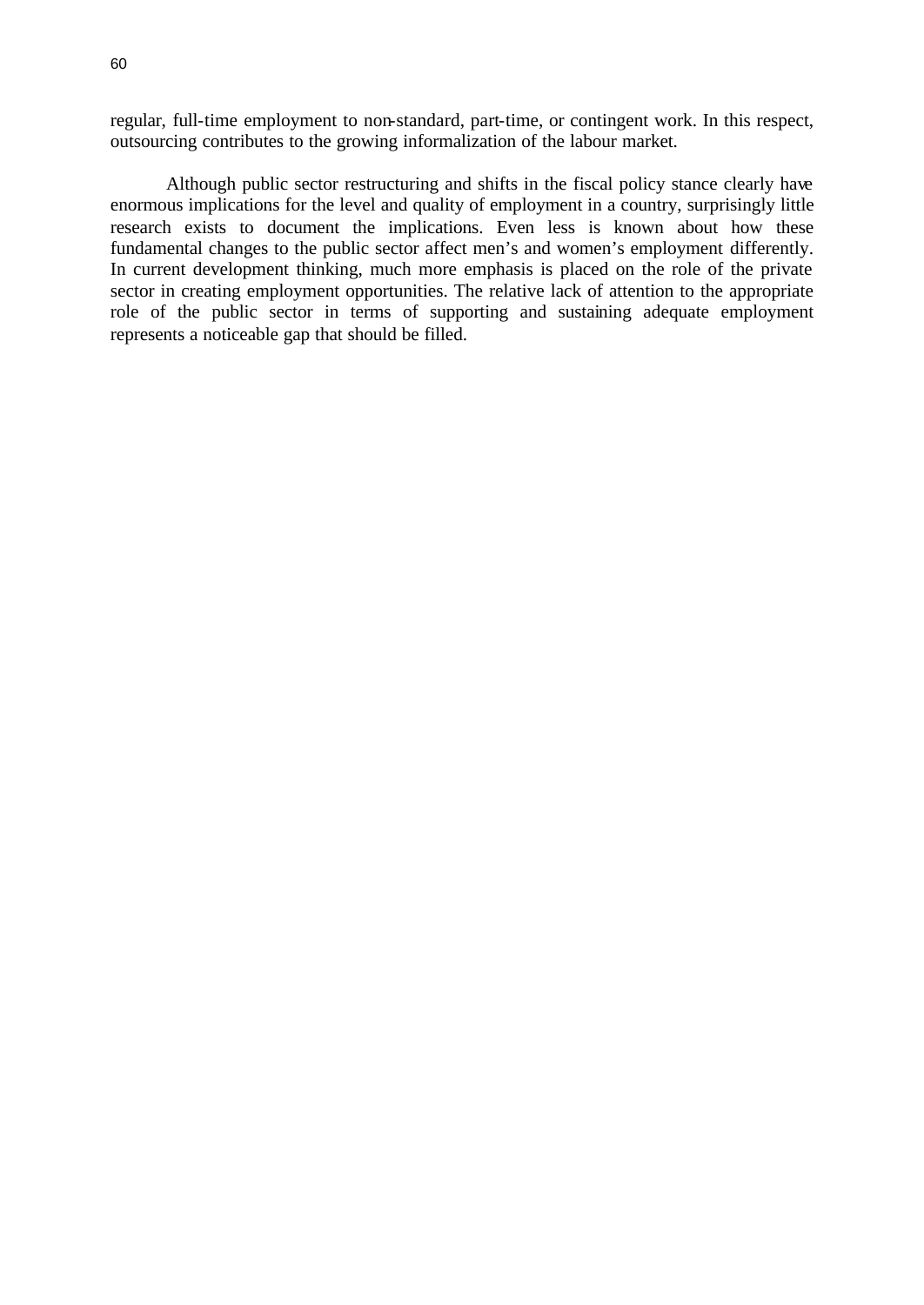## **6. Policy alternatives for employment-centred development**

The previous section presented a critical overview of the impact of the dominant trends in economic policies on the quantity and quality of employment. The general diagnosis is not encouraging. In general, many of the policies adopted during the past few decades of market-based reforms would have had an overall negative impact on employment, and frequently a disproportionately strong effect on women's employment. The consequences of these policies extend beyond employment outcomes, with important implications for poverty, women's unpaid labour and the long-run trajectory of human development. However, the dominant policy model does not represent the only, and arguably not the best option available to countries, even in a globally integrated context. Alternatives exist.

Before examining the elements of an alternative employment-centred policy, it is helpful to layout some general principles, drawn from the discussion and analysis presented in this report, for creating a strategy aimed at improving employment opportunities for poverty reduction. As has been stressed throughout, these principles must necessarily incorporate a gender perspective. We suggest three overarching themes that should inform the development of an alternative framework: (1) the need for policy coordination and an integrated approach; (2) the explicit recognition of the importance of all types of employment, particularly informal employment; and (3) the need to take into account unpaid labour as well as paid employment.

*Policy coordination and integration:* This report has shown that a multitude of factors influence employment dynamics: macroeconomic policies, trade regimes, budgetary constraints, gender segmentation of the labour force, skills and education, householdlevel bargaining and the interaction between market and non-market work, among others. No one single policy area can address the challenge of creating decent employment opportunities geared towards poverty reduction. Moreover, uncoordinated policies undermine the attainment of specific employment-oriented objectives. For example, an over-valued exchange rate can doom an effort to generate employment opportunities for women through the development of non-traditional exports. Therefore, a coherent approach to employment policy is needed. This requires the integration of gender-specific interventions and analysis into the entire employment framework. Without such a coordinated framework, the success of specific strategies to improve employment opportunities will be compromised.

*Recognition of all forms of employment*: Often discussions of employment or labour market policies assume a standard form of wage employment. However, "standard" or "typical" forms of employment may not be the most relevant for achieving equitable growth or reductions in poverty. As pointed out in this document, informal employment – including forms of self-employment, such as own-account remunerative work – may be more central. Often, information about these forms of employment is lacking. As this report has repeatedly argued, it is difficult to assess the impact of different policies on informal and irregular employment due to a lack of comparable data over time. For example, debates on whether globalization has increased or decreased inequalities in employment earnings are frequently incomplete, since significant segments of the labour force are effectively excluded from the analysis. Therefore, 'employment' must be interpreted more broadly and inclusively.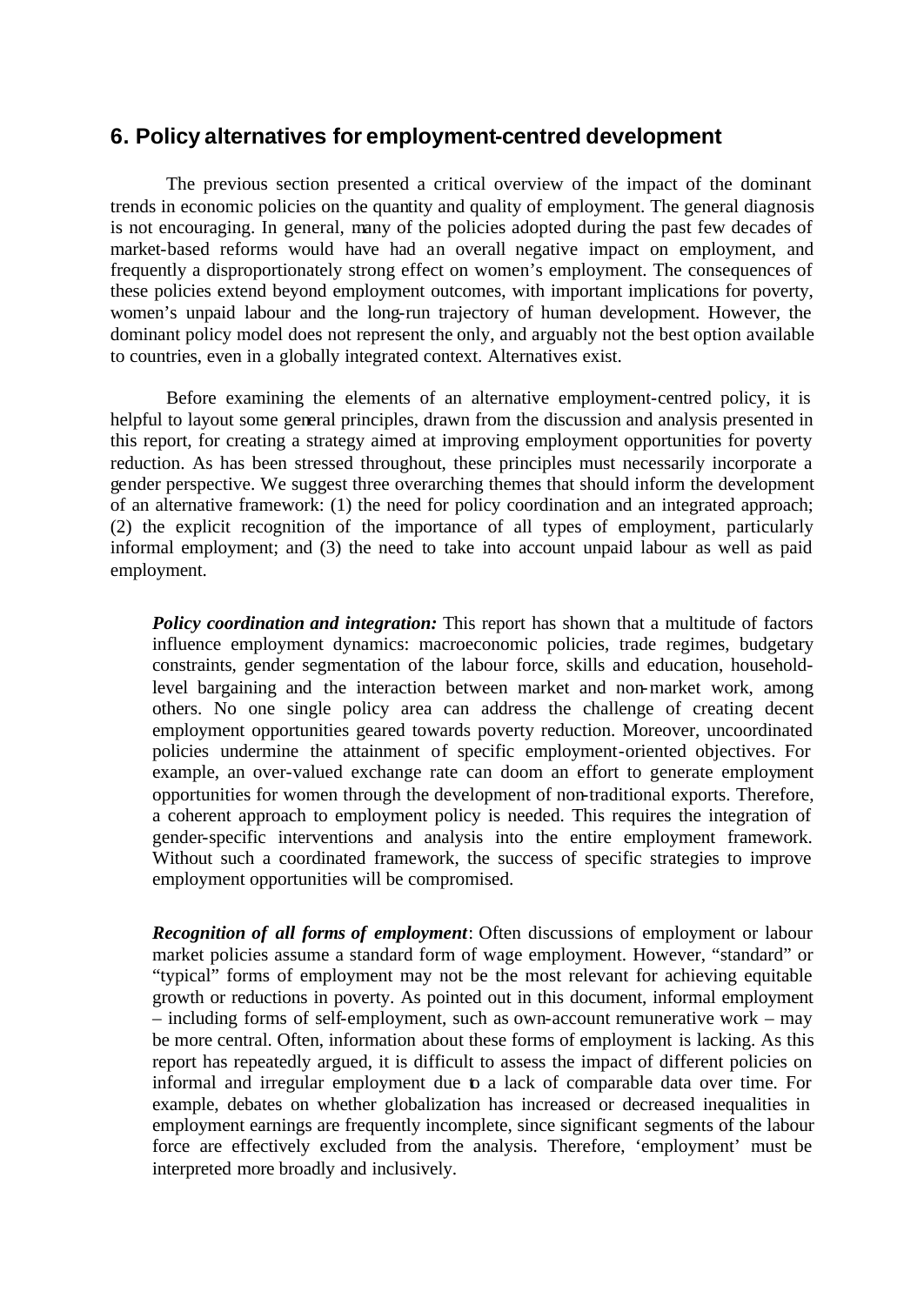*Taking into account both paid and unpaid work:* The burden of unpaid, non-market, caring labour is unequally distributed. Women continue to perform the majority of this work. This traditional division of labour introduces constraints and restrictions that influence access to employment opportunities, reinforce patterns of labour force segmentation, circumscribe earnings potential, and, in certain circumstances, increase poverty risk. Moreover, pressures to increase household employment earnings through greater labour force participation among women may affect the supply of human resources available for non-market caring labour when male household members fail to make up the difference, with important implications for human development outcomes. Failure to take into account these dynamics could result in misinformed policy choices and a gender-biased employment strategy.

These three principles should inform the development of a coherent employment strategy for poverty reduction. However, they do not, by themselves, constitute a policy framework. Therefore, we examine in more detail three policy areas that correspond generally to the growth, employment and poverty reduction components described in the conceptual framework laid out in the beginning of this report. Although a comprehensive exposition of the intricacies of the various policy options is beyond the scope of this report, a common approach to developing an appropriate policy framework can be described. The three policy areas are: (1) establishing an employment-friendly macroeconomic environment; (2) cultivating employment-centred growth; and (3) making employment policy "pro-poor".

## *6.1 Establishing an employment-friendly macroeconomic framework*

Standard macroeconomic stabilization programmes, such as those described in this report, pose two important problems: (1) the short-term objectives may impede long-run development targets, such as the creation of decent employment opportunities for men and women and (2) the policy objectives and instruments used for meeting those objectives are too narrow and limited in number and scope. For example, the typical inflation-reducing monetary and exchange rate regime emphasizes one intermediate objective – price stability – and one instrument – money market interventions to influence short-term interest rates. $40$ Other intermediate objectives – for example, those relating to exchange rates or capital flows – are coordinated through liberalized markets. However, as argued in the previous section of this report, such policies often have negative effects on employment, in general, and women's employment, in particular, due to high real short-term interest rates and over-valued exchange rates.

What is needed instead is a policy framework that allows for multiple policy instruments and multiple intermediate targets, all aimed at supporting long-run development objectives, such as explicit targets for employment. Consider the following three macroeconomic objectives:

- maintain a competitive real exchange rate;
- limit macroeconomic volatility due to unstable capital flows; and
- control inflation in a range consistent with long-run economic growth.

 $40<sup>°</sup>$ In reality, the practices of macroeconomic policy markets are more nuanced and the types of policy regimes more diverse. We present a stylized version of these macroeconomic regimes because they represent a dominant trend in macroeconomic policy-making and they are often the frameworks adopted in poverty-reduction strategy papers (PRSPs) and other government policy documents.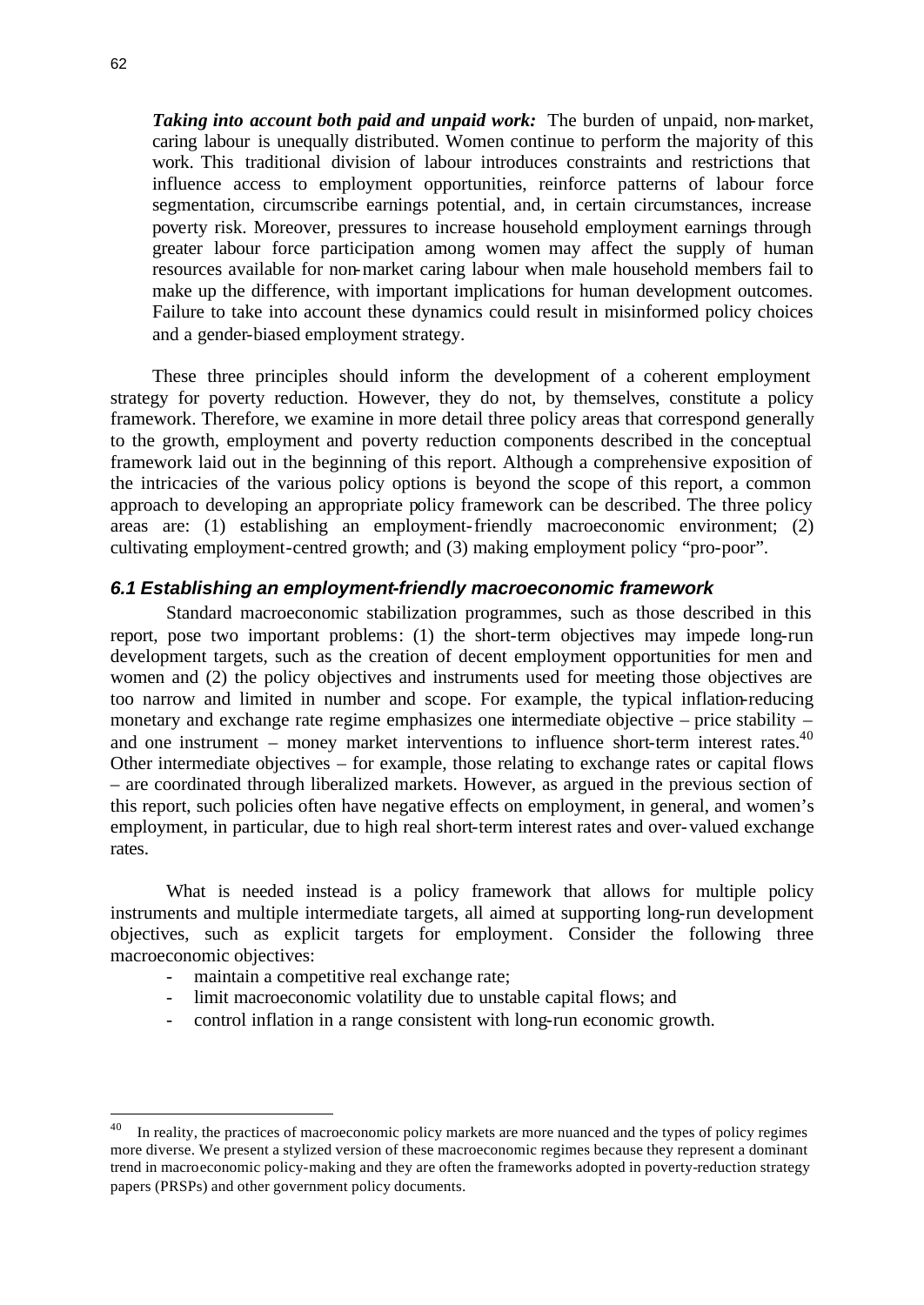We can imagine three intermediate policy instruments for achieving these objectives:

- interventions in the foreign exchange market to influence exchange rates;
- capital controls and capital management techniques to reduce volatility; and
- interventions in money markets to balance inflation control with the promotion of economic growth.

This policy regime would be significantly more employment-friendly than the dominant macroeconomic model. It would address two central concerns of policy-makers: macroeconomic stability and inflation control. And, with multiple instruments available to macroeconomic authorities, the targets could be pursued simultaneously. Long-run objectives, including specific employment targets, could be incorporated into this framework and macroeconomic policies would be coordinated with other policy initiatives to attain these goals.

One of the arguments in support of the orthodox framework is that, in the context of free capital mobility, policymakers cannot simultaneously maintain a fixed exchange rate and pursue an independent monetary policy. This is frequently interpreted to mean that policies should not seek to intervene in both the money market and the foreign exchange market at the same time. However, there is no reason why these tools could not potentially be used together to pursue the types of intermediate objectives outlined above (Taylor, 2004). Policy makers have great deal of flexibility in the ways they manage the macroeconomic environment. This flexibility could be leveraged to support long-run objectives. A narrow focus on one primary objective and one instrument represents a missed opportunity.

Similarly, the rationale for uninhibited capital flows between countries has become questionable in the wake of the financial disasters of the 1990s and early  $21<sup>st</sup>$  century (Palma, 2003). It is hard to maintain the claim that these crises represented an efficient, growthenhancing distribution of resources (Grabel, 2003a). Prudent capital-management techniques, including well-design capital controls, can play an important role in maintaining macroeconomic stability (Epstein, Grabel and Jomo, 2003; Grabel, 2003b). Ironically, most "stabilization programmes" argue for just the opposite: liberalization of capital flows.

Why might these policies be particularly good for women's employment? The evidence reviewed in the previous section suggests that women bear a disproportionate burden of the costs of adjustment to lower inflation rates in terms of foregone employment growth. An over-appreciated exchange rate can also discourage exports which, in many countries, may negatively impact employment opportunities for women – both formal and informal. In general, an employment-friendly environment that supports stable economic growth would reduce household resource constraints and, depending on intra-household distributive dynamics, could improve the welfare of women and children. This would come about by reducing or eliminating the negative costs of adjustment that women bear and that are associated with more austere economic policies.

However, a better macroeconomic policy regime is not sufficient for addressing gender inequalities. Macroeconomic policies can be powerful, but relatively crude, tools for influencing economic outcomes. In particular, a change in macroeconomic management is unlikely to address the structural issues of labour market segmentation, the distribution of asset ownership and the division of labour between market and non-market work that underpin many gender-based inequalities. It is also unclear that a macroeconomic environment that supports better economic performance will automatically improve the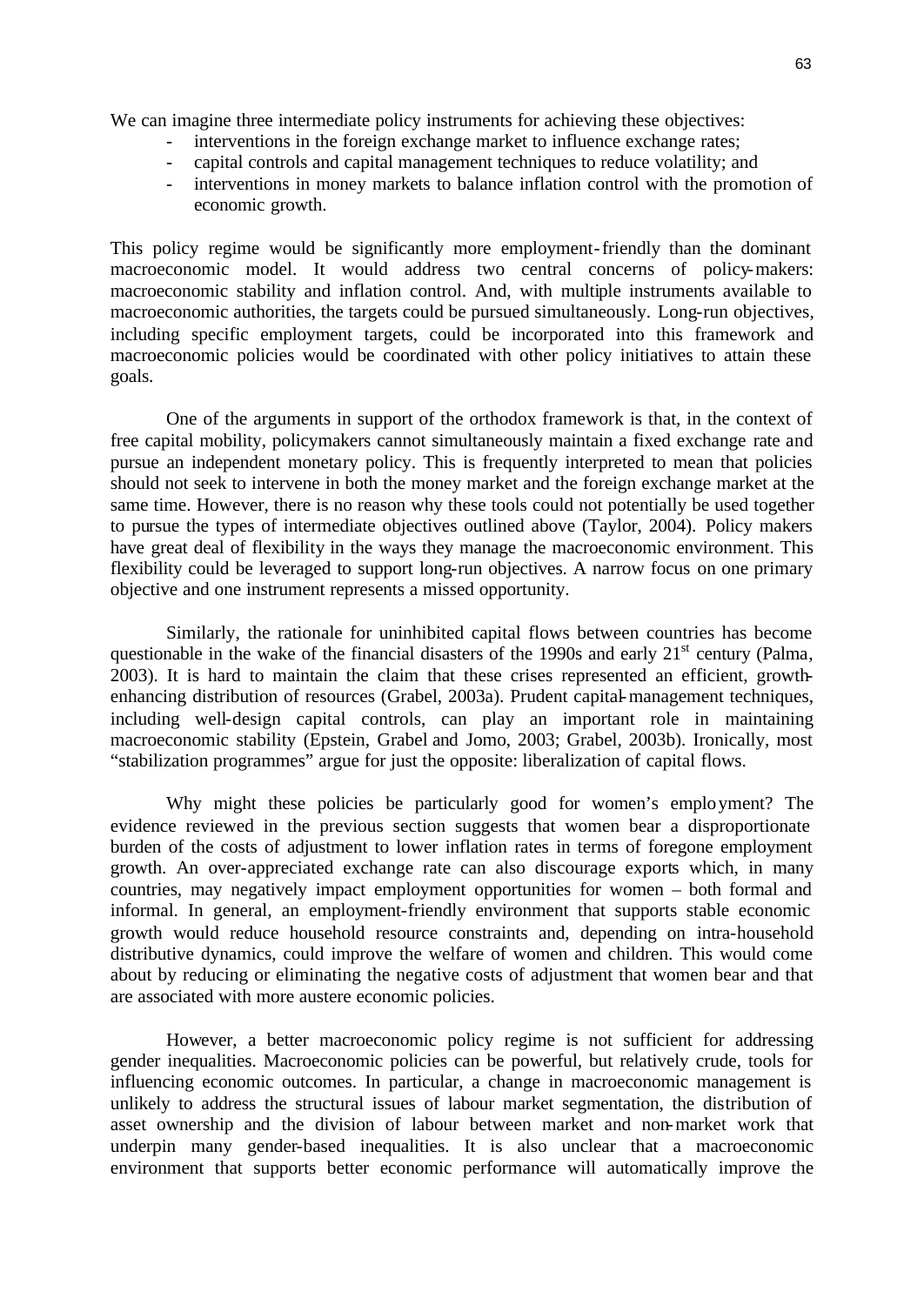employment opportunities available to men and women. For example, faster growth alone may not be sufficient for addressing the trend towards greater informalization (Heintz and Pollin, 2003). Therefore, we need to supplement changes to macroeconomic management with other interventions to achieve development outcomes, such as poverty reduction, growth with equity and decent work for all.

#### *6.2 Cultivating employment-centred growth*

Strategies for developing the productive sectors of an economy must supplement the establishment of an employment-friendly macroeconomic environment. Purely market-based allocations of investment and productive resources often do not achieve core social objectives such as employment creation – as demonstrated by the "jobless growth" experiences or growing informalization witnessed in many countries. Instead, interventions led by government and non-state institutions will be instrumental in solving some of the allocation and coordination failures of markets (Chang, 2003, 1994). Therefore, a combination of market-based coordination and non-market interventions is necessary to achieve an employment-friendly growth path. Pro-active industrial, agricultural and trade policies must complement the development of a macroeconomic framework that maintains stability and supports long-run growth (Ocampo, 2005).

The precise set of policies for achieving these broad objectives must be case-sensitive and country-specific. Here we simply outline a number of strategic areas for intervention. One set of policies can be labelled "horizontal" strategies – in that these represent broad-based initiatives that are not targeted at specific sectors. These include public investment in creating and maintaining strategic economic infrastructure; the improvement of human resources through investments in skills-building and education; engaging in trade negotiations for reforms that support development objectives; and establishing institutions to support innovation and the diffusion of technological knowledge to formal, informal and agricultural activities. If appropriately designed, such measures will simultaneously improve productivity, enhance competitiveness, raise average earnings and improve employment opportunities.

"Vertical" strategies comprise a second set of policies – that is, interventions targeted at particular sectors, groups of firms, or economic activities. Vertical interventions can be used to encourage the growth of activities with high employment multipliers, to cultivate dynamic competitive advantage in strategic sectors, and to build the productive capacity that already exists. There can be a conflict between the structure of a county's productive sector and the ability of the economy to generate new and better employment opportunities in a globally integrated context. Under these conditions, targeted interventions can facilitate the transformation of the productive sector in order to achieve long-run development objectives.

Vertical strategies for the productive sector must also take into account the nature of global production networks. In particular, strategies for capturing a higher share of the value produced along global supply chains can play a critical role in raising incomes and avoiding a low-earnings/low-productivity trap. For example, supply-side policies to support industrial up-grading are a viable means of raising export earnings. Industrial up-grading refers to the movement up in supply chains to capture a larger share of the total income generated throughout the production and distribution network (Gereffi 1999, Kaplinsky 1998). If producers in the lower reaches of supply chains share in the rents captured elsewhere, their average incomes will rise (Kaplinksy 1998).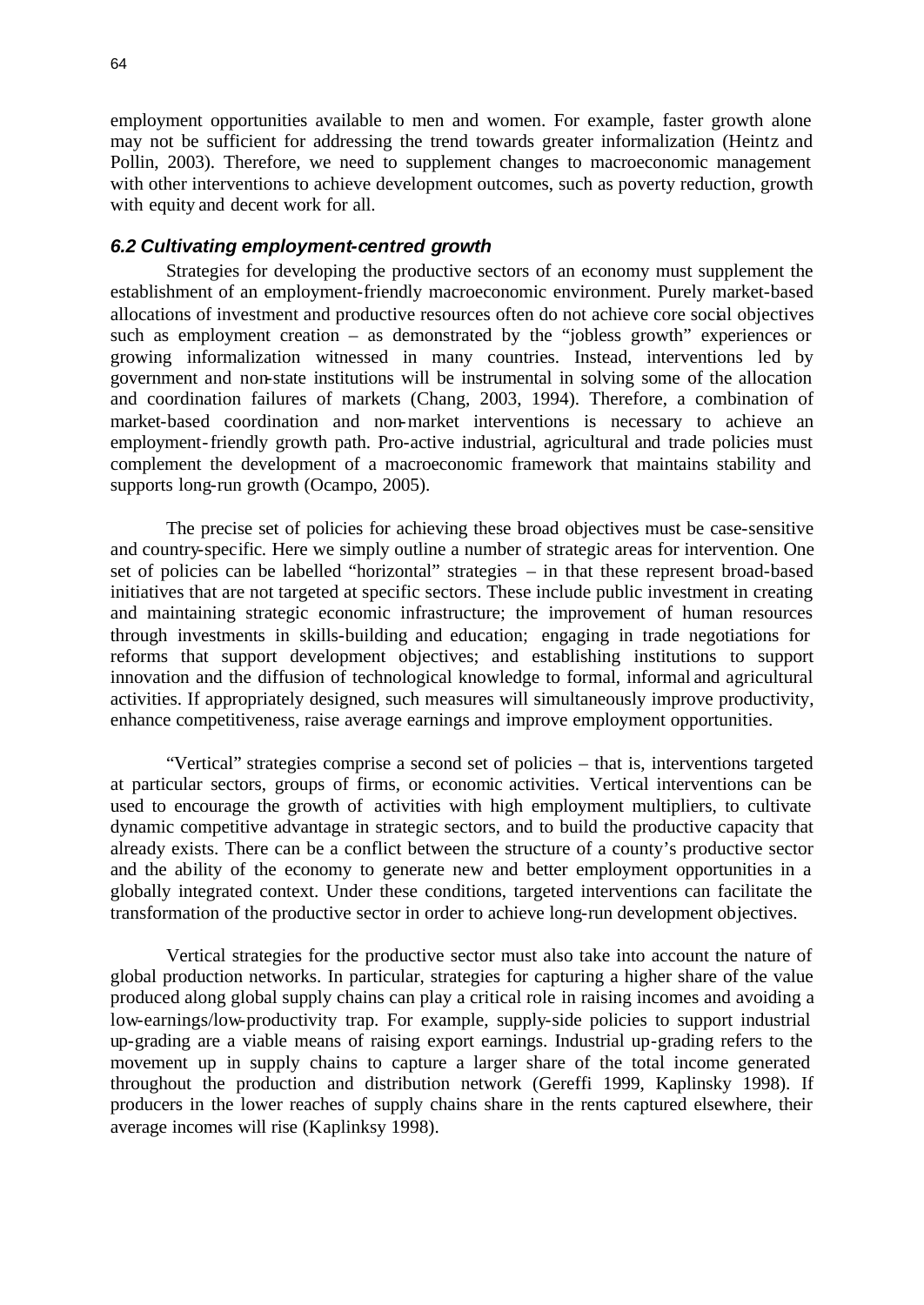Industrial and agricultural policies should not be restricted to the formal economy. Specific policy interventions are also necessary to address the consequences of growing informalization. This involves pursuing multiple strategies simultaneously: targeting structural changes in the production system that strengthen the relationship between growth and formal job creation; introducing directed programmes to raise the returns to labour (and productivity) of informal activities; and securing a strong social safety net to protect the most vulnerable workers (Carnegie Council, 2005).

Development finance institutions (DFIs) – such as development and agricultural banks – have been used by many countries to pursue productive sector strategies. In many countries, DFIs are underutilized as institutions that could support an employment-centred development strategy. Nevertheless, they have a potentially pivotal role to play in fostering a dynamic productive sector. DFIs are able to supply low-cost financial resources to priority sectors, to extend the capacity needed for risk management associated with innovative and dynamic investments, and to leverage resources needed for larger-scale projects that can take advantages of the economies of scale existing in the global marketplace. Often DFIs restrict their activities to the formal economy. However, DFIs can be designed to service the needs of informal operations as well.

The budget remains the central tool of government to pursue the objectives of productive sector development. The toolkit is varied: tax incentives, trade credits, appropriate subsidies, extension programmes, training and education, public investment, the provision of public goods, and research and development efforts. However, these tools will only be effective if adequately financed. Therefore, coordination between fiscal policies, budget prioritization and productive sector policies is essential.

Segmentation of labour markets and exclusion from employment opportunities must be taken into account when designing an integrated strategy for the productive sector. As has been stressed throughout this report, women's access to employment opportunities – especially decent formal wage employment – is frequently constrained, particularly in higherpaid occupational categories. The economic cost of limiting women's economic mobility can be high (Tzannatos, 1999). Therefore, the factors behind the sex segmentation of the labour force must be identified and addressed: for example, differences in educational attainment, access to finance, the distribution of assets, or employment/family conflicts.

As with agricultural and industrial policies, the budget can be an effective tool for addressing gender inequalities, including those relating to employment and the productive sector. However, budgets – on both the tax and expenditure sides – often contain gender biases. The practice of "gender budgeting" reveals the gender-specific impacts of tax policies and expenditure programmes, and can be used as a tool for addressing gender inequalities (Budlender, 2004; UNIFEM 2002). Specifically, productive sector policies can be coordinated with gender-aware budgeting in order to insure that the employment opportunities created are accessible to women. Moreover, industrial and agricultural policies can be crafted so as to improve employment in activities where women are disproportionately concentrated. Finally, budgetary priorities should support social policies that address constraints women face in terms of responsibility for unpaid care work.

Although the budget is a critical tool for realizing productive sector strategies and addressing gender inequalities in the labour market, the sustainability of fiscal policy must be taken seriously into consideration. Debt servicing obligations and weak tax collection systems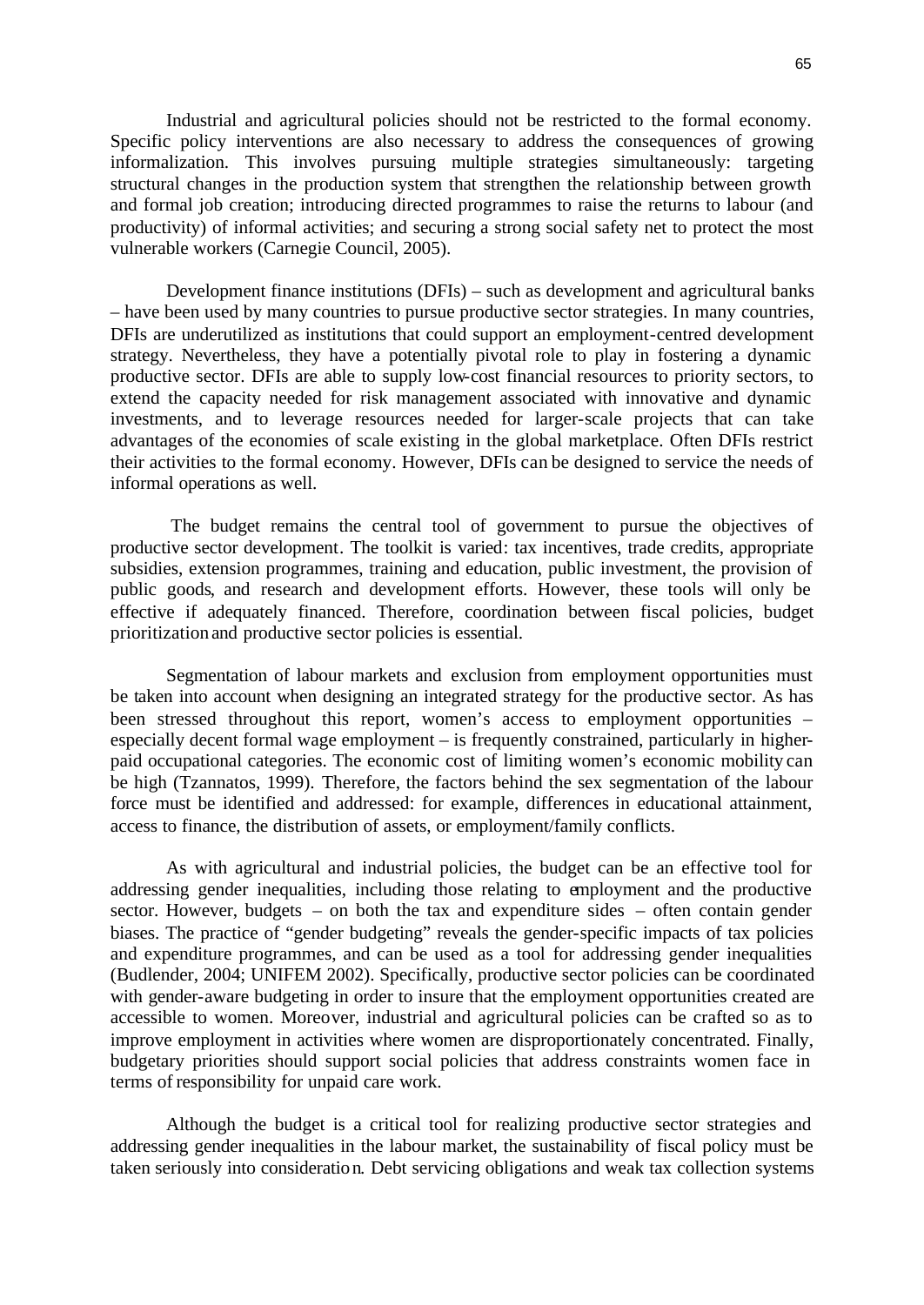have constrained the developmental role the budget could play. As mentioned previously, trade liberalization has also contributed to the erosion of the revenue base of many developing countries. To be sustainable in the long-run, fiscal policies should promote income and productivity growth. Long-run stability requires that deficit financing and revenue targets be calibrated to changes in the productive potential of the economy over time. An alternative macroeconomic framework – such as the one outlined above – could enhance long-run sustainability by lowering interest rates and increasing economic growth. Once again – policy coordination is critical for transforming the productive sector to support better employment with improved gender equity.

### *6.3 Making employment "pro-poor"*

Ensuring that growth is employment-friendly will go a long way towards ensuring that it is also poverty-reducing. However, employment does not provide a guaranteed path out of poverty. As documented earlier, the estimated size of the global working poor population (based on the dollar-a-day standard) in 2004 was estimated 520 million people, or nearly a fifth of total world employment. Therefore, if growth must be made "pro-employment", then employment must be made "pro-poor." This report has tended to emphasize the demand-side of the problem – that is, focusing on the number of employment opportunities available. However, this represents only half of the story. As stressed earlier, labour mobility – and women's mobility in particular – must be enhanced in order to allow workers from poor households to take advantage of opportunities as they become available.

For example, labour standards and social protections for working people can contribute to enhanced labour mobility if appropriately designed, implemented, and enforced. Labour standards have a role to play in setting minimum social protection and reducing social exclusion (and thereby raising mobility) by curtailing discriminatory practices, helping to manage the risks associated with global integration and workplace hazards, and enhancing productivity by building a foundation of trust and cooperation. Most importantly labour standards could play a role in setting a "social floor" in development for ensuring a minimum quality and standard for employment, or decent work. The development of appropriate labour market policies and institutions also contributes to the efficient function of markets, which will improve access to employment and increase competitiveness. There need not be a tradeoff between efficient labour market institutions and effective social protection. In addition, social policies play a fundamental role in sustaining economic growth by directly contributing to the long-run development of a country's human resources – through education, healthcare and support for the care of children.

However, labour standards and social protection measures must be crafted to take into account the current realities of the global employment situation. Individuals in informal employment mostly fall outside of the protective coverage of labour standards. If such social protection measures are to play a significant role in poverty reduction, this gap must be filled. In part, those engaged in informal employment are excluded by definition – they are informal precisely because they have not been incorporated into a formal legal and regulatory protective framework. However, the exclusion of informal workers may be a consequence of how labour standards and social protections have been designed. Many social protection measures – for example, minimum wage legislation – often presume a wage employment relationship. Such relationships may account for a minority of informal employment arrangements – own-account work or various forms of subcontracting arrangements often are more significant. Therefore, there is a need to re-think social protections and employment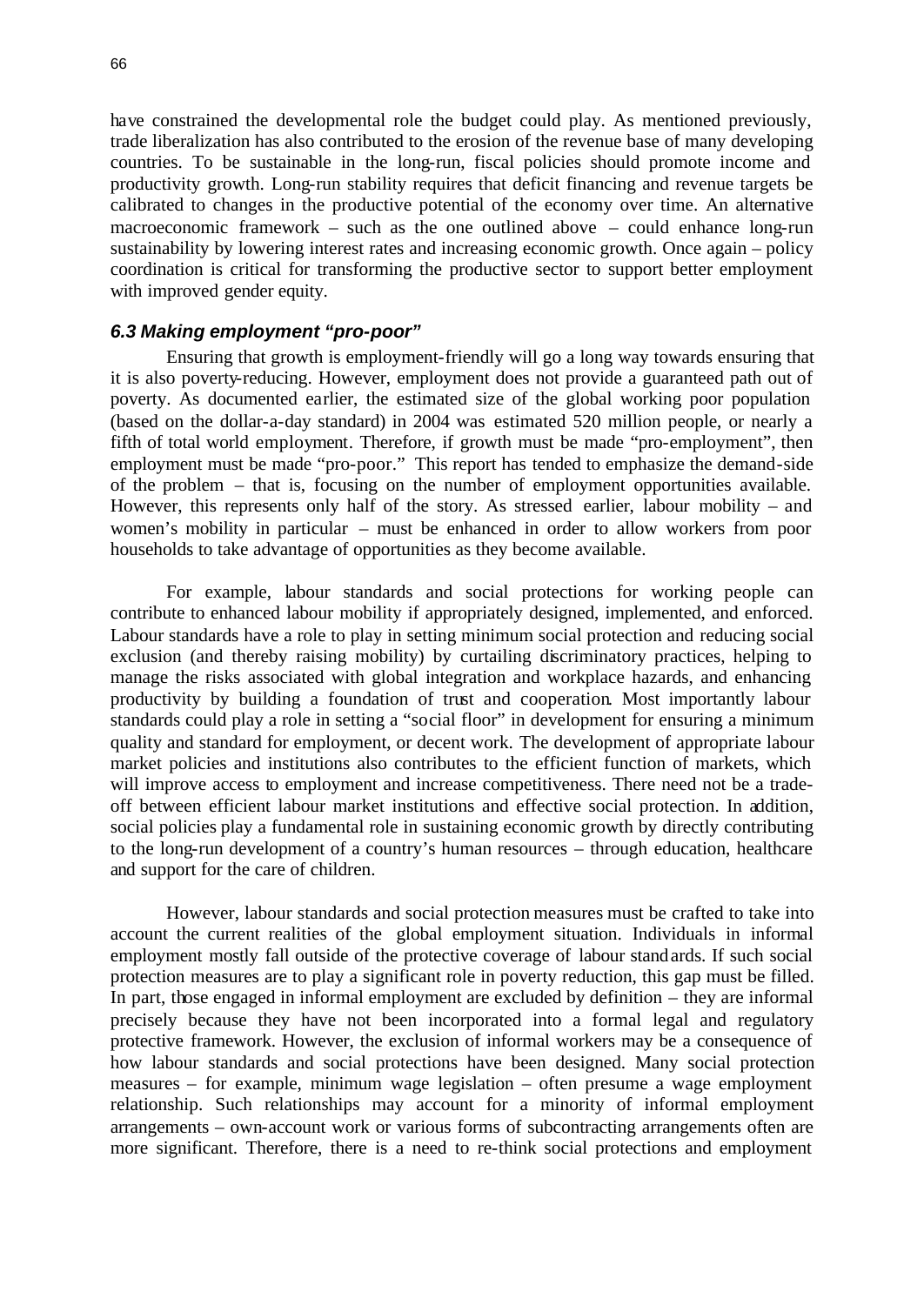standards in light of the diversity and changing patterns of employment relationships, particularly if such policies are to support poverty reduction.

If we are concerned about reducing the prevalence of income poverty among people engaged in remunerative employment, then we must find ways of improving upward mobility within a given type of productive activity – that is, increasing the returns to labour of the working poor. In particular, increasing the returns to labour of agricultural, informal and women workers will likely have a direct impact on the living standards of households most at risk.

This report has mentioned a number of constraints that keep earnings low. Removing these constraints through direct policy interventions should raise the returns to labour. Three key constraints are: (1) basic infrastructure and appropriate economic services; (2) access to markets; and (3) access to finance and capital assets.

Inadequate infrastructure constrains productivity in agricultural and informal activities, reducing the earnings potential of workers engaged in these forms of employment. Poor infrastructure can also raise demands on the amount of unpaid work that women perform – for example, women often must carry water long distances when they do not have access to taps closer to where they live. Increasing the burden of unpaid work increases the risk of poverty and reduces access to employment opportunities. The precise types of infrastructure needed will vary depending on the context. For example, street vendors may have very different requirements from home-based garment workers. Therefore, the public sector should undertake a needs assessment for employment-centred infrastructure projects for poverty reduction.

The working poor often face demand-side constraints as well. For example, smallholder farms may have no incentive to increase production if they cannot sell the surplus produced. This limits the potential returns to labour for these workers. Policies to increase market access may involve interventions at the macro, institutional and micro levels. Appropriate macroeconomic policies are necessary to insure adequate domestic demand and competitiveness in external markets. Development-centred trade negotiations are critical to give low-income countries greater access to world markets. At the institutional level, provision of basic transport, storage and marketing facilities can remove demand constraints. At the micro level, governments can offer market facilitation and extension services to bring buyers and sellers together and to improve the quality of products.

A lack of access to assets limits the range of livelihood strategies that households can pursue and thereby increases the risk of poverty (Rakodi, 1999). Women are often disadvantaged in terms of asset holdings. For example, in Latin America, patterns of inheritance and gender-biased government programmes of land distribution mean that many more men than women have title to land (Deere and Leon, 2004). Unequal distribution of assets also has important implications for access to financial services, since banks are often unwilling to lend to individuals without asset-based collateral. Therefore, programmes to build assets – at the individual, household and community level – are important components of the overall policy framework. As part of this process, financial sector reforms may be needed to insure that small-scale producers and informal operators have access to basic financial services.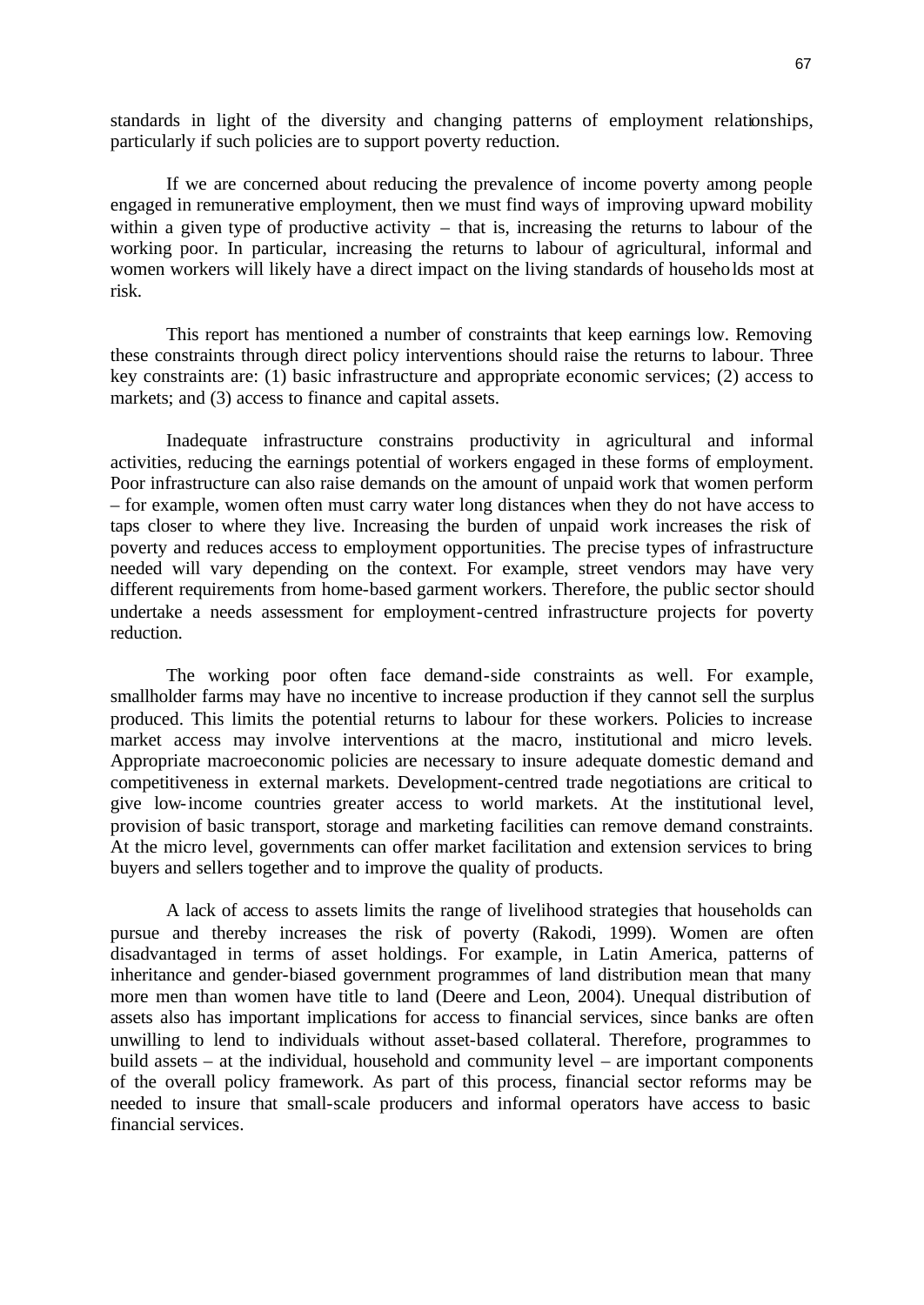The ways in which production is organized could also be transformed in order to raise returns to labour by increasing the "terms of trade" that workers enjoy. As has been discussed earlier, small, individual producers often receive only a fraction of the value produced along supply chains. Cooperative organizations – in which producers come together – can begin to change this dynamic (ILO, 2003). By pooling resources, workers in cooperatives can buy inputs on more favourable terms, increase market access, and raise the revenues they receive. Moreover, cooperatives can relax constraints that individual producers may face in terms of access to credit or economic services. There are numerous examples of informal women workers organizing to improve employment conditions and well-being (Chen, *et al*., 2005).

 Social policies are frequently seen as distinct from employment-centred approaches within a poverty reduction policy framework. For example, in many poverty reduction strategy papers (PRSPs) policies for the 'social sector' and policies for the 'productive sector' are seen as separate sets of interventions. This divide is artificial, particularly if one develops employment policies that incorporate a gender perspective. Social policies on the supply side are necessary for the long-run success of an employment-centred development strategy. In particular, public investments in education, skills-building and health services are essential for bolstering productivity and employment incomes.

Unpaid caring labour accounts for a large fraction of the total labour necessary to maintain and reproduce a country's human resources. Without this investment in human resources, a country's growth and development potential would be severely compromised. Social policy interventions must explicitly consider the importance of unpaid work and support the provision of care through appropriately designed policies. Numerous examples exist and such policies could include cash transfer programmes, subsidized childcare and public employment schemes aimed at supporting non-market work. Although social policies should support the provision of caring labour, they must do so in a way that does not reinforce existing gender inequalities.

Social policies that support unpaid care work could also be instrumental in relaxing or removing some of the obstacles to labour market participation and mobility that women face. Women would then have a broader range of choices in terms of the employment opportunities open to them. Addressing these constraints to employment and income opportunities is essential, if women are to benefit from an alternative policy framework that stresses employment for poverty reduction.

#### *6.4 Summary*

This section of the report has laid out a number of suggestions for how an alternative policy framework could be developed – one that supports employment and accelerates poverty reduction. In doing so, it draws on the conceptual framework presented at the beginning of the report, which explores the growth-employment-poverty nexus from a gender perspective. The exact mix of policies will vary from country to country. Moreover, how established gender dynamics will interact with the proposed alternatives will be contextspecific. There is no "one size fits all" approach. Instead, different combinations of alternative policies will be relevant in different circumstances. Nevertheless, this section has attempted to present how policy alternatives could be developed from the critical analysis presented here.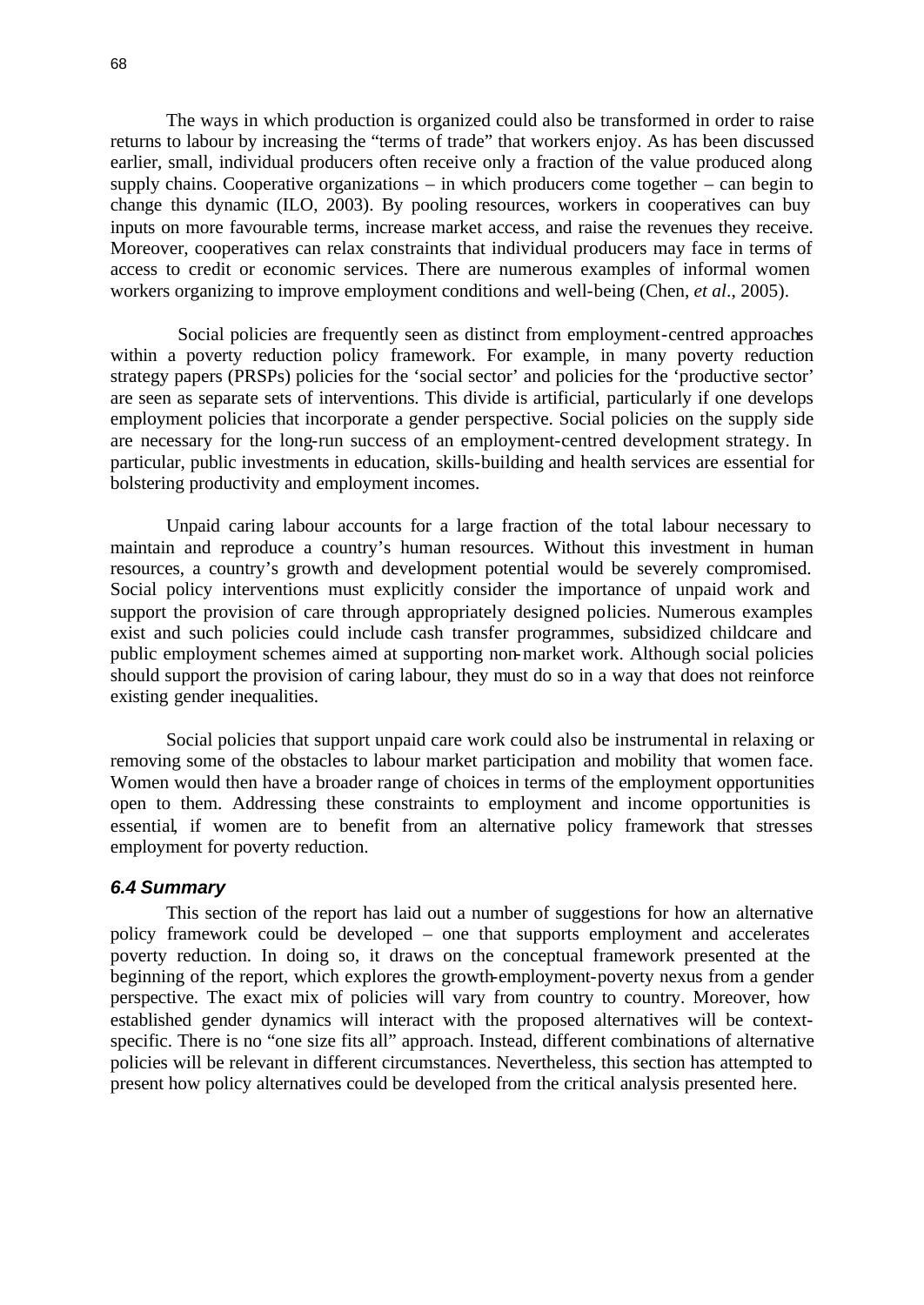## **7. Conclusions**

The current global employment situation poses enormous challenges to achieving sustainable poverty reduction, growth with equity and decent work for all. Slower growth and a declining labour intensity of productive activity contribute to a situation in which the generation of employment opportunities, particularly quality (or "decent") employment opportunities, lags behind the growth of the world's labour force. The manifestations of these trends are various: increased open unemployment, growing informalization, widespread casualization, crowding in subsistence activities and marginalization in low-productivity employment. As has been argued in this report, employment is perhaps the most important channel through which growth can translate into poverty reduction and less income inequality. Therefore, the challenges confronting the global employment situation have far-reaching implications.

This report has documented these trends, with a particular emphasis on gender dynamics. Women's employment is central to the story. As has been stressed repeatedly, altering the quantity and composition of women's labour has become a primary strategy through which households cope with the fundamental economic changes that the past decades of global integration and shifting economic policies have ushered in. However, participation in the paid labour force has important costs for women, as well as benefits and equal opportunity remains an unrealized goal, ten years after the UN World Conference on Women, 1995 held in Beijing. This report has made clear that these gender dynamics have a direct impact on how well our economies perform, who ge ts what jobs and our chances of success in eliminating the worst forms of economic deprivation.

The findings of this report suggest that the dominant policy regime will have to change if the problems discussed here are to be addressed. The current policy framework stresses macroeconomic stability, freer markets, a smaller role for the public sector and uninhibited international flows of capital and goods, but not extending the same privilege to labour. At best, these policies are insufficient to tackle the global employment challenge. At worst, they have contributed to the erosion of employment opportunities and the quality of working life. Fortunately, alternatives exist for the responsible management of economies in a globally integrated context, alternatives that secure economic stability without sacrificing the welfare of working people or entrenching existing gender inequalities. This report has outlined, in broad terms, the elements of such a framework. The more difficult challenge is to marshal the political will to create the policy space necessary to move the global economy onto a development trajectory that supports sustainable poverty reduction, gender equity and decent work for all.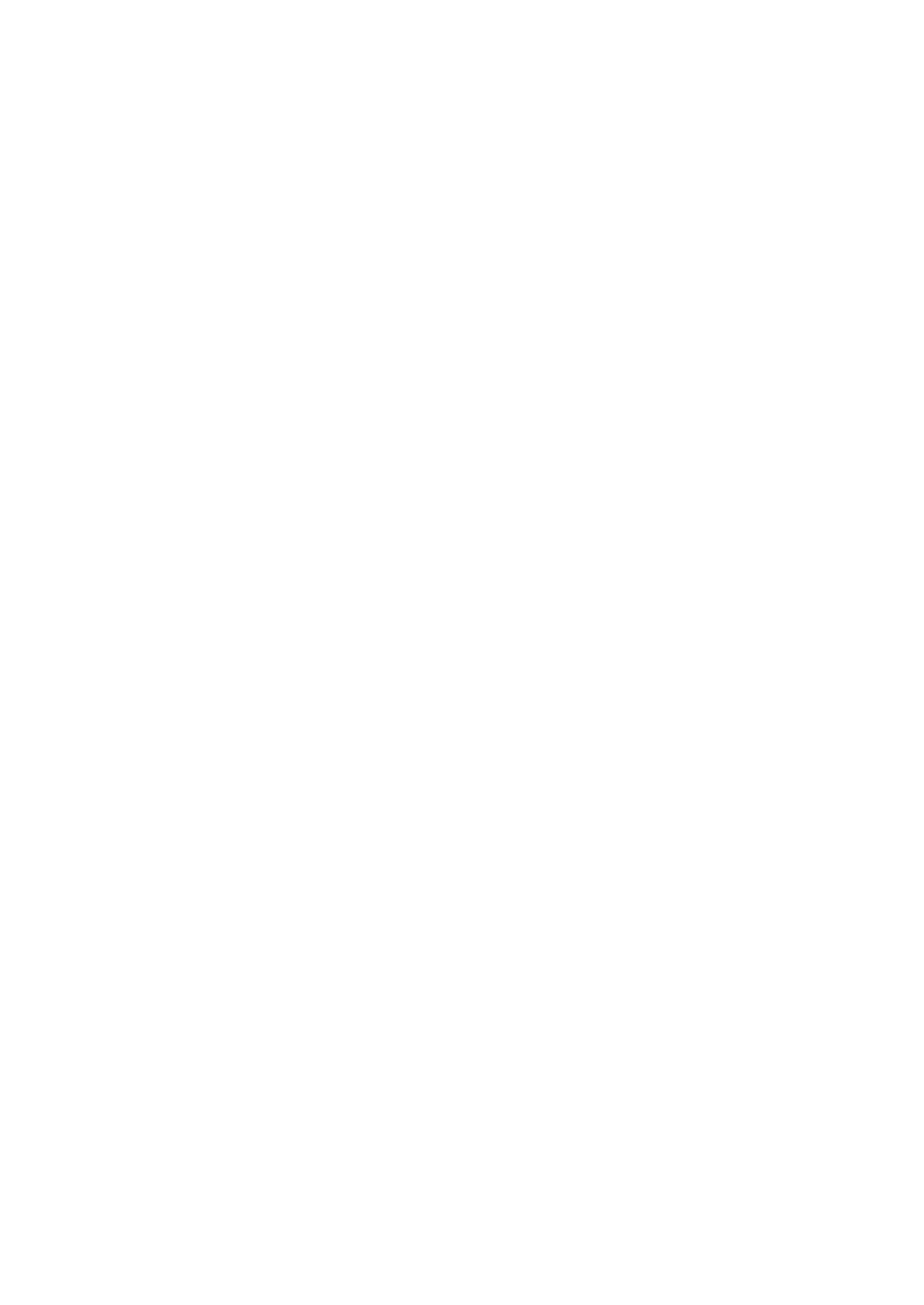# **Appendix**

This appendix describes, in more detail, the data and techniques used to generate the econometric estimates presented in Tables 10-12. The estimates were based on an unbalanced panel covering 16 low- and middle-income countries over the years 1970 to 2003. The countries included were Barbados, Chile, Colombia, Costa Rica, India, Jamaica, Kenya, Malawi, Malaysia, Mauritius, Panama, Philippines, South Korea, Sri Lanka, Thailand and Trinidad and Tobago. Data on employment, disaggregated by sex, were taken from the ILO's on-line database, LABORSTA (laborsta.ilo.org). Data for the policy and economic variables were taken from the *World Development Indicators 2005* CD-ROM (Washington, DC: World Bank) and the *International Financial Statistics* (October 2005) (Washington, DC: International Monetary Fund).

For the estimates of the determinants of total employment, we began with the following econometric model:

(1) 
$$
E_{i,t} = \mathbf{a} + \mathbf{g}E_{i,t-1} + \mathbf{b}_1y_{i,t} + \mathbf{b}_2g_{i,t} + \mathbf{b}_3x_{i,t} + \mathbf{b}_4m_{i,t} + \mathbf{b}_5r_{i,t} + \mathbf{e}_{i,t}
$$

in which  $E_{i,t}$  is total employment for country 'i' in year 't',  $y_{i,t}$  represents real GDP,  $g_{i,t}$  – current government expenditures as a per cent of GDP,  $x_{i,t}$  – exports as a per cent of GDP,  $m_{i,t}$ – imports as a per cent of GDP,  $r_{i,t}$  – the real short term interest rate and  $e_{i,t}$  is a stochastic error term. For estimation purposes, all variables were expressed in natural logarithms with the exception of the real interest rate, which takes on negative values and, therefore, the natural logarithm may be undefined.

For the estimates of the determinants of women's employment, we used the following basic model:

(2) 
$$
F_{i,t} = \mathbf{a} + \mathbf{g}F_{i,t-1} + \mathbf{b}_1M_{i,t} + \mathbf{b}_2y_{i,t} + \mathbf{b}_3g_{i,t} + \mathbf{b}_4x_{i,t} + \mathbf{b}_5m_{i,t} + \mathbf{b}_6r_{i,t} + \mathbf{e}_{i,t}
$$

The variables are defined as in Equation (1), with  $F_{i,t}$  representing women's employment and  $M_{i,t}$  representing men's employment. A parallel structure was used for the estimates of men's employment:

$$
(3) M_{i,t} = \mathbf{a} + \mathbf{g}M_{i,t-1} + \mathbf{b}_1F_{i,t} + \mathbf{b}_2y_{i,t} + \mathbf{b}_3g_{i,t} + \mathbf{b}_4x_{i,t} + \mathbf{b}_5m_{i,t} + \mathbf{b}_6r_{i,t} + \mathbf{e}_{i,t}
$$

Macroeconomic time series data are frequently non-stationary – that is, they possess a unit root and the means of the series change over time. This violates the assumptions of ordinary least-squares estimation procedures and may lead to spurious conclusions. Therefore, it is critical to test all the variables used in the above models for unit roots. Table A1 presents the results of unit root tests for panel data, using the Im, Pesaran and Shin (IPS) procedure. The IPS technique allows for individual unit root processes for each of the countries included in the panel. The null hypothesis is that a unit root exists. Therefore, we must reject the null hypothesis if the variable is to be treated as stationary.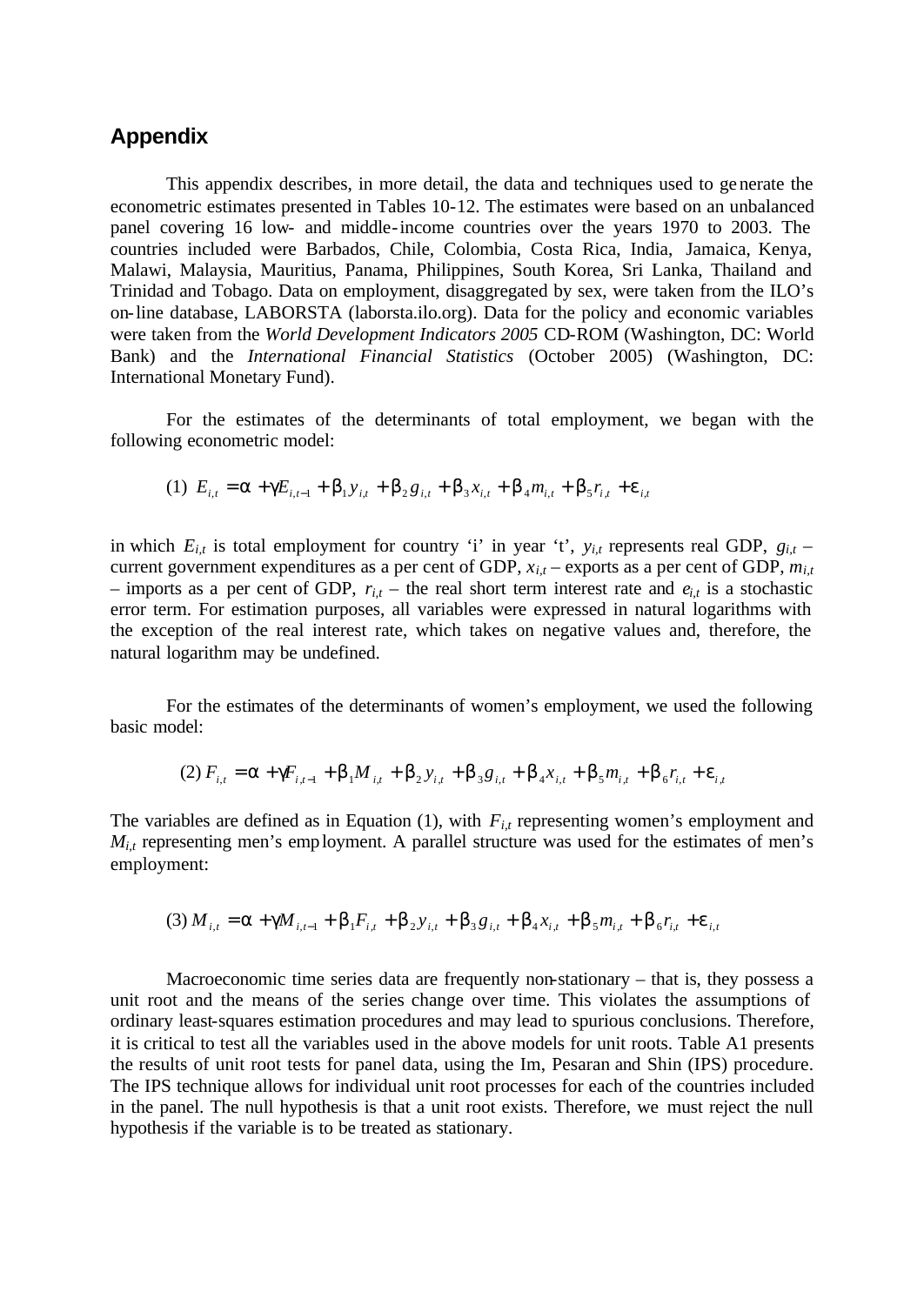| and Shin technique (p-values in parentheses) |         |                          |
|----------------------------------------------|---------|--------------------------|
| <b>Variable</b>                              | Levels  | <b>First Differences</b> |
| $E_{i,t}$                                    | 0.79    | $-15.44$                 |
|                                              | (0.78)  | (<0.01)                  |
| $y_{i,t}$                                    | 1.86    | $-10.45$                 |
|                                              | (0.97)  | (<0.01)                  |
| $g_{i,t}$                                    | $-1.09$ | $-13.11$                 |
|                                              | (0.14)  | (<0.01)                  |
| $x_{i,t}$                                    | $-0.12$ | $-14.75$                 |
|                                              | (0.45)  | (<0.01)                  |
| $m_{i,t}$                                    | $-0.67$ | $-15.54$                 |
|                                              | (0.25)  | (<0.01)                  |
| $r_{i,t}$                                    | $-7.79$ | n/a                      |
|                                              | (<0.01) |                          |
| $F_{i,t}$                                    | 2.58    | $-19.07$                 |
|                                              | (0.99)  | (<0.01)                  |
| $M_{i,t}$                                    | 1.54    | $-11.78$                 |
|                                              | (0.94)  | (<0.01)                  |

*Table A1. Critical Values of Panel Unit Root Tests, Im, Pesaran*

All variables except  $r_{i,t}$  expressed as natural logarithms.

All of the variables, expressed in their original levels, are non-stationary, with the single exception of the real interest rate. Non-stationary variables can frequently be made stationary by taking first differences. Table A1 also presents the results of the panel unit root test for the first differences of the non-stationary variables. In all cases, the unit roots vanish when expressed as first differences.

Because of the problem of non-stationarity, Equations (1), (2) and (3) are transformed and all variables are expressed in first differences. A fixed effects estimation procedure was used to control for unobserved country-specific effects. However, the inclusion of a lagged dependent variable on the right-hand side of the models introduces problems of endogeneity. Therefore, the Arellano-Bond General Method of Moments (GMM) estimation procedure for dynamic panels is used in all cases. The values of the dependent variable, lagged 2 to 4 periods, were used as instruments. In addition, potential problems of endogeneity exist with respect to the independent variables as well. Issues of endogeneity are perhaps most serious with respect to the estimates of the determinants of men's and women's employment (since changes in women's employment may affect men's employment and vice versa). Therefore, one period lagged values of the independent variables are therefore also used as instruments in the estimation procedure. The lagged values of the independent variables are assumed to be predetermined and, therefore, exogenous for estimation purposes.

There are two versions of the Arellano-Bond estimation technique – the one-step procedure and the two-step (iterative) procedure. The two-step procedure may be more efficient than the one-step procedure. However, the standard errors generated by the two-step procedure may not be reliable. Therefore, statistical inference based on the two-step estimates could be questionable. In Tables 11 and 12 of the main text, the coefficient estimates from the iterative two-step procedure are presented, but the p-values for both the 1-step and 2-step techniques are included, due to the possible problems associated with the iterative technique.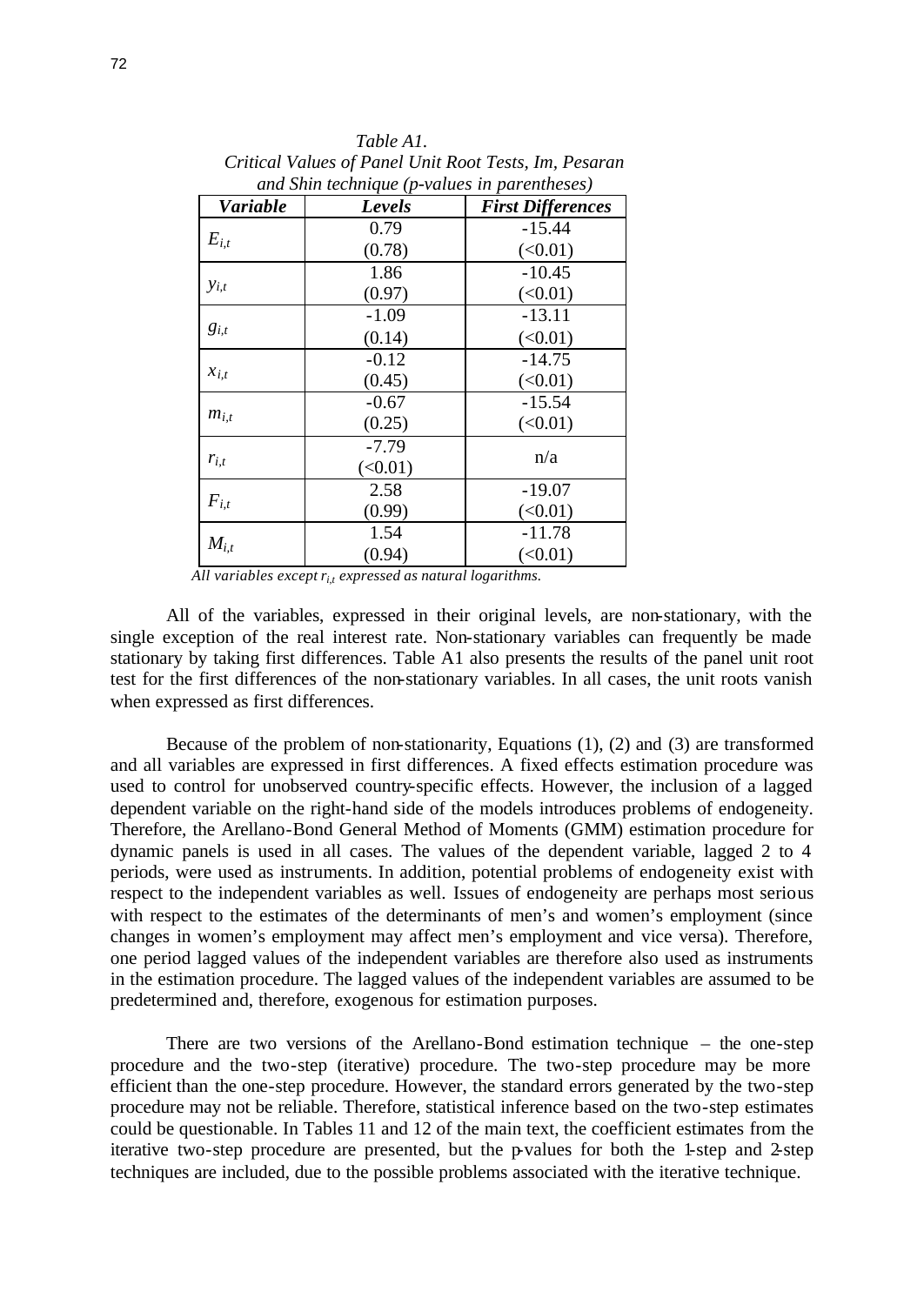# **References**

- Adserà, Alícia (2004). "Changing fertility rates in developed countries. The impact of labor market institutions," *Journal of Population Economics*, 17:17-43.
- Alesina, Alberto and Rodrik, Dani (1994). "Distributive politics and economic growth." *Quarterly Journal of Economics*, 109: 465-490.
- Amsden, Alice (2001). *The Rise of the 'Rest': Challenges to the West from Late-Industrializing Countries*. Oxford: Oxford University Press.
- Arriagada, Irma (1994), "Changes in the urban female labour market." *CEPAL Review* 53: 92- 110.
- Aslanbeigui, Nahid and Summerfield, Gale (2000). "The Asian crisis, gender, and the international financial architecture," *Feminist Economics*, 6(3): 81-103.
- Ball, Laurence. 1993. "What Determines the Sacrifice Ratio?" NBER Working Paper No. 4306, Cambridge, MA: National Bureau of Economic Research.
- Benería, Lourdes (2003). *Gender, Development, and Globalization: Economics as if All People Mattered*. London: Routledge.
- Benería, Lourdes (2001). "Shifting the risk: new employment patterns, informalization, and women's work," *International Journal of Politics, Culture, and Society*, 15(1): 27-53.
- Benería, Lourdes and Floro, Maria (2005). "Labor market informalization, gender, and social protection: reflections on poor urban households in Bolivia, Ecuador, and Thailand," (mimeo.) Paper prepared for the UNRISD research programme on Gender and Social Policy.
- Benería, Lourdes and Feldman, Shelley (1992) eds., *Unequal Burden: Economic Crises, Persistent Poverty, and Women's Work*. Boulder, CO: Westview Press.
- Berik, Günseli (2000). "Mature export-led growth and gender wage inequality in Taiwan," *Feminist Economics*, 6(3): 1-26.
- Belser, Patrick and Rama, Martín (2001). "State ownership and labor redundancy: estimates based on enterprise-level data from Vietnam," Policy Research Working Paper, No. 2599, Washington, DC: World Bank.
- Blau, F.D., Ferber, M.A., and Winkler, A.E. (2002), *The Economics of Women, Men, and Work*, 4<sup>th</sup> edition, Upper Saddle River, NJ: Prentice Hall.
- Blau, Francine D. and Kahn, Lawrence M. (2001). "Understanding international differences in the gender pay gap," NBER Working Paper Series No. 8200, Cambridge, MA: National Bureau of Economic Research.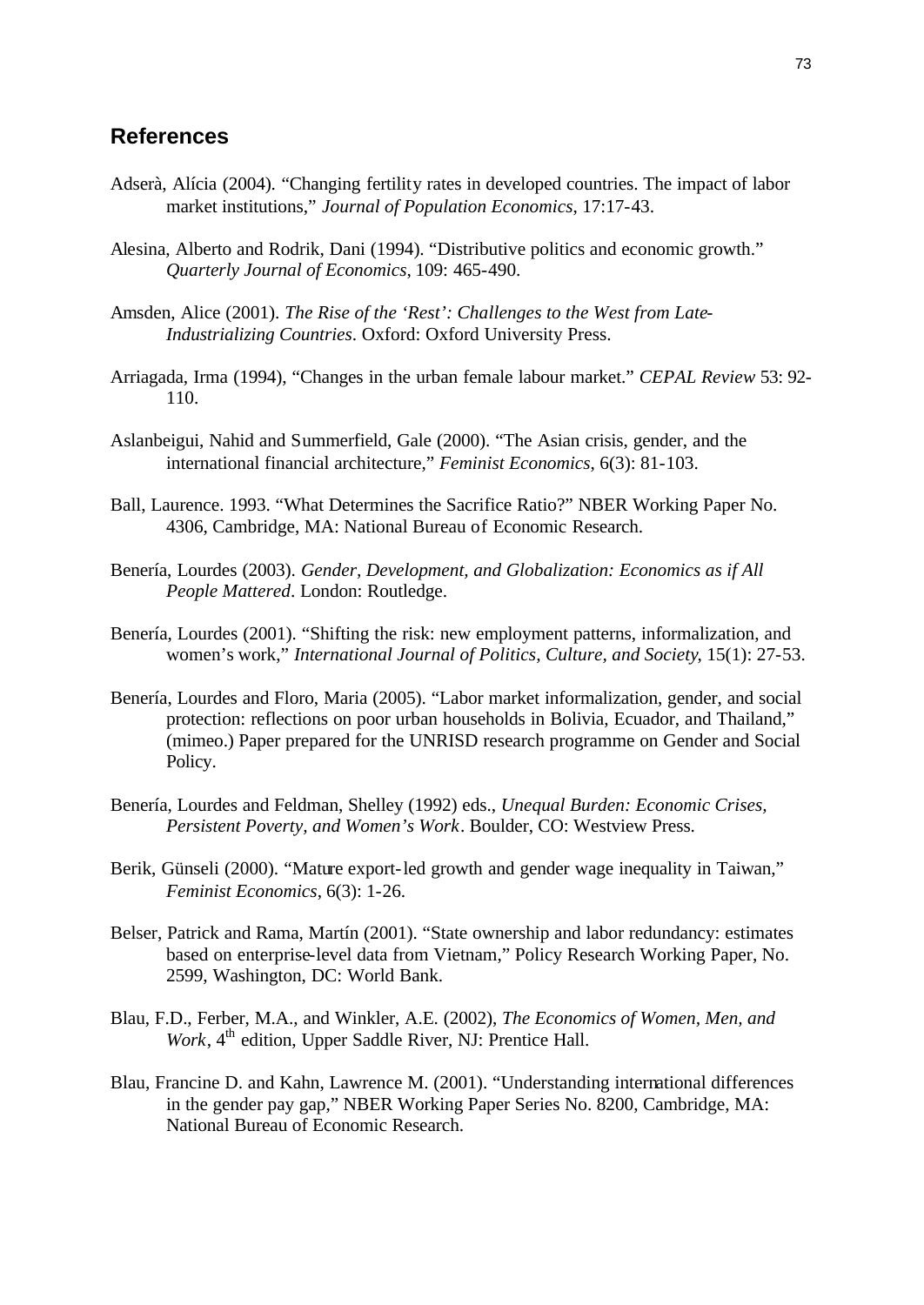- Blau, Francine D. and Kahn, Lawrence M. (1997), "Swimming upstream: trends in the gender wage differential in the 1980s," *Journal of Labor Economics*, 15(1): 1-42.
- Braunstein, Elissa and Heintz, James (2005). "Gender bias and central bank policy: formal employment and inflation reduction." Paper presented at the conference *Alternatives to Inflation Targeting Monetary Policy for Stable and Egalitarian Growth in Developing Countries*, CEDES, Buenos Aires, May 13-15, 2005.
- Bruno, Michael and Easterly, William. (1998). "Inflation and growth: in search of a stable relationship." *Federal Reserve Bank of St. Louis Review*, 78 (3): 139-146.
- Budlender, Debbie (2004). "Expectations versus realities in gender-responsive budget initiatives," (mimeo.) Paper prepared for the United Nations Research Institute for Social Development (UNRISD), Geneva.
- Budlender, Debbie (1997). "Race and gender in local government employment," *Development Southern Africa*, 15(4): 679-87.
- Burgess, John and Macdonald, Duncan (1999), "Outsourcing, employment, and industrial relations in the public sector," *Economic and Labour Relations Review*, 10(1): 36-55.
- Cagatay, Nilufer and Özler, Sule (1995), "Feminization of the labor force: the effects of longterm development and structural adjustment." *World Development* 23(11): 1883-94.
- Carnegie Council (2005). The Americas at a Crossroads: Putting Decent Work Back on the Development Agenda." Globalization and Development Forum White Paper. New York: Carnegie Council on Ethics and International Affairs.
- Carr, Marilyn, Chen, Martha Alter, and Tate, Jane (2000), "Globalization and home-based workers," *Feminist Economics*, 6(3): 123-42.
- Casale, Daniela (2003). *The Rise in Female Labour Force Participation in South Africa: an Analysis of Household Survey Data, 1995-2001*, Ph.D. dissertation, Division of Economics, University of KwaZulu-Natal.
- Casale, Daniela, Muller, Colette, and Posel, Dorrit (2004). "'Two million net new jobs': a reconsideration of the rise in employment in South Africa, 1995-2003," *South African Journal of Economics*, 72(5): 978-1002.
- Castells, Manuel, and Portes, Alejandro (1989). "World Underneath: The Origins, Dynamics, and Effects of the Informal Economy," in A. Portes, M. Castells, and L. Benton (eds.) *The Informal Economy: Studies in Advanced and Less Developed Countries*, Baltimore: The Johns Hopkins University Press, pp. 11-37.
- Cerrutti, Marcela (2000). "Economic reform, structural adjustment, and female labor force participation in Buenos Aires, Argentina," *World Development*, 28(5):879-91.
- Chang, Ha-Joon (2003). "The market, the state, and institutions in economic development," in Ha-Joon Chang, ed. *Rethinking Development Economics*, London: Anthem Press, pp. 41-60.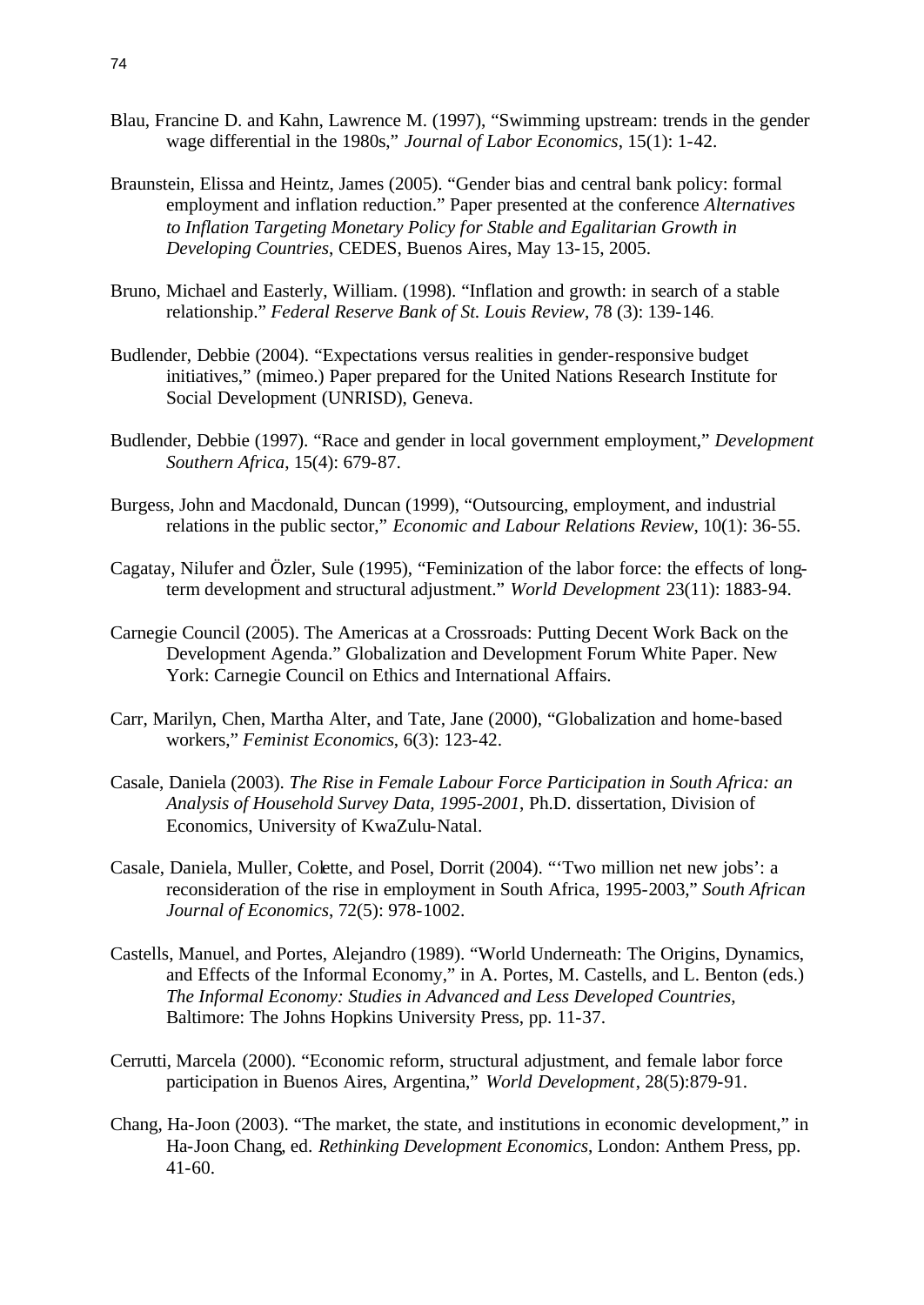- Chang, Ha-Joon (1994). *The Political Economy of Industrial Policy*. New York: St. Martin's Press.
- Chant, Sylvia (2003). "New contributions to the analysis of poverty: methodological and conceptual challenges to understanding poverty from a gender perspective," Work and Development Unit, ECLAC (CEPAL), Santiago: Economic Commission for Latin America and the Caribbean.
- Chen, M., Vanek, J., Lund, F., Heintz, J., Jhabvala, R., and Bonner, C. (2005). *Progress of the World's Women 2005: Women, Work, and Poverty*, New York: UNIFEM.
- Chen, Martha, Sebstad, Jennefer, and O'Connell, Lesley (1999). "Counting the invisible workforce: the case of homebased workers," *World Development* 27(3): 603-10.
- Chen, Shaohua and Ravallion, Martin (2004). "How have the world's poorest fared since the early 1980s?" World Bank Policy Research Working Paper, No. 3341. Washington, DC: World Bank.
- Cline, William (1997). *Trade and Income Distribution*. Washington, DC: Institute for International Economics.
- Currie, Janet and Harrison, Ann (1997). "Sharing the costs: the impact of trade reform on capital and labor in Morocco," *Journal of Labor Economics*, 15(3): S44-S71.
- Deaton, Angus and Dreze, Jean (2002). "Poverty and inequality in India: a re-examination," *Economic and Political Weekly*, (September): 3729-48.
- Deere, Carmen Diana (2005). "The feminization of agriculture? Economic restructuring in rural Latin America," UNRISD Occasional Paper 1, Geneva: United Nations Research Institute for Social Development.
- Deere, Carmen Diana and Leon, Magdalena (2003). "The gender asset gap: land in Latin America," *World Development*, 31(6): 925-47.
- Deininger, Klaus and Squire, Lyn (1998). "New Ways of Looking at Old Issues: Asset Inequality and Growth." *Journal of Development Economics*, 57: 259-87.
- Dollar, David (2005), "Globalization, poverty, and inequality since 1980," *The World Bank Research Observer*, 20(2): 145-75.
- Easterly, W. and Rebelo, S (1993). "Fiscal Policy and Economic Growth: An Empirical Investigation." *Journal of Monetary Economics*, 32(3): 417-58.
- Edwards, Lawrence (2003). "A firm-level analysis of trade, technology, and employment in South Africa," *Journal of International Development*, 15:1-17.
- Edwards, Lawrence (2001). "Globalisation and the skill bias of occupational employment in SA," *South African Journal of Economics*, 69(1): 40-71.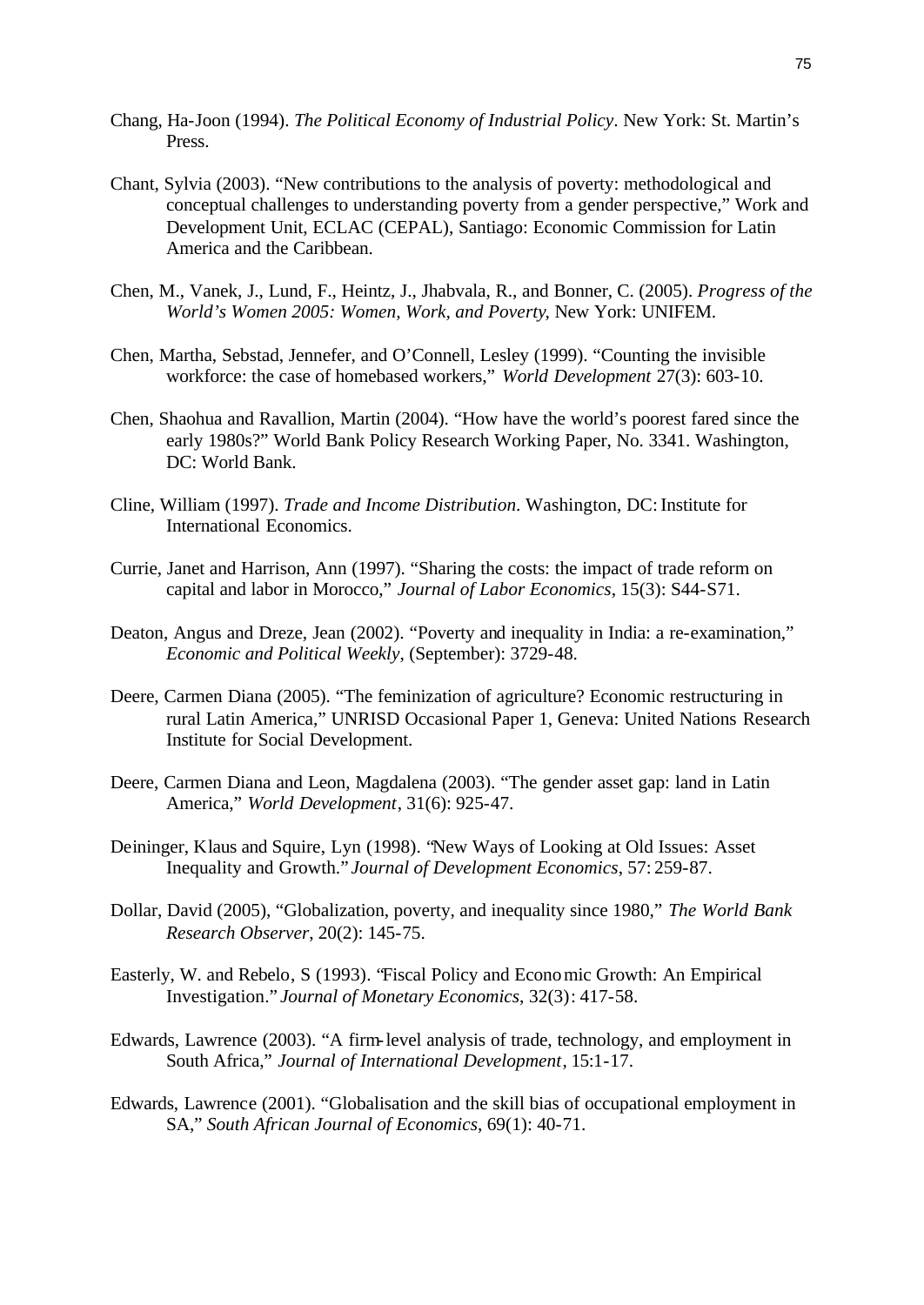- Elson, Diane (1999). "Labor markets as gendered institutions: equality, efficiency and empowerment issues." *World Development* 27(3): 611-627.
- Elson, Diane (1996). "Appraising recent developments in the world market for nimble fingers," In A. Chhachhi and R. Pittin, eds. *Confronting State, Capital, and Patriarchy: women organizing in the process of industrialization*, New York: St. Martin's Press, pp. 35-55.
- Elson, Diane and Cagatay, Nilufer (2000). "The social content of macroeconomic policies," *World Development*, 28(7): 1347-64.
- Elson, Diane and Pearson, Ruth (1981). "Nimble fingers make cheap workers: an analysis of women's employment in Third World Export manufacturing." *Feminist Review* 7: 87- 107.
- Epstein, Gerald. (2003). "Alternatives to inflation targeting monetary policy for stable and egalitarian growth: a brief research summary." PERI Working Paper, No. 62. Amherst, MA: Political Economy Research Institute. (www.umass.edu/peri).
- Epstein, Gerald, Grabel, Ilene, and Jomo, K.S. (2003). "Capital management techniques in developing countries: an assessment of the experiences from the 1990s and lessons for the future," PERI Working Paper, No. 56, Amherst, MA: Political Economy Research Institute.
- Fallon, Peter and Lucas, Robert (2002). "The impact of crises on labor markets, household incomes, and poverty: a review of evidence," *World Bank Research Observer*, 17: 151-67.
- Feenstra, Robert and Hanson, Gordon (1999). "The impact of outsourcing and hightechnology capital on wages: estimates for the United States, 1979-1990," *Quarterly Journal of Economics*, 114(3): 907-940.
- Folbre, Nancy (1994). *Who Pays for the Kids? Gender and the Social Structures of Constraint*, London: Routledge.
- Folbre, Nancy (1991). "Women on their own: global patterns of female headship," in R.S. Gallin and A. Ferguson, eds. *The Women and International Development Annual Vol. 2*, Boulder, CO: Westview.
- Fontana, Giuseppe and Palacio-Vera, Alfonso. (2004). "Is long-run price stability and shortrun output stabilization all that monetary policy can do?" Mimeo. University of Leeds and Universidad Complutense de Madrid.
- Freeman, Richard B. and Oostendorp, Remco H. (2000). "Wages around the world: pay across occupations and countries," NBER Working Paper Series, No. 8058, Cambridge, MA: National Bureau of Economic Research.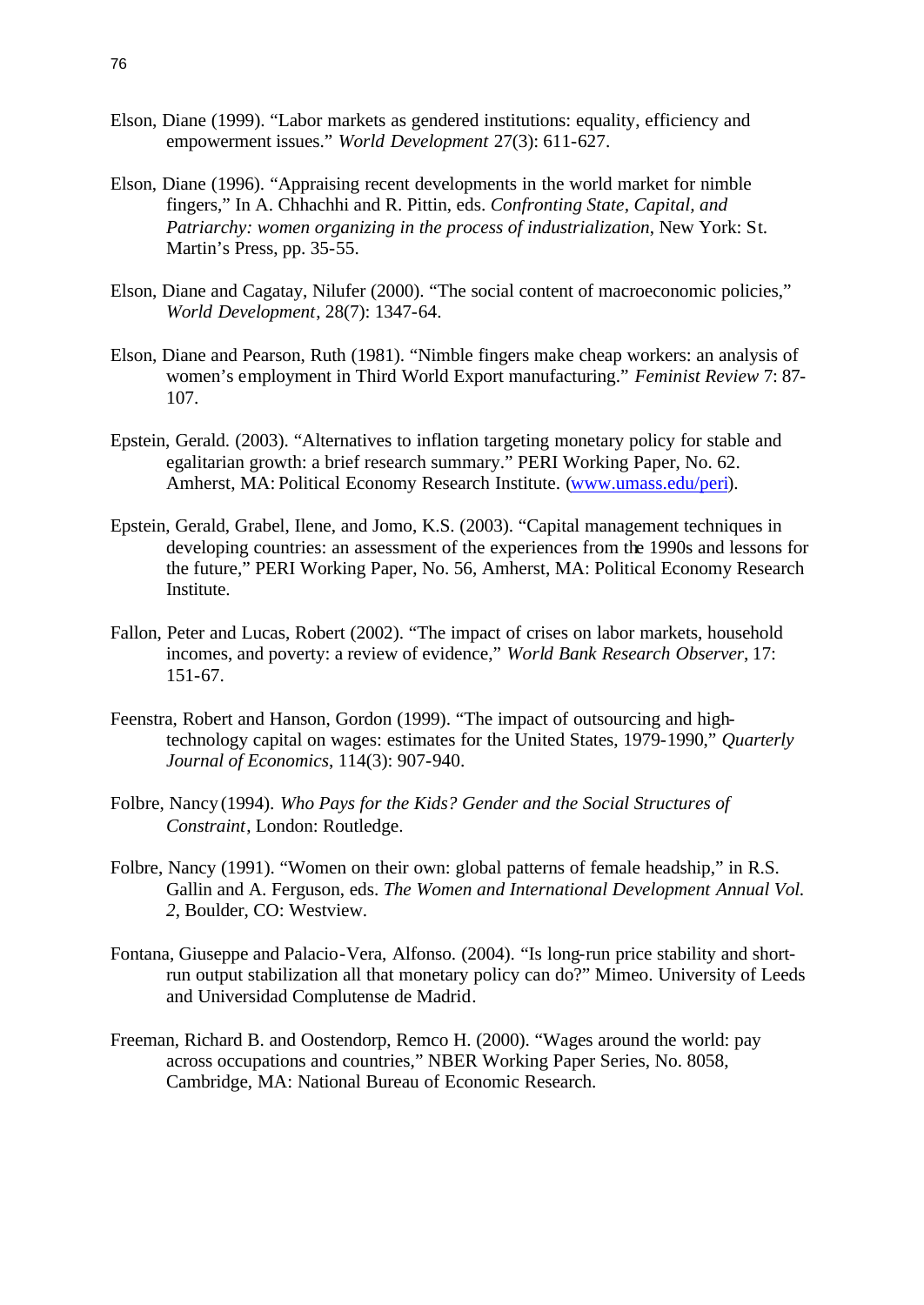- Frenkel, Roberto and Taylor, Lance (2005). "Real exchange rate, monetary policy, and employment: economic development in a garden of forking paths." Paper presented at the conference *Alternatives to Inflation Targeting Monetary Policy for Stable and Egalitarian Growth in Developing Countries*, CEDES, Buenos Aires, May 13-15, 2005.
- Fukuda-Parr, Sakiko (1999). "What does feminization of poverty mean? It isn't just lack of income," *Feminist Economics*, 5(2): 99-103.
- Fussell, Elisabeth (2000). "Making labor flexible: the recomposition of Tijuana's maquiladora female labor force," *Feminist Economics*, 6(3): 59-80.
- Gereffi, Gary (1999). "International trade and industrial up-grading in the apparel commodity chain," *Journal of International Economics*, 48(1): 37-70.
- Ghose, Ajit K. (2003). *Jobs and Incomes in a Globalizing World*. Geneva: International Labour Office.
- Goldberg, Pinelopi K. and Pavcnik, Nina (2003). "The response of the informal sector to trade liberalization," *Journal of Development Economics*, 72: 463-96.
- Goldin, Claudia (1994). "The U-shaped female labor force function in economic development and economic history," NBER Working Paper Series, No. 4707, Cambridge, MA: National Bureau of Economic Research.
- Grabel, Ilene (2003a). "International private capital flows and developing countries]," in Ha-Joon Chang, ed. *Rethinking Development Economics*, London: Anthem Press, pp. 325- 45.
- Grabel, Ilene (2003b). "Averting crisis? Assessing measures to manage financial integration in emerging economies," *Cambridge Journal of Economics*, 27: 317-36.
- Haltiwanger, John and Singh, Manisha (1999). "Cross-country evidence on public sector retrenchment," *The World Bank Economic Review*, 13(1): 23-66.
- Heckscher, Eli and Ohlin, Bertil (1991). *Heckscher-Ohlin Trade Theory*. H. Flam and M.J. Flanders, trans. Cambridge, MA: MIT Press.
- Heintz, James (2005a). "Low-wage manufacturing and global commodity chains: a model in the unequal exchange tradition", *Cambridge Journal of Economics*, advanced internet access, November (doi:10.1093/cje/bei095).
- Heintz, James (2005b). "Employment, Poverty, and Gender in Ghana," PERI Working Paper, No. 92, Amherst, MA: Political Economy Research Institute.
- Heintz, James and Pollin, Robert (2003). "Informalization, economic growth, and the challenge of creating viable labor standards in developing countries." PERI Working Paper, No. 60, Amherst, MA: Political Economy Research Institute.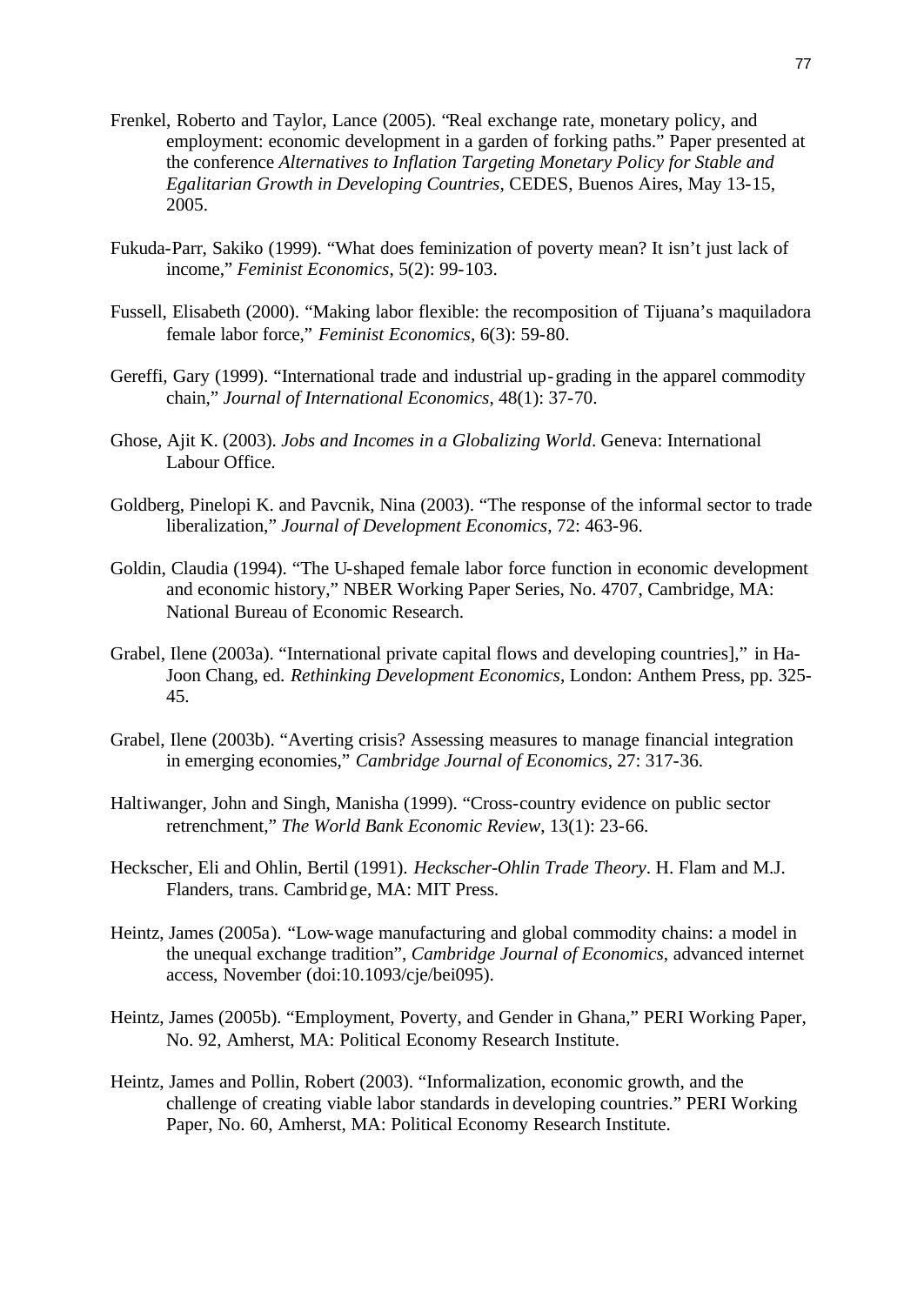- Horton, Susan (1999). "Marginalization revisited: women's market work and pay, and economic development," *World Development* 27(3): 571-82.
- ILO (2004a). *Global Employment Trends 2004*, Geneva: International Labour Office.
- ILO (2004b). *Global Employment Trends for Women 2004*, Geneva: International Labour Office.
- ILO (2004c). *World Employment Report 2004/5*, Geneva: International Labour Office.
- ILO (2003). *Working Out of Poverty, Report of the Director-General, 91st International Labour Conference*, Geneva: International Labour Office.
- ILO (2002a) *Decent Work and the Informal Economy*, Report VI presented at the 90<sup>th</sup> session of the International Labor Conference, Geneva: International Labor Office.
- ILO (2002b) *Women and Men in the Informal Economy: A Statistical Picture*. Geneva: Employment Section.

IOM, International Organization for Migration (2005). *World Migration 2005: Costs and Benefits of International Migration*, Geneva: IOM.

- Islam, Rizwanul (2004). "The nexus of growth, employment, and poverty reduction: an empirical analysis," Recovery and Reconstruction Department, Geneva: International Labour Office.
- Jahan, Selim (2004). "Reorienting development: towards an engendered employment strategy," Working Paper 5, Brasília: International Poverty Centre (UNDP).
- Jenkins, Rhys (2004). "Vietnam in the global economy: trade, employment, and poverty," *Journal of International Development*, 16: 93-109.
- Kabeer, Naila (2000), *The Power to Choose: Bangladeshi women and labour market decisions in London and Dhaka*, London, New York: Verso.
- Kabeer, Naila and Mahmud, Simeen. (2004). "Globalization, gender, and poverty: Bangladeshi women workers in export and local markets." *Journal of International Development* 16: 93-109.
- Kaplinsky, Raphael (2000). "Spreading the gains from globalization: what can be learned from value chain analysis?" Institute for Development Studies (IDS), University of Sussex, Working Paper 110.
- Kaplinsky, Raphael (1998). "Globalization, industrialization, and sustainable growth: the pursuit of the Nth rent," Institute for Development Studies (IDS), University of Sussex, Discussion paper 365.
- Kapsos, Steven (2005). "The employment intensity of growth: trends and macroeconomic determinants," Employment Strategy Papers, No. 2005/12, Employment Strategy Department, Geneva: ILO.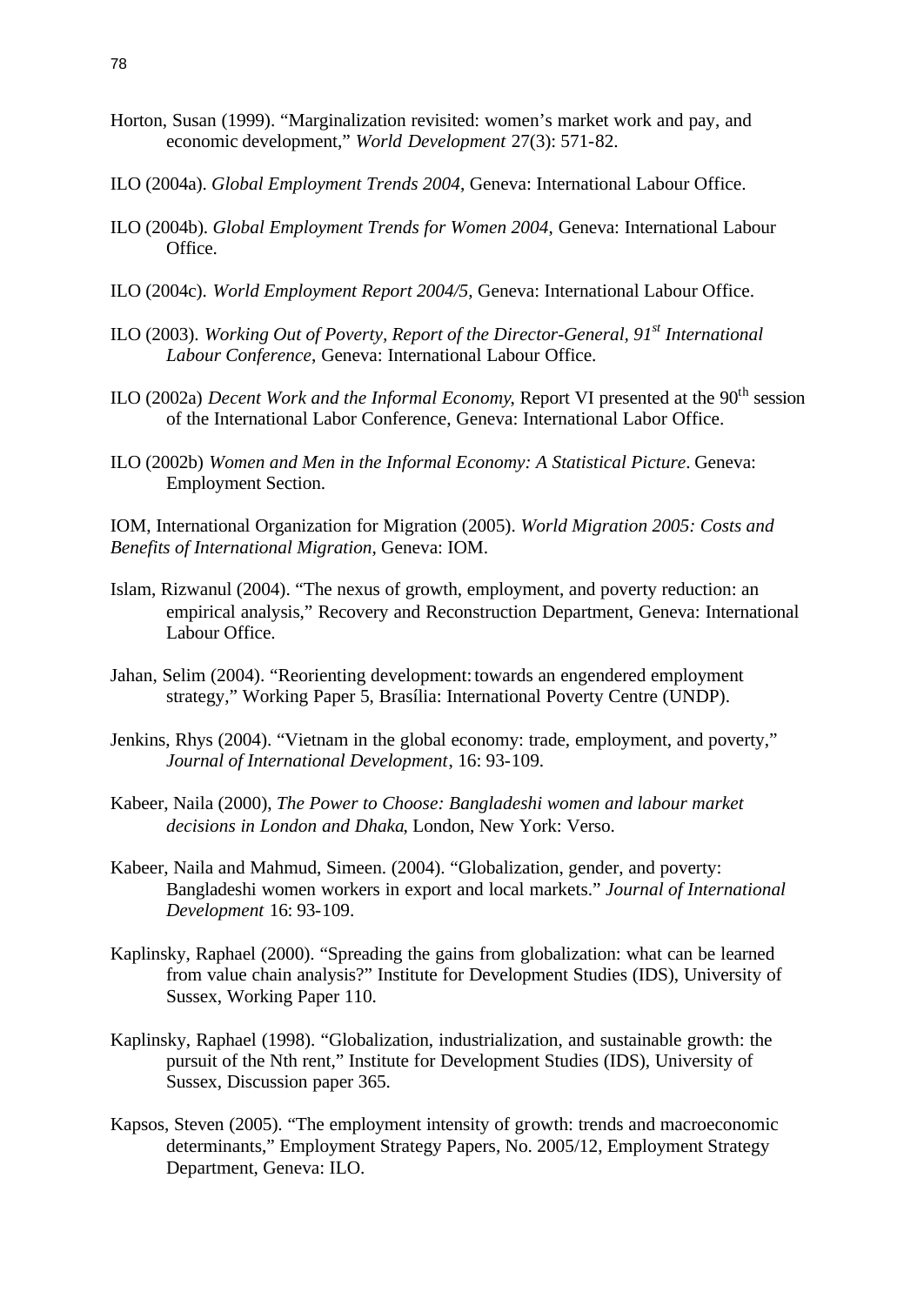- Kapsos, Steven (2004). "Estimating growth requirements for reducing working poverty: can the world halve working poverty by 2015?" Employment Strategy Papers, No. 2004/14, Employment Strategy Department, Geneva: ILO.
- Kapungwe, Augustus (2004). "Poverty in Zambia: levels, patterns, and trends." *Development Southern Africa* 21(5): 483-507.
- Khan, Azizur Rahman (2001), "Employment policies for poverty reduction," Issues in Employment and Poverty, Discussion Paper 1, Recovery and Reconstruction Office, Geneva: International Labour Office.
- Kikeri, Sunita (1998). "Privatization and labor: what happens to workers when governments divest" World Bank Technical Paper No. 396, Washington, DC: World Bank.
- Lall, Sanjaya (2004). "The employment impact of globalization in developing countries," In E. Lee and M. Vivarelli, eds. *Understanding Globalization, Employment, and Poverty Reduction*, New York: Palgrave, pp.73-101.
- Lanjouw, Jean O. and Lanjouw, Peter (2001). "The rural non-farm sector: issues and evidence from developing countries," *Agricultural Economics*, 26: 1-23.
- Leibbrandt, Murray, Woolard, Ingrid, and Bhorat, Haroon (2000), "Understanding contemporary household inequality in South Africa," *Journal for Studies in Economics and Econometrics*, 24(3): 31-51.
- Levinsohn, James (1999). "Employment responses to international liberalization in Chile," *Journal of International Economics*, 47: 321-44.
- Majid, Nomaan (2004). "What is the effect of trade openness on wages?" Employment Strategy Papers, No. 2004/18, Employment Strategy Department, Geneva: ILO.
- Marcoux, Alain (1998). "The feminization of poverty: claims, facts, and data needs," Population and Development Review, 24(1): 131-39.
- Márquez, Gustavo and Pagés, Carmen (1997). "Trade and employment: evidence from Latin America and the Caribbean," Working Paper 366, Washington, DC: Inter-American Development Bank.
- McCrate, Elaine (2000). "The growing class divide among American women," in R. Pollin, ed. *Capitalism, socialism, and radical political economy: Essays in honor of Howard J. Sherman*, Cheltenham, UK and Northampton, MA: Elgar, pp. 205-26.
- McKenzie, David (2004). "Aggregate shocks and urban labor market responses: evidence from Argentina's financial crisis," *Economic Development and Cultural Change*, 52(4): 719-58.
- Mehra, Rekha and Gammage, Sarah (1999). "Trends, counter-trends, and gaps in women's employment," *World Development* 27(3): 533-50.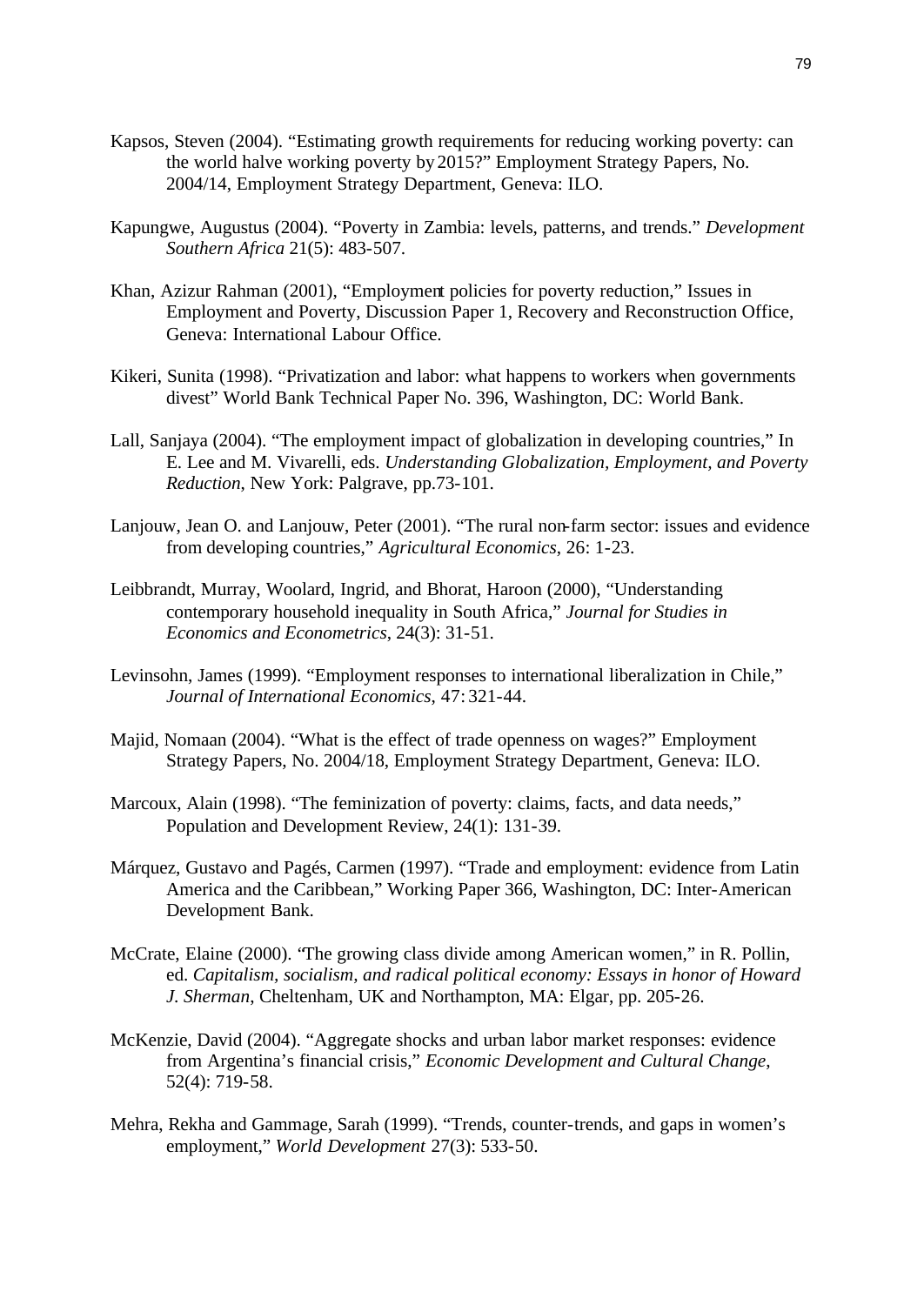- Milanovic, Branko (2005). *World Apart: Measuring Global and International Inequality*. Princeton, NJ: Princeton University Press.
- Milberg, William (2004). "The changing structure of trade linked to global production systems: what are the policy implications?" *International Labour Review*, 143(1-2): 45-90.
- Mishel, Lawrence, Bernstein, Jared, and Boushey, Heather (2003). *The State of Working America 2002/2003*. Ithaca, NY: Cornell University Press.
- Moreira, Maurício Mesquita and Najberg, Sheila (2000). "Trade liberalisation in Brazil: creating or exporting jobs?" *Journal of Development Studies*, 36(3): 78-99.
- Nurse, Keith (2004). "The masculinization of poverty and the poverty of masculinism: gender, geoculture, and cultural violence," Forthcoming Occassional Paper, Institute for International Integration Studies, Dublin: University of Dublin.
- Ocampo, José (2005). "The quest for dynamic efficiency: structural dynamics and economic growth in developing countries," in J.A. Ocampo, ed. *Beyond Reforms: Structural Dynamics and Macroeconomic Vulnerability*, Palo Alto, CA: Standford University Press, pp. 3-43.
- OECD (2002). *OECD Employment Outlook 2002*. Paris: Organization for Economic Cooperation and Development.
- OECD (2001). *OECD Employment Outlook 2001*. Paris: Organization for Economic Cooperation and Development.
- Osmani, S.R. (2004). "The employment nexus between growth and poverty: an Asian perspective," (mimeo.) Report prepared for the Swedish International Development Agency (SIDA), Stockholm and the United Nations Development Programme (UNDP), New York.
- Osmani, S.R. (2003). "Exploring the employment nexus: topics in employment and poverty," (mimeo.) Report prepared for the Task Force on the joint ILO-UNDP Programme on Employment and Poverty.
- Palma, Gabriel (2003). "The 'three routes' to financial crises: Chile, Mexico, and Argnetina [1]; Brazil [2]; and Korea, Malaysia, and Thailand [3]," in Ha-Joon Chang, ed. *Rethinking Development Economics*, London: Anthem Press, pp. 347-76.
- Pieper, Ute and Taylor, Lance (1998), "The revival of the liberal creed: the IMF, the World Bank, and inequality in a globalized economy," in. D. Baker, G. Epstein, and R. Pollin, eds. *Globalization and Progressive Economic Policy*, Cambridge, UK: Cambridge University Press, pp. 37-63.
- Pollin, Robert and Zhu, Andong (2005). "Inflation and economic growth." PERI Working Paper, No. 109. Amherst, MA: Political Economy Research Institute.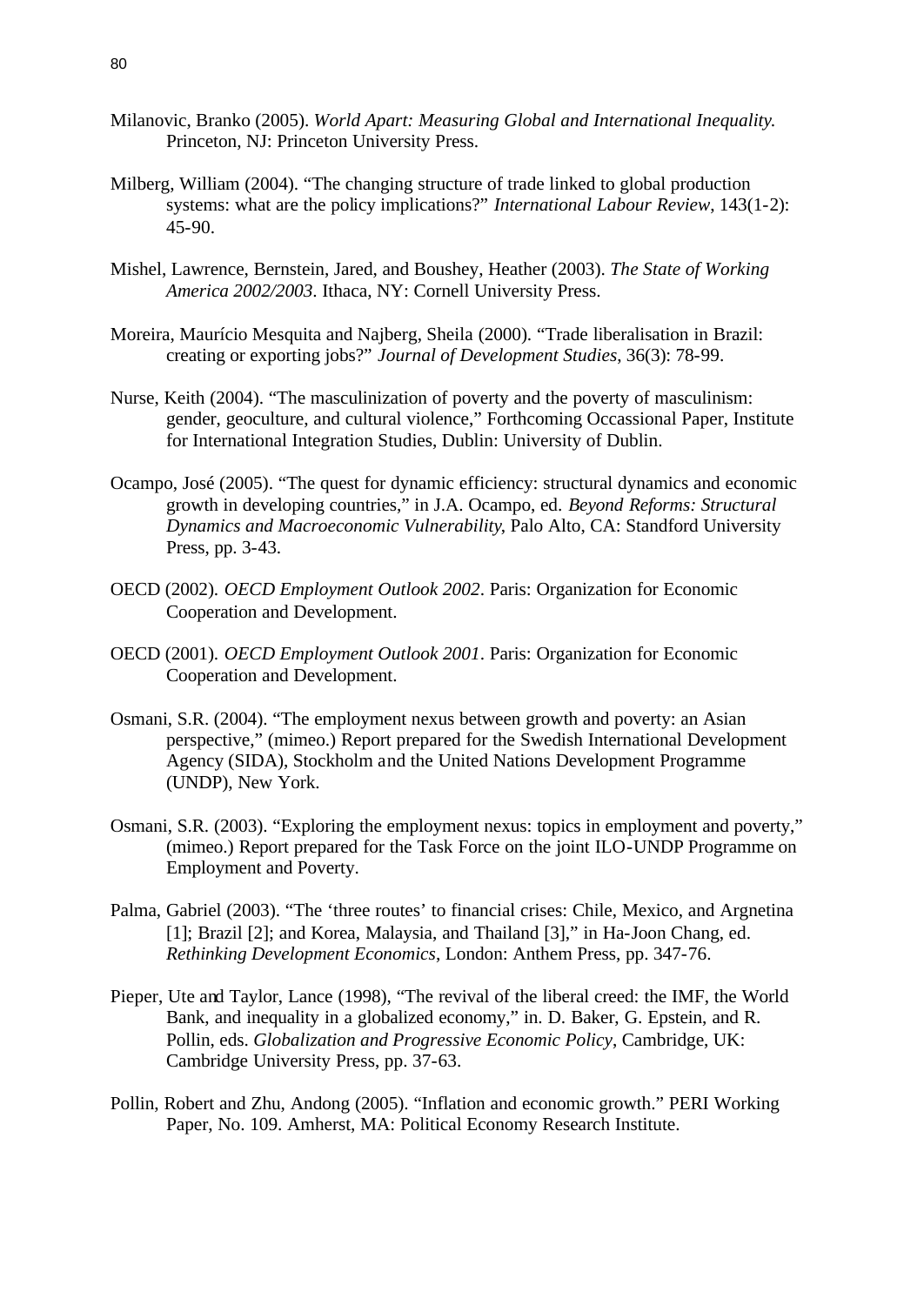- Quisumbing, Agnes, Haddad, Lawrence, Peña, Christine (1995). "Gender and poverty: new evidence from 10 developing countries," FCND Discussion Paper No. 9, Washington, DC: International Food Policy Research Institute.
- Rakodi, Carole (1999). "A capital assets framework for analyzing household livelihood strategies: implications for policy," *Development Policy Review*, 17: 315-42.
- Rama, Martín (2002a). "Globalization and workers in developing countries," East-West Center Working Papers, Honolulu: East-West Center.
- Rama, Martín (2002b). "The gender implications of public sector downsizing: the reform program of Vietnam," *World Bank Research Observer*, 17(2): 167-89.
- Ranis, Gustav, Stewart, Frances, and Ramirez, Alejandro (2000). "Economic growth and human development," *World Development*, 28(2): 197-219.
- Razavi, Shahra (1999), "Gendered poverty and well-being: introduction," *Development and Change*, 30: 409-33.
- Reddy, Sanjay and Pogge, Thomas (2005). "How not to county the poor," Mimeo. Columbia University. www.columbia.edu/~sr793/count.pdf.
- Revenga, Ana (1997). "Employment and wage effects of trade liberalization: the case of Mexican manufacturing," *Journal of Labor Economics*, 15(3): S20-S43.
- Robbins, Donald J. (1996). "Evidence on trade and wages in the developing world," Technical Papers Series No. 119, OECD Development Centre, Paris: Organization for Economic Cooperation and Development.
- Rodrik, Dani (2002). "Feasible globalizations," JFK School of Government, Harvard University, Faculty Research Working Papers Series RWP02-029.
- Rodrik, Dani (1999). "Democracies pay higher wages," *Quarterly Journal of Economics*, 114(3): 707-38.
- Rueda, David and Pontusson, Jonas (2000). "Wage inequality and varieties of capitalism," *World Politics* 52: 350-383.
- Sala-i-Martin, Xavier (2002). "The world distribution of income (estimated from individual country distributions)," NBER Working Paper, No. 8933, Cambridge, MA: National Bureau of Economic Research.
- Seguino, Stephanie (2005). "Conceptual challenges in assessing the impact of inequality on economic growth," Paper presented at the meeting of the Society for the Study of Economic Inequality (ECINEQ), Mallorca, Spain, July 22-29, 2005.
- Seguino, Stephanie (2000). "The effects of structural change and economic liberalization on gender wage differentials in South Korea and Taiwan," *Cambridge Journal of Economics* 24(4): 437-59.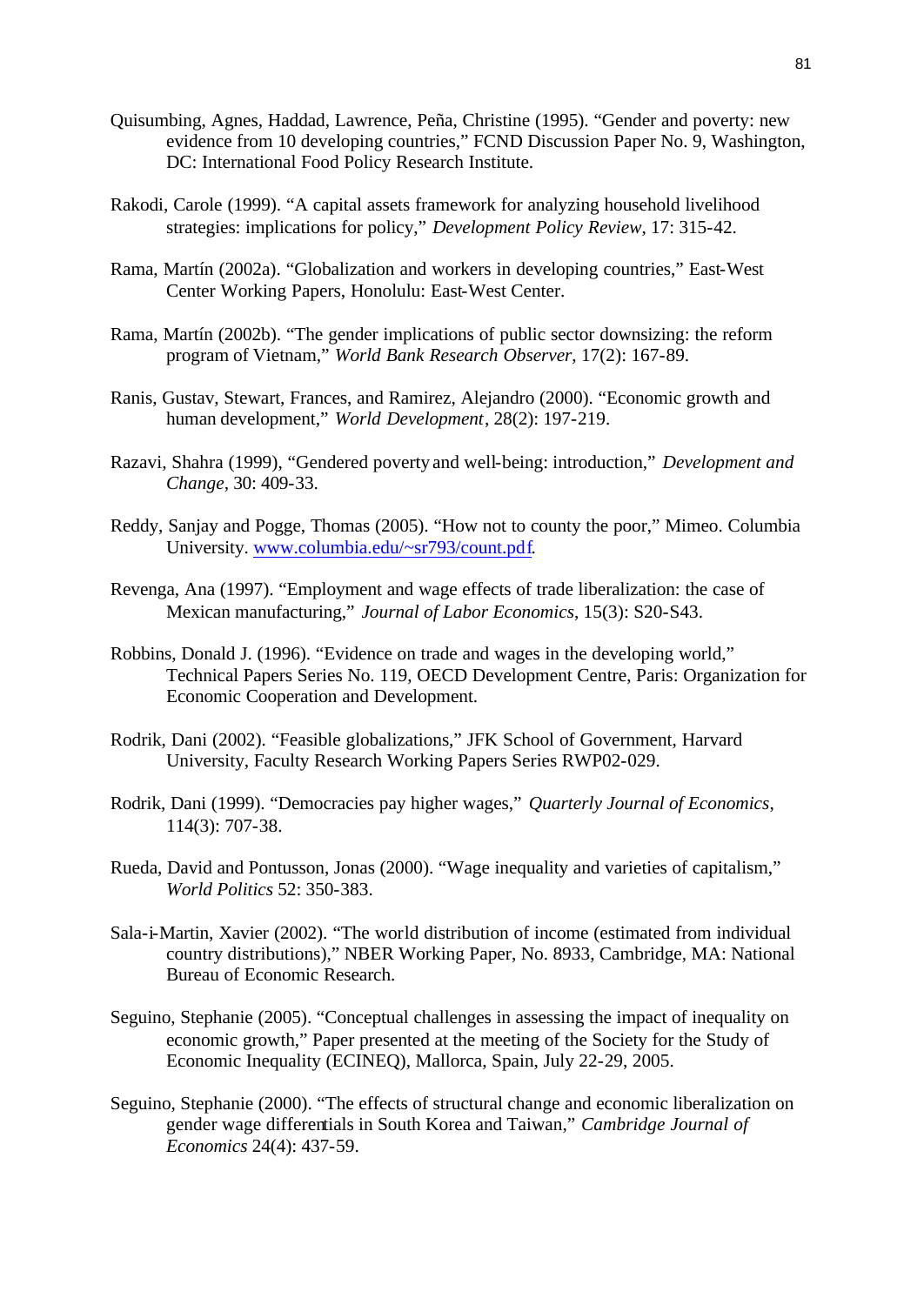- Sen, Amartya (1999). *Development as Freedom*. New York: Knopf.
- Sen, Amartya (1992). *Inequality Reexamined*. Cambridge, MA: Harvard University Press. Soares, Fábio Veras (2005). "The impact of trade liberalization on the informal sector in Brazil," International Poverty Centre, Working Paper No. 7, Brasília: UNDP.
- Squire, Lyn (1993). "Fighting poverty," *American Economic Review*, 83(2): 377-82.
- Standing, Guy (1999a). *Global Labour Flexibility: Seeking Distributive Justice*, New York: St. Martins Press.
- Standing, Guy (1999b). "Global feminization through flexible labor: a theme revisited," *World Development,* 27(3): 583-602.
- Standing, Guy (1989), "Global feminization through flexible labor," *World Development*, 17(7): 1077-95.
- Sutcliffe, Bob (2003). "A more or less unequal world? World income distribution in the  $20<sup>th</sup>$ century," PERI Working Paper No. 54, Amherst, MA: Political Economy Research Institute.
- Taylor, Lance (2004). "Exchange rate indeterminancy in portfolio balance, Mundell-Fleming and uncovered interest rate parity models," *Cambridge Journal of Economics*, 28: 205-27.
- Tzannatos, Zafiris (1999). "Women and labor market changes in the global economy: growth helps, inequalities hurt, and public policy matters," *World Development* 27(3): 551- 569.
- Toye, John (2000). "Fiscal crisis and fiscal reform in developing countries," *Cambridge Journal of Economics*, 24: 21-44.
- Trefler, Daniel (1993). "International factor price differences: Leontief was right!" *Journal of Political Economy* 101(6): 961-87.
- UN (2005). *The Inequality Predicament: Report on the World Social Situation 2005*, New York: UN Department of Economic and Social Affairs.
- UNCTAD (2002). *Trade and Development Report*, Geneva: United Nations Conference on Trade and Development.
- UNDP (2005). "Inequality and Human Development" in *Human Development Report: International Cooperation at a Crossroads*, New York: United Nations Development Programme, pp. 49-71.
- UNIFEM (2002). *Gender Budget Initiatives: Strategies, Concepts, and Experiences*, New York: United Nations Development Fund for Women (UNIFEM).
- UNRISD (2005). *Gender Equality: Striving for Justice in an Unequal World*. Geneva: United Nations Research Institute for Social Development.